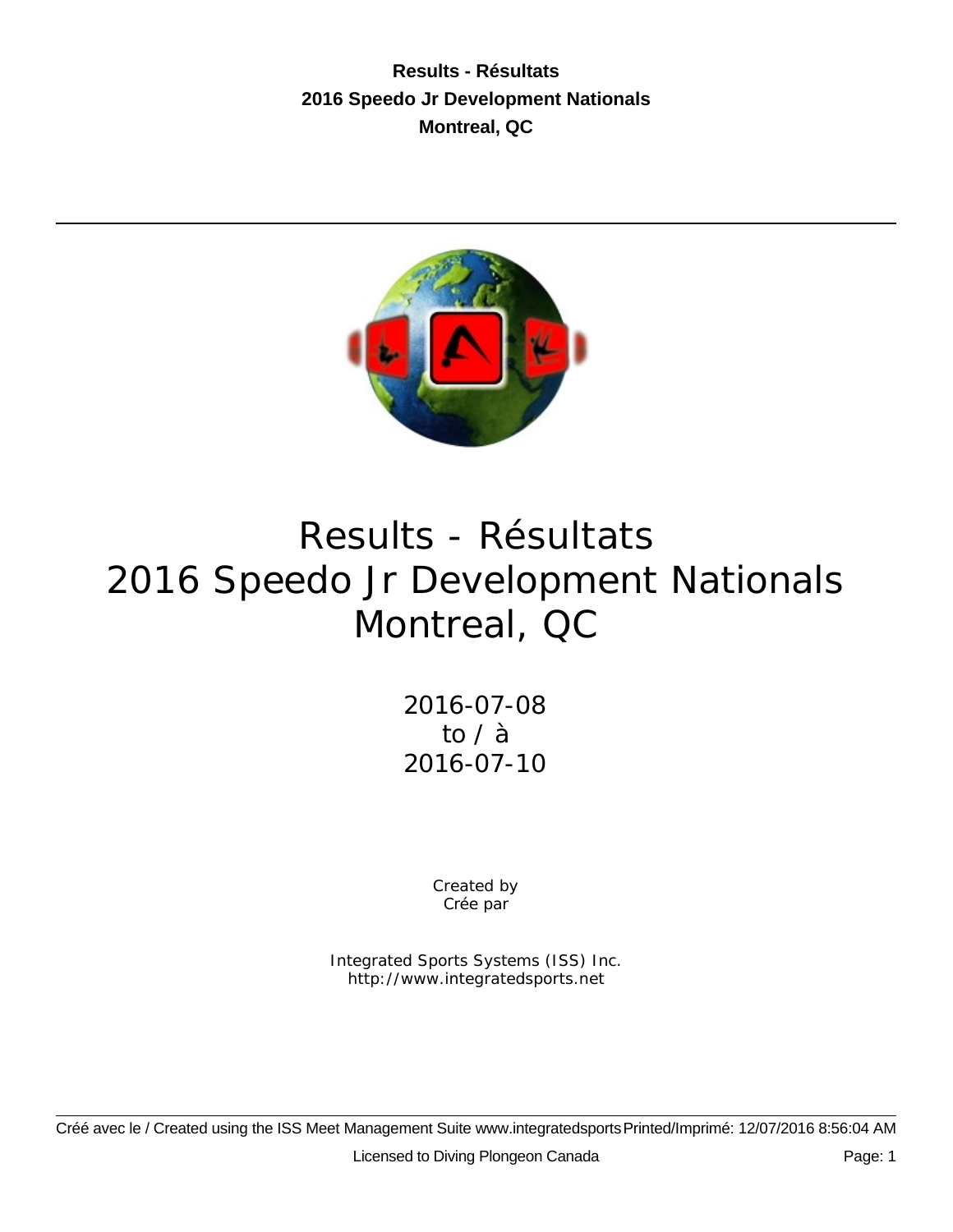#### **Competitors-Club Compétiteurs-club 2016 Speedo Jr Development Nationals Montreal, QC**

# Club

# Club

 1 1. AGAMI - CLUB DE PLONGEON AGAMI, QC 2 2. ARO - CLUB DE PLONGEON ARO, QC 7 3. BOARDWORKS - BOARDWORKS, BC 4 4. CALGARY - DIVE CALGARY, AB 10 5. CAMO - CAMO, QC 1 6. CYGNUS - CYGNUS DIVING CLUB, NS 1 7. EDGE - EDGE DIVING CLUB, NL 6 8. EKDC - EDMONTON KINSMEN DIVING CLUB, AB 9 9. ENVOL - C.P. ENVOL DE LAVAL, QC 1 10. ETOBICOKE - ETOBICOKE DIVING CLUB, ON 4 11. FOREST CTY - FOREST CITY DIVING CLUB, ON 2 12. FR VALLEY - FRASER VALLEY DIVING, BC 1 13. GATINEAU - CLUB DE PLONGEON GATINEAU, QC 2 14. GATQUATIC - GATQUATIC DIVING CLUB, ON 2 15. IDIVE - IDIVE, BC 1 16. IND - UNATTACHED 3 17. KWDC - KITCHENER-WATERLOO D.C., ON 3 18. NEPEAN OTT - NEPEAN OTT 1 19. NORTH SHORE - NORTH SHORE DOLPHINS, BC 4 20. ONDC - OTTAWA NATIONAL, ON 4 21. PCDC - POINTE CLAIRE DIVING CLUB, QC 2 22. REGINA - REGINA DIVING CLUB, SK 2 23. REVOLUTION - REVOLUTION, MB 4 24. SASKATOON - SASKATOON DIVING CLUB, SK 2 25. WHITE ROCK - WHITE ROCK DIVERS, BC 79 Total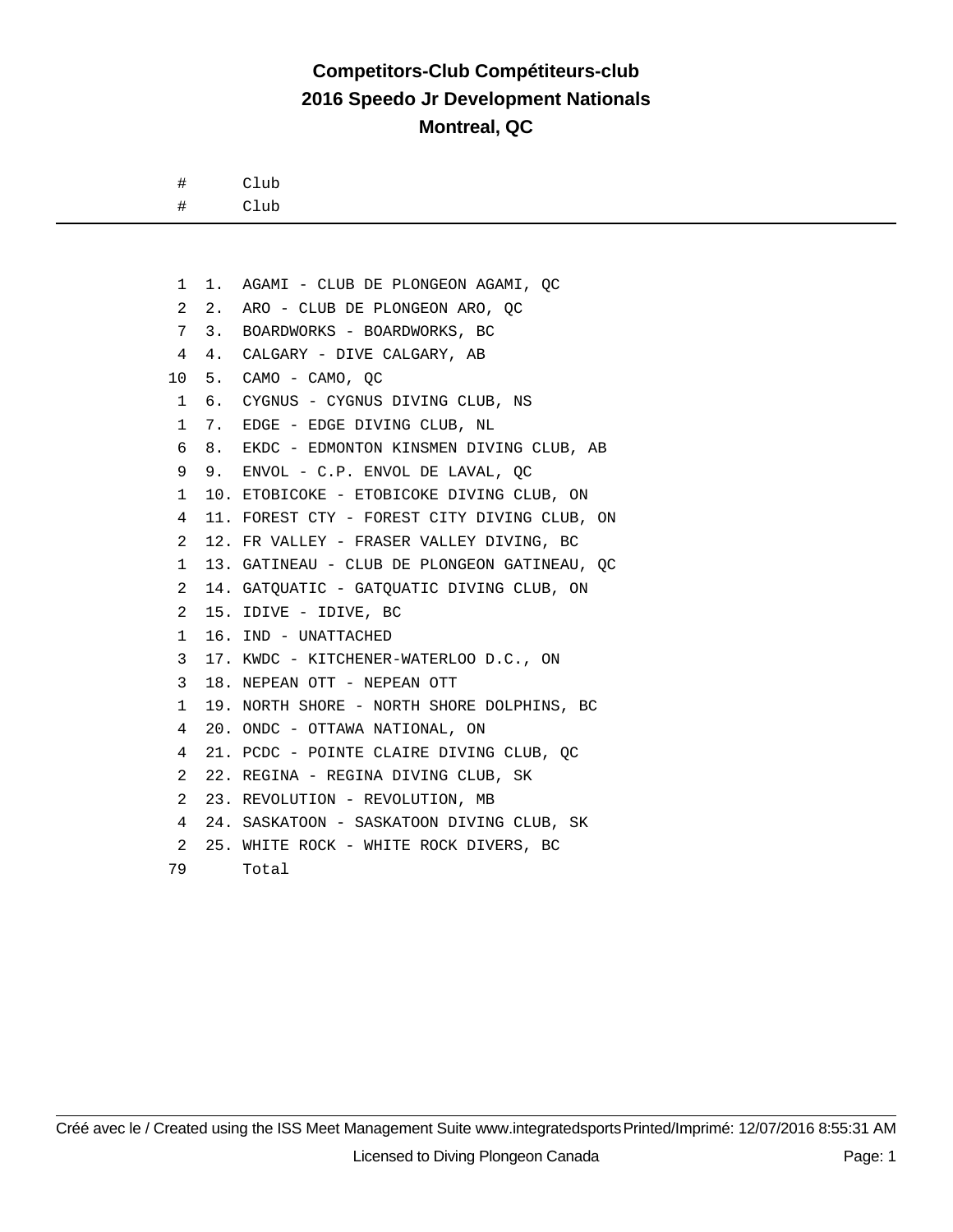# **Competitors-Compétiteurs 2016 Speedo Jr Development Nationals Montreal, QC**

| #  | Name                        | Group       | Club              | Sex         | ıм             | ЗМ             | Plat           |
|----|-----------------------------|-------------|-------------------|-------------|----------------|----------------|----------------|
| #  | Nom                         | Groupe      | Club              | Sexe 1M     |                | ЗМ             | Plat           |
| 1. | BONNAR, LAURYN              | $C -$ Group | <b>BOARDWORKS</b> | F           |                |                | $^{\circledR}$ |
| 2. | LU, KEIRA                   | $D -$ Group | <b>BOARDWORKS</b> | F           | ®              | ®              | $^{\circledR}$ |
| 3. | CHA, AMELIA                 | $D -$ Group | CALGARY           | F           | $^{\circledR}$ | ®              |                |
| 4. | CONN, TATIANA               | $C -$ Group | CALGARY           | F           | $^{\circledR}$ | ®              | ®              |
| 5. | GARIEPY-REGAN, QUINN        | $C$ - Group | CALGARY           | F           | $^{\circledR}$ | $^{\circledR}$ | $^{\circledR}$ |
| б. | DEMONTIGNY, SARA-MADISON    | $C -$ Group | CAMO              | F           | $^{\circledR}$ |                | ®              |
| 7. | DION, ROSE-MARIE            | $C$ - Group | CAMO              | F           |                | $^{\circledR}$ | $^{\circledR}$ |
| 8. | GARDNER, CORALIE            | $C -$ Group | CAMO              | F           | ®              |                | $^{\circledR}$ |
| 9. | JANUARIO, MAIKA             | D - Group   | CAMO              | F           | $^{\circledR}$ | ®              |                |
|    | 10. JASMIN, AMÉLIE-LAURA    | $C -$ Group | CAMO              | F           | $^{\circledR}$ | ®              | ®              |
|    | 11. LEATHEAD, SIMONE        | $C - Group$ | CAMO              | F           | $^{\circledR}$ | ®              | $^{\circledR}$ |
|    | 12. RYKOWSKA-PELLETIER, MIA | D - Group   | CAMO              | F           | $^{\circledR}$ | ®              |                |
|    | 13. SAITO, ROMANE           | $C$ - Group | CAMO              | F           | $^{\circledR}$ | ®              | ®              |
|    | 14. BATALLA, RENEE          | $D -$ Group | EKDC              | F           | $^{\circledR}$ | $^{\circledR}$ |                |
|    | 15. DUKART, ISOBELLA        | $D -$ Group | EKDC              | F           | ®              | ®              |                |
|    | 16. GRAY, CHLOE             | D - Group   | EKDC              | F           | $^{\circledR}$ | ®              |                |
|    | 17. KEIM, ELLI              | $C - Group$ | EKDC              | F           | ®              | ®              | ®              |
|    | 18. MCLEOD, MICHELLE        | D - Group   | EKDC              | F           | $^{\circledR}$ | ®              | $^{\circledR}$ |
|    | 19. WEHNER, AUDREY          | D - Group   | EKDC              | F           | ®              | $^{\circledR}$ |                |
|    | 20. BOISVERT, JULIANNE      | D - Group   | ENVOL             | F           | $^{\circledR}$ | ®              |                |
|    | 21. COSTA, ANNABELLE        | D - Group   | ENVOL             | F           |                | ®              |                |
|    | 22. LEGAULT, JORDANE        | $D -$ Group | ENVOL             | F           | ®              | ®              | ®              |
|    | 23. FUNG, ALEXA             | $D -$ Group | FOREST CTY        | F           | ®              |                |                |
|    | 24. FUNG, KATELYN           | $C - Grow$  | FOREST CTY        | F           | ®              | ®              | ®              |
|    | 25. PARYBAK, JULIA          | $C - Grow$  | FOREST CTY        | F           | ®              | $^{\circledR}$ | $^{\circledR}$ |
|    | 26. BUSH, PAIGE             | D - Group   | FR VALLEY         | F           | $^{\circledR}$ | ®              |                |
|    | 27. BÉLANGER, LÉONIE        | $C -$ Group | GATINEAU          | F           | $^{\circledR}$ | ®              | ®              |
|    | 28. LUPA, MEGAN             | D - Group   | GATQUATIC         | $\mathbf F$ | $^\circledR$   | $^\circledR$   |                |
|    | 29. TATARYN, ANASTASIYA     | $C -$ Group | GATQUATIC         | F           | ®              | ®              | ®              |
|    | 30. FONG, VERONICA          | $C -$ Group | IDIVE             | F           | ®              | ®              | $^{\circledR}$ |
|    | 31. HOWARD, SADIE           | $C -$ Group | IDIVE             | F           | ®              | ®              | $^{\circledR}$ |
|    | 32. CAIN, ELOISE            | $C$ - Group | IND               | F           | $^{\circledR}$ | ®              |                |
|    | 33. DIXON, ABIGAIL          | $C - Grow$  | KWDC              | F           | ®              | ®              |                |
|    | 34. MILLER, KATE            | $D -$ Group | NEPEAN OTT        | F           | ®              | ®              | ®              |
|    | 35. DALGARNO, MORGAN        | $C -$ Group | NORTH SHORE       | F           | ®              | ®              | ®              |
|    | 36. BOYER, CATHERINE        | $D -$ Group | ONDC              | F           | ®              | ®              | ®              |
|    | 37. CORRIGAN, EMMA          | $C -$ Group | ONDC              | F           | ®              | ®              | ®              |
|    | 38. GRANT, KATHRYN          | $C -$ Group | ONDC              | F           | $^{\circledR}$ | ®              | ®              |

Créé avec le / Created using the ISS Meet Management Suite www.integratedsports Printed/Imprimé: 12/07/2016 8:55:20 AM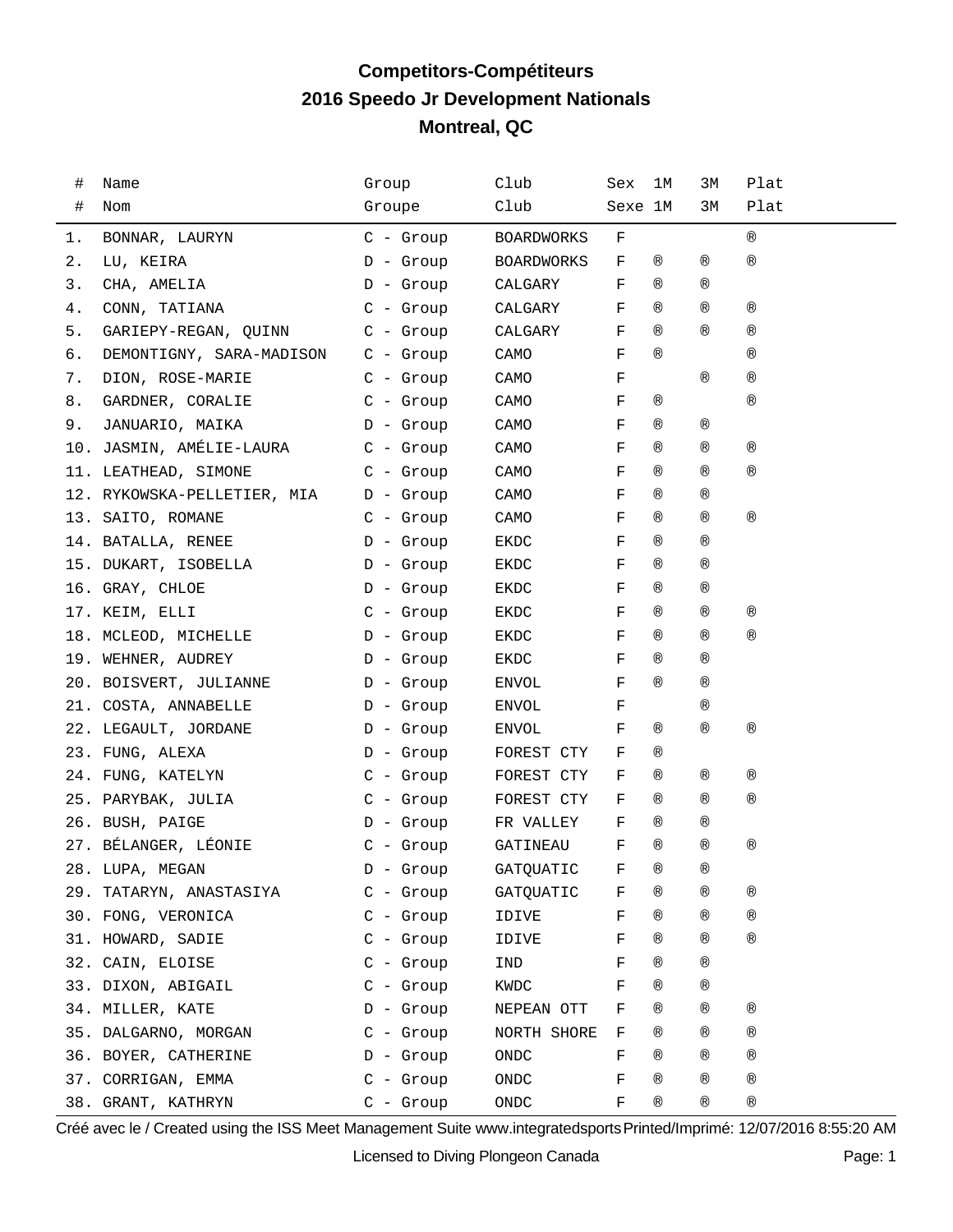# **Competitors-Compétiteurs 2016 Speedo Jr Development Nationals Montreal, QC**

| # | Name                     | Group       | Club              | Sex     | 1M             | ЗМ             | Plat         |
|---|--------------------------|-------------|-------------------|---------|----------------|----------------|--------------|
| # | Nom                      | Groupe      | Club              | Sexe 1M |                | ЗМ             | Plat         |
|   | 39. CALFACACOS, PATRICIA | $D -$ Group | PCDC              | F       |                | $^{\circledR}$ |              |
|   | 40. HAMBY, ELLA          | $D -$ Group | PCDC              | F       |                | $^{\circledR}$ |              |
|   | 41. PALKHIVALA, SONYA    | $D -$ Group | PCDC              | F       | $^{\circledR}$ | $^{\circledR}$ |              |
|   | 42. CLAIRMONT, KELSEY    | $C -$ Group | REGINA            | F       | $^{\circledR}$ | $^{\circledR}$ | $^\circledR$ |
|   | 43. DOROSH, CHELSEY      | $D -$ Group | REGINA            | F       | $^{\circledR}$ | $^{\circledR}$ |              |
|   | 44. CEY, ALISON          | $C -$ Group | SASKATOON         | F       | $^{\circledR}$ |                |              |
|   | 45. CEY, LAUREN          | $C - Group$ | SASKATOON         | F       | ®              | ®              | ®            |
|   | 46. KOTLER, IRELYND      | $C -$ Group | SASKATOON         | F       | ®              |                |              |
|   | 47. WILDE, TRINITY       | $C -$ Group | SASKATOON         | F       | ®              | ®              | ®            |
|   | 48. GREEN, MADELINE      | $D -$ Group | WHITE ROCK        | F       | ®              | $^{\circledR}$ | ®            |
|   | 49. PAI, TAYLOR          | $C -$ Group | WHITE ROCK        | F       | ®              | $^{\circledR}$ |              |
|   | 50. LUPIEN, LOGAN        | $C -$ Group | AGAMI             | М       | $^{\circledR}$ | $^{\circledR}$ | ®            |
|   | 51. FOFANA, CEDRIC       | $C - Group$ | ARO               | М       | $^{\circledR}$ | $^{\circledR}$ | ®            |
|   | 52. GAUTHIER, ELIOT      | D - Group   | ARO               | М       | $^{\circledR}$ | $^{\circledR}$ | ®            |
|   | 53. ASHLEY, COLE         | $C -$ Group | <b>BOARDWORKS</b> | М       | ®              | $^{\circledR}$ | ®            |
|   | 54. FAZLAGIC, ALEN       | $C -$ Group | BOARDWORKS        | М       | ®              | $^{\circledR}$ | ®            |
|   | 55. FROHLOFF, CURTIS     | $D -$ Group | <b>BOARDWORKS</b> | М       | ®              | ®              |              |
|   | 56. PAUL, CARSON         | $C -$ Group | <b>BOARDWORKS</b> | М       | ®              | ®              | ®            |
|   | 57. SMYTH, BEN           | $C -$ Group | BOARDWORKS        | М       | ®              | ®              | ®            |
|   | 58. CIPRICK, THOMAS      | $C -$ Group | CALGARY           | М       | ®              | ®              | ®            |
|   | 59. AUBIN, MATHIEU       | $C -$ Group | CAMO              | М       | ®              | ®              | ®            |
|   | 60. GAUTHIER, OLIVIER    | D - Group   | CAMO              | М       | ®              | $^{\circledR}$ | ®            |
|   | 61. MARSHALL, NICHOLAS   | $C -$ Group | CYGNUS            | М       | ®              |                | ®            |
|   | 62. BILLARD, JAKE        | $C -$ Group | EDGE              | М       |                | ®              | ®            |
|   | 63. CORBEIL, ANTOINE     | $C -$ Group | ENVOL             | М       | ®              | ®              | ®            |
|   | 64. CULLEN, MATT         | D - Group   | ENVOL             | М       | ®              | $^{\circledR}$ | ®            |
|   | 65. JUTEAU, EDOUARD      | $C - Grow$  | ENVOL             | М       | ®              | $^{\circledR}$ | ®            |
|   | 66. LEFEBVRE, ETIENNE    | $C -$ Group | <b>ENVOL</b>      | М       | $^{\circledR}$ |                | ®            |
|   | 67. ROLLAND, JULES       | $D -$ Group | ENVOL             | М       | ®              | ®              | ®            |
|   | 68. TESSIER, BENJAMIN    | $D -$ Group | ENVOL             | М       | ®              | $^{\circledR}$ | $^\circledR$ |
|   | 69. ELORIAGA, GLENN      | $C -$ Group | ETOBICOKE         | М       | ®              |                | ®            |
|   | 70. MARSHALL, NATHAN     | $C -$ Group | FOREST CTY        | М       | ®              | ®              | ®            |
|   | 71. POOLE, JAYDEN        | $C -$ Group | FR VALLEY         | М       | ®              | $^{\circledR}$ | $^\circledR$ |
|   | 72. REESOR, EMMITT       | $D -$ Group | KWDC              | М       | ®              | ®              |              |
|   | 73. RISMAN, TYLER        | $D -$ Group | KWDC              | М       | ®              | $^{\circledR}$ |              |
|   | 74. HEARN, VICTOR        | $C -$ Group | NEPEAN OTT        | М       |                |                | $^\circledR$ |
|   | 75. PICKERING, OWEN      | $D -$ Group | NEPEAN OTT        | М       | ®              | ®              | ®            |
|   | 76. LEWIS, TIMOTHY       | $C -$ Group | ONDC              | М       | ®              | ®              | ®            |

Créé avec le / Created using the ISS Meet Management Suite www.integratedsports Printed/Imprimé: 12/07/2016 8:55:20 AM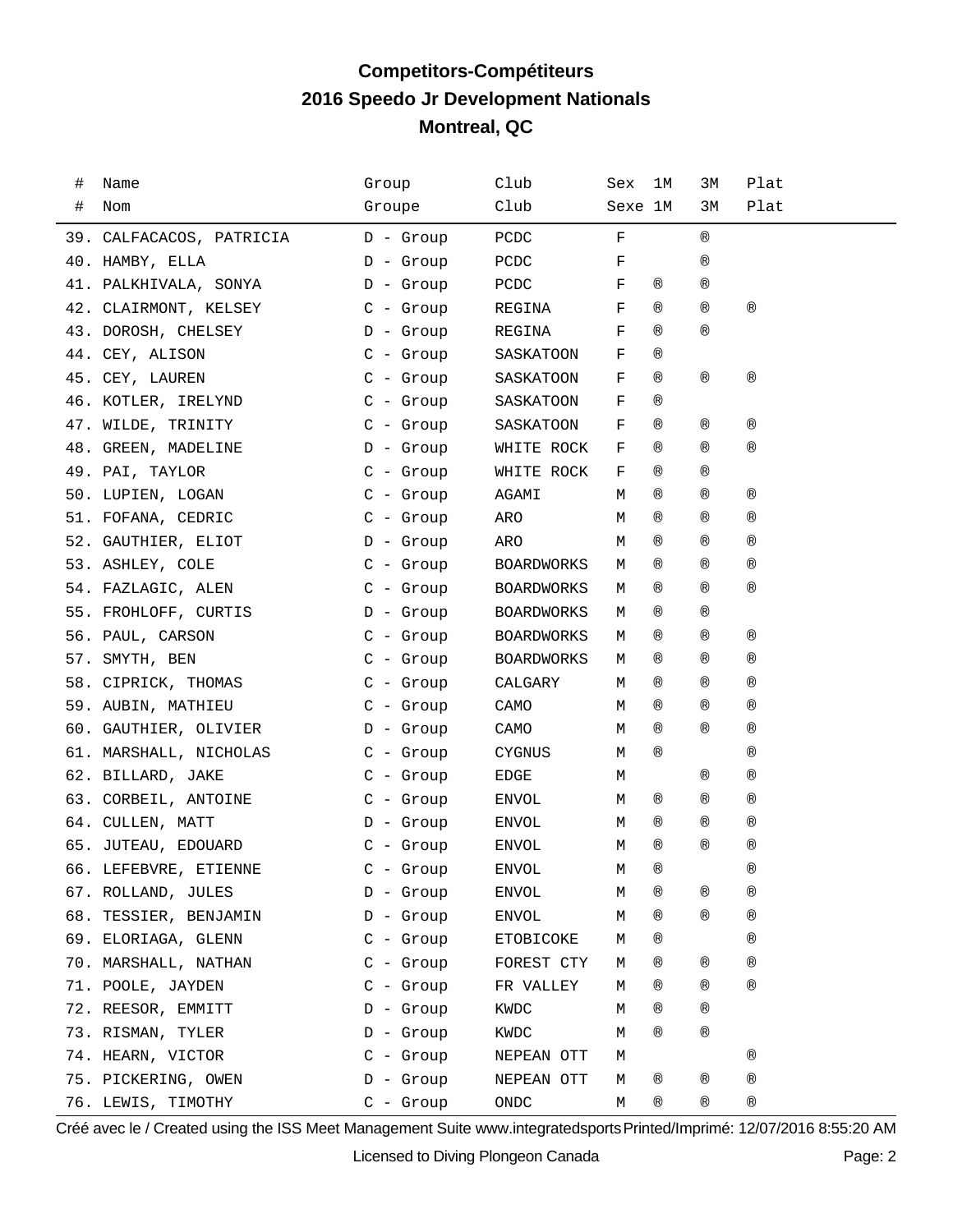# **Competitors-Compétiteurs 2016 Speedo Jr Development Nationals Montreal, QC**

|     | Name                   | Group       | Club       | Sex 1M  |                | 3M  | Plat |
|-----|------------------------|-------------|------------|---------|----------------|-----|------|
|     | Nom                    | Groupe      | Club       | Sexe 1M |                | 3M  | Plat |
| 77. | ZSOMBOR-MURRAY, NATHAN | C - Group   | PCDC       | М       | $\circledR$    | (R) | ®    |
|     | 78. BERNATSKY, ATTILA  | $D -$ Group | REVOLUTION | M       |                | (R) |      |
|     | 79. COHEN, ADAM        | $D -$ Group | REVOLUTION | М       | $^{\circledR}$ | ®   | ®    |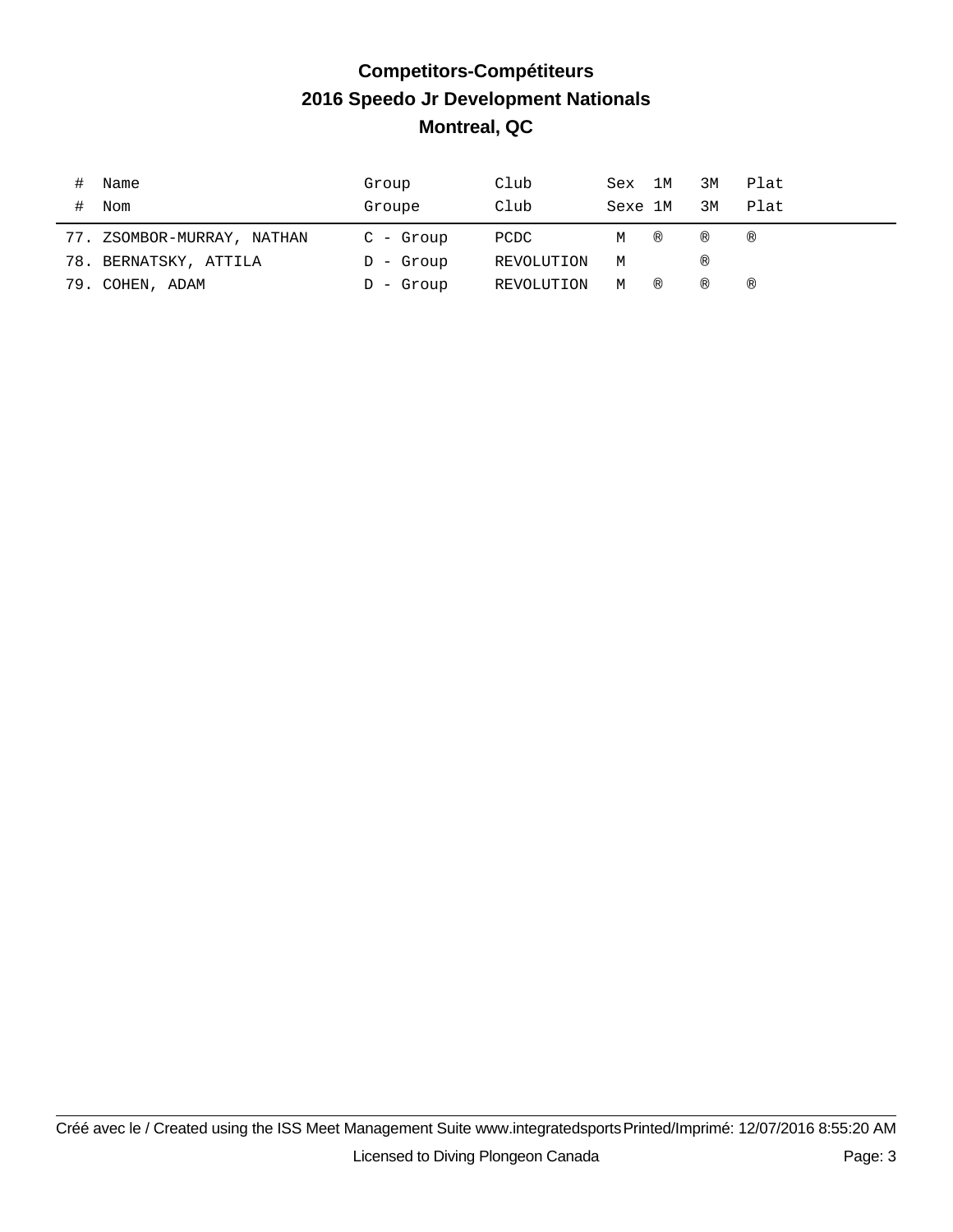#### **Competitors-Event Compétiteurs-épreuve 2016 Speedo Jr Development Nationals Montreal, QC**

| #               | Group       | Sex         | Event    |
|-----------------|-------------|-------------|----------|
| $\#$            | Groupe      | Sexe        | Epreuve  |
|                 |             |             |          |
| 25              | $C -$ Group | F           | 1 M      |
| 17              | $C -$ Group | М           | 1 M      |
| 22              | $C -$ Group | $\rm F$     | 3 M      |
| 15              | $C -$ Group | М           | 3 M      |
| 22              | $C -$ Group | $\mathbf F$ | Platform |
| 19              | $C -$ Group | М           | Platform |
| 19              | $D -$ Group | $\rm F$     | 1 M      |
| 10              | $D -$ Group | М           | 1 M      |
| 21              | $D -$ Group | $\rm F$     | 3 M      |
| 11              | $D -$ Group | М           | 3 M      |
| 6               | $D -$ Group | $\rm F$     | Platform |
| $7\phantom{.0}$ | $D -$ Group | М           | Platform |
|                 |             |             |          |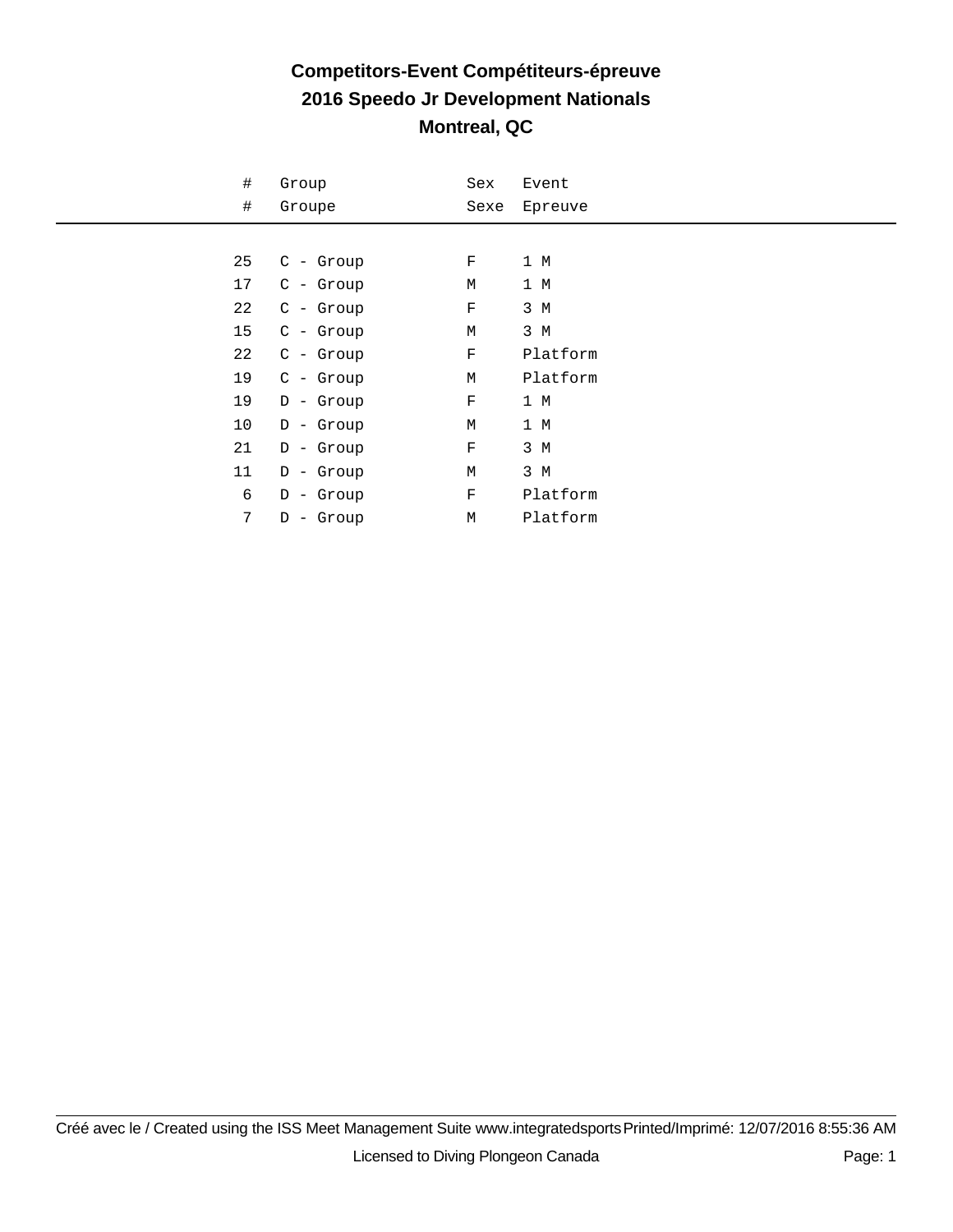#### **Judges-Officiels 2016 Speedo Jr Development Nationals Montreal, QC**

| Name | Club |
|------|------|
| Nom  | Club |

 BREWER, JILL CANE, HELEN COMFORT, JEREMY FREEMAN, KAILA HUNGERSHAFER, AL JOSTEN, JOSIE KAPLAN, LOIS LORTIE, STEPHANE MARENTETTE, CLAIRE MCLACHLIN, CHERYL MCPHERSON, CAROL MORNEAU-RICARD, OLIVIER PELLETIER, ETIENNE PINEO, HEATHER POWER, STEVE VEZINA-BERGERON, KAYLA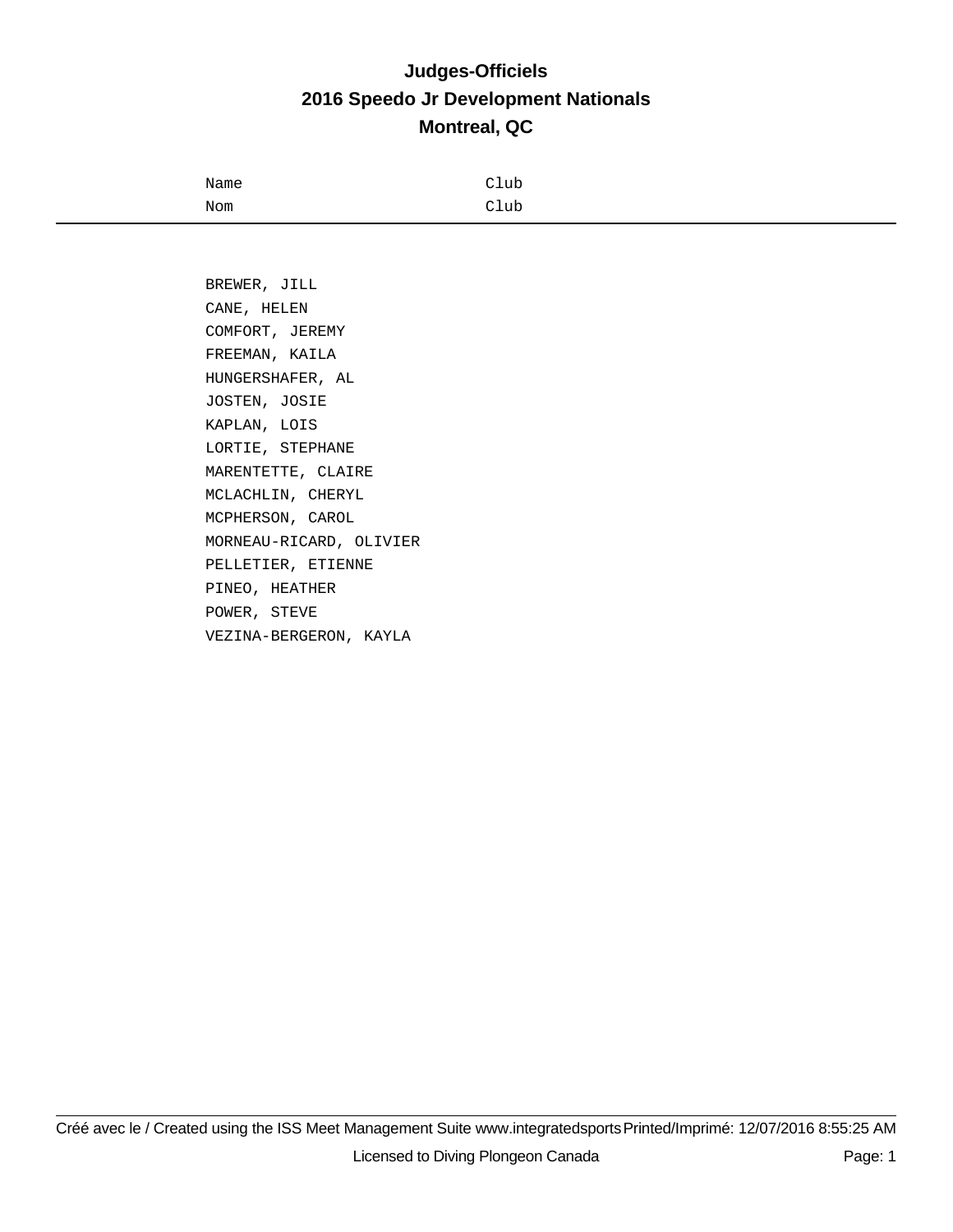| Ex. Rank Name                | Group       | Club                                   | Total  |
|------------------------------|-------------|----------------------------------------|--------|
| Ex. Range Nom                | Groupe      | Club                                   | Total  |
| Referee: BREWER, JILL        |             | Asst. Referee: MORNEAU-RICARD, OLIVIER |        |
| Judge 1: POWER, STEVE        |             | Judge 2: MCPHERSON, CAROL              |        |
| Judge 3: COMFORT, JEREMY     |             | Judge 4: MARENTETTE, CLAIRE            |        |
| Judge 5: JOSTEN, JOSIE       |             | Judge 6: LORTIE, STEPHANE              |        |
| Judge 7: FREEMAN, KAILA      |             |                                        |        |
|                              |             |                                        |        |
| AUBIN, MATHIEU<br>1.         | $C - Grow$  | CAMO                                   | 376.40 |
| 2.<br>ZSOMBOR-MURRAY, NATHAN | $C - Grow$  | PCDC                                   | 354.15 |
| 3.<br>CIPRICK, THOMAS        | $C - Grow$  | CALGARY                                | 348.55 |
| 4.<br>SMYTH, BEN             | $C - Group$ | BOARDWORKS                             | 331.60 |
| 5.<br>FOFANA, CEDRIC         | $C -$ Group | ARO                                    | 322.00 |
| б.<br>JUTEAU, EDOUARD        | $C - Group$ | ENVOL                                  | 315.70 |
| 7.<br>PAUL, CARSON           | $C - Grow$  | BOARDWORKS                             | 287.00 |
| 8.<br>CORBEIL, ANTOINE       | $C - Grow$  | ENVOL                                  | 265.05 |
| 9.<br>LUPIEN, LOGAN          | $C - Grow$  | AGAMI                                  | 256.00 |
| 10. LEWIS, TIMOTHY           | $C - Group$ | ONDC                                   | 253.45 |
| 11. ASHLEY, COLE             | $C - Group$ | <b>BOARDWORKS</b>                      | 249.10 |
| 12. LEFEBVRE, ETIENNE        | $C - Grow$  | ENVOL                                  | 242.00 |
| 13. MARSHALL, NATHAN         | $C - Grow$  | FOREST CTY                             | 230.65 |
| 14. MARSHALL, NICHOLAS       | $C - Grow$  | CYGNUS                                 | 229.00 |
| 15. POOLE, JAYDEN            | $C - Grow$  | FR VALLEY                              | 227.15 |
| 16. ELORIAGA, GLENN          | $C - Grow$  | ETOBICOKE                              | 214.65 |
| 17. FAZLAGIC, ALEN           | $C - Group$ | <b>BOARDWORKS</b>                      | 214.40 |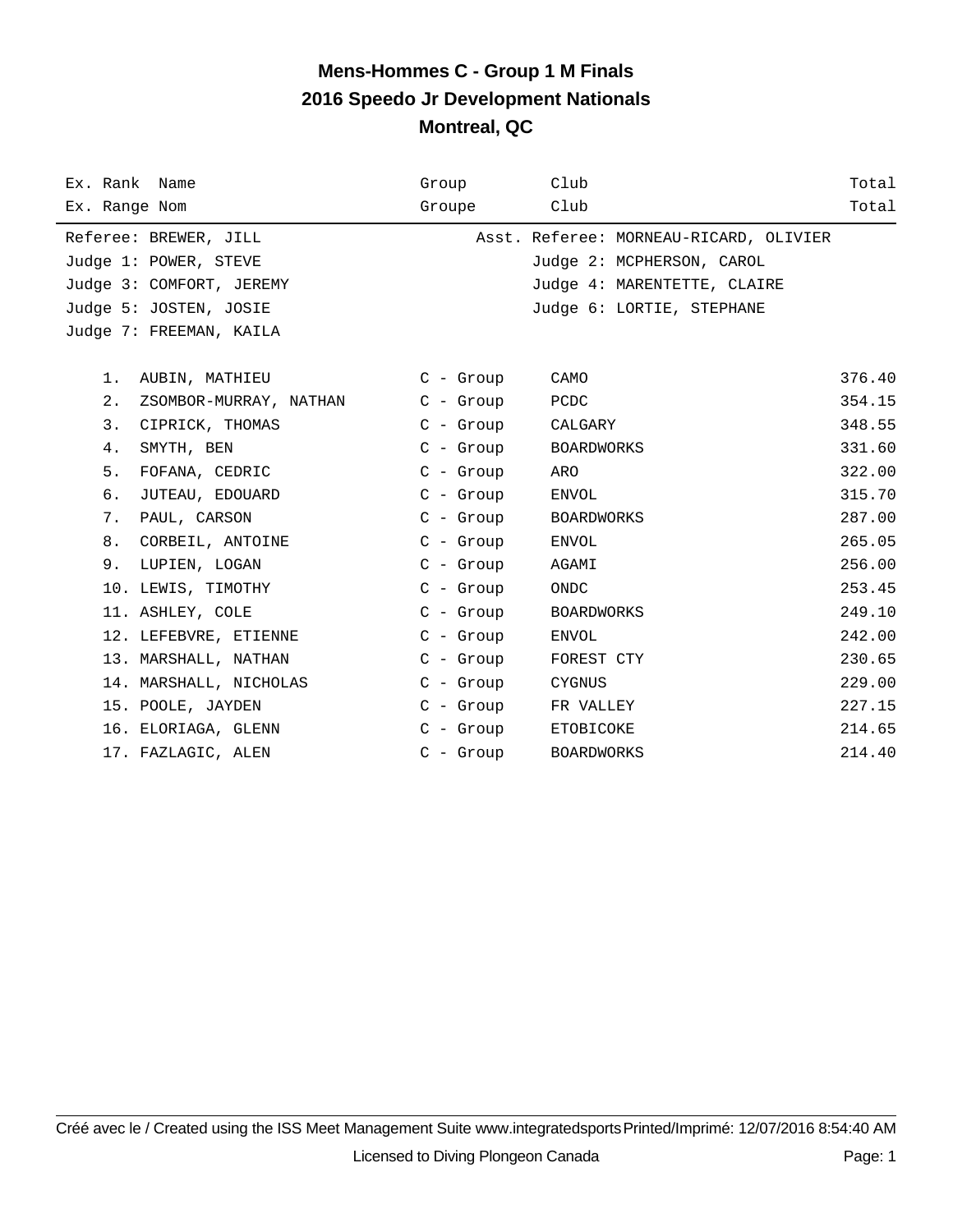| Ex. Rank Name                   | Group       | Club                                   | Total  |
|---------------------------------|-------------|----------------------------------------|--------|
| Ex. Range Nom                   | Groupe      | Club                                   | Total  |
| Referee: LORTIE, STEPHANE       |             | Asst. Referee: MORNEAU-RICARD, OLIVIER |        |
| Judge 1: MCPHERSON, CAROL       |             | Judge 2: FREEMAN, KAILA                |        |
| Judge 3: BREWER, JILL           |             | Judge 4: POWER, STEVE                  |        |
| Judge 5: MARENTETTE, CLAIRE     |             | Judge 6: COMFORT, JEREMY               |        |
| Judge 7: JOSTEN, JOSIE          |             |                                        |        |
|                                 |             |                                        |        |
| $1$ .<br>ZSOMBOR-MURRAY, NATHAN | C - Group   | PCDC                                   | 423.40 |
| 2.<br>CIPRICK, THOMAS           | $C$ - Group | CALGARY                                | 384.60 |
| 3.<br>PAUL, CARSON              | $C - Grow$  | BOARDWORKS                             | 366.05 |
| 4.<br>AUBIN, MATHIEU            | $C - Group$ | CAMO                                   | 364.75 |
| 5.<br>FOFANA, CEDRIC            | $C - Group$ | ARO                                    | 325.00 |
| б.<br>LUPIEN, LOGAN             | $C - Grow$  | AGAMI                                  | 319.05 |
| 7.<br>JUTEAU, EDOUARD           | C - Group   | ENVOL                                  | 312.40 |
| 8.<br>SMYTH, BEN                | $C - Grow$  | BOARDWORKS                             | 293.55 |
| 9.<br>CORBEIL, ANTOINE          | $C -$ Group | ENVOL                                  | 282.80 |
| 10. LEWIS, TIMOTHY              | $C -$ Group | ONDC                                   | 275.75 |
| 11. ASHLEY, COLE                | C - Group   | BOARDWORKS                             | 274.40 |
| 12. MARSHALL, NATHAN            | C - Group   | FOREST CTY                             | 257.40 |
| 13. FAZLAGIC, ALEN              | $C - Grow$  | BOARDWORKS                             | 253.20 |
| 14. POOLE, JAYDEN               | $C - Grow$  | FR VALLEY                              | 240.60 |
| 15. BILLARD, JAKE               | $C -$ Group | <b>EDGE</b>                            | 238.05 |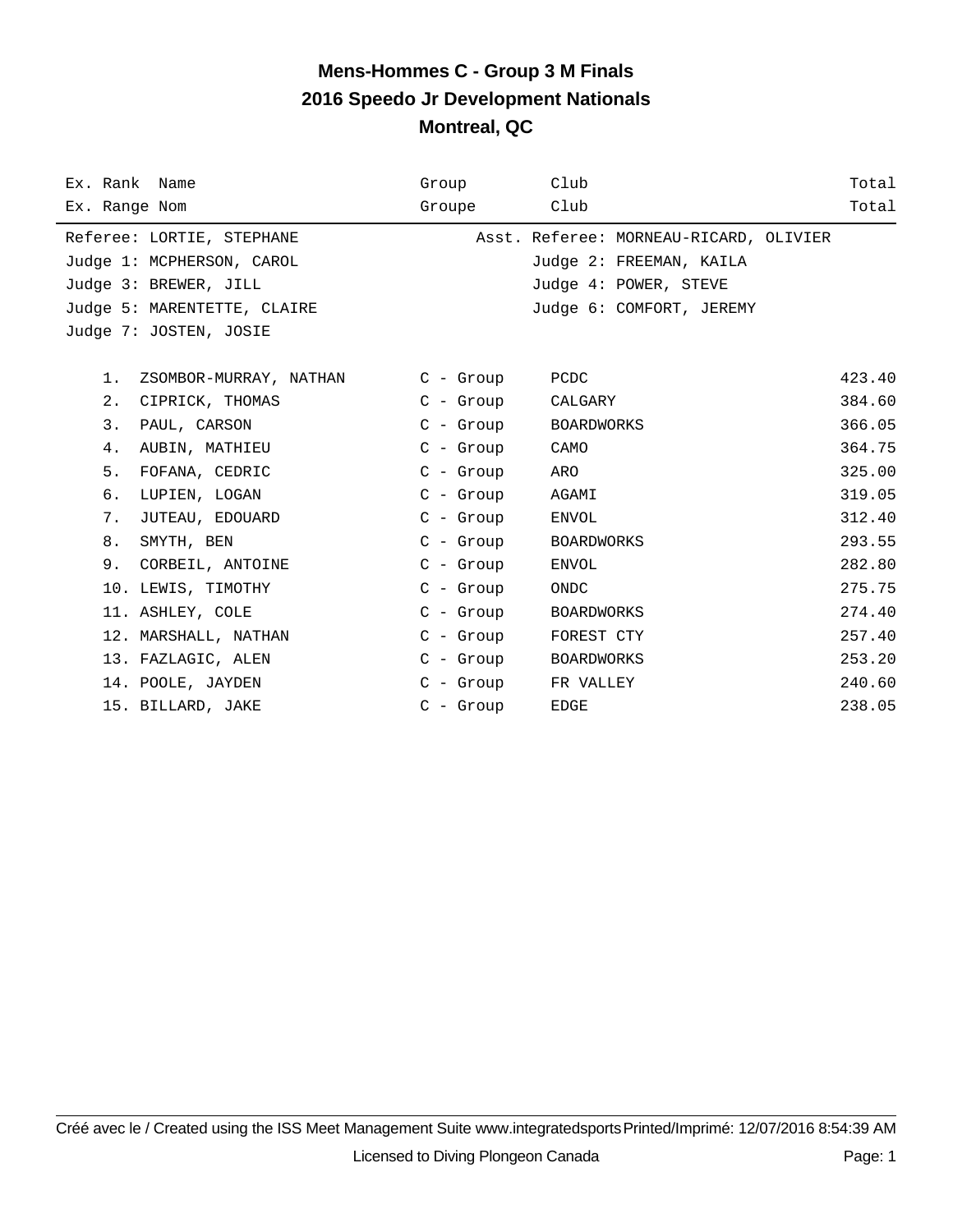| Ex. Rank Name                | Group       | Club                                  | Total  |
|------------------------------|-------------|---------------------------------------|--------|
| Ex. Range Nom                | Groupe      | Club                                  | Total  |
| Referee: LORTIE, STEPHANE    |             | Asst. Referee: VEZINA-BERGERON, KAYLA |        |
| Judge 1: FREEMAN, KAILA      |             | Judge 2: MORNEAU-RICARD, OLIVIER      |        |
| Judge 3: MARENTETTE, CLAIRE  |             | Judge 4: POWER, STEVE                 |        |
| Judge 5: MCPHERSON, CAROL    |             | Judge 6: MCLACHLIN, CHERYL            |        |
| Judge 7: JOSTEN, JOSIE       |             |                                       |        |
|                              |             |                                       |        |
| 1.<br>CIPRICK, THOMAS        | $C - Group$ | CALGARY                               | 398.00 |
| 2.<br>ZSOMBOR-MURRAY, NATHAN | $C - Grow$  | PCDC                                  | 347.45 |
| 3.<br>PAUL, CARSON           | $C - Group$ | BOARDWORKS                            | 342.95 |
| 4.<br>AUBIN, MATHIEU         | $C - Grow$  | CAMO                                  | 333.75 |
| 5.<br>SMYTH, BEN             | $C - Grow$  | <b>BOARDWORKS</b>                     | 328.85 |
| б.<br>FOFANA, CEDRIC         | $C - Grow$  | ARO                                   | 328.40 |
| 7.<br>MARSHALL, NICHOLAS     | $C - Group$ | CYGNUS                                | 304.85 |
| 8.<br>LUPIEN, LOGAN          | $C -$ Group | AGAMI                                 | 301.95 |
| 9.<br>ASHLEY, COLE           | $C -$ Group | BOARDWORKS                            | 298.25 |
| 10. JUTEAU, EDOUARD          | $C - Grow$  | ENVOL                                 | 287.00 |
| 11. LEWIS, TIMOTHY           | $C -$ Group | <b>ONDC</b>                           | 283.25 |
| 12. FAZLAGIC, ALEN           | $C -$ Group | <b>BOARDWORKS</b>                     | 263.50 |
| 13. HEARN, VICTOR            | $C - Group$ | NEPEAN OTT                            | 259.40 |
| 14. BILLARD, JAKE            | $C -$ Group | EDGE                                  | 242.55 |
| 15. CORBEIL, ANTOINE         | $C -$ Group | ENVOL                                 | 241.35 |
| 16. MARSHALL, NATHAN         | $C - Grow$  | FOREST CTY                            | 229.90 |
| 17. POOLE, JAYDEN            | $C - Grow$  | FR VALLEY                             | 226.20 |
| 18. LEFEBVRE, ETIENNE        | $C - Grow$  | ENVOL                                 | 215.40 |
| 19. ELORIAGA, GLENN          | $C -$ Group | ETOBICOKE                             | 202.05 |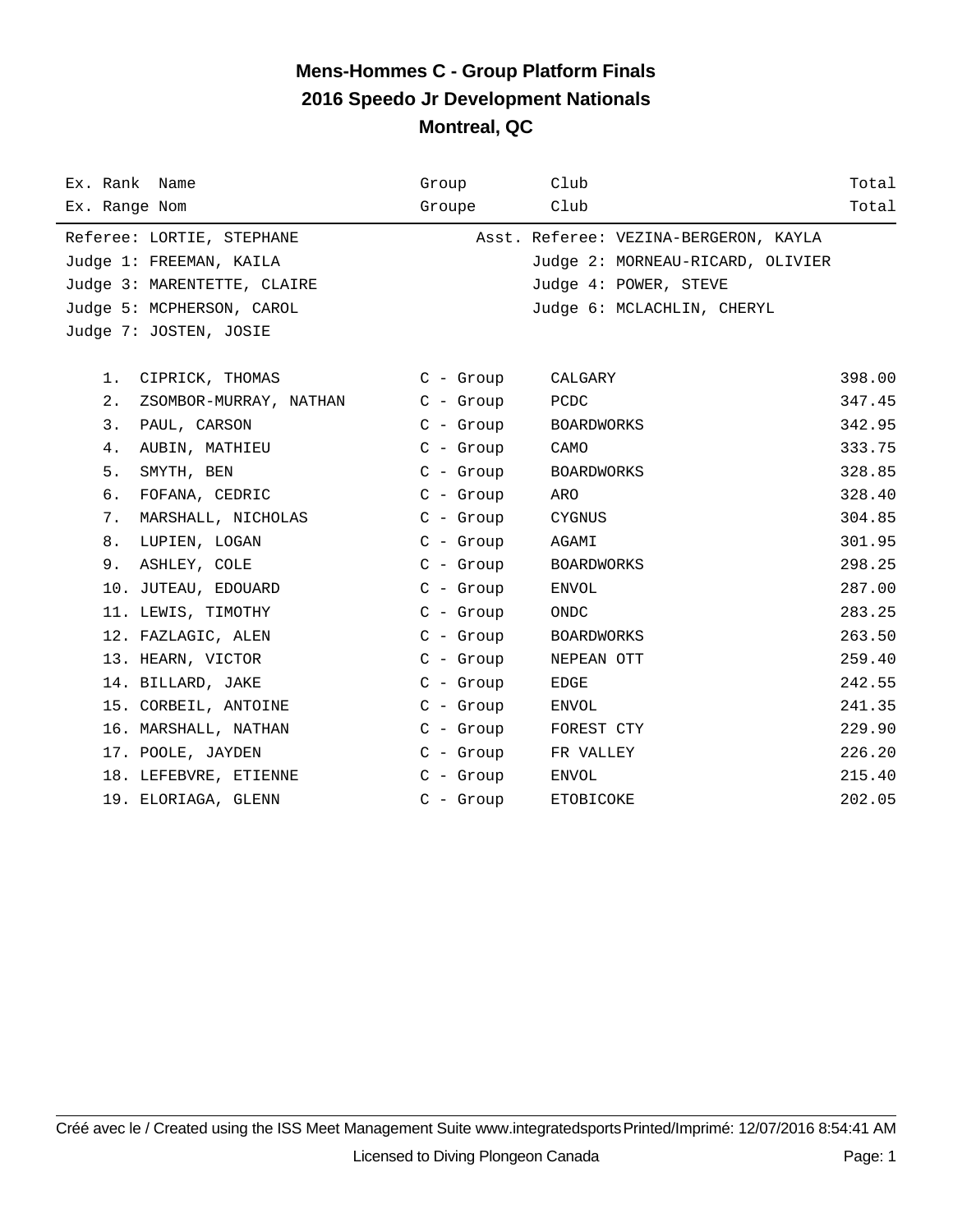| Ex. Rank Name<br>Ex. Range Nom |                           | Group<br>Groupe | Club<br>Club                           | Total<br>Total |
|--------------------------------|---------------------------|-----------------|----------------------------------------|----------------|
|                                | Referee: MCPHERSON, CAROL |                 | Asst. Referee: MORNEAU-RICARD, OLIVIER |                |
|                                | Judge 1: HUNGERSHAFER, AL |                 | Judge 2: JOSTEN, JOSIE                 |                |
|                                | Judge 3: LORTIE, STEPHANE |                 | Judge 4: PINEO, HEATHER                |                |
|                                | Judge 5: POWER, STEVE     |                 | Judge 6: FREEMAN, KAILA                |                |
|                                | Judge 7: BREWER, JILL     |                 |                                        |                |
|                                |                           |                 |                                        |                |
| $1$ .                          | GAUTHIER, OLIVIER         | D - Group       | CAMO                                   | 268.35         |
| 2.                             | TESSIER, BENJAMIN         | $D -$ Group     | ENVOL                                  | 252.55         |
| 3.                             | RISMAN, TYLER             | $D -$ Group     | KWDC                                   | 235.05         |
| 4.                             | ROLLAND, JULES            | $D -$ Group     | ENVOL                                  | 227.70         |
| 5.                             | REESOR, EMMITT            | $D -$ Group     | KWDC                                   | 226.95         |
| б.                             | GAUTHIER, ELIOT           | $D -$ Group     | ARO                                    | 221.15         |
| 7.                             | CULLEN, MATT              | $D -$ Group     | ENVOL                                  | 214.80         |
| 8.                             | PICKERING, OWEN           | D - Group       | NEPEAN OTT                             | 203.35         |
| 9.                             | COHEN, ADAM               | D - Group       | REVOLUTION                             | 188.40         |
|                                | 10. FROHLOFF, CURTIS      | $D -$ Group     | BOARDWORKS                             | 161.30         |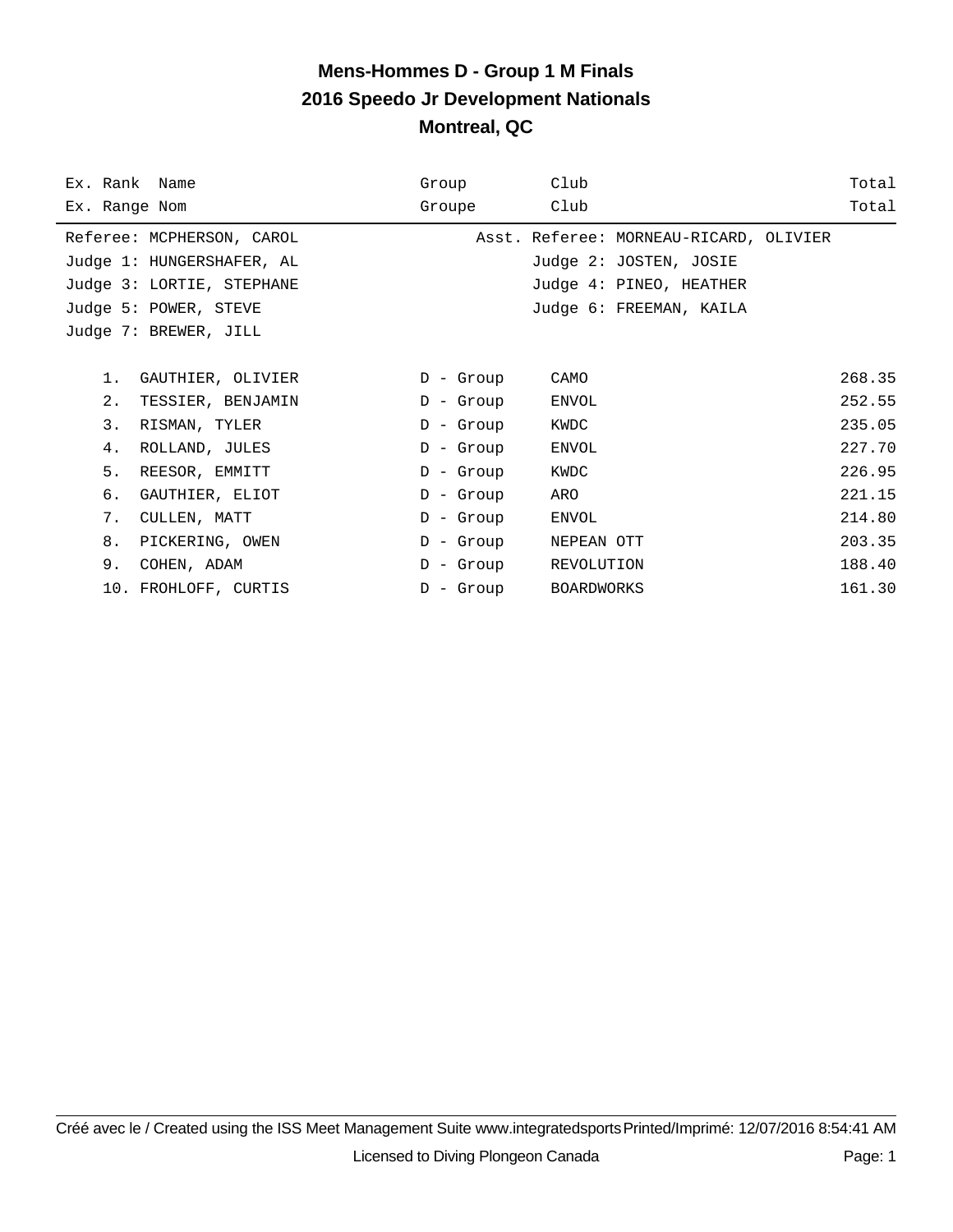| Ex. Rank Name             | Group       | Club                             | Total  |
|---------------------------|-------------|----------------------------------|--------|
| Ex. Range Nom             | Groupe      | Club                             | Total  |
| Referee: POWER, STEVE     |             | Asst. Referee: MCLACHLIN, CHERYL |        |
| Judge 1: JOSTEN, JOSIE    |             | Judge 2: FREEMAN, KAILA          |        |
| Judge 3: COMFORT, JEREMY  |             | Judge 4: PINEO, HEATHER          |        |
| Judge 5: HUNGERSHAFER, AL |             | Judge 6: MCPHERSON, CAROL        |        |
| Judge 7: LORTIE, STEPHANE |             |                                  |        |
| 1.<br>TESSIER, BENJAMIN   | $D -$ Group | <b>ENVOL</b>                     | 340.65 |
| 2.<br>GAUTHIER, OLIVIER   | $D -$ Group | CAMO                             | 306.60 |
| 3.<br>CULLEN, MATT        | $D -$ Group | ENVOL                            | 287.75 |
| 4.<br>COHEN, ADAM         | $D -$ Group | REVOLUTION                       | 269.45 |
|                           |             |                                  |        |
| 5.<br>ROLLAND, JULES      | $D -$ Group | <b>ENVOL</b>                     | 265.10 |
| б.<br>GAUTHIER, ELIOT     | $D -$ Group | ARO                              | 250.25 |
| 7.<br>REESOR, EMMITT      | $D -$ Group | KWDC                             | 233.70 |
| 8.<br>RISMAN, TYLER       | $D -$ Group | KWDC                             | 226.90 |
| 9.<br>PICKERING, OWEN     | $D -$ Group | NEPEAN OTT                       | 215.50 |
| 10. BERNATSKY, ATTILA     | $D -$ Group | REVOLUTION                       | 199.90 |
| 11. FROHLOFF, CURTIS      | $D -$ Group | <b>BOARDWORKS</b>                | 181.50 |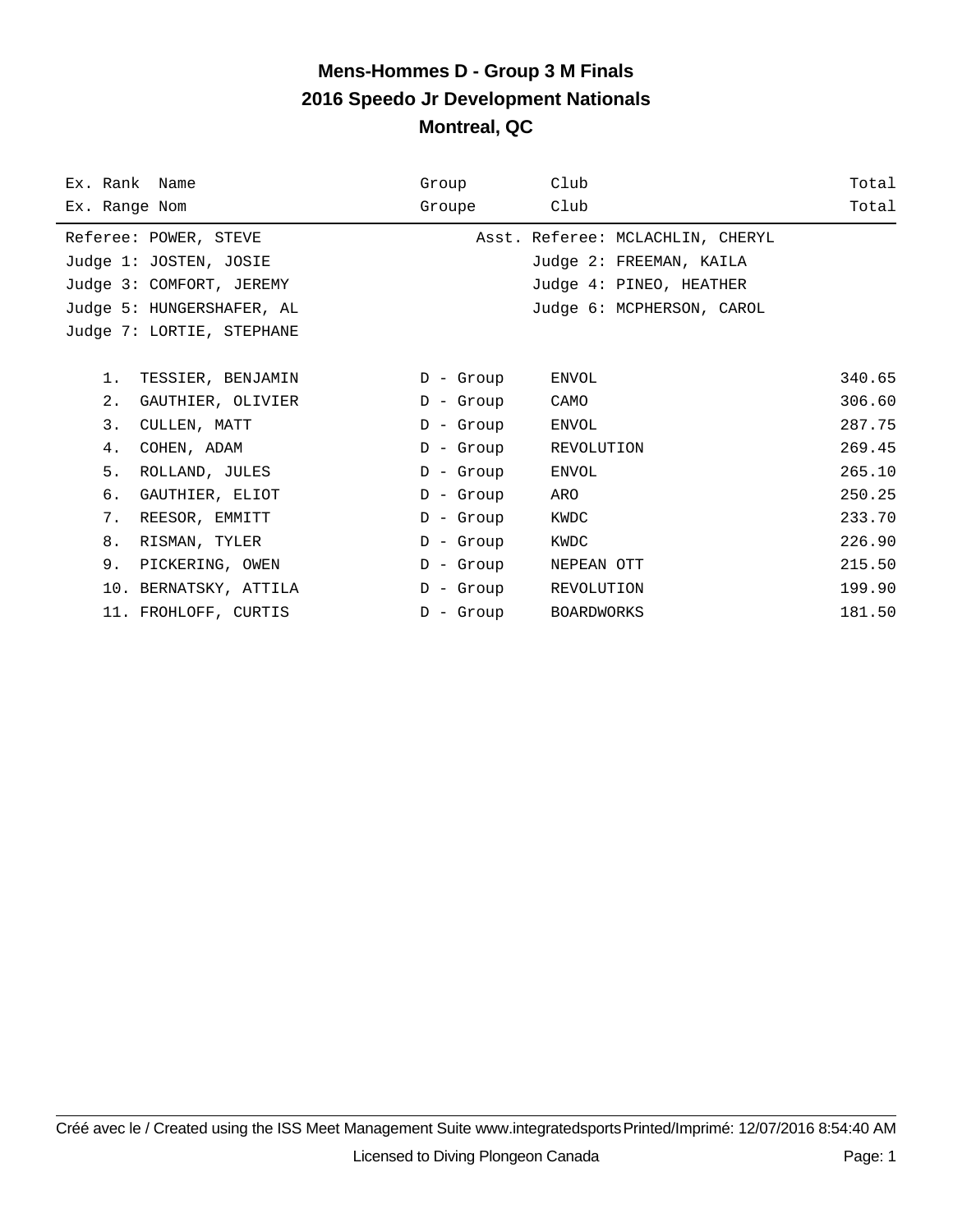| Ex. Rank Name              | Group        | Club                              | Total  |
|----------------------------|--------------|-----------------------------------|--------|
| Ex. Range Nom              | Groupe       | Club                              | Total  |
| Referee: MCLACHLIN, CHERYL |              | Asst. Referee: PELLETIER, ETIENNE |        |
| Judge 1: POWER, STEVE      |              | Judge 2: MARENTETTE, CLAIRE       |        |
| Judge 3: BREWER, JILL      |              | Judge 4: COMFORT, JEREMY          |        |
| Judge 5: FREEMAN, KAILA    |              | Judge 6: PINEO, HEATHER           |        |
| Judge 7: HUNGERSHAFER, AL  |              |                                   |        |
|                            |              |                                   |        |
| $1$ .<br>TESSIER, BENJAMIN | $D -$ Group  | ENVOL                             | 318.70 |
| 2.<br>CULLEN, MATT         | $D -$ Group  | ENVOL                             | 249.50 |
| 3.<br>GAUTHIER, OLIVIER    | $D -$ Group  | CAMO                              | 243.95 |
| 4.<br>ROLLAND, JULES       | $D -$ Group  | ENVOL                             | 223.70 |
| 5.<br>GAUTHIER, ELIOT      | $D -$ Group  | ARO                               | 223.50 |
| б.<br>COHEN, ADAM          | - Group<br>D | REVOLUTION                        | 218.40 |
| 7.<br>PICKERING, OWEN      | - Group<br>D | NEPEAN OTT                        | 215.70 |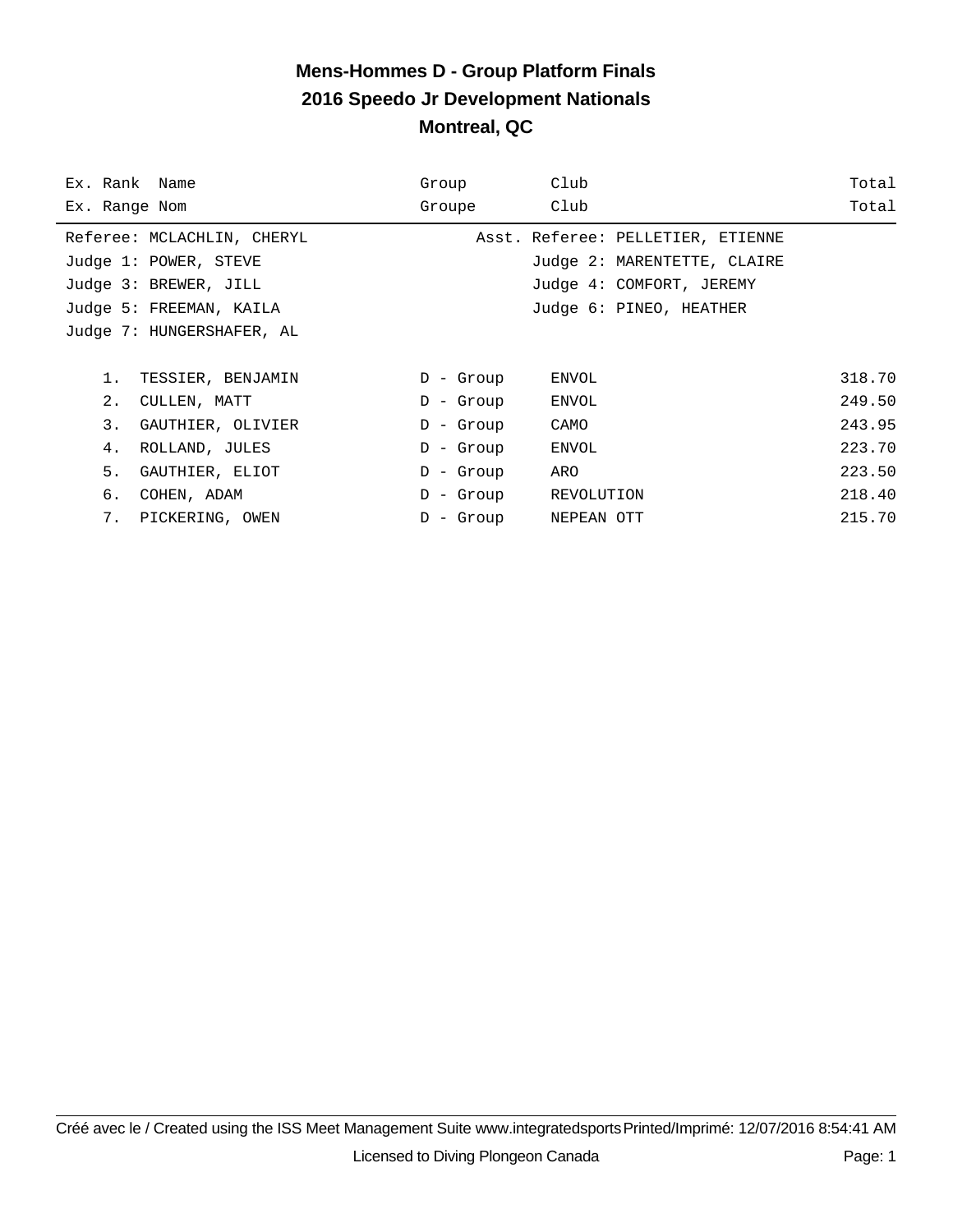| Ex. Rank Name                    | Group       | Club                             | Total  |
|----------------------------------|-------------|----------------------------------|--------|
| Ex. Range Nom                    | Groupe      | Club                             | Total  |
| Referee: HUNGERSHAFER, AL        |             | Asst. Referee: MCLACHLIN, CHERYL |        |
| Judge 1: MORNEAU-RICARD, OLIVIER |             | Judge 2: MARENTETTE, CLAIRE      |        |
| Judge 3: MCPHERSON, CAROL        |             | Judge 4: COMFORT, JEREMY         |        |
| Judge 5: BREWER, JILL            |             | Judge 6: PINEO, HEATHER          |        |
| Judge 7: FREEMAN, KAILA          |             |                                  |        |
|                                  |             |                                  |        |
| 1. GRANT, KATHRYN                | C - Group   | ONDC                             | 293.90 |
| 2. PARYBAK, JULIA                | $C - Group$ | FOREST CTY                       | 293.20 |
| HOWARD, SADIE<br>3.              | $C - Growp$ | IDIVE                            | 292.35 |
| 4.<br>LEATHEAD, SIMONE           | $C - Group$ | CAMO                             | 284.15 |
| 5.<br>SAITO, ROMANE              | $C - Group$ | CAMO                             | 281.35 |
| б.<br>CONN, TATIANA              | $C - Group$ | CALGARY                          | 279.60 |
| 7.<br>KEIM, ELLI                 | $C -$ Group | EKDC                             | 278.80 |
| 8.<br>TATARYN, ANASTASIYA        | C - Group   | GATQUATIC                        | 273.00 |
| 9. GARIEPY-REGAN, QUINN          | $C -$ Group | CALGARY                          | 264.15 |
| 10. GARDNER, CORALIE             | $C -$ Group | CAMO                             | 256.60 |
| 11. DEMONTIGNY, SARA-MADISON     | $C - Group$ | CAMO                             | 256.15 |
| 12. CORRIGAN, EMMA               | $C - Group$ | ONDC                             | 255.65 |
| 13. FONG, VERONICA               | $C - Growp$ | IDIVE                            | 253.70 |
| 14. FUNG, KATELYN                | $C - Group$ | FOREST CTY                       | 251.00 |
| 15. CLAIRMONT, KELSEY            | $C -$ Group | REGINA                           | 249.10 |
| 16. WILDE, TRINITY               | $C - Group$ | SASKATOON                        | 244.00 |
| 17. DIXON, ABIGAIL               | $C - Group$ | KWDC                             | 237.65 |
| [V] 18. CAIN, ELOISE             | $C -$ Group | IND                              | 236.10 |
| 18. JASMIN, AMÉLIE-LAURA         | $C - Grow$  | CAMO                             | 235.85 |
| 19. BÉLANGER, LÉONIE             | $C - Grow$  | GATINEAU                         | 230.40 |
| 20. CEY, LAUREN                  | $C - Group$ | SASKATOON                        | 229.90 |
| 21. CEY, ALISON                  | $C - Group$ | SASKATOON                        | 226.65 |
| 22. DALGARNO, MORGAN             | $C - Group$ | NORTH SHOR                       | 221.90 |
| 23. PAI, TAYLOR                  | $C - Group$ | WHITE ROCK                       | 218.90 |
| 24. KOTLER, IRELYND              | $C - Grow$  | SASKATOON                        | 208.75 |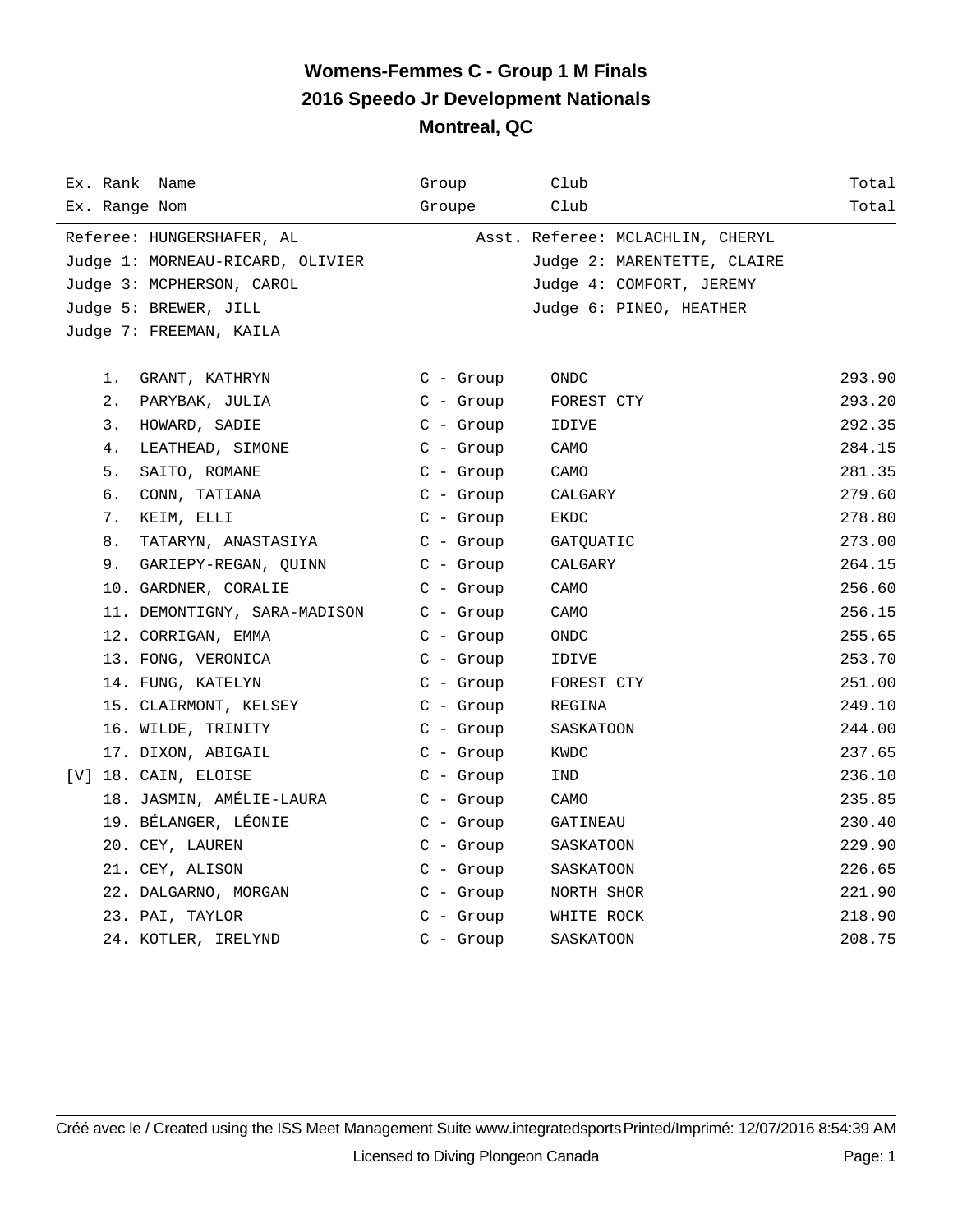| Ex. Rank Name              | Group       | Club                             | Total  |
|----------------------------|-------------|----------------------------------|--------|
| Ex. Range Nom              | Groupe      | Club                             | Total  |
| Referee: PINEO, HEATHER    |             | Asst. Referee: MCLACHLIN, CHERYL |        |
| Judge 1: JOSTEN, JOSIE     |             | Judge 2: HUNGERSHAFER, AL        |        |
| Judge 3: MCPHERSON, CAROL  |             | Judge 4: FREEMAN, KAILA          |        |
| Judge 5: LORTIE, STEPHANE  |             | Judge 6: POWER, STEVE            |        |
| Judge 7: COMFORT, JEREMY   |             |                                  |        |
|                            |             |                                  |        |
| 1.<br>CONN, TATIANA        | $C - Group$ | CALGARY                          | 363.45 |
| 2.<br>SAITO, ROMANE        | $C - Grow$  | CAMO                             | 347.70 |
| 3.<br>FUNG, KATELYN        | $C - Group$ | FOREST CTY                       | 329.25 |
| 4.<br>GRANT, KATHRYN       | $C - Group$ | $\mathop{\rm ONDC}\nolimits$     | 317.75 |
| 5.<br>HOWARD, SADIE        | $C - Group$ | IDIVE                            | 313.05 |
| б.<br>LEATHEAD, SIMONE     | $C -$ Group | CAMO                             | 312.70 |
| 7.<br>KEIM, ELLI           | $C - Grow$  | EKDC                             | 311.50 |
| 8.<br>GARIEPY-REGAN, QUINN | $C -$ Group | CALGARY                          | 284.50 |
| 9.<br>PARYBAK, JULIA       | $C -$ Group | FOREST CTY                       | 284.25 |
| 10. CORRIGAN, EMMA         | $C -$ Group | ONDC                             | 279.55 |
| 11. CLAIRMONT, KELSEY      | $C - Group$ | REGINA                           | 276.75 |
| 12. TATARYN, ANASTASIYA    | $C - Grow$  | GATOUATIC                        | 276.30 |
| 13. JASMIN, AMÉLIE-LAURA   | $C -$ Group | CAMO                             | 267.90 |
| 14. FONG, VERONICA         | $C -$ Group | IDIVE                            | 267.45 |
| 15. DION, ROSE-MARIE       | $C -$ Group | CAMO                             | 264.50 |
| 16. DALGARNO, MORGAN       | $C - Grow$  | NORTH SHOR                       | 259.75 |
| 17. PAI, TAYLOR            | $C -$ Group | WHITE ROCK                       | 256.60 |
| [V] 18. CAIN, ELOISE       | $C -$ Group | IND                              | 256.20 |
| 18. WILDE, TRINITY         | $C -$ Group | SASKATOON                        | 255.40 |
| 19. BÉLANGER, LÉONIE       | $C - Group$ | GATINEAU                         | 247.85 |
| 20. DIXON, ABIGAIL         | $C -$ Group | KWDC                             | 241.00 |
| 21. CEY, LAUREN            | $C -$ Group | SASKATOON                        | 240.15 |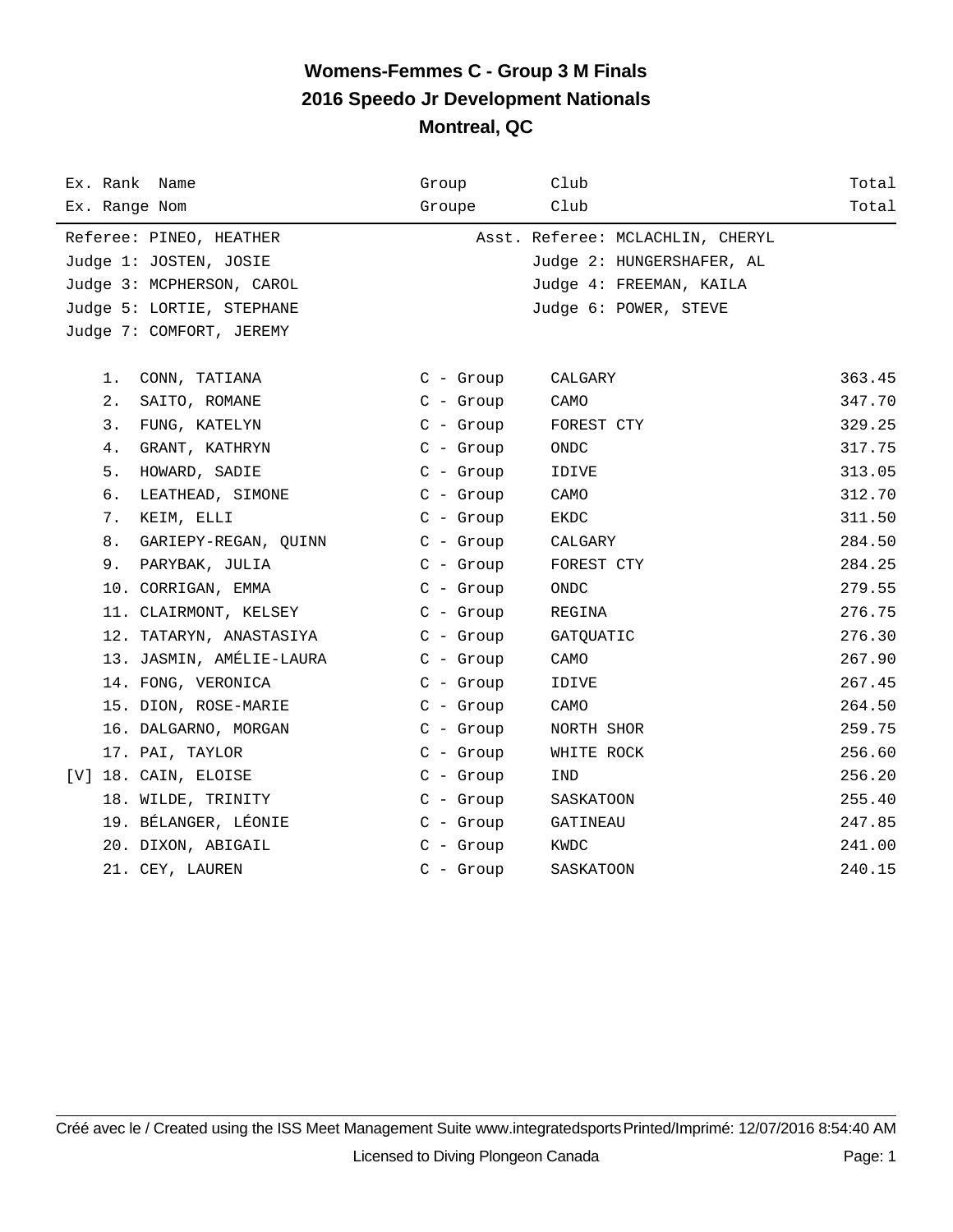| Ex. Rank Name                | Group       | Club                        | Total  |
|------------------------------|-------------|-----------------------------|--------|
| Ex. Range Nom                | Groupe      | Club                        | Total  |
| Referee: JOSTEN, JOSIE       |             | Asst. Referee: CANE, HELEN  |        |
| Judge 1: COMFORT, JEREMY     |             | Judge 2: LORTIE, STEPHANE   |        |
| Judge 3: POWER, STEVE        |             | Judge 4: MARENTETTE, CLAIRE |        |
| Judge 5: MCLACHLIN, CHERYL   |             | Judge 6: MCPHERSON, CAROL   |        |
| Judge 7: HUNGERSHAFER, AL    |             |                             |        |
|                              |             |                             |        |
| 1.<br>CONN, TATIANA          | $C - Group$ | CALGARY                     | 325.40 |
| 2.<br>SAITO, ROMANE          | $C - Group$ | CAMO                        | 321.45 |
| 3.<br>FUNG, KATELYN          | $C$ - Group | FOREST CTY                  | 314.45 |
| 4.<br>LEATHEAD, SIMONE       | $C -$ Group | CAMO                        | 310.55 |
| 5.<br>GRANT, KATHRYN         | $C -$ Group | <b>ONDC</b>                 | 283.10 |
| б.<br>TATARYN, ANASTASIYA    | $C - Grow$  | GATQUATIC                   | 260.10 |
| CLAIRMONT, KELSEY<br>7.      | $C$ - Group | REGINA                      | 259.05 |
| 8.<br>GARIEPY-REGAN, QUINN   | $C - Group$ | CALGARY                     | 258.05 |
| 9.<br>PARYBAK, JULIA         | $C -$ Group | FOREST CTY                  | 258.00 |
| 10. DEMONTIGNY, SARA-MADISON | $C - Group$ | CAMO                        | 256.75 |
| 11. KEIM, ELLI               | $C - Group$ | EKDC                        | 255.80 |
| 12. CORRIGAN, EMMA           | $C - Grow$  | <b>ONDC</b>                 | 244.50 |
| 13. FONG, VERONICA           | $C -$ Group | IDIVE                       | 244.40 |
| 14. HOWARD, SADIE            | $C -$ Group | IDIVE                       | 241.15 |
| 15. WILDE, TRINITY           | $C -$ Group | SASKATOON                   | 240.65 |
| 16. DION, ROSE-MARIE         | $C - Group$ | CAMO                        | 229.75 |
| 17. BÉLANGER, LÉONIE         | $C -$ Group | GATINEAU                    | 228.90 |
| 18. DALGARNO, MORGAN         | $C - Group$ | NORTH SHOR                  | 227.55 |
| 19. JASMIN, AMÉLIE-LAURA     | $C - Group$ | CAMO                        | 216.80 |
| 20. GARDNER, CORALIE         | $C - Grow$  | CAMO                        | 207.65 |
| 21. BONNAR, LAURYN           | $C$ - Group | <b>BOARDWORKS</b>           | 205.50 |
| 22. CEY, LAUREN              | $C -$ Group | SASKATOON                   | 205.00 |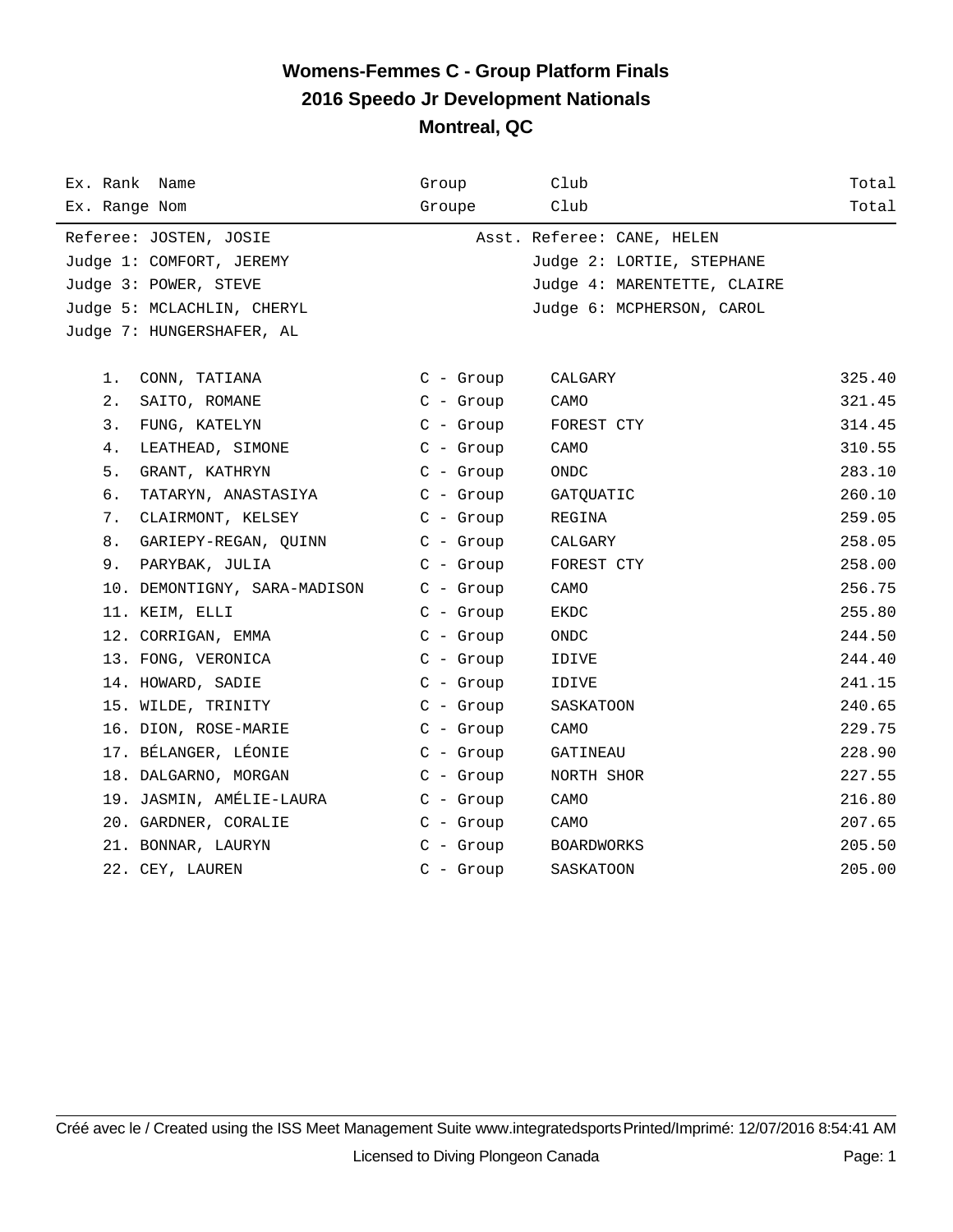| Ex. Rank Name               | Group       | Club                                   | Total  |
|-----------------------------|-------------|----------------------------------------|--------|
| Ex. Range Nom               | Groupe      | Club                                   | Total  |
| Referee: MARENTETTE, CLAIRE |             | Asst. Referee: MORNEAU-RICARD, OLIVIER |        |
| Judge 1: BREWER, JILL       |             | Judge 2: PINEO, HEATHER                |        |
| Judge 3: JOSTEN, JOSIE      |             | Judge 4: HUNGERSHAFER, AL              |        |
| Judge 5: LORTIE, STEPHANE   |             | Judge 6: POWER, STEVE                  |        |
| Judge 7: MCLACHLIN, CHERYL  |             |                                        |        |
|                             |             |                                        |        |
| $1$ .<br>MILLER, KATE       | D - Group   | NEPEAN OTT                             | 256.90 |
| 2.<br>BOISVERT, JULIANNE    | $D -$ Group | ENVOL                                  | 249.95 |
| 3.<br>LEGAULT, JORDANE      | $D -$ Group | ENVOL                                  | 248.55 |
| 4.<br>PALKHIVALA, SONYA     | $D -$ Group | PCDC                                   | 243.50 |
| 5.<br>JANUARIO, MAIKA       | $D -$ Group | CAMO                                   | 236.45 |
| б.<br>GREEN, MADELINE       | $D -$ Group | WHITE ROCK                             | 226.80 |
| 7.<br>BOYER, CATHERINE      | $D -$ Group | <b>ONDC</b>                            | 217.85 |
| 8.<br>GRAY, CHLOE           | $D -$ Group | EKDC                                   | 211.50 |
| 9.<br>DUKART, ISOBELLA      | $D -$ Group | EKDC                                   | 209.35 |
| 10. MCLEOD, MICHELLE        | $D -$ Group | EKDC                                   | 207.10 |
| 11. BATALLA, RENEE          | $D -$ Group | EKDC                                   | 206.90 |
| 12. LUPA, MEGAN             | $D -$ Group | GATQUATIC                              | 206.70 |
| 13. FUNG, ALEXA             | $D -$ Group | FOREST CTY                             | 199.15 |
| 14. CHA, AMELIA             | $D -$ Group | CALGARY                                | 198.85 |
| 15. RYKOWSKA-PELLETIER, MIA | $D -$ Group | CAMO                                   | 194.90 |
| 16. LU, KEIRA               | $D -$ Group | <b>BOARDWORKS</b>                      | 194.45 |
| 17. WEHNER, AUDREY          | $D -$ Group | EKDC                                   | 193.15 |
| 18. DOROSH, CHELSEY         | $D -$ Group | REGINA                                 | 182.10 |
| 19. BUSH, PAIGE             | $D -$ Group | FR VALLEY                              | 179.40 |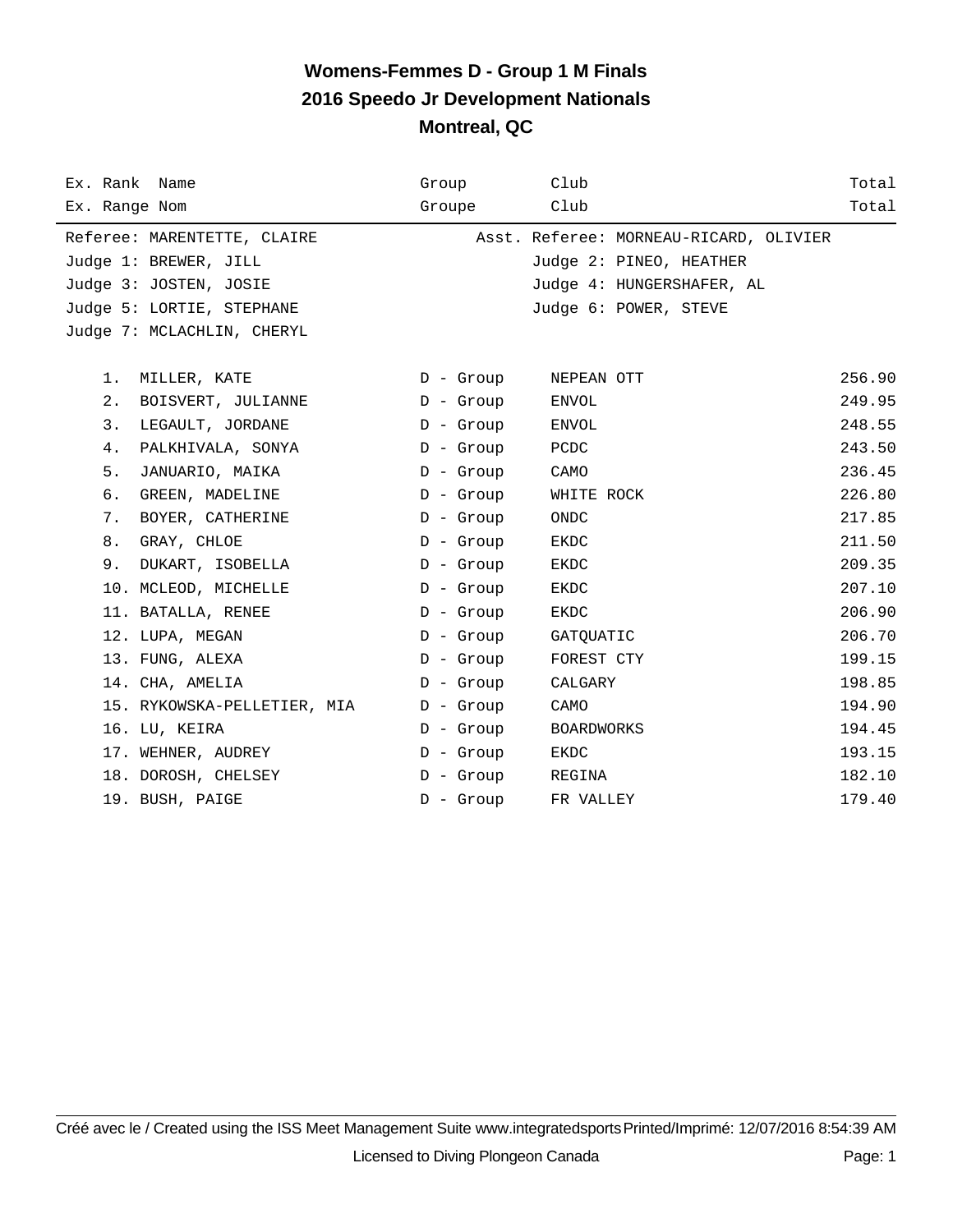| Ex. Rank Name               | Group       | Club                             | Total  |
|-----------------------------|-------------|----------------------------------|--------|
| Ex. Range Nom               | Groupe      | Club                             | Total  |
| Referee: FREEMAN, KAILA     |             | Asst. Referee: MCLACHLIN, CHERYL |        |
| Judge 1: MCPHERSON, CAROL   |             | Judge 2: BREWER, JILL            |        |
| Judge 3: MARENTETTE, CLAIRE |             | Judge 4: LORTIE, STEPHANE        |        |
| Judge 5: HUNGERSHAFER, AL   |             | Judge 6: COMFORT, JEREMY         |        |
| Judge 7: PINEO, HEATHER     |             |                                  |        |
|                             |             |                                  |        |
| 1.<br>MILLER, KATE          | D - Group   | NEPEAN OTT                       | 307.75 |
| 2.<br>LEGAULT, JORDANE      | $D -$ Group | ENVOL                            | 286.30 |
| 3.<br>BOISVERT, JULIANNE    | $D -$ Group | ENVOL                            | 283.65 |
| 4.<br>LU, KEIRA             | $D -$ Group | <b>BOARDWORKS</b>                | 255.45 |
| 5.<br>JANUARIO, MAIKA       | $D -$ Group | CAMO                             | 248.85 |
| 6.<br>BOYER, CATHERINE      | $D -$ Group | <b>ONDC</b>                      | 247.00 |
| 7.<br>PALKHIVALA, SONYA     | $D -$ Group | PCDC                             | 244.35 |
| 8.<br>MCLEOD, MICHELLE      | $D -$ Group | EKDC                             | 235.65 |
| 9.<br>BUSH, PAIGE           | $D -$ Group | FR VALLEY                        | 233.40 |
| 10. CHA, AMELIA             | $D -$ Group | CALGARY                          | 232.95 |
| 11. LUPA, MEGAN             | $D -$ Group | GATQUATIC                        | 232.50 |
| 12. GREEN, MADELINE         | $D -$ Group | WHITE ROCK                       | 229.60 |
| 13. BATALLA, RENEE          | $D -$ Group | <b>EKDC</b>                      | 223.65 |
| 14. DUKART, ISOBELLA        | $D -$ Group | EKDC                             | 212.25 |
| 15. HAMBY, ELLA             | $D -$ Group | PCDC                             | 211.90 |
| 16. GRAY, CHLOE             | $D -$ Group | EKDC                             | 205.90 |
| 17. COSTA, ANNABELLE        | $D -$ Group | ENVOL                            | 205.25 |
| 18. CALFACACOS, PATRICIA    | $D -$ Group | PCDC                             | 198.20 |
| 19. RYKOWSKA-PELLETIER, MIA | $D -$ Group | CAMO                             | 196.55 |
| 20. WEHNER, AUDREY          | $D -$ Group | <b>EKDC</b>                      | 171.45 |
| 21. DOROSH, CHELSEY         | $D -$ Group | REGINA                           | 154.55 |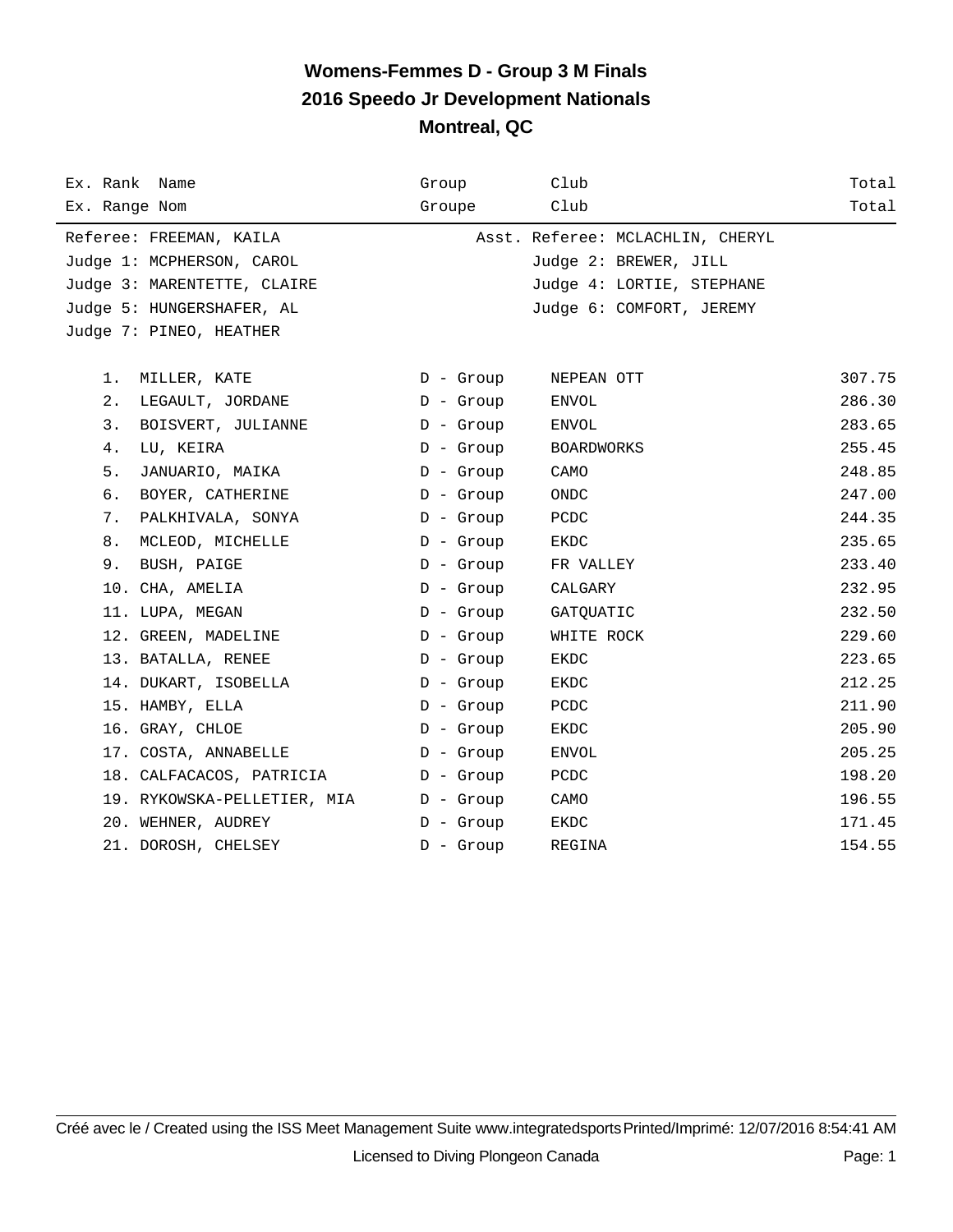| Ex. Rank Name                    | Group        | Club                        | Total  |
|----------------------------------|--------------|-----------------------------|--------|
| Ex. Range Nom                    | Groupe       | Club                        | Total  |
| Referee: MORNEAU-RICARD, OLIVIER |              | Asst. Referee: KAPLAN, LOIS |        |
| Judge 1: JOSTEN, JOSIE           |              | Judge 2: PINEO, HEATHER     |        |
| Judge 3: MARENTETTE, CLAIRE      |              | Judge 4: LORTIE, STEPHANE   |        |
| Judge 5: BREWER, JILL            |              | Judge 6: HUNGERSHAFER, AL   |        |
| Judge 7: MCPHERSON, CAROL        |              |                             |        |
|                                  |              |                             |        |
| 1.<br>MILLER, KATE               | $D -$ Group  | NEPEAN OTT                  | 247.90 |
| 2.<br>LEGAULT, JORDANE           | D - Group    | ENVOL                       | 245.80 |
| 3.<br>LU, KEIRA                  | D - Group    | BOARDWORKS                  | 224.10 |
| 4.<br>BOYER, CATHERINE           | $D -$ Group  | ONDC                        | 210.85 |
| 5.<br>GREEN, MADELINE            | D - Group    | WHITE ROCK                  | 207.35 |
| б.<br>MCLEOD, MICHELLE           | - Group<br>D | EKDC                        | 178.10 |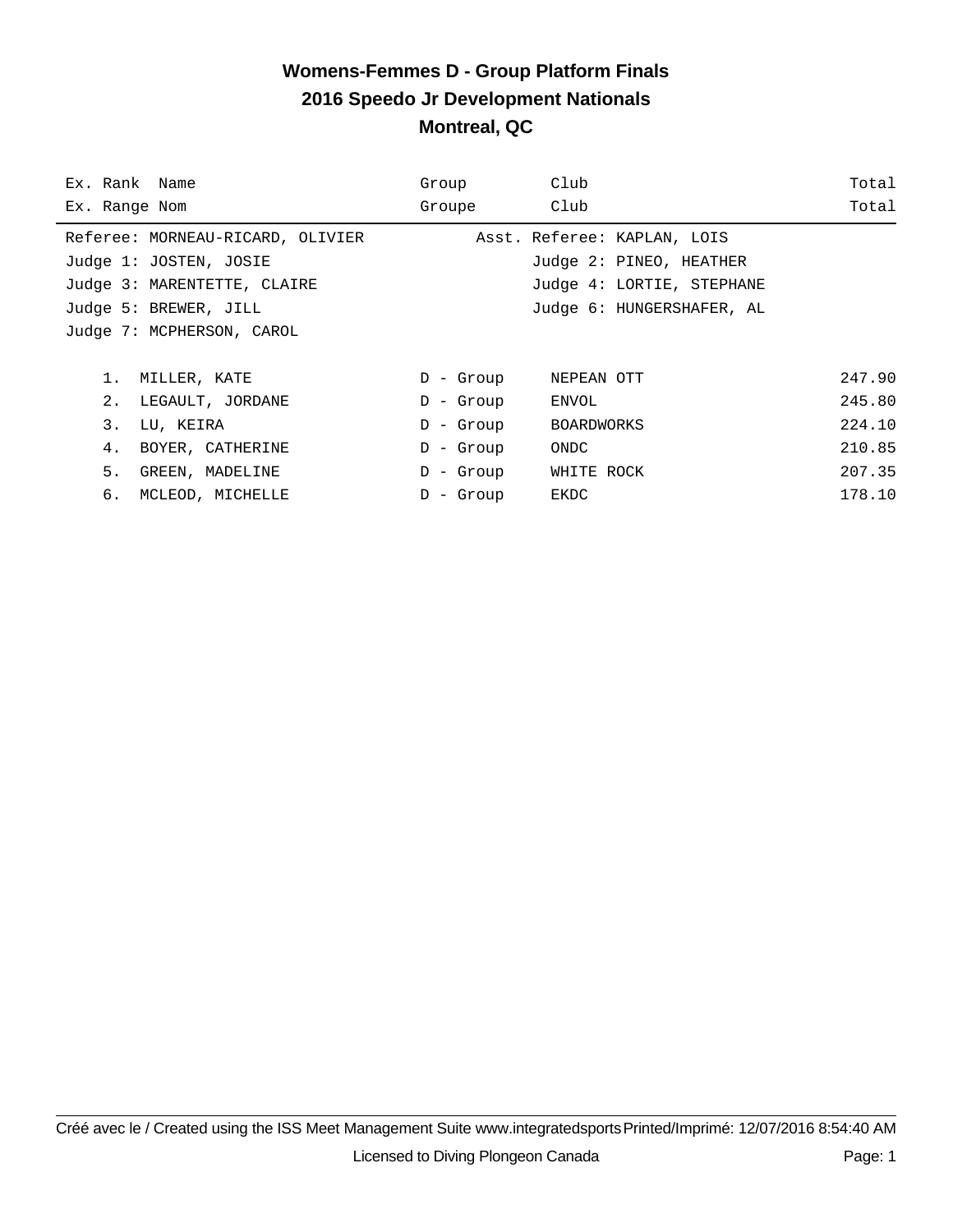| Ex. Rank Name                   |             | Club<br>Group                          | Total  |
|---------------------------------|-------------|----------------------------------------|--------|
| Ex. Range Nom                   |             | Club<br>Groupe                         | Total  |
| Referee: BREWER, JILL           |             | Asst. Referee: MORNEAU-RICARD, OLIVIER |        |
| Judge 1: POWER, STEVE           |             | Judge 2: MCPHERSON, CAROL              |        |
| Judge 3: COMFORT, JEREMY        |             | Judge 4: MARENTETTE, CLAIRE            |        |
| Judge 5: JOSTEN, JOSIE          |             | Judge 6: LORTIE, STEPHANE              |        |
| Judge 7: FREEMAN, KAILA         |             |                                        |        |
| 1.<br>AUBIN, MATHIEU            |             | $C - Group$<br>CAMO                    | 376.40 |
|                                 | 401B<br>1.5 | 7.5 8.0 8.5 7.5 7.5 8.0 8.0<br>35.25   |        |
|                                 | 103B<br>1.7 | 7.0 8.0 8.0 8.0 8.0 7.5 8.0<br>40.80   |        |
|                                 | 201B<br>1.5 | 7.5 8.5 8.0 7.5 8.0 8.0 8.0<br>36.00   |        |
|                                 | 303C<br>2.1 | 7.0 6.5 7.5 8.0 7.5 7.5 7.5<br>47.25   |        |
|                                 | 5231D 2.1   | 7.0 8.0 8.0 7.5 7.5 8.0 8.0<br>49.35   |        |
|                                 | 105B<br>2.6 | 7.0 7.0 7.5 7.5 7.0 7.5 7.5<br>57.20   |        |
|                                 | 203B<br>2.3 | 7.5 7.5 8.0 7.5 7.5 7.5 7.0<br>51.75   |        |
|                                 | 403B<br>2.4 | 8.0 8.5 9.0 8.0 8.0 8.5 8.0<br>58.80   |        |
| $2$ .<br>ZSOMBOR-MURRAY, NATHAN |             | $C -$ Group<br>PCDC                    | 354.15 |
|                                 | 103B<br>1.7 | 6.5 7.0 7.5 6.5 7.0 7.0 7.0<br>35.70   |        |
|                                 | 201B<br>1.5 | 8.0 7.5 7.0 8.0 8.0 8.0 8.5<br>36.00   |        |
|                                 | 303C<br>2.1 | 6.0 7.0 7.0 7.0 7.5 7.5 7.5<br>45.15   |        |
|                                 | 401B<br>1.5 | 8.0 8.0 8.0 8.5 8.0 8.0 8.0<br>36.00   |        |
|                                 | 5132D 2.2   | 6.5 7.0 7.5 6.5 7.0 7.5 7.0<br>46.20   |        |
|                                 | 105C<br>2.4 | 8.0 7.5 8.0 8.0 7.5 7.5 8.0<br>56.40   |        |
|                                 | 203B<br>2.3 | 6.5 7.5 7.0 7.5 7.0 7.0 7.0<br>48.30   |        |
|                                 | 403B<br>2.4 | 7.0 7.0 7.0 6.5 6.5 7.0 7.0<br>50.40   |        |
| 3.<br>CIPRICK, THOMAS           |             | $C - Group$<br>CALGARY                 | 348.55 |
|                                 | 103B<br>1.7 | 8.0 8.0 8.0 8.5 8.5 8.0 8.0<br>40.80   |        |
|                                 | 201B<br>1.5 | 7.5 7.5 8.0 8.0 8.0 8.0 8.0<br>36.00   |        |
|                                 | 301B<br>1.6 | 6.0 5.5 6.0 5.5 6.0 5.5 5.5<br>27.20   |        |
|                                 | 401B<br>1.5 | 6.5 7.5 7.0 7.5 7.0 6.5 6.5<br>30.75   |        |
|                                 | 5132D 2.2   | 7.0 7.5 7.5 7.5 7.0 7.0 7.0<br>47.30   |        |
|                                 | 403B<br>2.4 | 7.5 7.0 8.0 7.0 7.5 7.5 7.5<br>54.00   |        |
|                                 | 303B<br>2.4 | 7.5 7.5 7.5 8.0 7.5 7.5 7.5<br>54.00   |        |
|                                 | 105B<br>2.6 | 7.5 7.5 8.0 7.5 7.5 7.5 7.5<br>58.50   |        |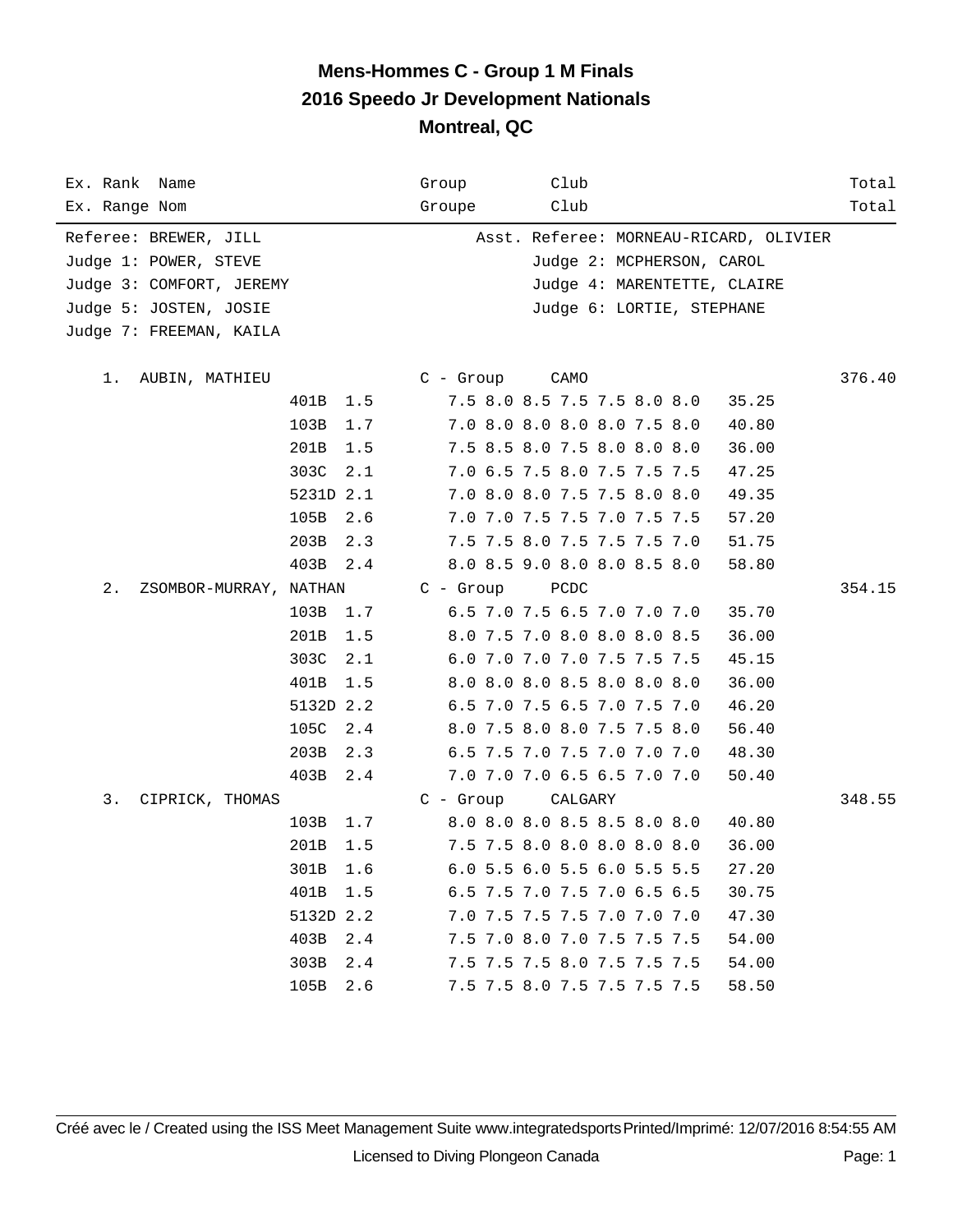|    | Ex. Rank Name   |               | Group       | Club                        | Total  |
|----|-----------------|---------------|-------------|-----------------------------|--------|
|    | Ex. Range Nom   |               | Groupe      | Club                        | Total  |
| 4. | SMYTH, BEN      |               | C - Group   | BOARDWORKS                  | 331.60 |
|    |                 | 401B<br>1.5   |             | 7.5 8.0 7.5 7.0 7.5 7.5 7.5 | 33.75  |
|    |                 | 201B<br>1.5   |             | 8.0 7.5 7.0 8.0 8.0 8.0 8.0 | 36.00  |
|    |                 | 303C<br>2.1   |             | 5.5 5.5 6.0 6.0 6.0 5.0 5.5 | 35.70  |
|    |                 | 103B<br>1.7   |             | 6.5 7.0 7.5 7.0 7.5 7.5 7.5 | 37.40  |
|    |                 | 5132D 2.2     |             | 6.0 6.5 6.5 6.0 6.0 6.0 6.5 | 40.70  |
|    |                 | 105C<br>2.4   |             | 7.5 7.5 7.5 7.0 7.5 7.0 7.5 | 54.00  |
|    |                 | 203B<br>2.3   |             | 7.0 7.0 5.5 6.5 6.5 6.5 6.0 | 44.85  |
|    |                 | 403B<br>2.4   |             | 7.0 7.0 7.5 6.5 7.0 6.5 6.5 | 49.20  |
| 5. | FOFANA, CEDRIC  |               | $C -$ Group | ARO                         | 322.00 |
|    |                 | 103B<br>1.7   |             | 7.0 7.5 7.0 7.5 7.5 7.5 7.5 | 38.25  |
|    |                 | 201B<br>1.5   |             | 8.0 8.0 8.0 7.5 8.0 8.0 8.0 | 36.00  |
|    |                 | 303C<br>2.1   |             | 5.0 5.5 5.5 5.5 5.5 5.5 5.5 | 34.65  |
|    |                 | 401B<br>1.5   |             | 7.5 7.5 7.0 6.5 7.0 7.5 7.0 | 32.25  |
|    |                 | 5231D 2.1     |             | 6.5 6.5 6.5 7.0 6.5 6.5 6.5 | 40.95  |
|    |                 | 105B<br>2.6   |             | 5.5 6.5 7.0 6.0 6.0 6.5 6.0 | 48.10  |
|    |                 | 203B<br>2.3   |             | 6.0 7.0 6.0 6.0 6.0 6.5 6.0 | 41.40  |
|    |                 | 403B<br>2.4   |             | 7.0 6.0 7.0 6.5 7.0 7.0 7.0 | 50.40  |
| б. | JUTEAU, EDOUARD |               | $C -$ Group | ENVOL                       | 315.70 |
|    |                 | 103B<br>1.7   |             | 7.0 7.0 7.0 7.0 7.0 7.5 7.0 | 35.70  |
|    |                 | 201B<br>1.5   |             | 6.5 6.5 6.5 6.0 6.5 6.5 6.0 | 29.25  |
|    |                 | 303C<br>2.1   |             | 7.0 6.5 6.0 6.0 6.0 6.0 6.0 | 37.80  |
|    |                 | 401B<br>1.5   |             | 7.0 8.0 7.0 7.5 7.5 7.5 7.5 | 33.75  |
|    |                 | 5231D 2.1     |             | 6.0 6.0 5.5 5.5 5.5 5.5 5.5 | 34.65  |
|    |                 | 105C<br>2.4   |             | 6.0 6.5 6.5 6.0 6.5 6.0 6.5 | 45.60  |
|    |                 | 203B<br>2.3   |             | 6.5 6.5 6.0 6.0 6.0 6.0 6.5 | 42.55  |
|    |                 | 403B<br>2.4   |             | 8.0 7.5 8.5 8.0 7.0 8.0 7.5 | 56.40  |
| 7. | PAUL, CARSON    |               | $C -$ Group | <b>BOARDWORKS</b>           | 287.00 |
|    |                 | 401B<br>1.5   |             | 8.0 7.5 8.0 8.0 8.5 8.5 7.5 | 36.00  |
|    |                 | 201B<br>1.5   |             | 7.0 7.5 6.5 6.5 6.0 7.0 6.5 | 30.00  |
|    |                 | 301B<br>1.6   |             | 6.5 5.5 5.5 5.0 5.5 6.5 6.5 | 28.00  |
|    |                 | 103B<br>1.7   |             | 7.0 7.0 6.5 7.0 7.0 7.5 7.0 | 35.70  |
|    |                 | 5231D 2.1     |             | 6.0 5.0 6.0 5.5 5.5 6.0 6.0 | 36.75  |
|    |                 | 105C<br>2.4   |             | 4.5 5.5 4.5 5.5 5.5 5.5 5.0 | 38.40  |
|    |                 | 203B<br>2.3   |             | 5.5 6.0 6.5 6.5 6.0 6.5 6.0 | 42.55  |
|    |                 | 403B<br>$2.4$ |             | 5.0 6.0 5.5 5.5 6.0 5.5 5.5 | 39.60  |

Créé avec le / Created using the ISS Meet Management Suite www.integratedsports Printed/Imprimé: 12/07/2016 8:54:55 AM Licensed to Diving Plongeon Canada Page: 2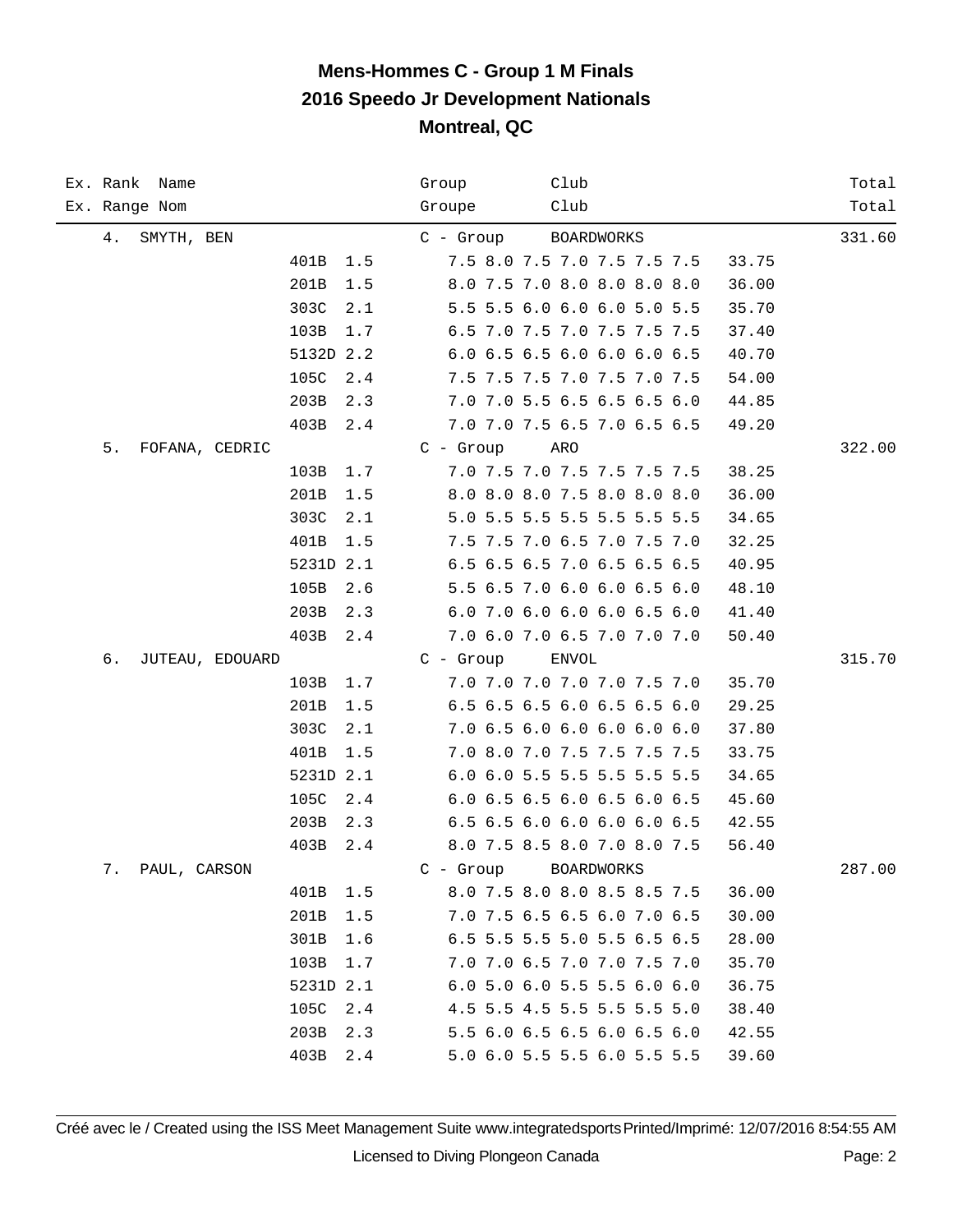| Ex. Rank Name          | Club<br>Group                        | Total  |
|------------------------|--------------------------------------|--------|
| Ex. Range Nom          | Club<br>Groupe                       | Total  |
| CORBEIL, ANTOINE<br>8. | ENVOL<br>$C -$ Group                 | 265.05 |
| 103B<br>1.7            | 6.5 6.0 7.0 6.0 6.5 6.5 6.5<br>33.15 |        |
| 201C<br>1.5            | 7.0 7.0 6.5 6.5 7.0 7.0 7.0<br>31.50 |        |
| 303C<br>2.1            | 6.0 5.5 6.5 6.0 6.5 6.5 6.5<br>39.90 |        |
| 401B<br>1.5            | 6.0 6.5 6.0 6.0 6.0 6.5 6.5<br>27.75 |        |
| 5231D 2.1              | 4.0 5.0 5.0 5.0 4.0 5.0 4.5<br>30.45 |        |
| 104C<br>2.2            | 6.0 5.5 6.0 6.0 6.0 6.0 5.5<br>39.60 |        |
| 203C<br>2.0            | 6.0 5.0 5.0 5.5 5.5 5.5 5.5<br>33.00 |        |
| 403C<br>2.2            | 5.0 5.0 4.5 4.5 4.5 4.0 4.5<br>29.70 |        |
| 9.<br>LUPIEN, LOGAN    | $C - Group$<br>AGAMI                 | 256.00 |
| 103B<br>1.7            | 7.0 6.5 6.5 7.0 7.0 6.5 6.5<br>34.00 |        |
| 201B<br>1.5            | 6.5 7.0 6.5 6.5 6.5 6.5 6.5<br>29.25 |        |
| 301B<br>1.6            | 6.0 6.0 6.0 6.5 6.0 6.5 6.5<br>29.60 |        |
| 401B<br>1.5            | 6.0 6.0 5.5 5.5 6.0 5.5 6.0<br>26.25 |        |
| 5132D 2.2              | 5.5 4.5 3.5 5.5 5.5 5.0 5.0<br>34.10 |        |
| 105C<br>2.4            | 5.0 5.5 5.0 5.5 5.0 5.5 5.5<br>38.40 |        |
| 203C<br>2.0            | 4.0 4.5 5.0 4.5 5.5 4.5 4.5<br>27.00 |        |
| 403C<br>2.2            | 6.0 6.0 5.5 6.0 5.5 5.5 5.5<br>37.40 |        |
| 10. LEWIS, TIMOTHY     | $C -$ Group<br>ONDC                  | 253.45 |
| 103B<br>1.7            | 5.5 6.0 6.5 6.5 6.5 6.5 6.5<br>33.15 |        |
| 5132D 2.2              | 5.5 5.5 5.5 5.5 5.5 5.5 5.5<br>36.30 |        |
| 201C<br>1.5            | 6.0 6.0 6.5 6.0 6.5 6.5 6.0<br>27.75 |        |
| 301C<br>1.6            | 5.5 6.0 5.5 6.0 5.5 6.0 6.0<br>28.00 |        |
| 401B<br>1.5            | 6.0 7.0 6.0 6.0 6.5 6.5 6.5<br>28.50 |        |
| 403C<br>2.2            | 5.5 5.0 5.0 5.5 5.5 5.5 5.5<br>36.30 |        |
| 203B<br>2.3            | 4.0 5.0 4.5 5.0 5.0 4.0 4.0<br>31.05 |        |
| 105C<br>2.4            | 5.5 5.5 4.5 4.5 4.5 4.5 4.5<br>32.40 |        |
| 11. ASHLEY, COLE       | $C -$ Group<br><b>BOARDWORKS</b>     | 249.10 |
| 401B<br>1.5            | 7.0 6.5 6.5 6.5 6.5 7.0 7.0<br>30.00 |        |
| 201C<br>1.5            | 5.0 4.5 4.5 5.0 5.0 5.5 5.0<br>22.50 |        |
| 301C<br>1.6            | 6.5 6.0 6.0 6.0 6.0 6.5 6.5<br>29.60 |        |
| 103B<br>1.7            | 5.5 6.5 6.0 6.0 6.0 6.5 6.0<br>30.60 |        |
| 5132D 2.2              | 5.0 5.0 5.0 5.0 4.0 4.5 4.5<br>31.90 |        |
| 105C<br>2.4            | 3.5 4.5 4.0 4.0 4.0 4.0 4.0<br>28.80 |        |
| 203C<br>2.0            | 6.0 6.0 6.0 5.5 5.5 6.0 5.0<br>35.00 |        |
| 403C<br>2.2            | 6.5 6.5 6.0 6.0 6.5 6.0 6.0<br>40.70 |        |

Créé avec le / Created using the ISS Meet Management Suite www.integratedsports Printed/Imprimé: 12/07/2016 8:54:55 AM Licensed to Diving Plongeon Canada Page: 3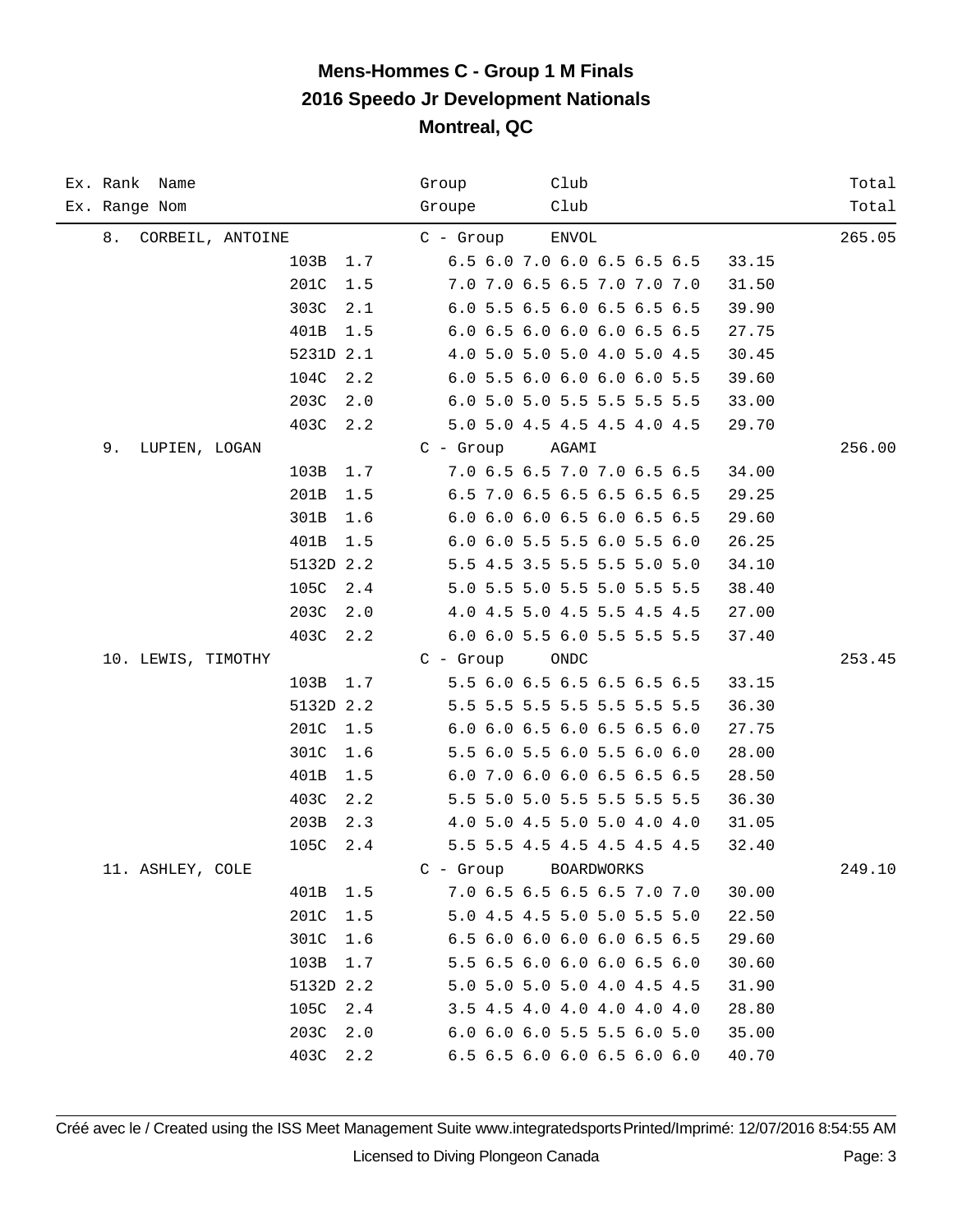| Ex. Rank Name          |             | Group       | Club                        | Total  |
|------------------------|-------------|-------------|-----------------------------|--------|
| Ex. Range Nom          |             | Groupe      | Club                        | Total  |
| 12. LEFEBVRE, ETIENNE  |             | C - Group   | ENVOL                       | 242.00 |
|                        | 103B<br>1.7 |             | 5.5 6.0 5.5 5.5 5.0 5.5 5.5 | 28.05  |
|                        | 201B<br>1.5 |             | 6.5 6.5 6.0 6.0 6.0 6.0 5.5 | 27.00  |
|                        | 301C<br>1.6 |             | 5.5 6.0 6.0 6.5 6.0 5.5 6.0 | 28.80  |
|                        | 401B<br>1.5 |             | 7.0 7.0 7.5 6.5 6.5 7.0 7.0 | 31.50  |
|                        | 5221D 1.7   |             | 4.5 5.5 4.0 5.0 4.5 5.0 5.0 | 24.65  |
|                        | 104C<br>2.2 |             | 5.0 4.5 4.5 5.5 5.0 5.0 5.0 | 33.00  |
|                        | 203C<br>2.0 |             | 6.0 6.0 6.0 6.5 6.5 5.5 5.5 | 36.00  |
|                        | 403C<br>2.2 |             | 5.0 5.5 5.5 5.0 4.5 5.0 4.5 | 33.00  |
| 13. MARSHALL, NATHAN   |             | $C - Group$ | FOREST CTY                  | 230.65 |
|                        | 103B<br>1.7 |             | 6.0 6.0 6.0 5.0 5.0 6.0 6.0 | 30.60  |
|                        | 201B<br>1.5 |             | 3.5 3.5 3.0 3.0 3.5 3.0 3.5 | 15.00  |
|                        | 301B<br>1.6 |             | 5.0 5.0 5.0 5.5 5.5 5.0 5.5 | 24.80  |
|                        | 401B<br>1.5 |             | 5.5 6.0 5.5 5.0 5.0 5.0 5.0 | 23.25  |
|                        | 5231D 2.1   |             | 5.0 5.5 5.0 5.0 5.0 5.0 5.0 | 31.50  |
|                        | 403C<br>2.2 |             | 7.0 7.0 6.5 6.0 6.5 6.5 6.0 | 42.90  |
|                        | 203C<br>2.0 |             | 5.0 5.0 5.0 4.0 5.0 4.5 4.5 | 29.00  |
|                        | 303C<br>2.1 |             | 5.0 5.5 5.5 5.5 5.5 4.5 4.5 | 33.60  |
| 14. MARSHALL, NICHOLAS |             | $C -$ Group | CYGNUS                      | 229.00 |
|                        | 103B<br>1.7 |             | 5.5 5.5 5.0 5.0 5.5 6.0 5.0 | 27.20  |
|                        | 201C<br>1.5 |             | 5.5 5.5 5.0 5.0 4.5 4.5 4.5 | 21.75  |
|                        | 301C<br>1.6 |             | 6.0 6.0 5.5 6.0 6.0 6.0 6.0 | 28.80  |
|                        | 401B<br>1.5 |             | 6.0 6.5 6.0 6.0 6.0 5.5 6.0 | 27.00  |
|                        | 5231D 2.1   |             | 4.0 4.5 4.5 4.5 4.5 4.0 4.5 | 28.35  |
|                        | 105C<br>2.4 |             | 4.5 4.0 3.5 4.0 4.0 4.0 4.0 | 28.80  |
|                        | 403C<br>2.2 |             | 6.0 5.5 4.5 5.0 5.5 5.0 4.0 | 34.10  |
|                        | 203C<br>2.0 |             | 5.5 6.0 5.5 5.5 6.0 5.0 5.0 | 33.00  |
| 15. POOLE, JAYDEN      |             | $C -$ Group | FR VALLEY                   | 227.15 |
|                        | 103B<br>1.7 |             | 5.0 5.0 5.5 4.5 5.0 5.0 5.0 | 25.50  |
|                        | 301B<br>1.6 |             | 4.0 4.5 4.5 4.0 4.5 4.0 4.0 | 20.00  |
|                        | 201B<br>1.5 |             | 6.5 6.5 6.0 6.5 5.5 6.5 6.5 | 29.25  |
|                        | 5221D 1.7   |             | 5.0 5.0 3.5 5.5 5.0 5.5 4.5 | 25.50  |
|                        | 401B<br>1.5 |             | 7.0 7.0 6.5 6.5 6.5 6.5 7.0 | 30.00  |
|                        | 403C<br>2.2 |             | 4.0 4.5 4.0 4.5 4.5 3.5 3.5 | 27.50  |
|                        | 203C<br>2.0 |             | 5.0 5.5 5.5 5.0 5.5 5.0 5.5 | 32.00  |
|                        | 104C<br>2.2 |             | 6.0 5.0 5.5 6.0 6.0 5.5 5.5 | 37.40  |

Créé avec le / Created using the ISS Meet Management Suite www.integratedsports Printed/Imprimé: 12/07/2016 8:54:55 AM Licensed to Diving Plongeon Canada Page: 4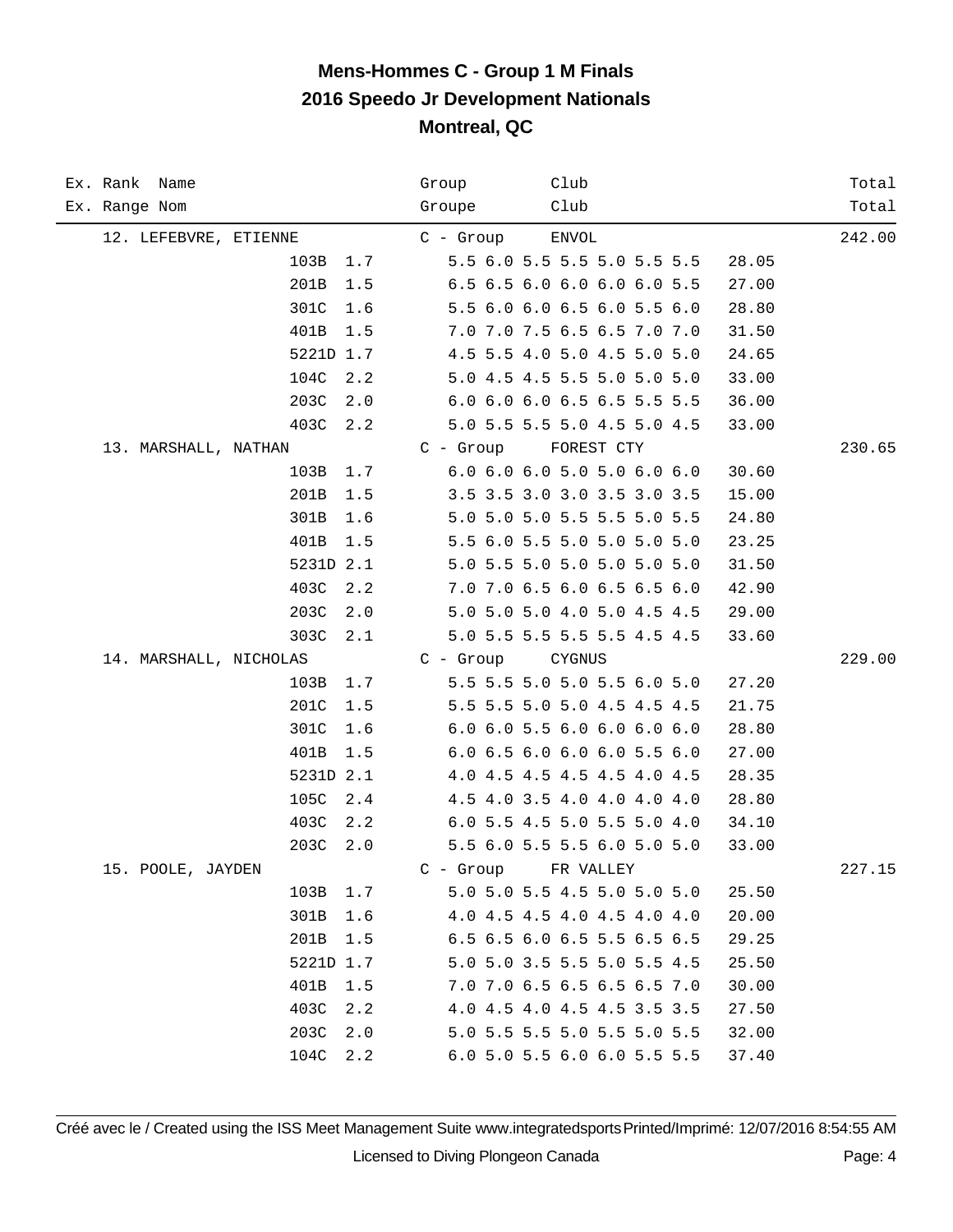|               | Ex. Rank Name       |           |     | Group      | Club |                                           |       | Total  |
|---------------|---------------------|-----------|-----|------------|------|-------------------------------------------|-------|--------|
| Ex. Range Nom |                     |           |     | Groupe     | Club |                                           |       | Total  |
|               | 16. ELORIAGA, GLENN |           |     | $C - Grow$ |      | ETOBICOKE                                 |       | 214.65 |
|               |                     | 103B      | 1.7 |            |      | 5.5 7.0 6.0 6.0 5.5 6.5 6.0               | 30.60 |        |
|               |                     | 201C      | 1.5 |            |      | 6.5 6.0 6.5 6.0 5.5 5.5 5.5               | 26.25 |        |
|               |                     | 301C      | 1.6 |            |      | 5.5 6.0 5.0 5.0 5.5 5.0 5.5               | 25.60 |        |
|               |                     | 403C      | 2.2 |            |      | 4.5 5.0 4.5 4.0 4.0 4.0 4.0               | 27.50 |        |
|               |                     | 5122D 1.9 |     |            |      | 4.5 4.5 4.0 4.5 4.5 4.5 4.0               | 25.65 |        |
|               |                     | 104C      | 2.2 |            |      | 4.5 5.0 5.5 4.5 4.5 4.5 4.5               | 29.70 |        |
|               |                     | 203C      | 2.0 |            |      | 3.5 3.5 3.5 3.5 4.0 3.5 3.5               | 21.00 |        |
|               |                     | 303C      | 2.1 |            |      | 4.5 5.0 4.5 4.5 4.5 4.5 4.5               | 28.35 |        |
|               | 17. FAZLAGIC, ALEN  |           |     | $C - Grow$ |      | BOARDWORKS                                |       | 214.40 |
|               |                     | 401B      | 1.5 |            |      | 6.0 6.0 5.5 5.5 6.0 5.5 6.0               | 26.25 |        |
|               |                     | 201C      | 1.5 |            |      | 4.5 4.5 4.5 4.5 4.0 4.0 4.5               | 20.25 |        |
|               |                     | 301C      | 1.6 |            |      | $6.5$ $6.0$ $5.0$ $5.5$ $6.0$ $6.0$ $6.0$ | 28.80 |        |
|               |                     | 103B      | 1.7 |            |      | 5.5 5.5 6.0 5.5 5.5 6.0 6.0               | 28.90 |        |
|               |                     | 5122D 1.9 |     |            |      | 4.5 5.0 5.0 5.0 5.0 5.0 4.5               | 28.50 |        |
|               |                     | 104C      | 2.2 |            |      | 5.0 5.5 5.0 5.0 4.5 5.5 4.5               | 33.00 |        |
|               |                     | 203C      | 2.0 |            |      | 3.0 2.5 3.5 3.5 3.5 3.0 3.0               | 19.00 |        |
|               |                     | 403C      | 2.2 |            |      | 4.5 5.0 4.5 4.5 4.5 4.0 5.0               | 29.70 |        |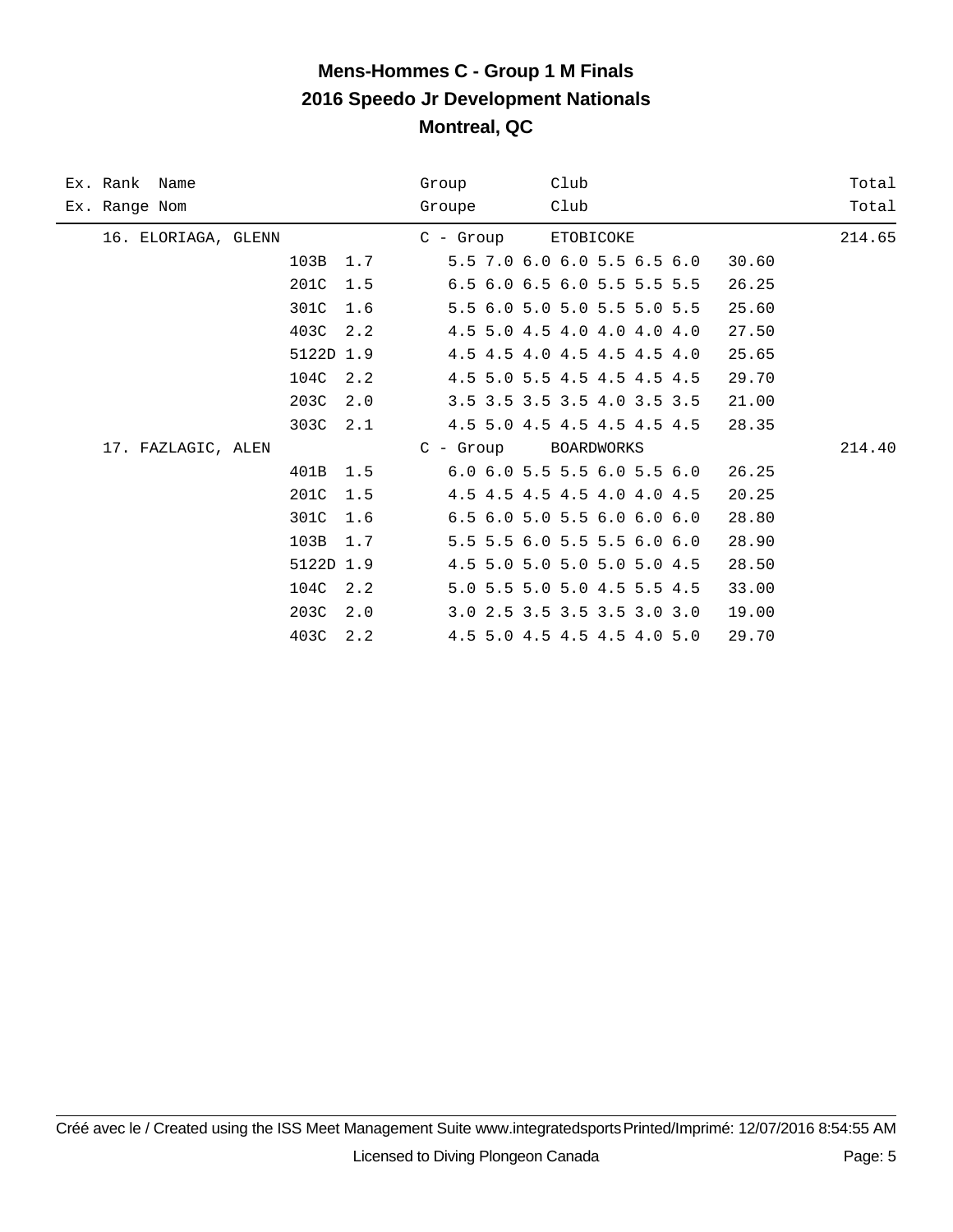| Ex. Rank Name                |             | Club<br>Group                          | Total  |
|------------------------------|-------------|----------------------------------------|--------|
| Ex. Range Nom                |             | Groupe<br>Club                         | Total  |
| Referee: LORTIE, STEPHANE    |             | Asst. Referee: MORNEAU-RICARD, OLIVIER |        |
| Judge 1: MCPHERSON, CAROL    |             | Judge 2: FREEMAN, KAILA                |        |
| Judge 3: BREWER, JILL        |             | Judge 4: POWER, STEVE                  |        |
| Judge 5: MARENTETTE, CLAIRE  |             | Judge 6: COMFORT, JEREMY               |        |
| Judge 7: JOSTEN, JOSIE       |             |                                        |        |
|                              |             |                                        |        |
| 1.<br>ZSOMBOR-MURRAY, NATHAN |             | $C - Group$<br>PCDC                    | 423.40 |
|                              | 103B<br>1.6 | 8.0 8.0 8.5 7.5 8.5 8.5 8.5<br>40.00   |        |
|                              | 201B<br>1.7 | 8.0 8.0 8.0 7.5 8.0 8.0 8.0<br>40.80   |        |
|                              | 301B<br>1.8 | 7.5 8.0 8.0 8.0 7.5 7.5 8.0<br>42.30   |        |
|                              | 403B<br>2.1 | 7.5 7.5 7.5 7.5 7.0 7.0 7.5<br>47.25   |        |
|                              | 5132D 2.1   | 9.0 8.5 8.5 9.0 9.0 9.0 8.5<br>55.65   |        |
|                              | 107C<br>2.8 | 8.0 8.0 8.0 8.0 8.5 8.0 8.5<br>67.20   |        |
|                              | 205C<br>2.8 | 8.5 8.0 8.5 8.0 8.5 8.5 8.5<br>71.40   |        |
|                              | 305C<br>2.8 | 6.5 7.5 6.5 7.0 7.0 7.0 7.5<br>58.80   |        |
| $2$ .<br>CIPRICK, THOMAS     |             | $C - Group$<br>CALGARY                 | 384.60 |
|                              | 103B<br>1.6 | 7.5 7.5 7.5 8.0 7.5 8.0 7.5<br>36.00   |        |
|                              | 201B<br>1.7 | 7.5 8.0 7.0 8.0 7.5 7.0 7.5<br>38.25   |        |
|                              | 301B<br>1.8 | 7.5 8.5 8.5 8.5 7.5 8.5 7.5<br>44.10   |        |
|                              | 403B<br>2.1 | 7.5 8.0 7.5 7.5 8.0 7.5 7.5<br>47.25   |        |
|                              | 5132D 2.1   | 7.5 7.0 7.0 7.0 7.5 7.5 7.0<br>45.15   |        |
|                              | 405C<br>2.7 | 6.5 7.0 7.0 7.0 6.5 7.0 6.5<br>55.35   |        |
|                              | 205B<br>3.0 | 6.5 6.5 7.0 6.5 6.0 7.0 5.5<br>58.50   |        |
|                              | 305B<br>3.0 | 7.0 6.0 6.5 7.0 6.0 7.5 6.5<br>60.00   |        |
| 3.<br>PAUL, CARSON           |             | $C - Group$<br>BOARDWORKS              | 366.05 |
|                              | 201B<br>1.7 | 8.0 7.5 8.0 7.5 7.5 8.0 7.0<br>39.10   |        |
|                              | 301B<br>1.8 | 7.5 7.0 7.5 7.5 7.5 7.0 6.5<br>39.60   |        |
|                              | 103B<br>1.6 | 7.5 7.5 7.5 7.5 8.0 7.0 7.5<br>36.00   |        |
|                              | 403B<br>2.1 | 8.5 8.0 9.0 7.0 7.5 8.0 7.5<br>49.35   |        |
|                              | 5231D 2.0   | 6.0 6.5 6.5 7.0 6.5 7.5 7.0<br>40.00   |        |
|                              | 105B<br>2.4 | 7.0 7.0 6.5 7.0 6.0 7.0 6.5<br>49.20   |        |
|                              | 205C<br>2.8 | 7.5 6.5 6.5 7.5 7.0 7.5 6.5<br>58.80   |        |
|                              | 405C<br>2.7 | 54.00<br>7.0 6.5 6.0 6.5 7.5 7.0 6.5   |        |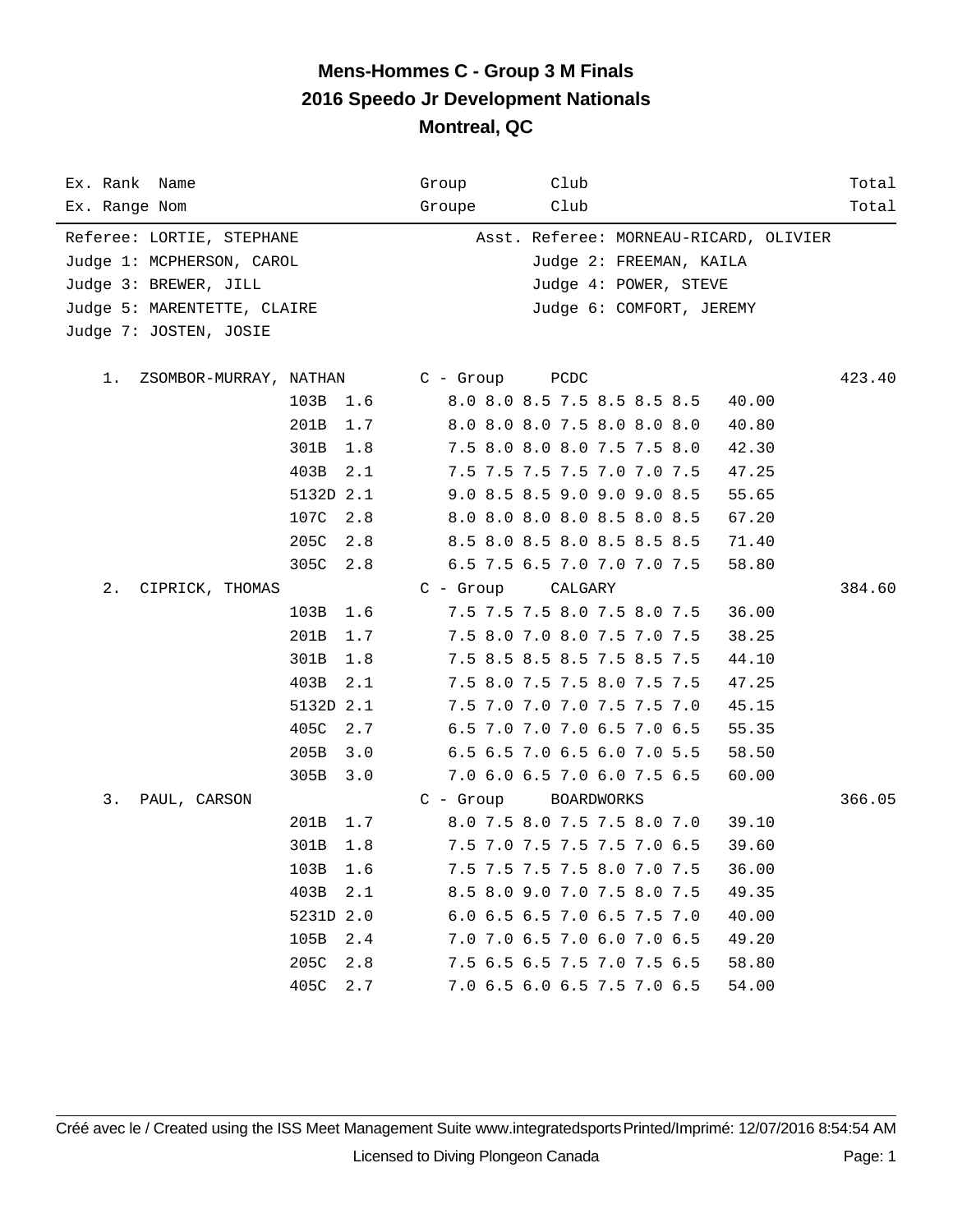| Ex. Rank Name            | Group<br>Club                        | Total  |
|--------------------------|--------------------------------------|--------|
| Ex. Range Nom            | Club<br>Groupe                       | Total  |
| 4.<br>AUBIN, MATHIEU     | $C -$ Group<br>CAMO                  | 364.75 |
| 103B<br>1.6              | 8.0 8.0 8.0 7.5 8.0 8.5 8.0<br>38.40 |        |
| 403B<br>2.1              | 7.5 7.5 8.0 7.5 8.0 7.5 7.0<br>47.25 |        |
| 201B<br>1.7              | 7.0 7.5 7.0 7.0 6.0 6.5 7.0<br>35.70 |        |
| 301B<br>1.8              | 7.0 7.5 7.0 7.5 7.0 7.0 7.0<br>37.80 |        |
| 5231D 2.0                | 7.0 7.0 6.0 6.0 6.0 6.5 7.0<br>39.00 |        |
| 107C<br>2.8              | 6.0 5.5 6.0 5.5 5.5 6.0 6.0<br>49.00 |        |
| 205C<br>2.8              | 7.5 7.5 7.5 7.5 7.0 7.5 7.0<br>63.00 |        |
| 305C<br>2.8              | 6.5 6.0 7.0 7.0 6.0 6.0 7.0<br>54.60 |        |
| 5.<br>FOFANA, CEDRIC     | $C - Growp$<br>ARO                   | 325.00 |
| 103B<br>1.6              | 7.5 7.5 7.5 7.0 8.0 8.0 8.0<br>36.80 |        |
| 201B<br>1.7              | 8.0 8.0 7.5 8.0 7.5 8.0 8.0<br>40.80 |        |
| 301B<br>1.8              | 7.0 7.5 6.5 7.0 6.5 7.0 7.5<br>37.80 |        |
| 403B<br>2.1              | 6.5 7.0 7.0 7.5 6.5 6.5 6.5<br>42.00 |        |
| 5231D 2.0                | 6.5 7.0 6.5 7.0 6.0 6.0 6.0<br>38.00 |        |
| 205B<br>3.0              | 2.5 3.0 2.5 3.0 2.0 2.0 2.5<br>22.50 |        |
| 305C<br>2.8              | 6.0 6.5 6.0 6.5 5.5 6.0 6.0<br>50.40 |        |
| 405C<br>2.7              | 7.0 7.0 7.0 7.0 6.5 7.0 7.0<br>56.70 |        |
| б.<br>LUPIEN, LOGAN      | $C - Growp$<br>AGAMI                 | 319.05 |
| 103B<br>1.6              | 6.0 6.5 6.5 6.5 6.5 6.0 6.5<br>31.20 |        |
| 201B<br>1.7              | 8.0 8.0 7.5 7.0 7.5 8.5 8.0<br>39.95 |        |
| 301B<br>1.8              | 5.5 6.0 5.0 5.0 5.0 5.5 5.0<br>27.90 |        |
| 403B<br>2.1              | 5.5 6.0 6.0 7.0 5.5 6.0 6.0<br>37.80 |        |
| 5132D 2.1                | 6.5 7.0 6.5 7.0 6.0 6.0 6.0<br>39.90 |        |
| 105B<br>2.4              | 7.5 8.0 7.0 7.5 7.0 7.0 7.0<br>51.60 |        |
| 205C<br>2.8              | 5.5 5.0 5.5 5.5 5.0 5.0 5.5<br>44.80 |        |
| 405C<br>2.7              | 6.5 5.5 5.5 6.5 6.0 5.5 5.5<br>45.90 |        |
| $7$ .<br>JUTEAU, EDOUARD | $C -$ Group<br><b>ENVOL</b>          | 312.40 |
| 1.6<br>103B              | 8.0 7.5 7.0 7.0 7.0 7.0 7.0<br>33.60 |        |
| 201B<br>1.7              | 6.0 5.5 5.5 5.0 5.5 4.5 5.0<br>27.20 |        |
| 301B<br>1.8              | 7.5 7.0 5.5 6.0 7.0 6.5 6.5<br>36.00 |        |
| 403B<br>2.1              | 7.0 6.5 6.5 6.5 6.0 6.5 6.5<br>40.95 |        |
| 5231D 2.0                | 6.5 7.0 6.5 6.5 6.0 6.5 6.0<br>39.00 |        |
| 105B<br>2.4              | 6.0 6.5 6.0 5.5 5.0 6.0 6.0<br>43.20 |        |
| 405C<br>2.7              | 4.5 4.5 5.0 4.5 4.5 4.5 4.5<br>36.45 |        |
| 205C<br>2.8              | 7.0 7.0 6.5 6.5 6.5 7.0 6.0<br>56.00 |        |

Créé avec le / Created using the ISS Meet Management Suite www.integratedsports Printed/Imprimé: 12/07/2016 8:54:54 AM Licensed to Diving Plongeon Canada Page: 2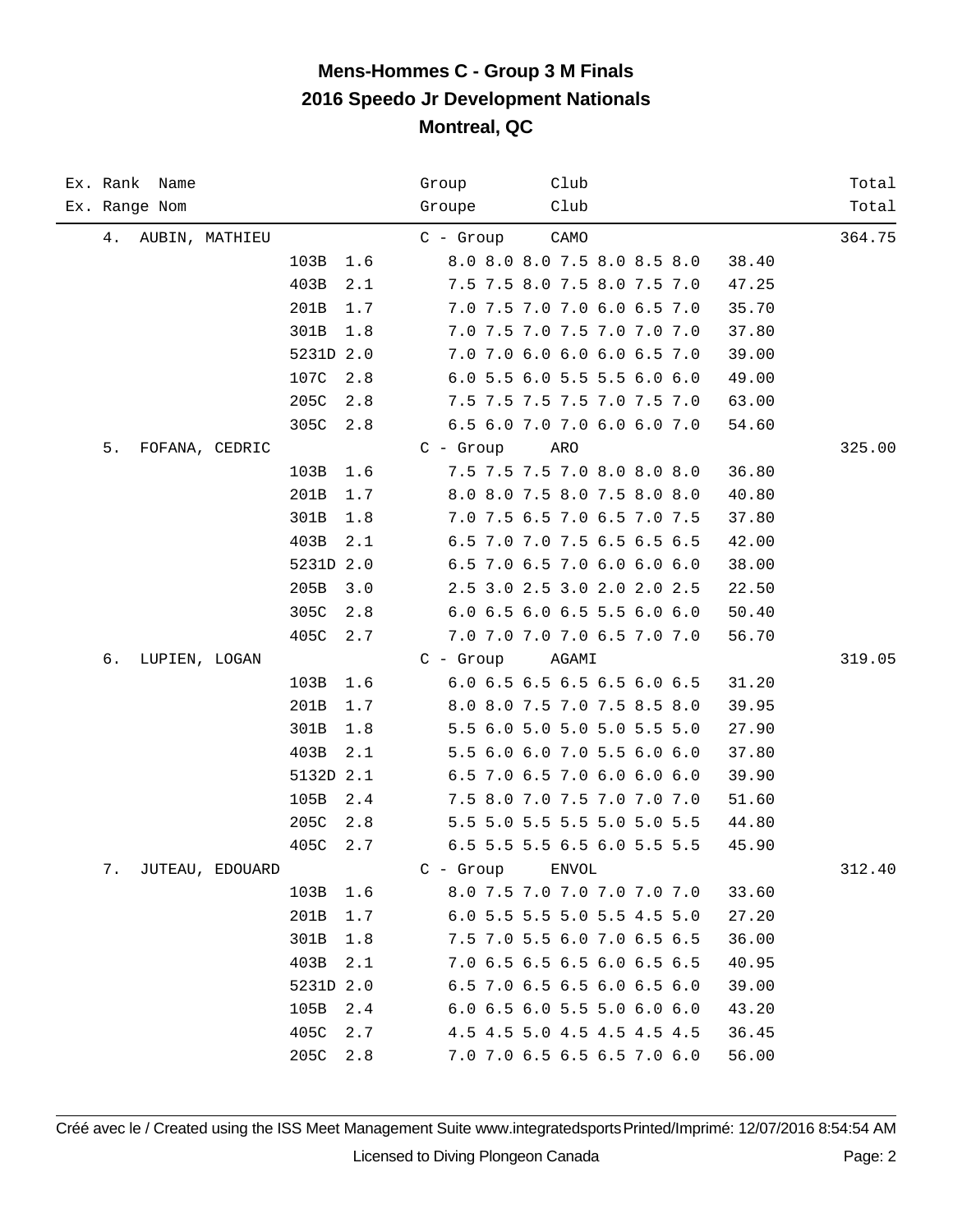| Ex. Rank Name          |           | Group       | Club                        | Total  |
|------------------------|-----------|-------------|-----------------------------|--------|
| Ex. Range Nom          |           | Groupe      | Club                        | Total  |
| 8.<br>SMYTH, BEN       |           | C - Group   | BOARDWORKS                  | 293.55 |
| 103B                   | 1.6       |             | 7.5 7.0 7.0 7.0 7.0 7.0 7.0 | 33.60  |
| 201B                   | 1.7       |             | 6.0 6.5 6.0 6.0 5.5 5.5 6.5 | 30.60  |
| 301B                   | 1.8       |             | 7.5 7.0 6.5 7.5 6.5 7.0 7.0 | 37.80  |
| 403B                   | 2.1       |             | 7.0 6.5 6.5 7.0 6.0 6.5 6.5 | 40.95  |
|                        | 5132D 2.1 |             | 7.0 7.0 6.0 7.5 6.5 6.0 7.0 | 43.05  |
| 205C                   | 2.8       |             | 4.0 4.0 3.5 4.0 4.0 3.5 4.0 | 33.60  |
| 305C                   | 2.8       |             | 3.5 3.5 3.5 3.0 3.0 4.0 3.5 | 29.40  |
| 405C                   | 2.7       |             | 5.5 5.5 5.5 5.5 5.0 5.0 6.0 | 44.55  |
| 9.<br>CORBEIL, ANTOINE |           | $C -$ Group | <b>ENVOL</b>                | 282.80 |
| 103B                   | 1.6       |             | 6.5 6.5 6.5 6.5 6.0 6.5 6.5 | 31.20  |
| 201C                   | 1.7       |             | 7.5 6.5 7.0 7.5 6.5 7.0 6.5 | 34.85  |
| 301C                   | 1.8       |             | 5.5 5.5 5.5 5.5 5.5 5.0 6.0 | 29.70  |
| 403B                   | 2.1       |             | 6.5 6.0 6.0 6.5 5.5 6.0 6.5 | 38.85  |
|                        | 5231D 2.0 |             | 5.5 5.5 5.5 6.0 5.5 5.5 6.0 | 33.00  |
| 105C                   | 2.2       |             | 6.5 6.0 5.5 6.5 6.0 5.5 6.0 | 39.60  |
| 203B                   | 2.2       |             | 5.5 6.0 6.0 6.0 6.0 5.5 6.0 | 39.60  |
| 404C                   | 2.4       |             | 5.0 4.5 4.0 5.0 5.0 5.0 5.0 | 36.00  |
| 10. LEWIS, TIMOTHY     |           | $C -$ Group | ONDC                        | 275.75 |
| 103B                   | 1.6       |             | 7.0 7.0 7.5 6.5 7.0 7.0 7.0 | 33.60  |
|                        | 5132D 2.1 |             | 6.0 6.0 6.0 5.5 5.5 5.5 5.0 | 35.70  |
| 201C                   | 1.7       |             | 6.0 6.0 6.5 5.0 6.0 6.0 5.5 | 30.60  |
| 301C                   | 1.8       |             | 7.0 7.0 7.5 6.5 7.5 6.0 6.5 | 36.90  |
| 403B                   | 2.1       |             | 6.5 6.5 6.0 6.0 5.5 5.5 6.0 | 37.80  |
| 405C                   | 2.7       |             | 3.5 3.5 3.5 3.5 3.5 3.5 3.5 | 28.35  |
| 205C                   | 2.8       |             | 4.0 4.0 3.5 4.5 4.0 4.0 4.0 | 33.60  |
| 305C                   | 2.8       |             | 4.5 4.5 4.5 5.0 5.5 5.0 4.0 | 39.20  |
| 11. ASHLEY, COLE       |           | $C -$ Group | <b>BOARDWORKS</b>           | 274.40 |
| 103B                   | 1.6       |             | 6.5 6.0 6.0 6.5 5.5 6.5 6.0 | 29.60  |
| 201C                   | 1.7       |             | 6.5 7.0 6.5 7.0 6.5 7.0 7.0 | 34.85  |
| 301C                   | 1.8       |             | 6.0 6.5 6.0 6.0 6.0 6.0 5.5 | 32.40  |
| 403B                   | 2.1       |             | 5.0 5.0 4.5 5.5 5.0 4.5 5.5 | 31.50  |
|                        | 5132D 2.1 |             | 6.0 6.0 5.5 5.5 5.5 6.0 5.5 | 35.70  |
| 105B                   | 2.4       |             | 6.0 5.5 5.5 5.0 5.0 5.0 5.5 | 38.40  |
| 205C                   | 2.8       |             | 6.0 5.5 5.5 6.0 6.0 6.0 5.0 | 49.00  |
| 405C                   | 2.7       |             | 3.5 2.5 3.0 3.0 4.0 2.0 2.5 | 22.95  |

Créé avec le / Created using the ISS Meet Management Suite www.integratedsports Printed/Imprimé: 12/07/2016 8:54:54 AM Licensed to Diving Plongeon Canada Page: 3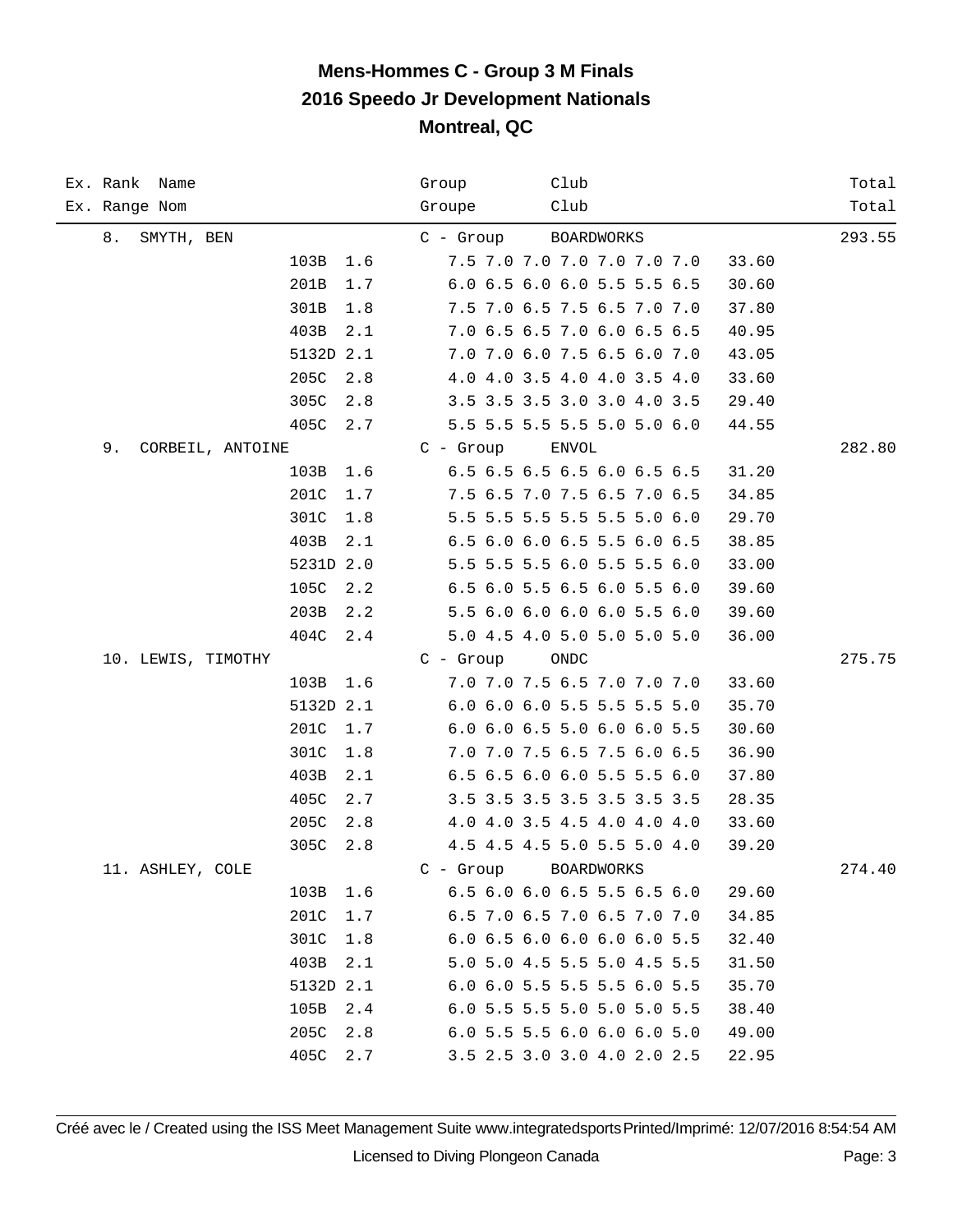| Ex. Rank Name        | Group<br>Club                        | Total  |
|----------------------|--------------------------------------|--------|
| Ex. Range Nom        | Groupe<br>Club                       | Total  |
| 12. MARSHALL, NATHAN | FOREST CTY<br>C - Group              | 257.40 |
| 103B<br>1.6          | 6.0 5.5 6.0 6.0 6.0 6.0 5.0<br>28.80 |        |
| 201B<br>1.7          | 5.5 6.0 5.5 6.0 5.0 5.5 5.5<br>28.05 |        |
| 301B<br>1.8          | 4.5 4.5 4.5 5.0 4.5 4.5 4.5<br>24.30 |        |
| 5231D 2.0            | 6.0 6.0 5.0 6.5 5.5 6.0 6.0<br>36.00 |        |
| 403B<br>2.1          | 6.5 5.5 5.5 6.5 6.0 5.5 5.5<br>35.70 |        |
| 203B<br>2.2          | 5.5 5.5 5.5 5.5 5.0 6.0 5.5<br>36.30 |        |
| 303B<br>2.3          | 5.0 4.0 4.5 5.0 4.5 4.5 4.0<br>31.05 |        |
| 105B<br>2.4          | 5.5 4.5 5.5 4.5 5.0 5.5 5.0<br>37.20 |        |
| 13. FAZLAGIC, ALEN   | $C - Group$<br>BOARDWORKS            | 253.20 |
| 103B<br>1.6          | 6.5 6.5 6.5 6.5 6.0 6.5 6.5<br>31.20 |        |
| 201C<br>1.7          | 6.0 6.5 6.5 6.0 6.0 6.0 5.5<br>30.60 |        |
| 301C<br>1.8          | 5.0 6.5 5.5 5.5 5.5 5.0 6.0<br>29.70 |        |
| 403B<br>2.1          | 5.0 5.5 4.5 5.0 5.0 5.0 5.0<br>31.50 |        |
| 5132D 2.1            | 4.0 4.5 4.0 4.0 4.0 4.0 4.5<br>25.20 |        |
| 105C<br>2.2          | 6.5 6.5 6.0 6.0 6.0 6.0 6.5<br>40.70 |        |
| 203C<br>1.9          | 4.0 4.0 5.0 4.0 4.5 4.5 4.5<br>24.70 |        |
| 404C<br>2.4          | 5.0 6.0 5.5 6.0 5.5 5.5 5.5<br>39.60 |        |
| 14. POOLE, JAYDEN    | $C - Group$<br>FR VALLEY             | 240.60 |
| 103B<br>1.6          | 6.0 6.0 5.5 5.5 6.0 5.0 6.0<br>28.00 |        |
| 301B<br>1.8          | 5.0 4.5 4.5 5.0 5.0 5.0 5.0<br>27.00 |        |
| 201B<br>1.7          | 5.5 5.5 5.5 6.0 5.0 5.5 5.5<br>28.05 |        |
| 5132D 2.1            | 6.0 5.0 6.0 5.5 5.5 5.0 6.0<br>35.70 |        |
| 403C<br>1.9          | 4.5 4.5 4.5 5.5 4.0 3.5 4.0<br>24.70 |        |
| 404C<br>2.4          | 4.5 4.5 4.0 3.5 4.5 4.0 3.5<br>30.00 |        |
| 203C<br>1.9          | 5.5 4.5 4.5 4.5 5.0 5.0 5.5<br>27.55 |        |
| 105C<br>2.2          | 6.0 6.0 6.0 6.0 5.5 6.0 6.0<br>39.60 |        |
| 15. BILLARD, JAKE    | $C -$ Group<br>EDGE                  | 238.05 |
| 5231D 2.0            | 5.5 5.5 5.5 6.0 5.5 5.5 5.5<br>33.00 |        |
| 403B<br>2.1          | 6.0 5.5 6.5 6.5 6.0 5.5 5.5<br>36.75 |        |
| 201C<br>1.7          | 6.0 6.0 6.0 6.0 6.0 5.5 5.5<br>30.60 |        |
| 301C<br>1.8          | 4.5 4.5 4.5 4.5 4.5 4.5 4.5<br>24.30 |        |
| 103B<br>1.6          | 5.0 5.0 5.0 5.0 5.0 4.5 5.0<br>24.00 |        |
| 105C<br>2.2          | 4.5 4.0 4.5 4.5 4.5 4.0 4.0<br>28.60 |        |
| 205C<br>2.8          | 4.0 3.0 2.5 2.5 2.5 3.0 2.5<br>22.40 |        |
| 5233D 2.4            | 5.5 5.0 5.5 5.0 4.5 5.5 5.5<br>38.40 |        |

Créé avec le / Created using the ISS Meet Management Suite www.integratedsports Printed/Imprimé: 12/07/2016 8:54:54 AM Licensed to Diving Plongeon Canada Page: 4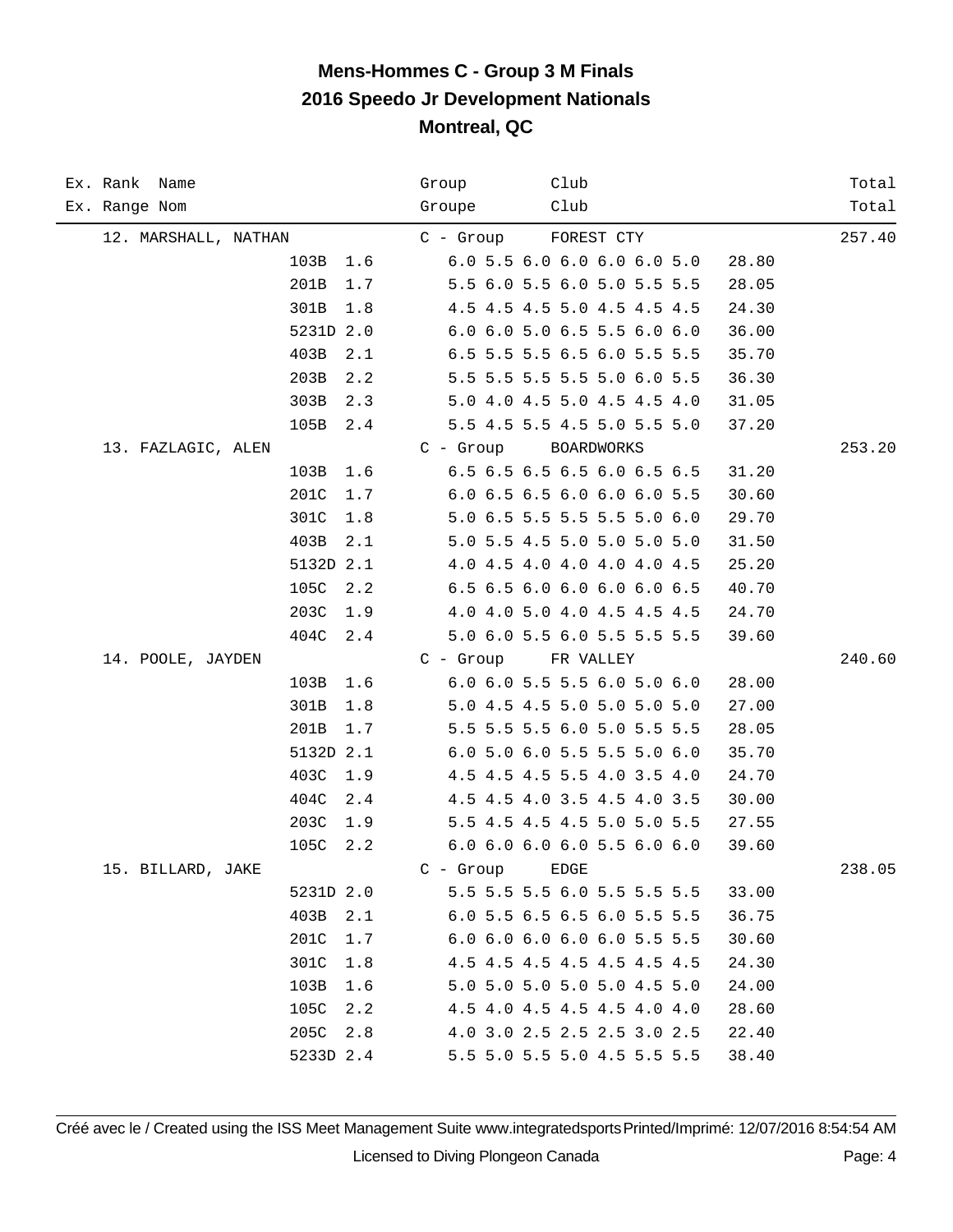| Ex. Rank Name<br>Ex. Range Nom                                                        | Group<br>Groupe                                                                                                      | Club<br>Club                                                                                                                                                                                                                                                                                              | Total<br>Total |  |  |  |  |  |
|---------------------------------------------------------------------------------------|----------------------------------------------------------------------------------------------------------------------|-----------------------------------------------------------------------------------------------------------------------------------------------------------------------------------------------------------------------------------------------------------------------------------------------------------|----------------|--|--|--|--|--|
| Referee: LORTIE, STEPHANE<br>Judge 1: FREEMAN, KAILA<br>Judge 3: MARENTETTE, CLAIRE   |                                                                                                                      | Asst. Referee: VEZINA-BERGERON, KAYLA<br>Judge 2: MORNEAU-RICARD, OLIVIER<br>Judge 4: POWER, STEVE                                                                                                                                                                                                        |                |  |  |  |  |  |
| Judge 5: MCPHERSON, CAROL<br>Judge 7: JOSTEN, JOSIE                                   |                                                                                                                      | Judge 6: MCLACHLIN, CHERYL                                                                                                                                                                                                                                                                                |                |  |  |  |  |  |
| 1.<br>CIPRICK, THOMAS<br>7.5M<br>7.5M<br>7.5M<br>7.5M<br>7.5M<br>5М<br>7.5M           | C - Group<br>103B<br>1.6<br>301B<br>1.9<br>403B<br>2.1<br>612B<br>1.8<br>305C<br>2.9<br>405C<br>3.1<br>205B<br>3.0   | CALGARY<br>8.5 8.5 9.0 8.5 8.5 8.0 8.5<br>40.80<br>9.0 8.0 9.0 8.5 8.5 9.0 8.5<br>49.40<br>7.0 7.5 7.0 7.0 7.5 7.5 7.5<br>46.20<br>8.0 7.0 6.5 7.5 7.0 6.5 7.5<br>38.70<br>10.010.0 9.0 9.0 9.5 8.5 9.0<br>79.75<br>7.5 7.0 7.5 7.0 6.5 7.0 7.5<br>66.65<br>8.5 8.5 8.5 8.0 8.5 8.5 8.5<br>76.50          | 398.00         |  |  |  |  |  |
| $2$ .<br>ZSOMBOR-MURRAY, NATHAN<br>7.5M<br>7.5M<br>7.5M<br>7.5M<br>7.5M<br>7.5M<br>5М | $C - Growp$<br>103B<br>1.6<br>301B<br>1.9<br>403B<br>2.1<br>612B<br>1.8<br>107C<br>2.8<br>305C<br>2.9<br>205C<br>3.0 | PCDC<br>7.5 7.5 8.0 8.0 7.5 8.0 8.0<br>37.60<br>8.5 9.5 8.5 8.5 8.5 8.5 8.5<br>48.45<br>8.0 7.5 7.5 7.0 7.5 7.5 7.5<br>47.25<br>10.0 9.0 9.5 9.0 9.0 9.0 8.5<br>48.60<br>7.0 6.0 6.5 6.5 7.0 6.0 7.0<br>56.00<br>5.0 4.0 5.0 4.0 5.0 4.5 5.5<br>42.05<br>8.0 7.0 7.5 7.0 7.5 7.5 8.0<br>67.50             | 347.45         |  |  |  |  |  |
| 3.<br>PAUL, CARSON<br>7.5M<br>7.5M<br>7.5M<br>7.5M<br>7.5M<br>7.5M<br>5М              | C - Group<br>103B<br>1.6<br>403B<br>2.1<br>612B<br>1.8<br>5231D 2.0<br>405C<br>2.7<br>205C<br>2.8<br>105B<br>2.6     | <b>BOARDWORKS</b><br>8.5 8.5 8.5 9.0 8.5 8.0 8.0<br>40.80<br>9.0 9.0 9.0 9.5 8.5 8.0 8.0<br>55.65<br>7.5 7.5 7.5 7.5 7.0 6.5 6.0<br>39.60<br>9.0 9.5 8.0 8.5 8.5 8.0 9.0<br>52.00<br>8.5 8.0 8.0 8.0 8.5 7.5 8.0<br>64.80<br>5.5 4.5 5.5 4.5 5.5 4.0 5.0<br>42.00<br>6.5 6.0 6.0 6.0 6.0 6.5 6.5<br>48.10 | 342.95         |  |  |  |  |  |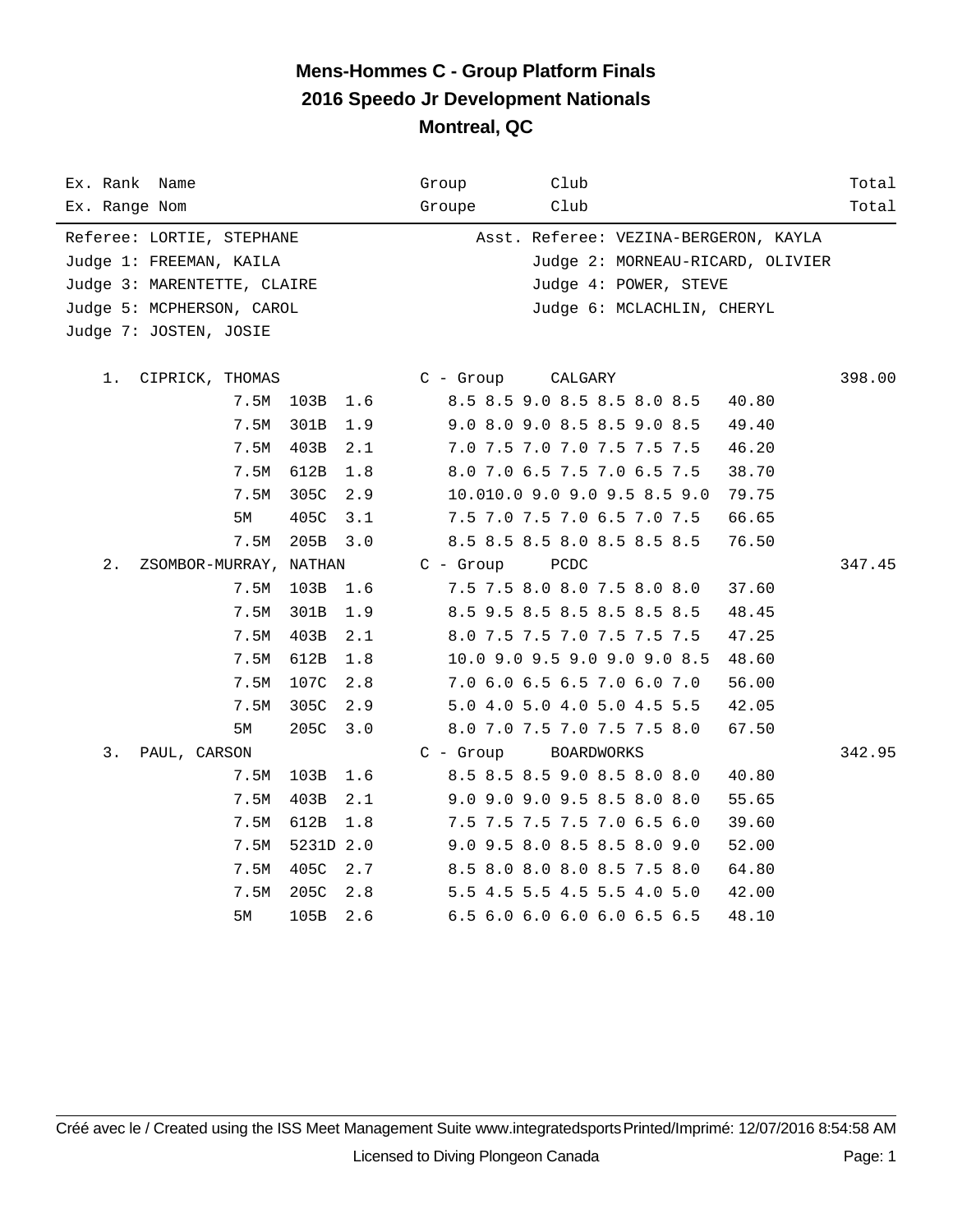| Ex. Rank Name |                    |               | Club<br>Group                | Total      |
|---------------|--------------------|---------------|------------------------------|------------|
| Ex. Range Nom |                    |               | Club<br>Groupe               | Total      |
|               | 4. AUBIN, MATHIEU  |               | $C - Grow$<br>CAMO           | 333.75     |
|               | 7.5M               | 103B<br>1.6   | 8.5 8.0 8.5 8.0 9.0 8.5 8.5  | 40.80      |
|               | 7.5M               | 612B<br>1.8   | 7.0 6.5 7.0 6.0 7.0 6.5 7.0  | 36.90      |
|               | 7.5M               | 403B<br>2.1   | 7.5 8.0 7.0 7.5 7.5 7.0 7.5  | 47.25      |
|               | 7.5M               | 5231D 2.0     | 8.5 8.5 8.0 8.5 8.5 8.5 8.5  | 51.00      |
|               | 7.5M               | 205C<br>2.8   | 7.5 7.5 7.5 7.5 7.0 7.5 7.5  | 63.00      |
|               | 7.5M               | 305C<br>2.9   | 4.5 5.5 5.5 4.5 4.5 5.0 5.5  | 43.50      |
|               | 7.5M               | 405C<br>2.7   | 6.5 6.5 5.5 6.0 6.0 6.5 6.5  | 51.30      |
| 5.            | SMYTH, BEN         |               | $C - Group$<br>BOARDWORKS    | 328.85     |
|               | 7.5M               | 103B<br>1.6   | 8.5 8.0 8.0 8.5 8.5 8.0 8.0  | 39.20      |
|               | 7.5M               | 403B<br>2.1   | 7.5 8.0 7.5 7.5 8.0 7.0 7.5  | 47.25      |
|               | 7.5M               | 612B<br>1.8   | 7.0 8.0 7.0 7.0 7.5 7.5 7.5  | 39.60      |
|               | 7.5M               | 5231D 2.0     | 7.0 7.5 7.0 7.0 7.0 7.0 7.5  | 42.00      |
|               | 7.5M               | 405C<br>2.7   | 6.5 6.0 6.0 6.0 6.5 6.0 6.5  | 49.95      |
|               | 7.5M               | 205C<br>2.8   | 7.5 7.0 7.5 7.5 8.0 7.5 7.5  | 63.00      |
|               | 7.5M               | 305C<br>2.9   | 5.5 5.0 6.0 5.5 5.5 5.0 6.0  | 47.85      |
| б.            | FOFANA, CEDRIC     |               | $C - Growp$<br>ARO           | 328.40     |
|               | 7.5M               | 101B<br>1.5   | 7.5 7.5 7.5 8.0 7.0 7.0 7.5  | 33.75      |
|               | 7.5M               | 403B<br>2.1   | 8.5 9.0 8.5 9.0 9.0 8.5 8.5  | 54.60      |
|               | 7.5M               | 612B<br>1.8   | 6.5 6.5 6.0 6.0 6.0 6.5 6.0  | 33.30      |
|               | 7.5M               | 5331D 2.1     | 7.0 7.0 6.5 6.5 6.5 7.0 6.5  | 42.00      |
|               | 7.5M               | 305C<br>2.9   | 7.5 7.0 6.5 6.5 7.0 7.0 6.5  | 59.45      |
|               | 5M                 | 405C<br>$3.1$ | 5.5 5.5 5.5 5.0 4.5 4.5 4.5  | 46.50      |
|               | 7.5M               | 5235D 2.8     | 7.0 7.0 6.5 7.0 7.0 7.0 7.0  | 58.80      |
| 7.            | MARSHALL, NICHOLAS |               | $C -$ Group<br><b>CYGNUS</b> | 304.85     |
|               | 7.5M               | 103B<br>1.6   | 8.0 8.0 7.0 8.0 8.0 7.0 8.5  | 38.40      |
|               | 7.5M               | 403B<br>2.1   | 4.5 7.0 6.0 6.5 6.5 5.0 6.5  | 39.90      |
|               | 7.5M               | 5231D 2.0     | 8.5 8.5 8.0 8.5 8.5 7.5 8.0  | 50.00      |
|               | 7.5M               | 612B<br>1.8   | 8.0 7.5 7.0 8.5 8.5 8.0 7.0  | 31.50 Balk |
|               | 7.5M               | 105B<br>2.4   | 7.0 7.0 6.0 7.0 7.0 7.0 6.5  | 50.40      |
|               | 7.5M               | 405C<br>2.7   | 5.5 7.0 4.5 7.5 6.0 6.5 7.0  | 52.65      |
|               | 7.5M               | 205C<br>2.8   | 5.0 4.5 5.0 5.5 4.5 5.0 5.0  | 42.00      |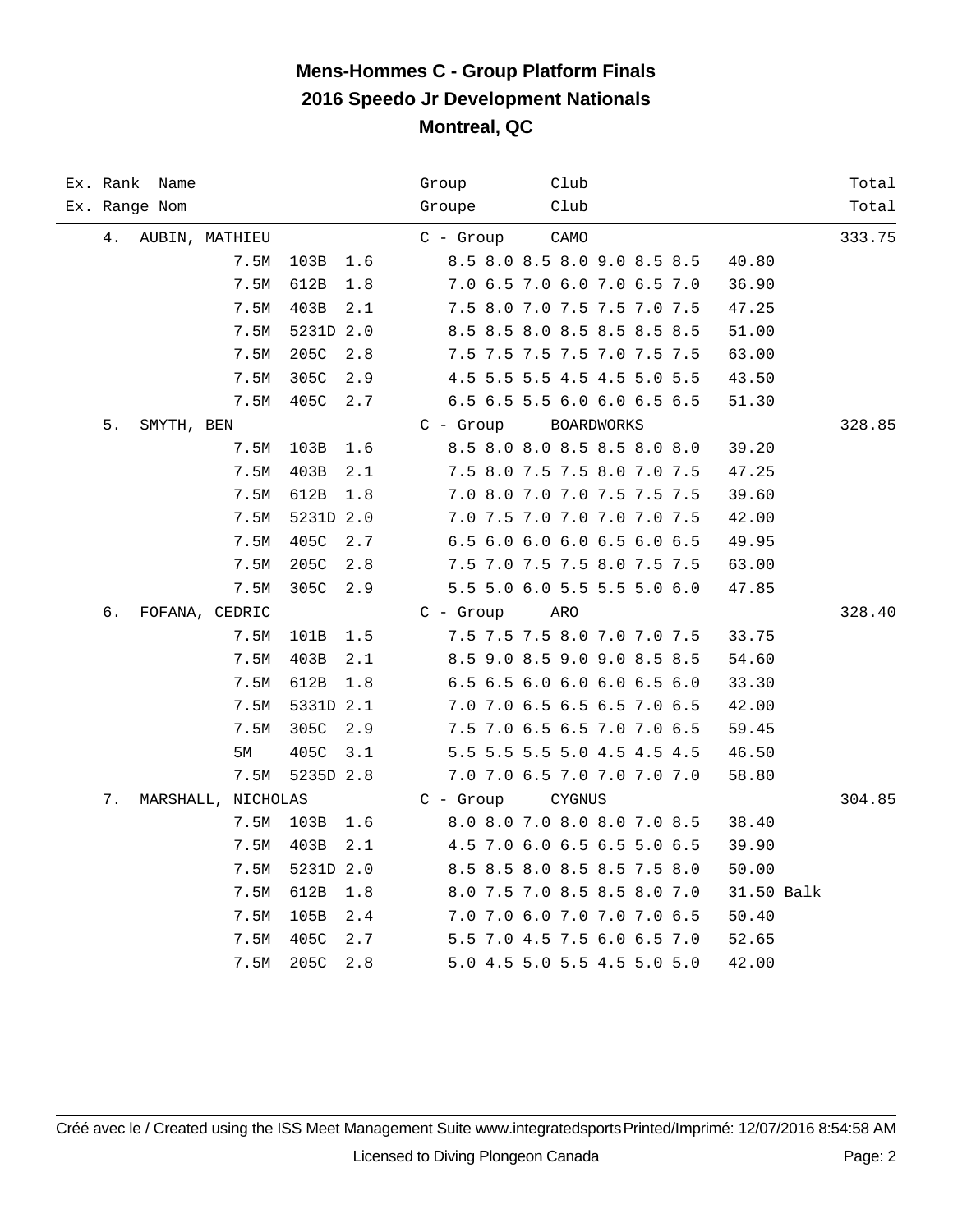| Ex. Rank Name       |      |           |     | Group       | Club                        |       | Total  |
|---------------------|------|-----------|-----|-------------|-----------------------------|-------|--------|
| Ex. Range Nom       |      |           |     | Groupe      | Club                        |       | Total  |
| 8.<br>LUPIEN, LOGAN |      |           |     | $C -$ Group | AGAMI                       |       | 301.95 |
|                     | 7.5M | 101B      | 1.5 |             | 8.0 8.0 7.5 7.0 7.5 8.0 7.5 | 34.50 |        |
|                     | 7.5M | 403B      | 2.1 |             | 8.0 7.5 8.0 8.0 7.5 7.5 8.0 | 49.35 |        |
|                     | 7.5M | 301C      | 1.9 |             | 5.0 4.0 5.0 4.0 5.0 5.0 5.5 | 28.50 |        |
|                     | 7.5M | 612B      | 1.8 |             | 5.5 5.0 5.0 3.5 4.5 5.5 5.5 | 27.90 |        |
|                     | 7.5M | 105B      | 2.4 |             | 6.5 7.0 7.0 6.5 6.5 6.0 7.0 | 48.00 |        |
|                     | 7.5M | 205C      | 2.8 |             | 6.0 5.5 5.5 5.5 5.5 5.5 5.5 | 46.20 |        |
|                     | 7.5M | 405C      | 2.7 |             | 8.5 8.5 8.0 8.5 8.0 8.0 8.5 | 67.50 |        |
| 9.<br>ASHLEY, COLE  |      |           |     | $C - Group$ | BOARDWORKS                  |       | 298.25 |
|                     | 7.5M | 103B      | 1.6 |             | 6.5 7.0 7.0 6.5 6.5 6.5 6.5 | 31.20 |        |
|                     | 7.5M | 612B      | 1.8 |             | 4.5 5.0 5.0 4.5 5.0 5.0 5.0 | 27.00 |        |
|                     | 7.5M | 301C      | 1.9 |             | 7.0 7.0 7.5 8.0 7.0 7.5 7.0 | 40.85 |        |
|                     | 7.5M | 403B      | 2.1 |             | 6.5 7.0 6.5 7.0 6.5 6.5 6.5 | 40.95 |        |
|                     | 7.5M | 105B      | 2.4 |             | 6.5 6.5 6.0 6.5 6.0 7.0 6.5 | 46.80 |        |
|                     | 7.5M | 205C      | 2.8 |             | 7.0 7.5 7.0 7.0 7.0 7.5 7.0 | 58.80 |        |
|                     | 7.5M | 405C      | 2.7 |             | 6.5 6.5 6.5 6.5 7.0 6.0 6.5 | 52.65 |        |
| 10. JUTEAU, EDOUARD |      |           |     | $C - Group$ | <b>ENVOL</b>                |       | 287.00 |
|                     | 7.5M | 103B      | 1.6 |             | 8.0 8.5 8.5 8.0 8.5 7.5 8.0 | 39.20 |        |
|                     | 7.5M | 612B      | 1.8 |             | 5.5 5.5 6.5 5.0 6.0 6.5 5.0 | 30.60 |        |
|                     | 7.5M | 403B      | 2.1 |             | 6.0 6.5 6.5 6.5 6.0 6.0 6.5 | 39.90 |        |
|                     | 7.5M | 301B      | 1.9 |             | 7.0 7.5 7.5 7.5 6.5 7.5 7.5 | 42.75 |        |
|                     | 7.5M | 105B      | 2.4 |             | 6.5 6.0 6.5 6.0 6.0 6.0 7.0 | 44.40 |        |
|                     | 7.5M | 405C      | 2.7 |             | 8.0 7.5 7.5 7.5 7.5 7.5 8.0 | 60.75 |        |
|                     | 7.5M | 205C      | 2.8 |             | 3.5 3.0 3.5 3.0 3.5 3.5 3.5 | 29.40 |        |
| 11. LEWIS, TIMOTHY  |      |           |     | $C -$ Group | ONDC                        |       | 283.25 |
|                     | 7.5M | 103B      | 1.6 |             | 7.0 7.5 7.5 7.0 7.5 7.0 7.0 | 34.40 |        |
|                     | 7.5M | 612B      | 1.8 |             | 6.5 6.5 6.5 5.5 6.0 6.5 6.5 | 35.10 |        |
|                     | 7.5M | 5231D 2.0 |     |             | 6.5 6.5 6.5 6.5 7.0 7.0 6.0 | 39.00 |        |
|                     | 7.5M | 403B      | 2.1 |             | 7.0 7.0 6.0 7.0 7.0 6.5 7.0 | 44.10 |        |
|                     | 7.5M | 405C      | 2.7 |             | 6.0 5.5 6.0 5.5 6.0 5.5 6.0 | 47.25 |        |
|                     | 7.5M | 205C      | 2.8 |             | 4.5 4.5 5.0 4.5 5.0 4.5 4.5 | 37.80 |        |
|                     | 7.5M | 105B      | 2.4 |             | 6.5 6.5 6.0 6.0 6.0 7.0 6.5 | 45.60 |        |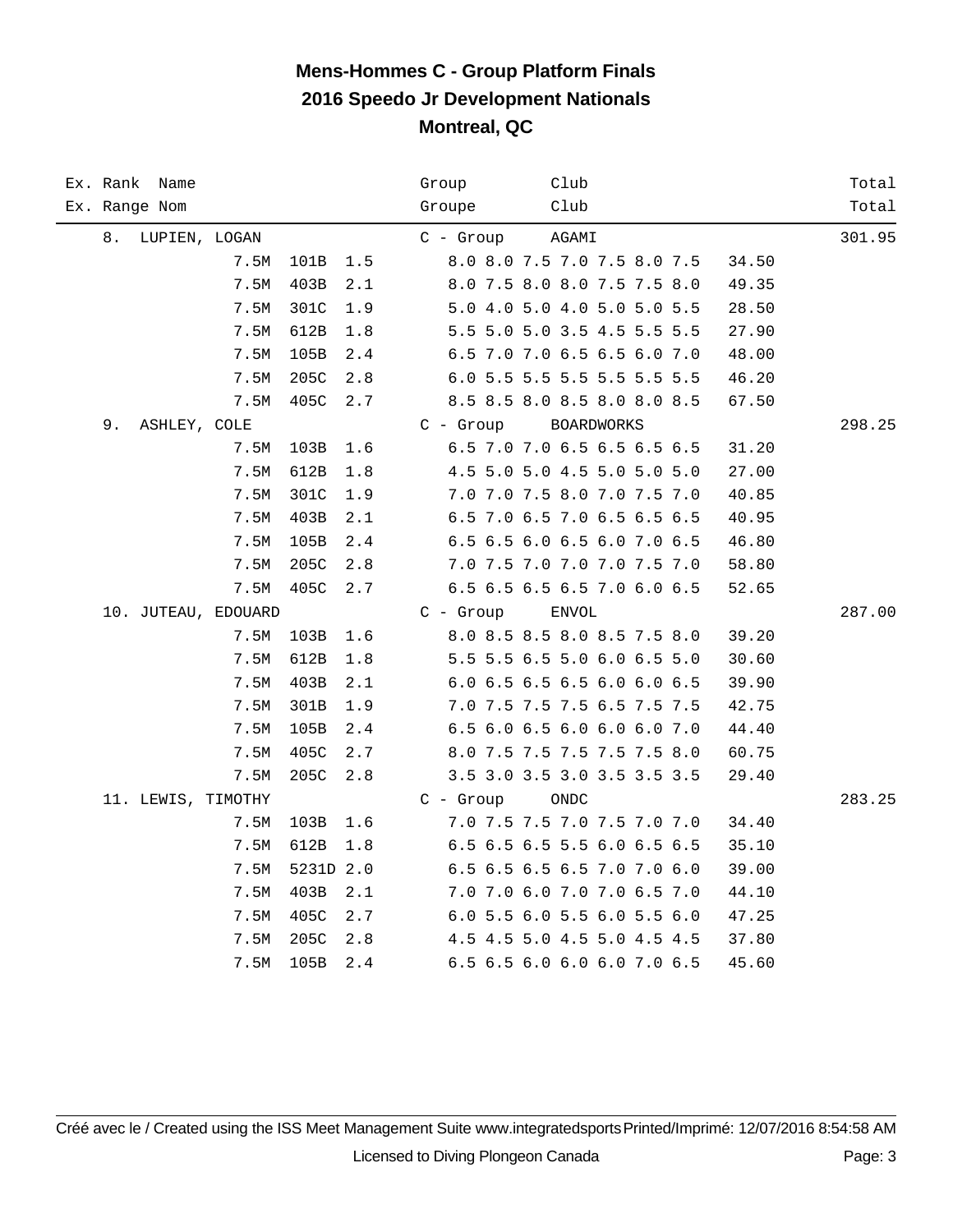| Ex. Rank Name        |      |           |     | Club<br>Group                             | Total  |
|----------------------|------|-----------|-----|-------------------------------------------|--------|
| Ex. Range Nom        |      |           |     | Groupe<br>Club                            | Total  |
| 12. FAZLAGIC, ALEN   |      |           |     | $C$ - Group<br><b>BOARDWORKS</b>          | 263.50 |
|                      | 7.5M | 103B      | 1.6 | 6.0 5.5 5.5 6.0 6.0 6.0 5.5<br>28.00      |        |
|                      | 7.5M | 403B      | 2.1 | 6.0 6.0 5.5 6.5 6.0 5.5 6.5<br>37.80      |        |
|                      | 7.5M | 612B      | 1.8 | 6.5 6.5 6.0 5.5 5.0 6.0 6.5<br>33.30      |        |
|                      | 7.5M | 5132D 2.1 |     | 6.5 6.5 6.0 6.0 6.0 6.5 6.5<br>39.90      |        |
|                      | 7.5M | 105C      | 2.2 | 6.5 6.5 6.5 6.0 6.5 6.5 7.0<br>42.90      |        |
|                      | 5М   | 203C      | 2.0 | 5.5 5.5 6.0 5.5 4.0 5.0 6.5<br>33.00      |        |
|                      | 7.5M | 405C      | 2.7 | 5.5 6.0 5.5 6.5 5.5 6.5 6.5<br>48.60      |        |
| 13. HEARN, VICTOR    |      |           |     | $C -$ Group<br>NEPEAN OTT                 | 259.40 |
|                      | 7.5M | 103B      | 1.6 | 6.0 5.5 5.0 5.0 6.0 5.0 5.5<br>25.60      |        |
|                      | 7.5M | 612B      | 1.8 | 4.5 5.0 3.5 5.0 4.5 4.5 4.5<br>13.50 Balk |        |
|                      | 7.5M | 301C      | 1.9 | 6.5 6.0 6.0 5.5 6.0 6.5 6.0<br>34.20      |        |
|                      | 5M   | 5132D 2.2 |     | 5.5 6.0 5.5 6.0 6.0 5.5 6.0<br>38.50      |        |
|                      | 5М   | 303C      | 2.1 | 6.5 6.0 5.5 6.0 6.0 5.0 6.0<br>37.80      |        |
|                      | 7.5M | 205C      | 2.8 | 8.5 7.0 7.0 6.5 8.0 8.0 7.5<br>63.00      |        |
|                      | 7.5M | 105B      | 2.4 | 7.0 6.5 6.0 6.5 7.0 5.5 6.5<br>46.80      |        |
| 14. BILLARD, JAKE    |      |           |     | $C - Group$<br><b>EDGE</b>                | 242.55 |
|                      | 7.5M | 103B      | 1.6 | 5.5 5.5 5.5 5.5 5.5 5.5 5.5<br>26.40      |        |
|                      | 7.5M | 403B      | 2.1 | 6.0 6.0 5.5 6.0 6.5 6.0 5.5<br>37.80      |        |
|                      | 7.5M | 612B      | 1.8 | 4.0 5.0 3.0 3.5 3.0 4.5 4.0<br>20.70      |        |
|                      | 7.5M | 5231D 2.0 |     | 6.0 6.0 6.0 6.5 6.0 5.5 6.0<br>36.00      |        |
|                      | 7.5M | 5233D 2.4 |     | 5.5 6.0 5.5 6.0 5.5 5.5 6.0<br>40.80      |        |
|                      | 7.5M | 205C      | 2.8 | 4.5 5.5 5.5 5.0 5.5 6.0 6.0<br>46.20      |        |
|                      | 5M   | 303C      | 2.1 | 6.0 6.0 5.5 5.5 5.0 5.5 5.5<br>34.65      |        |
| 15. CORBEIL, ANTOINE |      |           |     | $C - Group$<br><b>ENVOL</b>               | 241.35 |
|                      | 7.5M | 201C      | 1.8 | 6.5 5.5 6.0 6.0 5.5 5.5 6.5<br>31.50      |        |
|                      | 7.5M | 301C      | 1.9 | 7.0 7.0 7.0 6.5 6.5 7.5 7.0<br>39.90      |        |
|                      | 5M   | 403C      | 2.2 | 6.0 6.0 5.5 5.5 5.5 6.5 6.0<br>38.50      |        |
|                      | 5M   | 612B      | 1.7 | 6.5 7.0 6.5 6.0 6.5 7.0 6.5<br>33.15      |        |
|                      | 5М   | 105C      | 2.4 | 5.5 5.5 6.0 6.0 5.5 5.5 5.5<br>39.60      |        |
|                      | 5M   | 203B      | 2.3 | 3.5 2.5 3.5 3.5 3.5 3.0 3.0<br>23.00      |        |
|                      | 5M   | 5231D 2.1 |     | 6.0 5.5 6.0 6.0 5.0 5.5 5.5<br>35.70      |        |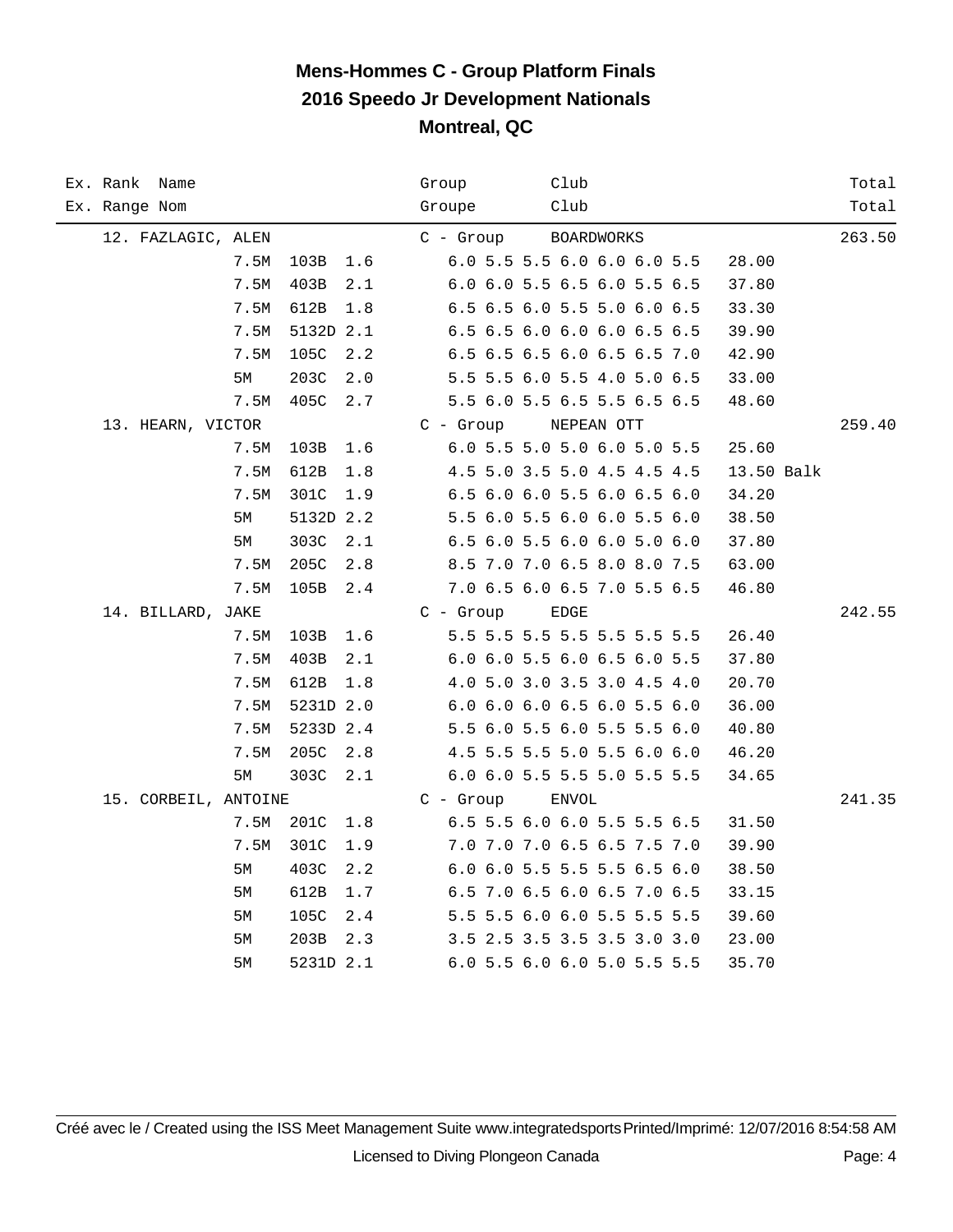|  | Ex. Rank Name         |      |           |     | Group |             |  | Club         |                             |  |             | Total  |
|--|-----------------------|------|-----------|-----|-------|-------------|--|--------------|-----------------------------|--|-------------|--------|
|  | Ex. Range Nom         |      |           |     |       | Groupe      |  | Club         |                             |  |             | Total  |
|  | 16. MARSHALL, NATHAN  |      |           |     |       | $C - Grow$  |  |              | FOREST CTY                  |  |             | 229.90 |
|  |                       | 7.5M | 103B      | 1.6 |       |             |  |              | 6.5 6.5 6.5 6.0 6.0 6.5 5.5 |  | 30.40       |        |
|  |                       | 7.5M | 612B      | 1.8 |       |             |  |              | 5.5 5.0 5.0 5.0 5.5 5.0 4.5 |  | 27.00       |        |
|  |                       | 7.5M | 5231D 2.0 |     |       |             |  |              | 4.5 3.5 4.5 4.5 3.5 5.5 5.0 |  | 27.00       |        |
|  |                       | 7.5M | 403B      | 2.1 |       |             |  |              | 6.0 7.0 6.0 6.5 7.0 6.5 6.0 |  | 39.90       |        |
|  |                       | 7.5M | 105B      | 2.4 |       |             |  |              | 5.0 5.0 5.0 4.5 5.0 5.0 5.5 |  | 36.00       |        |
|  |                       | 7.5M | 205C      | 2.8 |       |             |  |              | 4.0 4.5 4.0 4.0 4.0 4.5 4.0 |  | 33.60       |        |
|  |                       | 7.5M | 5233D 2.4 |     |       |             |  |              | 4.0 4.0 4.5 6.0 5.0 5.5 6.0 |  | 36.00       |        |
|  | 17. POOLE, JAYDEN     |      |           |     |       | $C - Group$ |  |              | FR VALLEY                   |  |             | 226.20 |
|  |                       | 7.5M | 103B      | 1.6 |       |             |  |              | 5.5 5.0 5.0 5.0 5.0 5.0 5.5 |  | 24.00       |        |
|  |                       | 7.5M | 612B      | 1.8 |       |             |  |              | 4.0 4.5 4.5 4.0 4.5 4.0 4.5 |  | 23.40       |        |
|  |                       | 7.5M | 5231D 2.0 |     |       |             |  |              | 6.0 6.0 5.5 5.5 6.0 6.5 6.0 |  | 36.00       |        |
|  |                       | 5M   | 403C      | 2.2 |       |             |  |              | 4.5 3.5 4.0 4.0 4.0 4.0 4.0 |  | 26.40       |        |
|  |                       | 5M   | 404C      | 2.4 |       |             |  |              | 5.0 5.0 5.5 5.0 5.5 4.5 5.5 |  | 37.20       |        |
|  |                       | 5M   | 203C      | 2.0 |       |             |  |              | 6.0 6.5 5.5 6.0 6.0 6.0 5.5 |  | 36.00       |        |
|  |                       | 7.5M | 105B      | 2.4 |       |             |  |              | 6.0 6.0 5.5 6.0 6.0 6.5 6.0 |  | 43.20       |        |
|  | 18. LEFEBVRE, ETIENNE |      |           |     |       | $C - Group$ |  | <b>ENVOL</b> |                             |  |             | 215.40 |
|  |                       | 7.5M | 103B      | 1.6 |       |             |  |              | 6.5 6.0 6.0 6.0 6.5 6.5 6.5 |  | 30.40       |        |
|  |                       | 7.5M | 301C      | 1.9 |       |             |  |              | 5.5 5.0 5.0 5.0 4.5 5.0 6.0 |  | 28.50       |        |
|  |                       | 7.5M | 403B      | 2.1 |       |             |  |              | 5.5 5.0 4.5 5.0 4.5 5.0 5.5 |  | 31.50       |        |
|  |                       | 7.5M | 612B      | 1.8 |       |             |  |              | 6.0 6.0 6.0 6.0 5.5 5.0 6.0 |  | 32.40       |        |
|  |                       | 5M   | 203C      | 2.0 |       |             |  |              | 6.0 5.5 5.5 5.5 6.0 6.0 6.0 |  | 35.00       |        |
|  |                       | 7.5M | 405C      | 2.7 |       |             |  |              | 4.0 3.5 4.5 3.5 4.0 4.0 4.0 |  | 32.40       |        |
|  |                       | 5М   | 105C      | 2.4 |       |             |  |              | 3.5 3.5 4.0 4.0 3.5 3.5 3.5 |  | 25.20       |        |
|  | 19. ELORIAGA, GLENN   |      |           |     |       | $C - Group$ |  |              | ETOBICOKE                   |  |             | 202.05 |
|  |                       | 7.5M | 201C      | 1.8 |       |             |  |              | 7.0 7.0 6.5 6.5 5.5 5.5 6.0 |  | 34.20       |        |
|  |                       | 7.5M | 301C      | 1.9 |       |             |  |              | 6.0 6.0 6.0 6.0 5.0 6.0 6.0 |  | 34.20       |        |
|  |                       | 7.5M | 403B      | 2.1 |       |             |  |              | 6.5 5.5 6.0 5.0 6.0 5.5 6.0 |  | 36.75       |        |
|  |                       | 7.5M | 612B      | 1.8 |       |             |  |              | 3.5 3.0 2.0 2.0 2.0 3.5 4.0 |  | $4.50$ Balk |        |
|  |                       | 5М   | 105C      | 2.4 |       |             |  |              | 4.0 4.0 3.5 4.0 4.5 4.5 4.5 |  | 30.00       |        |
|  |                       | 7.5M | 405C      | 2.7 |       |             |  |              | 4.0 4.0 4.0 3.5 4.5 4.5 4.0 |  | 32.40       |        |
|  |                       | 5M   | 203C      | 2.0 |       |             |  |              | 4.5 5.5 5.0 4.5 5.0 5.0 5.5 |  | 30.00       |        |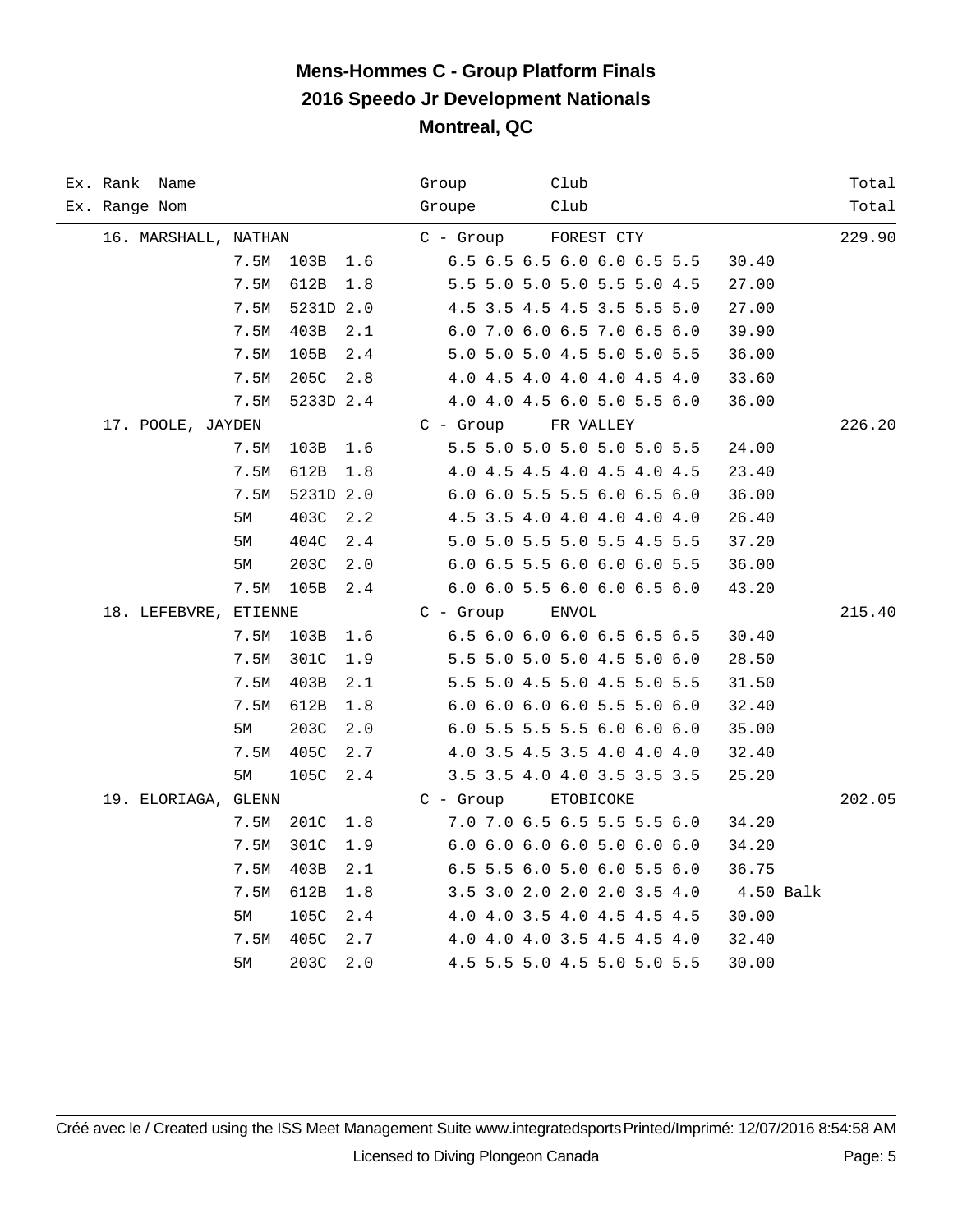| Ex. Rank Name<br>Ex. Range Nom |             | Group<br>Groupe | Club<br>Club                           | Total<br>Total |
|--------------------------------|-------------|-----------------|----------------------------------------|----------------|
|                                |             |                 |                                        |                |
| Referee: MCPHERSON, CAROL      |             |                 | Asst. Referee: MORNEAU-RICARD, OLIVIER |                |
| Judge 1: HUNGERSHAFER, AL      |             |                 | Judge 2: JOSTEN, JOSIE                 |                |
| Judge 3: LORTIE, STEPHANE      |             |                 | Judge 4: PINEO, HEATHER                |                |
| Judge 5: POWER, STEVE          |             |                 | Judge 6: FREEMAN, KAILA                |                |
| Judge 7: BREWER, JILL          |             |                 |                                        |                |
|                                |             |                 |                                        |                |
| 1.<br>GAUTHIER, OLIVIER        |             | $D -$ Group     | CAMO                                   | 268.35         |
|                                | 201C<br>1.5 |                 | 7.0 7.0 7.5 7.5 7.0 7.0 7.5            | 32.25          |
|                                | 301C<br>1.6 |                 | 7.0 7.5 7.5 7.5 7.5 8.0 7.5            | 36.00          |
|                                | 103B<br>1.7 |                 | 7.5 7.5 8.0 7.0 8.0 8.0 8.0            | 39.95          |
|                                | 401B<br>1.5 |                 | 7.5 8.0 7.5 7.5 7.5 7.5 8.0            | 33.75          |
|                                | 104C<br>2.2 |                 | 6.5 6.0 6.0 5.5 6.5 6.5 6.0            | 40.70          |
|                                | 203C<br>2.0 |                 | 7.5 7.5 7.5 7.5 7.5 7.5 7.5            | 45.00          |
|                                | 403C<br>2.2 |                 | 6.5 6.5 6.0 5.5 6.0 6.5 6.0            | 40.70          |
| $2$ .<br>TESSIER, BENJAMIN     |             | $D -$ Group     | ENVOL                                  | 252.55         |
|                                | 103B<br>1.7 |                 | 7.5 7.5 8.5 7.0 7.5 7.5 7.0            | 38.25          |
|                                | 201B<br>1.5 |                 | 6.0 6.5 6.5 6.5 6.0 6.5 6.0            | 28.50          |
|                                | 301C<br>1.6 |                 | 5.0 6.0 6.0 6.0 5.0 5.5 6.0            | 28.00          |
|                                | 5231D 2.1   |                 | 6.0 5.5 5.5 6.0 5.0 5.5 4.5            | 34.65          |
|                                | 105C<br>2.4 |                 | 4.5 4.5 4.5 4.0 4.0 3.5 3.5            | 30.00          |
|                                | 203B<br>2.3 |                 | 5.5 5.5 5.5 5.5 5.0 5.0 5.5            | 37.95          |
|                                | 403B<br>2.4 |                 | 8.0 7.0 7.5 8.5 8.0 7.5 7.5            | 55.20          |
| 3.<br>RISMAN, TYLER            |             | D - Group       | KWDC                                   | 235.05         |
|                                | 401B<br>1.5 |                 | 7.0 7.0 6.5 7.0 7.5 7.0 7.0            | 31.50          |
|                                | 201B<br>1.5 |                 | 6.5 7.0 7.0 6.5 7.0 6.5 6.5            | 30.00          |
|                                | 301B<br>1.6 |                 | 5.5 6.0 5.0 6.0 6.0 5.5 5.5            | 27.20          |
|                                | 103B<br>1.7 |                 | 6.5 7.0 6.5 6.5 7.0 7.0 7.5            | 34.85          |
|                                | 104B<br>2.3 |                 | 5.5 6.0 6.0 6.0 5.5 6.0 6.0            | 41.40          |
|                                | 203B<br>2.3 |                 | 5.0 5.5 5.0 5.5 4.0 4.5 4.5            | 33.35          |
|                                | 5231D 2.1   |                 | 5.5 6.0 6.0 5.5 6.0 6.5 5.5            | 36.75          |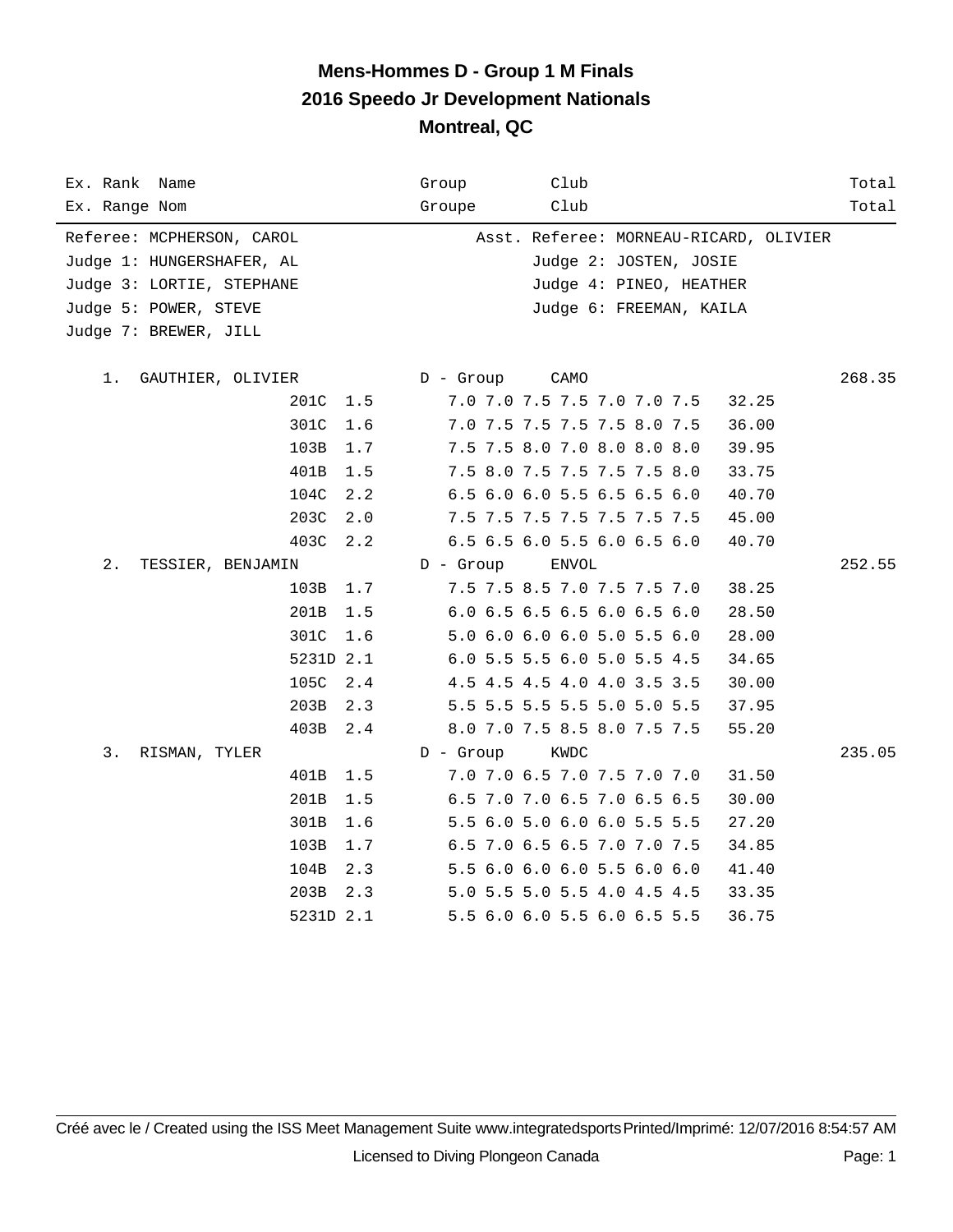| Ex. Rank Name         | Club<br>Group                        | Total  |
|-----------------------|--------------------------------------|--------|
| Ex. Range Nom         | Club<br>Groupe                       | Total  |
| 4.<br>ROLLAND, JULES  | D - Group<br><b>ENVOL</b>            | 227.70 |
| 103B<br>1.7           | 6.0 6.5 7.0 6.0 6.5 6.5 6.5<br>33.15 |        |
| 201C<br>1.5           | 6.0 6.0 6.0 5.5 6.5 6.0 7.0<br>27.00 |        |
| 301C<br>1.6           | 5.5 5.5 4.5 5.5 5.5 6.0 5.0<br>26.40 |        |
| 401B<br>$1.5\,$       | 7.0 6.5 7.0 7.5 7.5 7.0 7.5<br>32.25 |        |
| 104C<br>2.2           | 6.0 5.0 5.5 5.5 5.0 5.5 6.0<br>36.30 |        |
| 203C<br>2.0           | 5.5 6.0 5.5 5.0 5.0 5.5 5.5<br>33.00 |        |
| 403C<br>2.2           | 6.5 5.5 6.0 6.0 6.5 6.0 6.0<br>39.60 |        |
| 5.<br>REESOR, EMMITT  | $D -$ Group<br>KWDC                  | 226.95 |
| 103B<br>1.7           | 5.5 5.5 5.5 5.5 6.0 6.0 6.5<br>28.90 |        |
| 201B<br>1.5           | 6.0 6.0 6.0 5.5 6.0 5.5 6.0<br>27.00 |        |
| 303C<br>2.1           | 6.0 6.0 6.0 6.0 6.0 6.0 6.5<br>37.80 |        |
| 401B<br>1.5           | 7.5 6.5 6.5 6.5 7.0 6.5 6.5<br>29.25 |        |
| 403C<br>2.2           | 5.0 5.0 4.5 5.0 5.5 4.0 5.0<br>33.00 |        |
| 203C<br>2.0           | 6.5 5.5 6.5 6.5 6.0 6.0 6.5<br>38.00 |        |
| 104C<br>2.2           | 5.0 5.0 5.0 5.0 5.0 5.0 5.5<br>33.00 |        |
| б.<br>GAUTHIER, ELIOT | $D -$ Group<br>ARO                   | 221.15 |
| 103B<br>1.7           | 6.0 6.0 6.0 6.0 6.0 6.5 5.5<br>30.60 |        |
| 201C<br>1.5           | 5.5 6.5 6.5 6.0 6.5 6.0 6.5<br>28.50 |        |
| 301C<br>1.6           | 6.5 6.0 6.5 6.0 6.0 6.5 6.0<br>29.60 |        |
| 401C<br>1.4           | 6.0 6.0 5.5 6.0 6.5 5.0 6.5<br>25.20 |        |
| 104C<br>2.2           | 5.5 5.5 5.0 6.0 6.0 5.5 5.0<br>36.30 |        |
| 303C<br>2.1           | 6.5 5.0 6.0 5.5 5.5 5.5 5.5<br>34.65 |        |
| 403C<br>2.2           | 5.5 5.0 5.5 5.5 6.0 5.5 5.0<br>36.30 |        |
| 7.<br>CULLEN, MATT    | $D -$ Group<br><b>ENVOL</b>          | 214.80 |
| 103B<br>1.7           | 5.0 6.0 5.5 6.0 5.5 6.0 5.5<br>28.90 |        |
| 201B<br>1.5           | 4.0 4.0 4.5 3.5 4.0 4.0 3.5<br>18.00 |        |
| 301C<br>1.6           | 6.5 7.0 6.5 6.5 6.0 6.5 6.5<br>31.20 |        |
| 5221D 1.7             | 5.5 5.0 6.0 5.5 6.0 6.0 5.0<br>28.90 |        |
| 104C<br>2.2           | 5.5 5.5 5.0 5.5 6.0 6.0 5.5<br>36.30 |        |
| 203C<br>2.0           | 6.0 5.5 6.0 5.5 5.5 4.5 5.0<br>33.00 |        |
| 403C<br>2.2           | 6.0 6.5 6.0 6.5 5.5 5.5 5.0<br>38.50 |        |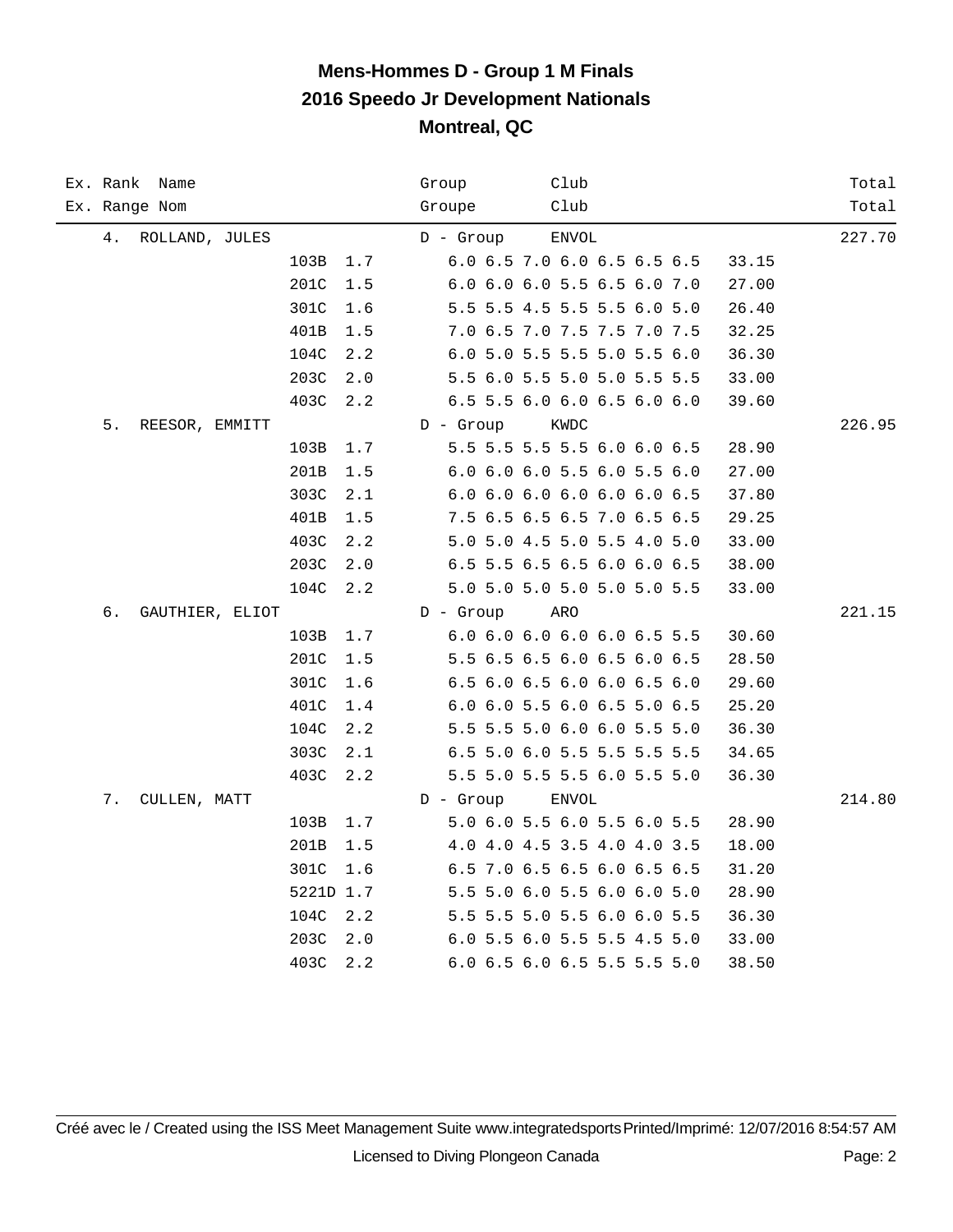|    | Ex. Rank Name        |           |     | Group                         | Club |                             |       | Total  |
|----|----------------------|-----------|-----|-------------------------------|------|-----------------------------|-------|--------|
|    | Ex. Range Nom        |           |     | Groupe                        | Club |                             |       | Total  |
|    | 8. PICKERING, OWEN   |           |     | D - Group NEPEAN OTT          |      |                             |       | 203.35 |
|    |                      | 103B 1.7  |     | $5.5$ 5.0 6.0 5.0 5.0 5.5 5.0 |      |                             | 26.35 |        |
|    |                      | 201C      | 1.5 |                               |      | 3.5 4.0 3.5 4.0 3.5 4.0 3.0 | 16.50 |        |
|    |                      | 301C      | 1.6 |                               |      | 6.5 6.5 6.5 6.0 6.5 6.5 7.0 | 31.20 |        |
|    |                      | 5132D 2.2 |     |                               |      | 5.0 5.0 5.0 5.0 5.0 4.5 5.0 | 33.00 |        |
|    |                      | 104C      | 2.2 |                               |      | 4.5 4.0 4.0 4.0 3.5 4.0 3.5 | 26.40 |        |
|    |                      | 403C      | 2.2 |                               |      | 5.5 5.0 4.5 5.0 5.5 4.5 4.5 | 31.90 |        |
|    |                      | 203C      | 2.0 |                               |      | 7.5 6.0 5.5 6.5 6.5 6.5 6.0 | 38.00 |        |
| 9. | COHEN, ADAM          |           |     | D - Group REVOLUTION          |      |                             |       | 188.40 |
|    |                      | 103B      | 1.7 |                               |      | 6.0 5.5 6.5 6.0 6.5 6.5 6.0 | 31.45 |        |
|    |                      | 401B      | 1.5 |                               |      | 6.5 6.5 7.0 7.0 6.5 6.0 7.0 | 30.00 |        |
|    |                      | 201C      | 1.5 |                               |      | 4.5 4.5 4.5 4.5 4.5 4.5 5.0 | 20.25 |        |
|    |                      | 301C      | 1.6 |                               |      | 6.5 6.5 6.5 7.0 7.0 7.5 7.5 | 32.80 |        |
|    |                      | 403C      | 2.2 |                               |      | 3.5 4.0 3.5 4.0 3.5 3.5 4.0 | 24.20 |        |
|    |                      | 104C      | 2.2 |                               |      | 4.5 5.0 4.5 4.5 4.5 4.5 3.5 | 29.70 |        |
|    |                      | 203C      | 2.0 |                               |      | 3.5 3.5 2.0 3.0 3.0 3.5 3.5 | 20.00 |        |
|    | 10. FROHLOFF, CURTIS |           |     | D - Group                     |      | BOARDWORKS                  |       | 161.30 |
|    |                      | 101C      | 1.2 |                               |      | 6.5 6.5 6.5 6.0 6.5 6.5 6.5 | 23.40 |        |
|    |                      | 201C      | 1.5 |                               |      | 5.5 5.0 5.0 5.5 5.0 5.5 5.5 | 24.00 |        |
|    |                      | 301C      | 1.6 |                               |      | 6.0 6.0 5.5 5.5 5.5 5.5 5.5 | 26.40 |        |
|    |                      | 401C      | 1.4 |                               |      | 5.5 6.0 5.5 6.5 6.0 5.0 5.0 | 23.80 |        |
|    |                      | 402C      | 1.6 |                               |      | 5.5 4.5 5.0 5.0 4.5 4.5 5.0 | 23.20 |        |
|    |                      | 103B      | 1.7 |                               |      | 5.5 5.0 5.0 4.5 4.5 5.0 5.5 | 25.50 |        |
|    |                      | 203C      | 2.0 |                               |      | 2.5 2.5 2.5 2.5 2.5 2.5 2.5 | 15.00 |        |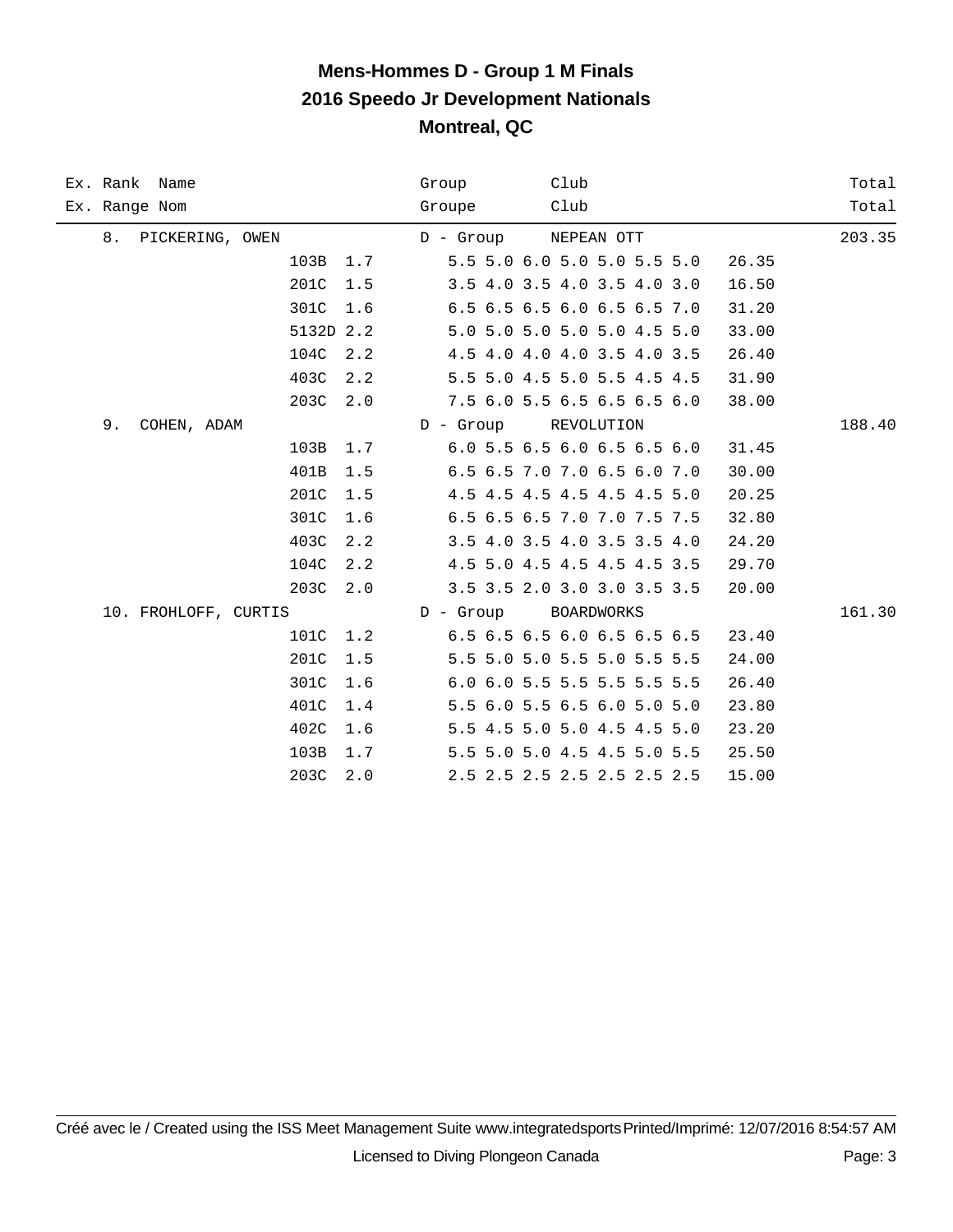| Ex. Rank Name<br>Ex. Range Nom | Club<br>Group<br>Club<br>Groupe      | Total<br>Total |
|--------------------------------|--------------------------------------|----------------|
| Referee: POWER, STEVE          | Asst. Referee: MCLACHLIN, CHERYL     |                |
| Judge 1: JOSTEN, JOSIE         | Judge 2: FREEMAN, KAILA              |                |
| Judge 3: COMFORT, JEREMY       | Judge 4: PINEO, HEATHER              |                |
| Judge 5: HUNGERSHAFER, AL      | Judge 6: MCPHERSON, CAROL            |                |
| Judge 7: LORTIE, STEPHANE      |                                      |                |
|                                |                                      |                |
| $1$ .<br>TESSIER, BENJAMIN     | $D -$ Group<br><b>ENVOL</b>          | 340.65         |
| 5231D 2.0                      | 8.0 8.0 8.0 7.0 8.0 7.0 7.5<br>47.00 |                |
| 301C<br>1.8                    | 8.0 8.0 8.0 7.0 7.5 7.5 7.5<br>41.40 |                |
| 103B<br>1.6                    | 8.5 8.5 8.5 8.0 8.0 8.5 8.0<br>40.00 |                |
| 403B<br>2.1                    | 7.5 7.0 7.0 7.5 6.5 7.0 7.0<br>44.10 |                |
| 105B<br>2.4                    | 6.5 6.5 6.5 7.0 6.5 6.5 6.5<br>46.80 |                |
| 205C<br>2.8                    | 8.5 8.5 8.5 8.5 7.5 8.5 8.5<br>71.40 |                |
| 405C<br>2.7                    | 6.5 6.5 6.0 6.5 6.0 6.0 6.0<br>49.95 |                |
| $2$ .<br>GAUTHIER, OLIVIER     | $D -$ Group<br>CAMO                  | 306.60         |
| 201C<br>1.7                    | 8.5 8.0 7.5 8.5 8.5 8.5 8.5<br>43.35 |                |
| 301C<br>1.8                    | 6.0 6.0 6.0 5.5 5.0 6.0 6.0<br>32.40 |                |
| 5231D 2.0                      | 7.5 7.5 7.5 7.0 7.0 7.0 7.5<br>44.00 |                |
| 403B<br>2.1                    | 7.0 6.5 7.5 7.0 7.5 7.0 7.5<br>45.15 |                |
| 203B<br>2.2                    | 6.5 7.5 6.5 7.0 7.0 7.5 7.5<br>47.30 |                |
| 303C<br>2.0                    | 7.5 7.5 7.0 7.0 7.0 7.5 7.5<br>44.00 |                |
| 105B<br>2.4                    | 7.0 7.5 6.5 7.0 7.0 7.0 7.0<br>50.40 |                |
| 3.<br>CULLEN, MATT             | $D -$ Group<br>ENVOL                 | 287.75         |
| 103B<br>1.6                    | 6.5 7.5 6.5 7.0 5.5 7.5 6.5<br>32.00 |                |
| 301C<br>1.8                    | 7.0 8.5 8.5 8.0 8.0 8.0 8.5<br>44.10 |                |
| 403B<br>2.1                    | 6.0 6.5 5.5 6.0 6.5 6.0 6.5<br>38.85 |                |
| 5231D 2.0                      | 6.0 6.0 5.5 6.0 6.5 6.0 6.0<br>36.00 |                |
| 105C<br>2.2                    | 6.5 7.0 7.0 7.5 7.0 7.0 7.0<br>46.20 |                |
| 203B<br>2.2                    | 6.5 7.0 7.0 7.0 7.5 7.0 7.0<br>46.20 |                |
| 404C<br>2.4                    | 6.0 6.5 6.5 6.0 5.5 6.5 6.0<br>44.40 |                |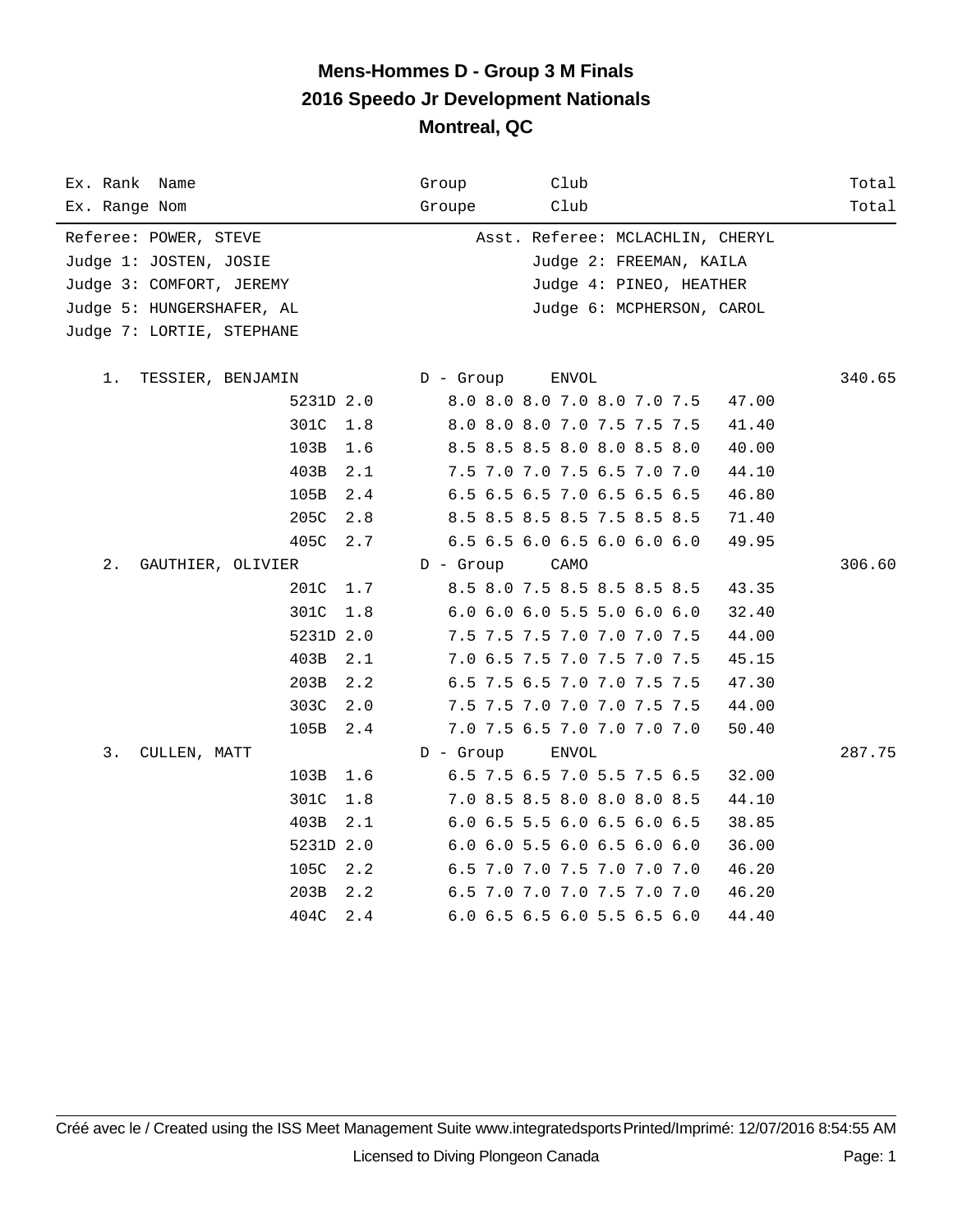| Ex. Rank Name<br>Ex. Range Nom |                 |           |     | Group<br>Groupe | Club<br>Club                |            |       | Total<br>Total |
|--------------------------------|-----------------|-----------|-----|-----------------|-----------------------------|------------|-------|----------------|
|                                |                 |           |     |                 |                             |            |       |                |
| 4.                             | COHEN, ADAM     |           |     | $D -$ Group     |                             | REVOLUTION |       | 269.45         |
|                                |                 | 103B      | 1.6 |                 | 6.0 6.5 7.0 6.0 7.0 6.5 6.5 |            | 31.20 |                |
|                                |                 | 201C      | 1.7 |                 | 7.5 7.0 7.5 6.5 6.5 6.5 7.0 |            | 34.85 |                |
|                                |                 | 301C      | 1.8 |                 | 6.5 6.5 7.0 7.0 7.0 6.0 6.5 |            | 36.00 |                |
|                                |                 | 403B      | 2.1 |                 | 8.5 7.5 8.5 7.5 8.5 8.0 8.5 |            | 52.50 |                |
|                                |                 | 105C      | 2.2 |                 | 6.0 5.5 6.0 5.5 6.5 5.5 5.5 |            | 37.40 |                |
|                                |                 | 203C      | 1.9 |                 | 8.5 8.5 8.5 8.0 8.0 8.0 8.5 |            | 47.50 |                |
|                                |                 | 303C      | 2.0 |                 | 5.0 5.0 6.0 5.0 5.5 4.0 5.0 |            | 30.00 |                |
| 5.                             | ROLLAND, JULES  |           |     | $D -$ Group     | <b>ENVOL</b>                |            |       | 265.10         |
|                                |                 | 201C      | 1.7 |                 | 6.5 6.5 5.5 6.0 6.5 7.0 6.0 |            | 32.30 |                |
|                                |                 | 301C      | 1.8 |                 | 7.0 7.5 7.0 7.0 7.0 7.0 7.0 |            | 37.80 |                |
|                                |                 | 5231D 2.0 |     |                 | 6.0 6.0 6.5 6.0 5.5 6.5 6.0 |            | 36.00 |                |
|                                |                 | 403B      | 2.1 |                 | 7.0 6.5 6.0 7.0 7.0 7.5 7.0 |            | 44.10 |                |
|                                |                 | 105C      | 2.2 |                 | 6.5 6.5 6.0 6.0 6.0 6.5 6.5 |            | 41.80 |                |
|                                |                 | 203B      | 2.2 |                 | 6.5 6.0 6.0 6.0 6.0 6.5 6.5 |            | 40.70 |                |
|                                |                 | 404C      | 2.4 |                 | 4.5 4.5 4.5 4.5 4.0 4.5 4.0 |            | 32.40 |                |
| б.                             | GAUTHIER, ELIOT |           |     | $D -$ Group     | ARO                         |            |       | 250.25         |
|                                |                 | 103B      | 1.6 |                 | 5.5 6.0 6.5 6.0 6.0 6.5 6.0 |            | 28.80 |                |
|                                |                 | 201C      | 1.7 |                 | 7.0 7.0 7.0 6.5 7.5 7.5 7.0 |            | 35.70 |                |
|                                |                 | 301C      | 1.8 |                 | 6.0 5.5 6.0 5.5 5.0 6.0 5.0 |            | 30.60 |                |
|                                |                 | 403C      | 1.9 |                 | 6.0 5.5 7.0 6.0 6.0 6.5 6.0 |            | 34.20 |                |
|                                |                 | 105C      | 2.2 |                 | 6.0 6.0 6.5 6.0 6.5 6.5 6.5 |            | 41.80 |                |
|                                |                 | 303C      | 2.0 |                 | 7.0 6.5 7.0 6.5 6.5 6.5 7.0 |            | 40.00 |                |
|                                |                 | 405C      | 2.7 |                 | 5.0 4.5 5.5 4.0 5.0 5.0 4.5 |            | 39.15 |                |
| 7.                             | REESOR, EMMITT  |           |     | $D -$ Group     | KWDC                        |            |       | 233.70         |
|                                |                 | 103B      | 1.6 |                 | 5.5 5.5 6.0 6.0 6.0 5.5 5.5 |            | 27.20 |                |
|                                |                 | 201C      | 1.7 |                 | 6.0 6.5 6.5 7.0 6.5 6.0 7.0 |            | 33.15 |                |
|                                |                 | 301C      | 1.8 |                 | 6.0 6.0 6.0 7.0 6.5 6.5 6.5 |            | 34.20 |                |
|                                |                 | 403C      | 1.9 |                 | 5.5 6.0 6.0 5.5 5.5 6.0 6.0 |            | 33.25 |                |
|                                |                 | 404C      | 2.4 |                 | 5.5 5.5 5.5 5.5 5.0 5.0 5.0 |            | 38.40 |                |
|                                |                 | 203C      | 1.9 |                 | 5.5 5.0 6.0 5.5 6.0 6.0 5.0 |            | 32.30 |                |
|                                |                 | 105C      | 2.2 |                 | 5.5 4.5 5.5 5.0 5.0 5.5 5.5 |            | 35.20 |                |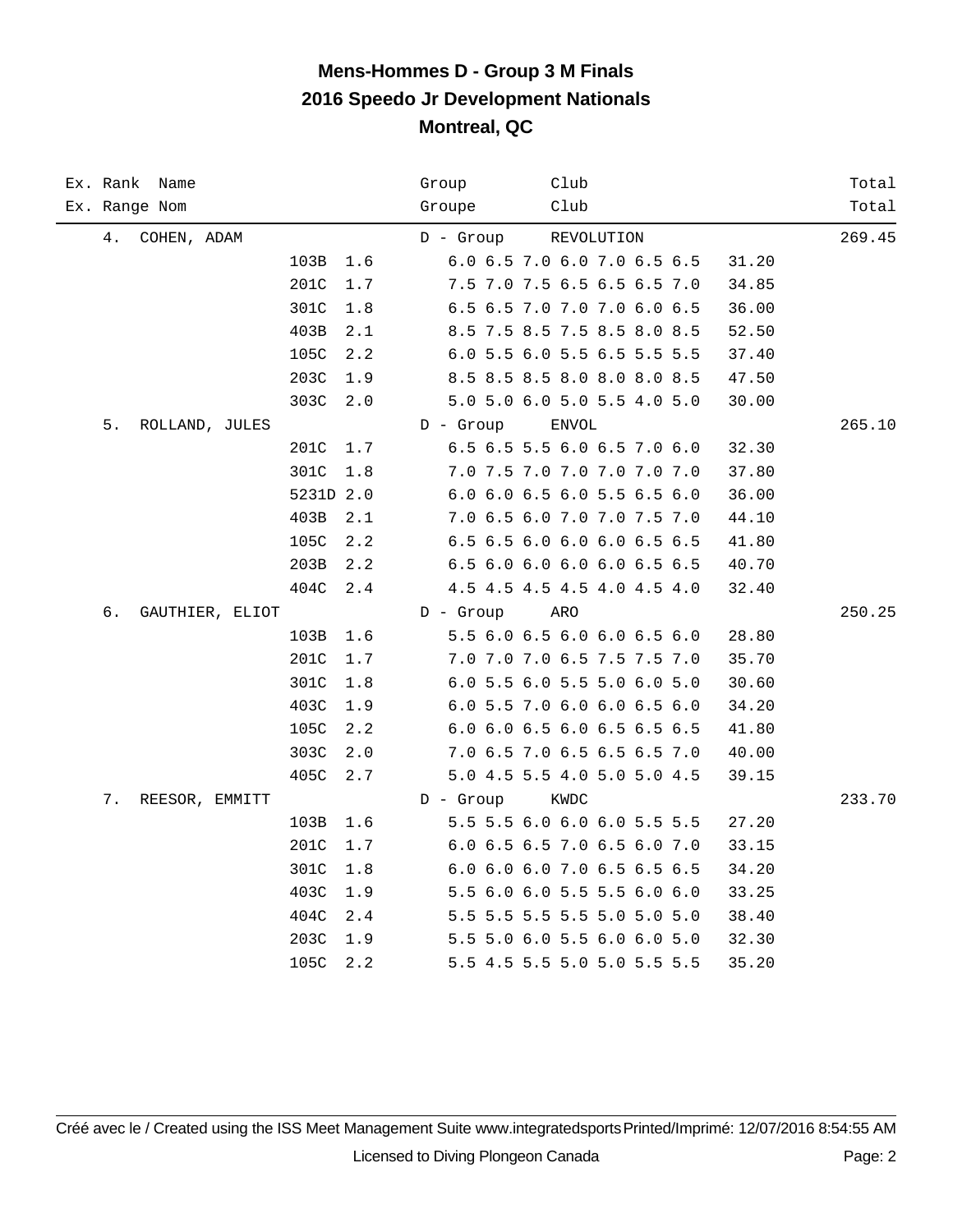| Ex. Rank Name<br>Ex. Range Nom | Club<br>Group<br>Club<br>Groupe      | Total<br>Total |
|--------------------------------|--------------------------------------|----------------|
|                                |                                      |                |
| 8. RISMAN, TYLER               | $D -$ Group<br>KWDC                  | 226.90         |
| 403B<br>2.1                    | 6.0 6.0 5.5 6.5 6.5 6.0 6.5<br>38.85 |                |
| 103B<br>1.6                    | 6.0 6.0 6.5 6.0 6.5 6.0 6.5<br>29.60 |                |
| 301B<br>1.8                    | 6.0 6.0 6.0 6.0 6.0 7.0 6.0<br>32.40 |                |
| 201B<br>1.7                    | 6.0 5.5 5.5 5.5 5.5 5.5 6.0<br>28.05 |                |
| 205C<br>2.8                    | 2.0 3.0 2.0 2.0 2.0 2.5 2.0<br>16.80 |                |
| 105B<br>2.4                    | 6.0 6.0 5.5 6.0 6.0 6.5 6.0<br>43.20 |                |
| 5231D 2.0                      | 6.0 6.0 6.5 6.5 6.5 6.5 6.0<br>38.00 |                |
| 9.<br>PICKERING, OWEN          | D - Group<br>NEPEAN OTT              | 215.50         |
| 403B<br>2.1                    | 5.0 5.5 5.5 5.5 5.5 5.5 5.0<br>34.65 |                |
| 103B<br>1.6                    | 5.5 6.0 6.0 6.0 5.5 6.0 6.0<br>28.80 |                |
| 201C<br>1.7                    | 6.5 7.0 6.5 6.0 6.5 7.0 6.5<br>33.15 |                |
| 301C<br>1.8                    | 6.0 6.0 5.5 5.5 5.0 5.5 6.0<br>30.60 |                |
| 105C<br>2.2                    | 4.0 4.0 4.0 3.5 4.0 4.0 4.5<br>26.40 |                |
| 203B<br>2.2                    | 2.0 3.0 3.5 3.5 2.5 2.5 3.0<br>18.70 |                |
| 5233D 2.4                      | 6.0 6.0 6.5 5.5 6.5 6.0 6.0<br>43.20 |                |
| 10. BERNATSKY, ATTILA          | $D -$ Group<br>REVOLUTION            | 199.90         |
| 101B<br>1.5                    | 6.0 5.5 6.0 6.5 5.5 6.0 6.0<br>27.00 |                |
| 401B<br>1.4                    | 5.5 5.5 5.5 6.0 5.5 6.0 4.0<br>23.10 |                |
| 201C<br>1.7                    | 5.5 5.5 6.0 6.0 6.0 6.0 5.0<br>29.75 |                |
| 301C<br>1.8                    | 5.5 6.0 6.0 5.5 6.0 6.0 6.0<br>32.40 |                |
| 103B<br>1.6                    | 5.0 5.5 5.0 5.5 5.0 5.0 5.0<br>24.00 |                |
| 203C<br>1.9                    | 5.5 5.5 5.5 5.5 6.0 5.5 5.0<br>31.35 |                |
| 403C<br>1.9                    | 5.5 6.0 6.5 5.5 6.0 5.5 5.5<br>32.30 |                |
| 11. FROHLOFF, CURTIS           | $D -$ Group<br>BOARDWORKS            | 181.50         |
| 103B<br>1.6                    | 5.5 6.0 5.5 5.5 6.0 6.0 5.5<br>27.20 |                |
| 201C<br>1.7                    | 5.5 5.0 5.5 5.0 5.5 5.5 5.0<br>27.20 |                |
| 301C<br>1.8                    | 6.0 5.5 5.5 6.0 6.0 5.5 5.5<br>30.60 |                |
| 401B<br>1.4                    | 5.5 5.0 5.5 5.0 5.5 5.5 5.5<br>23.10 |                |
| 403C<br>1.9                    | 5.0 4.0 4.0 4.5 4.5 4.5 4.0<br>24.70 |                |
| 203C<br>1.9                    | 3.5 3.5 3.0 4.0 3.5 3.0 2.5<br>19.00 |                |
| 105C<br>2.2                    | 5.0 4.0 4.0 5.0 4.5 5.0 4.0<br>29.70 |                |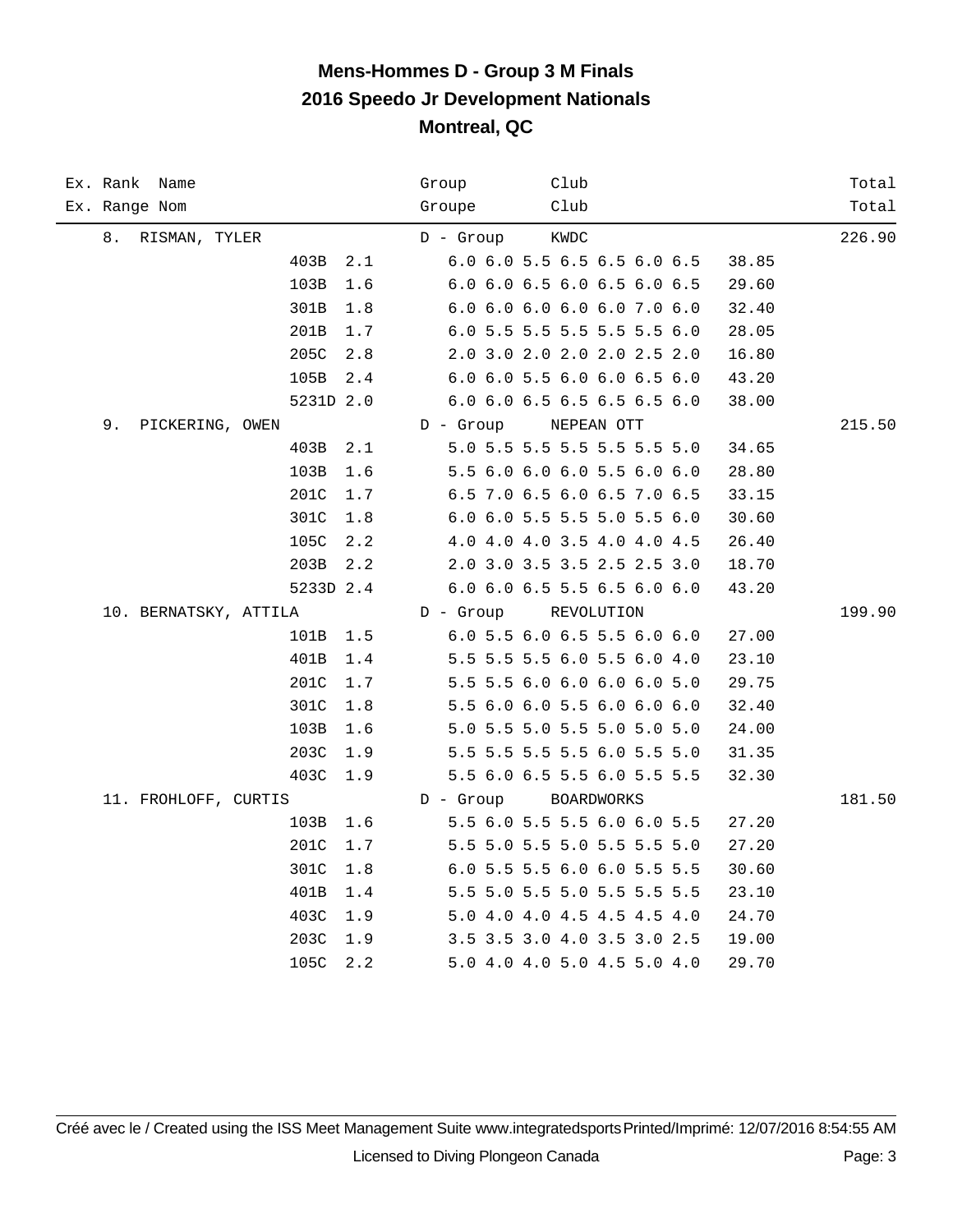| Ex. Rank Name              |      |           |     | Club<br>Group                        | Total  |
|----------------------------|------|-----------|-----|--------------------------------------|--------|
| Ex. Range Nom              |      |           |     | Club<br>Groupe                       | Total  |
| Referee: MCLACHLIN, CHERYL |      |           |     | Asst. Referee: PELLETIER, ETIENNE    |        |
| Judge 1: POWER, STEVE      |      |           |     | Judge 2: MARENTETTE, CLAIRE          |        |
| Judge 3: BREWER, JILL      |      |           |     | Judge 4: COMFORT, JEREMY             |        |
| Judge 5: FREEMAN, KAILA    |      |           |     | Judge 6: PINEO, HEATHER              |        |
| Judge 7: HUNGERSHAFER, AL  |      |           |     |                                      |        |
|                            |      |           |     |                                      |        |
| 1.<br>TESSIER, BENJAMIN    |      |           |     | D - Group<br>ENVOL                   | 318.70 |
|                            | 7.5M | 403B      | 2.1 | 8.0 8.5 8.5 8.0 8.5 8.0 7.5<br>51.45 |        |
|                            | 7.5M | 103B      | 1.6 | 7.5 8.0 8.5 8.5 8.0 8.0 7.5<br>38.40 |        |
|                            | 7.5M | 612B      | 1.8 | 9.0 9.0 9.0 9.0 9.0 9.0 8.5<br>48.60 |        |
|                            | 5М   | 5231D 2.1 |     | 7.5 7.0 7.0 8.0 7.0 7.0 5.5<br>44.10 |        |
|                            | 7.5M | 205C      | 2.8 | 7.5 8.5 8.5 8.5 8.5 7.5 8.0<br>70.00 |        |
|                            | 7.5M | 405C      | 2.7 | 8.5 7.5 8.0 8.0 8.5 8.0 8.5<br>66.15 |        |
| $2$ .<br>CULLEN, MATT      |      |           |     | $D -$ Group<br>ENVOL                 | 249.50 |
|                            | 7.5M | 103B      | 1.6 | 7.0 7.0 7.5 7.0 7.0 7.0 7.0<br>33.60 |        |
|                            | 7.5M | 612B      | 1.8 | 5.5 5.5 6.0 5.5 5.5 6.0 6.5<br>30.60 |        |
|                            | 7.5M | 403B      | 2.1 | 8.5 8.0 8.5 9.0 8.5 8.5 8.5<br>53.55 |        |
|                            | 5M   | 303C      | 2.1 | 6.0 6.0 6.0 6.0 6.0 5.5 6.5<br>37.80 |        |
|                            | 5М   | 203B      | 2.3 | 6.5 6.5 7.0 6.0 7.0 7.0 7.0<br>47.15 |        |
|                            | 5М   | 105C      | 2.4 | 6.5 6.5 6.0 6.5 7.0 6.5 7.5<br>46.80 |        |
| 3.<br>GAUTHIER, OLIVIER    |      |           |     | $D -$ Group<br>CAMO                  | 243.95 |
|                            | 5М   | 201C      | 1.6 | 9.0 8.5 8.0 8.0 8.5 8.0 8.0<br>39.20 |        |
|                            | 5М   | 403C      | 2.2 | 8.0 7.5 7.5 7.5 7.5 7.5 7.5<br>49.50 |        |
|                            | 5М   | 5231D 2.1 |     | 7.5 6.5 6.5 6.5 7.0 7.0 7.0<br>43.05 |        |
|                            | 5М   | 612B      | 1.7 | 6.5 6.0 6.0 6.0 7.0 6.5 7.0<br>32.30 |        |
|                            | 5М   | 203B      | 2.3 | 5.5 5.5 5.5 5.0 6.0 6.0 6.5<br>39.10 |        |
|                            | 5М   | 105C      | 2.4 | 5.5 5.5 5.5 5.0 6.5 6.0 6.5<br>40.80 |        |
| 4.<br>ROLLAND, JULES       |      |           |     | $D -$ Group<br>ENVOL                 | 223.70 |
|                            | 5M   | 201C      | 1.6 | 8.0 7.5 7.5 7.0 8.0 7.0 7.0<br>35.20 |        |
|                            | 5M   | 301C      | 1.7 | 7.0 6.0 7.0 5.5 7.0 6.5 6.5<br>34.00 |        |
|                            | 5M   | 403B      | 2.4 | 6.5 5.5 6.0 6.5 6.5 6.0 7.5<br>45.60 |        |
|                            | 5М   | 612B      | 1.7 | 7.0 6.5 7.0 6.5 7.0 7.0 7.0<br>35.70 |        |
|                            | 5M   | 105C      | 2.4 | 6.5 6.0 6.0 6.0 7.0 6.5 7.0<br>45.60 |        |
|                            | 5M   | 203B      | 2.3 | 4.0 4.0 4.0 4.5 5.0 4.0 4.0<br>27.60 |        |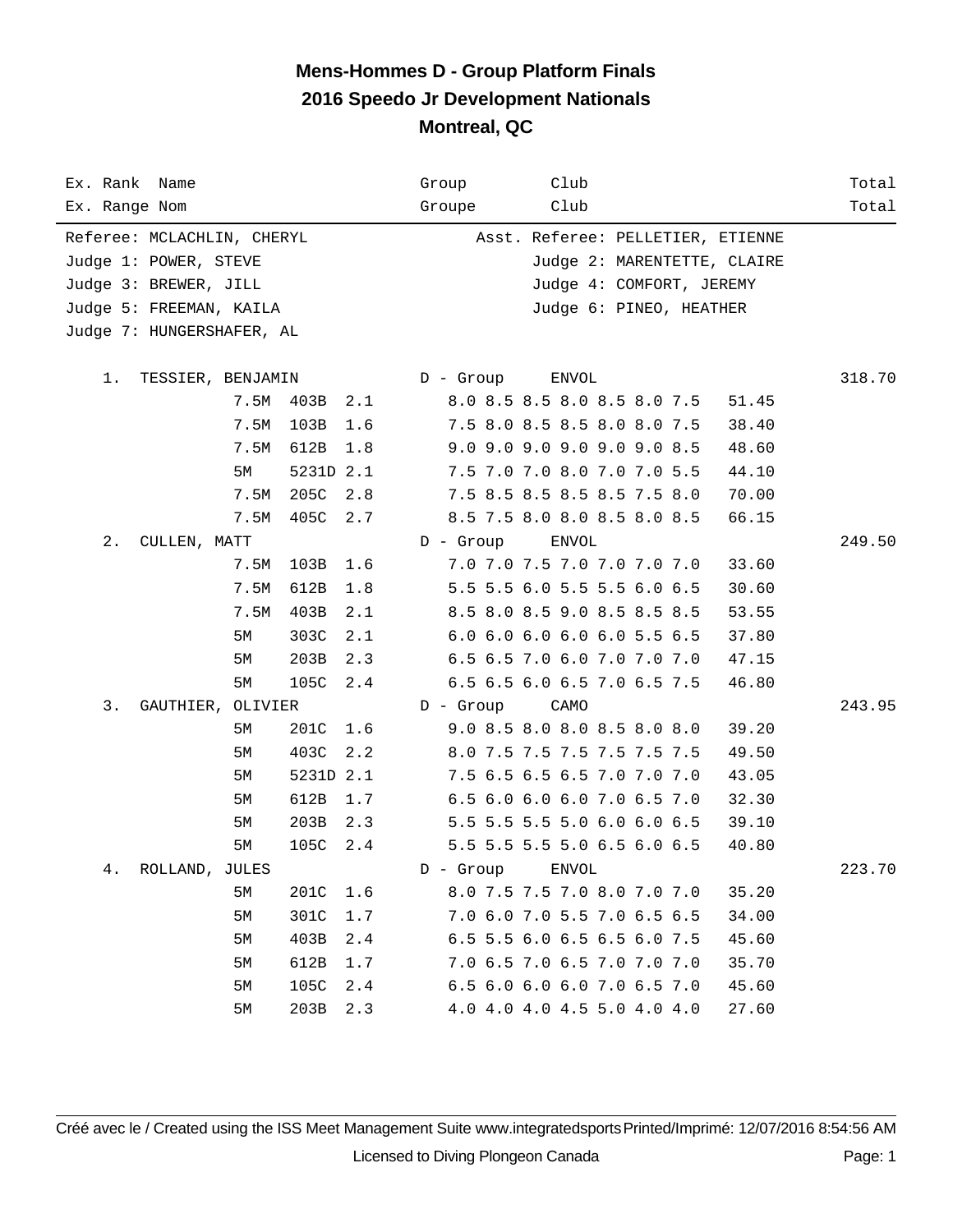| Ex. Rank Name |                    |      |     | Group                | Club |                             |       | Total  |
|---------------|--------------------|------|-----|----------------------|------|-----------------------------|-------|--------|
| Ex. Range Nom |                    |      |     | Groupe               | Club |                             |       | Total  |
|               | 5. GAUTHIER, ELIOT |      |     | D - Group ARO        |      |                             |       | 223.50 |
|               | 5М                 | 203C | 2.0 |                      |      | 7.5 7.5 7.0 7.5 7.5 8.0 7.5 | 45.00 |        |
|               | 5M                 | 301C | 1.7 |                      |      | 7.0 7.0 7.5 6.5 7.0 5.0 6.5 | 34.85 |        |
|               | 5M                 | 403C | 2.2 |                      |      | 6.0 6.0 6.5 5.5 6.5 5.5 5.5 | 38.50 |        |
|               | 5М                 | 612B | 1.7 |                      |      | 6.5 6.0 5.5 6.0 6.5 6.0 6.0 | 30.60 |        |
|               | 5М                 | 105C | 2.4 |                      |      | 6.0 5.5 6.0 5.5 6.0 5.5 6.0 | 42.00 |        |
|               | 5М                 | 303C | 2.1 |                      |      | 4.5 5.0 5.5 5.0 5.5 4.5 5.5 | 32.55 |        |
| б.            | COHEN, ADAM        |      |     | D - Group REVOLUTION |      |                             |       | 218.40 |
|               | 7.5M               | 103B | 1.6 |                      |      | 7.0 7.5 7.5 7.0 7.5 7.5 7.0 | 35.20 |        |
|               | 5М                 | 201C | 1.6 |                      |      | 7.5 8.0 7.0 7.5 8.0 7.0 7.0 | 35.20 |        |
|               | 5М                 | 301C | 1.7 |                      |      | 8.0 7.5 7.5 7.0 8.0 8.0 7.0 | 39.10 |        |
|               | 7.5M               | 612B | 1.8 |                      |      | 6.5 5.5 4.0 5.0 5.0 5.0 6.0 | 27.90 |        |
|               | 5М                 | 403B | 2.4 |                      |      | 7.0 6.5 6.5 7.0 7.5 6.5 6.0 | 48.00 |        |
|               | 5М                 | 203C | 2.0 |                      |      | 5.5 5.5 5.5 5.5 5.5 5.0 5.5 | 33.00 |        |
|               | 7. PICKERING, OWEN |      |     | D - Group            |      | NEPEAN OTT                  |       | 215.70 |
|               | 5М                 | 103B | 1.7 |                      |      | 7.0 6.0 6.5 6.0 6.5 6.0 7.0 | 32.30 |        |
|               | 5M                 | 612B | 1.7 |                      |      | 6.5 6.5 7.5 6.0 6.5 6.5 7.0 | 33.15 |        |
|               | 5M                 | 301C | 1.7 |                      |      | 6.5 6.0 6.0 6.0 6.5 6.0 6.5 | 31.45 |        |
|               | 5M                 | 403C | 2.2 |                      |      | 6.0 6.0 6.0 6.0 6.5 6.0 5.5 | 39.60 |        |
|               | 5М                 | 105C | 2.4 |                      |      | 5.5 5.0 4.0 5.0 5.5 5.0 6.0 | 37.20 |        |
|               | 5М                 | 203C | 2.0 |                      |      | 7.0 7.0 7.0 7.0 7.0 7.0 7.0 | 42.00 |        |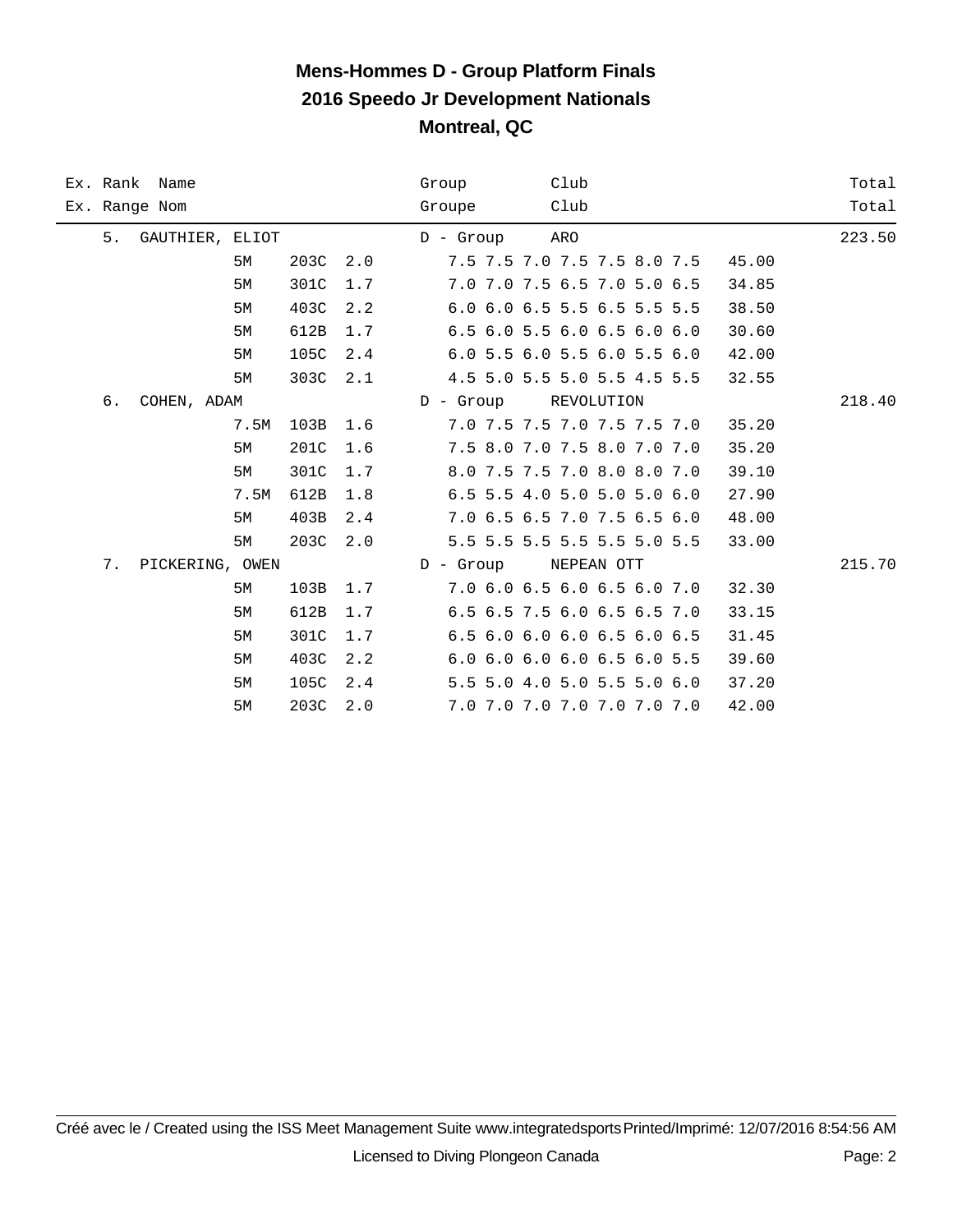| Ex. Rank Name                    |             | Club<br>Group                        | Total  |
|----------------------------------|-------------|--------------------------------------|--------|
| Ex. Range Nom                    |             | Club<br>Groupe                       | Total  |
| Referee: HUNGERSHAFER, AL        |             | Asst. Referee: MCLACHLIN, CHERYL     |        |
| Judge 1: MORNEAU-RICARD, OLIVIER |             | Judge 2: MARENTETTE, CLAIRE          |        |
| Judge 3: MCPHERSON, CAROL        |             | Judge 4: COMFORT, JEREMY             |        |
| Judge 5: BREWER, JILL            |             | Judge 6: PINEO, HEATHER              |        |
| Judge 7: FREEMAN, KAILA          |             |                                      |        |
|                                  |             |                                      |        |
| 1.<br>GRANT, KATHRYN             |             | ONDC<br>$C - Group$                  | 293.90 |
|                                  | 103B 1.7    | 5.5 6.5 6.0 6.5 5.5 6.5 6.5<br>32.30 |        |
|                                  | 201C<br>1.5 | 7.0 6.5 6.5 6.0 6.0 6.0 6.0<br>27.75 |        |
|                                  | 301C<br>1.6 | 8.0 7.5 6.5 7.5 7.0 6.5 7.5<br>35.20 |        |
|                                  | 5223D 2.3   | 5.5 6.0 6.0 6.0 5.5 6.0 6.0<br>41.40 |        |
|                                  | 401B<br>1.5 | 8.0 8.0 7.5 8.0 8.0 7.5 8.0<br>36.00 |        |
|                                  | 403C<br>2.2 | 6.0 6.0 6.5 6.0 6.0 5.5 5.5<br>39.60 |        |
|                                  | 104B<br>2.3 | 6.0 6.5 6.5 6.5 6.0 6.0 6.5<br>43.70 |        |
|                                  | 203B<br>2.3 | 5.5 5.5 5.5 5.5 5.5 5.5 5.5<br>37.95 |        |
| 2.<br>PARYBAK, JULIA             |             | $C - Grow$<br>FOREST CTY             | 293.20 |
|                                  | 103B<br>1.7 | 6.5 6.0 6.5 6.5 6.0 5.5 7.0<br>32.30 |        |
|                                  | 5132D 2.2   | 5.0 6.0 6.0 5.0 6.0 6.0 5.5<br>38.50 |        |
|                                  | 201B<br>1.5 | 7.5 7.0 7.5 7.5 7.0 7.0 7.5<br>33.00 |        |
|                                  | 301B<br>1.6 | 6.5 7.0 6.5 7.0 7.0 6.5 7.0<br>32.80 |        |
|                                  | 401B<br>1.5 | 7.0 7.0 7.5 7.5 7.5 7.0 7.5<br>33.00 |        |
|                                  | 403B<br>2.4 | 6.0 6.0 6.0 6.0 6.0 7.0 6.0<br>43.20 |        |
|                                  | 104B<br>2.3 | 6.0 6.0 6.0 6.0 6.0 6.0 6.0<br>41.40 |        |
|                                  | 203C<br>2.0 | 7.0 6.5 6.0 6.5 7.0 6.5 6.5<br>39.00 |        |
| 3.<br>HOWARD, SADIE              |             | $C - Group$<br>IDIVE                 | 292.35 |
|                                  | 103B<br>1.7 | 7.5 7.5 7.5 8.0 8.0 7.0 7.0<br>38.25 |        |
|                                  | 201C<br>1.5 | 7.5 7.5 7.0 7.0 8.0 7.0 7.0<br>32.25 |        |
|                                  | 301C<br>1.6 | 7.0 8.0 6.5 7.0 7.0 7.0 7.5<br>33.60 |        |
|                                  | 5132D 2.2   | 6.5 6.5 6.5 6.5 6.0 6.0 7.0<br>42.90 |        |
|                                  | 401B<br>1.5 | 6.5 7.5 7.0 7.0 7.0 6.5 6.5<br>30.75 |        |
|                                  | 403B<br>2.4 | 4.5 4.0 4.0 4.0 3.5 4.0 4.5<br>28.80 |        |
|                                  | 105C<br>2.4 | 6.0 6.5 6.5 6.5 6.5 6.5 7.0<br>46.80 |        |
|                                  | 203C<br>2.0 | 6.5 6.5 6.5 6.0 6.5 6.0 6.5<br>39.00 |        |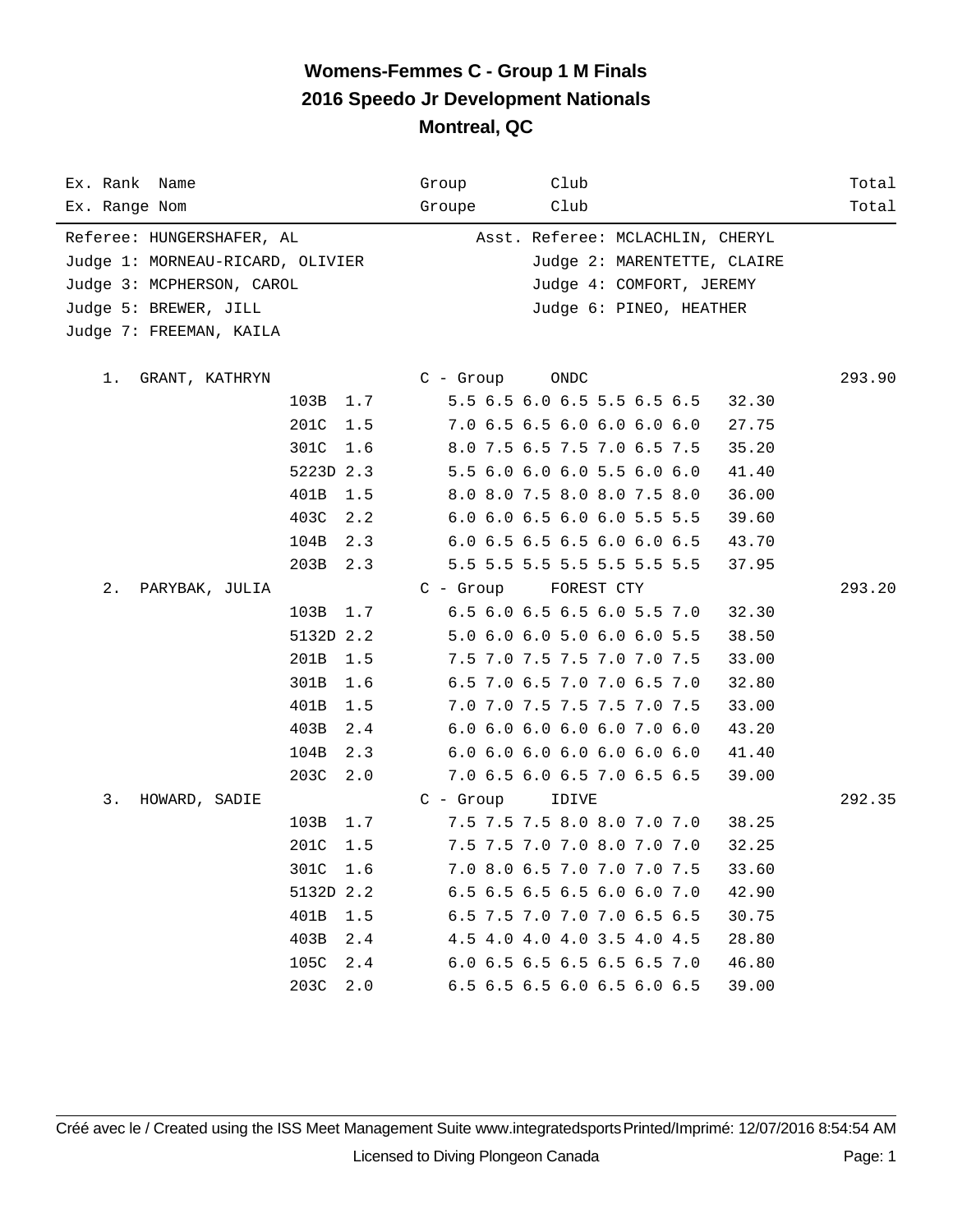| Ex. Rank Name          | Club<br>Group                        | Total  |
|------------------------|--------------------------------------|--------|
| Ex. Range Nom          | Club<br>Groupe                       | Total  |
| LEATHEAD, SIMONE<br>4. | CAMO<br>$C -$ Group                  | 284.15 |
| 401B<br>1.5            | 7.5 8.0 7.5 7.5 7.5 7.5 7.5<br>33.75 |        |
| 103B<br>1.7            | 7.0 6.5 6.0 6.5 6.5 7.0 7.0<br>34.00 |        |
| 201B<br>1.5            | 6.5 5.5 6.0 6.0 6.0 6.0 7.0<br>27.00 |        |
| 301C<br>1.6            | 7.0 6.5 6.0 7.0 7.0 7.0 7.5<br>33.60 |        |
| 5132D 2.2              | 3.5 4.0 4.0 4.0 4.0 4.5 3.5<br>26.40 |        |
| 105C<br>2.4            | 6.0 6.0 6.5 6.0 6.0 6.0 6.0<br>43.20 |        |
| 203C<br>2.0            | 7.0 6.0 6.5 5.5 6.5 7.0 7.0<br>40.00 |        |
| 403C<br>2.2            | 6.5 6.5 7.0 7.0 7.0 7.0 7.0<br>46.20 |        |
| 5.<br>SAITO, ROMANE    | $C - Growp$<br>CAMO                  | 281.35 |
| 201C<br>1.5            | 7.0 7.0 7.5 6.5 7.0 6.5 7.0<br>31.50 |        |
| 301C<br>1.6            | 7.0 7.0 7.0 7.0 6.5 7.0 7.0<br>33.60 |        |
| 103B<br>1.7            | 6.5 5.5 6.0 6.5 6.5 6.0 7.0<br>32.30 |        |
| 401B<br>1.5            | 8.0 7.5 7.0 8.0 7.5 7.5 8.0<br>34.50 |        |
| 5223D 2.3              | 5.0 4.5 5.5 5.0 4.0 5.5 4.5<br>33.35 |        |
| 105C<br>2.4            | 4.5 4.5 4.5 4.0 4.5 4.0 4.0<br>31.20 |        |
| 203B<br>2.3            | 5.0 5.0 5.5 4.5 5.0 5.5 5.0<br>34.50 |        |
| 403B<br>2.4            | 7.0 7.0 7.5 7.0 7.5 7.0 7.0<br>50.40 |        |
| б.<br>CONN, TATIANA    | $C -$ Group<br>CALGARY               | 279.60 |
| 103B<br>1.7            | 7.5 6.5 7.0 7.0 6.5 7.0 7.5<br>35.70 |        |
| 201B<br>1.5            | 6.5 6.0 6.5 6.0 5.5 6.5 6.5<br>28.50 |        |
| 301C<br>1.6            | 7.0 7.0 7.0 6.5 6.5 6.5 6.5<br>32.00 |        |
| 401B<br>1.5            | 6.5 7.0 6.0 6.0 6.5 6.0 6.0<br>27.75 |        |
| 5231D 2.1              | 5.0 5.0 5.0 5.0 5.5 5.5 5.5<br>32.55 |        |
| 105C<br>2.4            | 5.5 5.5 5.5 5.5 4.5 5.5 4.5<br>39.60 |        |
| 203B<br>2.3            | 6.0 6.0 5.5 5.5 5.5 6.0 5.5<br>39.10 |        |
| 403B<br>2.4            | 6.0 6.5 6.0 6.0 6.5 6.5 6.0<br>44.40 |        |
| 7.<br>KEIM, ELLI       | $C -$ Group<br>EKDC                  | 278.80 |
| 401B<br>1.5            | 7.5 7.5 8.0 7.5 8.0 7.0 7.0<br>33.75 |        |
| 201B<br>1.5            | 8.0 8.0 8.0 7.5 8.0 8.0 7.5<br>36.00 |        |
| 103B<br>1.7            | 7.0 7.5 6.5 7.0 7.5 7.0 7.0<br>35.70 |        |
| 303C<br>2.1            | 4.5 4.5 5.0 4.0 5.0 5.0 4.5<br>29.40 |        |
| 5132D 2.2              | 5.0 5.5 5.0 4.5 5.0 5.5 4.5<br>33.00 |        |
| 104B<br>2.3            | 3.5 5.0 4.5 4.0 4.5 4.5 4.5<br>31.05 |        |
| 403C<br>2.2            | 6.0 7.0 7.0 6.5 6.5 6.5 6.5<br>42.90 |        |
| 203C<br>2.0            | 6.5 6.0 7.0 6.0 6.0 6.0 6.5<br>37.00 |        |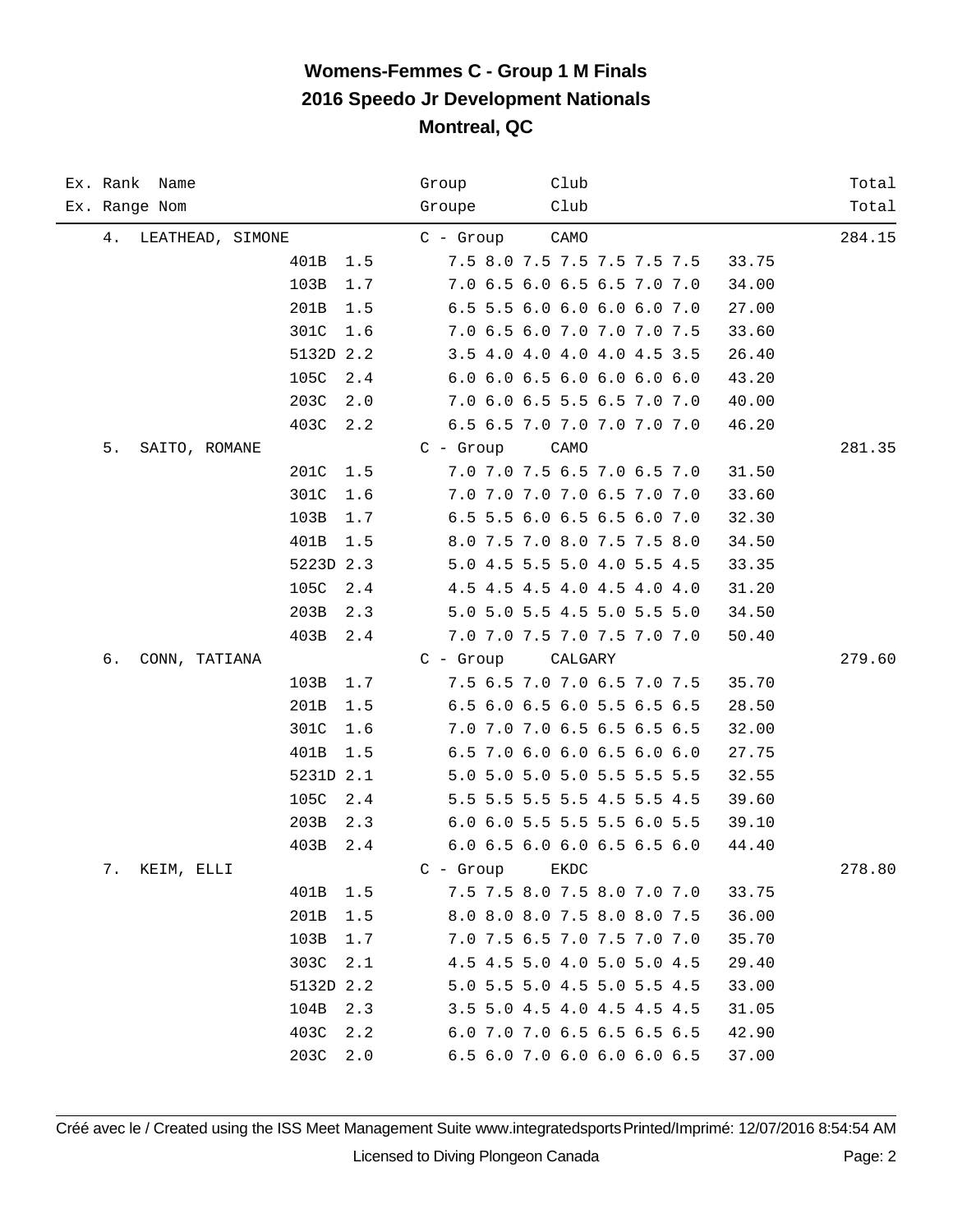| Ex. Rank Name                | Club<br>Group                        | Total  |
|------------------------------|--------------------------------------|--------|
| Ex. Range Nom                | Groupe<br>Club                       | Total  |
| 8.<br>TATARYN, ANASTASIYA    | C - Group<br>GATQUATIC               | 273.00 |
| 401B<br>1.5                  | 8.0 7.5 7.0 7.5 8.0 7.5 7.5<br>33.75 |        |
| 103B<br>1.7                  | 5.0 5.0 5.0 5.0 5.0 6.0 6.0<br>25.50 |        |
| 201B<br>1.5                  | 8.0 7.5 7.5 8.0 7.5 7.0 7.0<br>33.75 |        |
| 301C<br>1.6                  | 6.5 6.5 7.0 6.0 7.0 6.5 7.0<br>32.00 |        |
| 5221D 1.7                    | 6.0 6.0 6.0 6.0 6.0 6.0 6.5<br>30.60 |        |
| 203C<br>2.0                  | 6.0 6.0 6.5 6.0 6.0 6.5 6.0<br>36.00 |        |
| 403C<br>2.2                  | 6.5 6.0 7.0 6.0 6.0 6.0 6.5<br>40.70 |        |
| 104C<br>2.2                  | 6.5 6.0 6.5 6.0 5.5 6.0 6.5<br>40.70 |        |
| 9.<br>GARIEPY-REGAN, QUINN   | $C - Group$<br>CALGARY               | 264.15 |
| 103B<br>1.7                  | 6.5 6.5 6.5 6.5 6.5 6.0 6.5<br>33.15 |        |
| 201B<br>1.5                  | 6.5 6.0 6.0 6.5 6.0 6.0 6.0<br>27.00 |        |
| 301B<br>1.6                  | 6.0 5.5 5.5 5.5 6.0 5.5 5.5<br>26.40 |        |
| 401B<br>1.5                  | 6.0 5.5 6.5 5.5 5.5 6.0 6.0<br>26.25 |        |
| 5231D 2.1                    | 6.0 5.5 5.5 6.5 6.0 6.0 6.5<br>37.80 |        |
| 105C<br>2.4                  | 5.5 5.5 6.0 6.0 5.0 5.5 5.5<br>39.60 |        |
| 203B<br>2.3                  | 5.5 5.0 5.5 5.5 5.5 5.5 5.5<br>37.95 |        |
| 403B<br>2.4                  | 4.5 5.5 5.0 4.0 6.0 5.5 4.5<br>36.00 |        |
| 10. GARDNER, CORALIE         | $C -$ Group<br>CAMO                  | 256.60 |
| 201C<br>1.5                  | 7.0 7.0 7.0 6.5 6.5 6.5 6.5<br>30.00 |        |
| 301C<br>1.6                  | 6.0 6.5 5.5 6.0 6.0 6.0 6.5<br>28.80 |        |
| 5221D 1.7                    | 5.5 5.0 5.0 5.5 5.5 6.0 5.5<br>28.05 |        |
| 401B<br>1.5                  | 7.0 5.5 6.0 6.5 6.5 6.5 6.5<br>29.25 |        |
| 103B<br>1.7                  | 5.0 5.5 5.5 5.0 5.0 6.0 5.5<br>27.20 |        |
| 104C<br>2.2                  | 4.5 5.0 5.0 4.5 4.0 5.0 5.0<br>31.90 |        |
| 403C<br>2.2                  | 5.5 6.0 5.5 6.0 6.0 5.5 5.5<br>37.40 |        |
| 203C<br>2.0                  | 7.5 7.5 7.5 7.0 7.0 7.5 7.0<br>44.00 |        |
| 11. DEMONTIGNY, SARA-MADISON | $C -$ Group<br>CAMO                  | 256.15 |
| 103B<br>1.7                  | 6.5 6.5 6.5 6.5 6.0 6.5 6.5<br>33.15 |        |
| 401B<br>1.5                  | 5.5 6.0 6.0 6.0 6.0 6.0 6.0<br>27.00 |        |
| 201C<br>1.5                  | 6.0 5.5 5.5 6.0 5.5 6.0 5.5<br>25.50 |        |
| 301C<br>1.6                  | 5.0 5.0 5.0 4.5 5.0 5.5 4.5<br>24.00 |        |
| 5223D 2.3                    | 5.5 5.5 6.0 5.0 5.0 5.5 4.0<br>36.80 |        |
| 104C<br>2.2                  | 4.5 5.0 5.0 5.0 4.5 5.0 4.5<br>31.90 |        |
| 203C<br>2.0                  | 5.5 6.0 6.5 6.0 6.0 6.5 6.0<br>36.00 |        |
| 403C<br>2.2                  | 6.0 7.0 7.0 6.5 6.0 6.5 5.0<br>41.80 |        |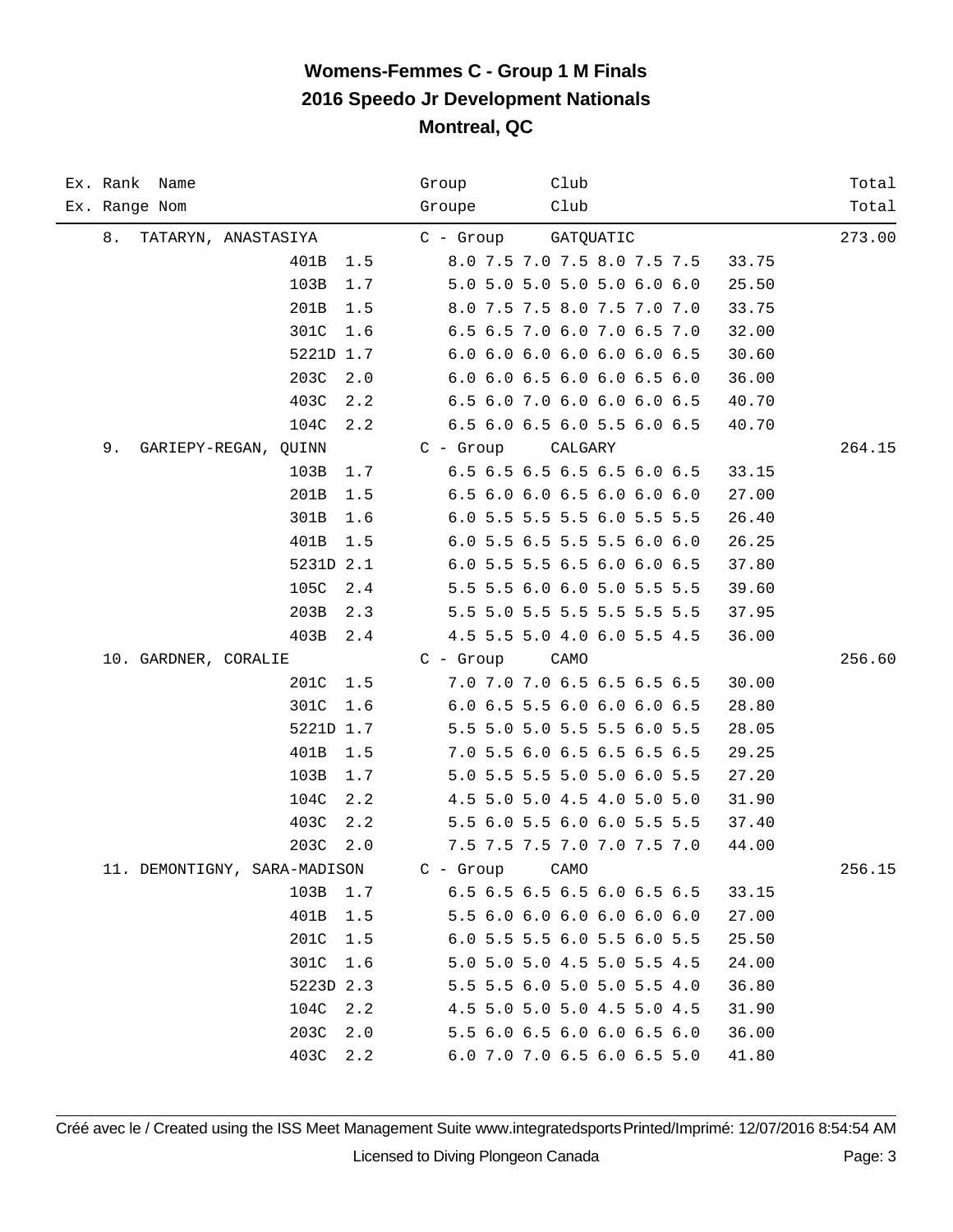| Ex. Rank Name         | Group       | Club                                  | Total  |
|-----------------------|-------------|---------------------------------------|--------|
| Ex. Range Nom         | Groupe      | Club                                  | Total  |
| 12. CORRIGAN, EMMA    | $C -$ Group | ONDC                                  | 255.65 |
| 403C<br>2.2           |             | 4.5 4.0 4.5 4.0 4.5 4.0 4.5           | 28.60  |
| 103C<br>1.6           |             | 5.5 5.5 5.0 4.5 5.5 5.5 6.0           | 26.40  |
| 5231D 2.1             |             | 5.0 5.5 5.0 5.5 5.5 5.0 5.0           | 32.55  |
| 201C<br>1.5           |             | 7.0 7.0 6.5 7.0 7.0 6.0 7.0           | 31.50  |
| 301C<br>1.6           |             | 7.0 7.0 6.0 7.0 7.0 6.5 7.0           | 33.60  |
| 303C<br>2.1           |             | 5.0 5.0 5.0 4.5 5.5 5.0 4.0           | 31.50  |
| 203B<br>2.3           |             | 5.5 6.0 6.0 5.5 6.0 5.5 5.5           | 39.10  |
| 105C<br>2.4           |             | 4.5 4.5 5.0 4.0 4.5 4.5 4.0           | 32.40  |
| 13. FONG, VERONICA    | $C - Group$ | IDIVE                                 | 253.70 |
| 103B<br>1.7           |             | 7.0 6.5 6.5 6.5 7.5 6.5 6.5           | 33.15  |
| 201C<br>1.5           |             | 4.5 4.5 5.0 4.5 4.5 4.5 4.0           | 20.25  |
| 301C<br>1.6           |             | 4.5 4.5 5.0 4.0 4.5 4.5 4.5           | 21.60  |
| 5231D 2.1             |             | 5.0 5.0 5.5 5.0 5.0 5.0 5.0           | 31.50  |
| 401B<br>1.5           |             | 7.5 6.0 7.5 7.5 8.0 7.0 6.5           | 33.00  |
| 403C<br>2.2           |             | 6.0 6.0 5.5 5.5 5.5 5.5 5.0           | 36.30  |
| 104C<br>2.2           |             | 6.5 6.5 6.5 6.5 6.0 6.5 6.5           | 42.90  |
| 203C<br>2.0           |             | 6.0 5.5 6.0 5.5 6.0 6.0 5.5           | 35.00  |
| 14. FUNG, KATELYN     | C - Group   | FOREST CTY                            | 251.00 |
| 103B<br>1.7           |             | 6.0 6.0 6.0 6.0 6.5 6.0 6.5           | 30.60  |
| 201B<br>1.5           |             | 5.5 4.5 5.5 5.5 5.5 5.5 5.5           | 24.75  |
| 301B<br>1.6           |             | 3.5 3.5 3.5 4.0 4.0 4.0 3.5           | 17.60  |
| 401B<br>1.5           |             | 8.0 7.5 7.5 8.0 8.5 7.0 7.0           | 34.50  |
| 5231D 2.1             |             | 5.0 5.0 5.0 5.5 4.5 5.0 5.5           | 31.50  |
| 104B<br>2.3           |             | 6.0 6.0 6.0 6.0 6.0 6.0 6.0           | 41.40  |
| 403C<br>2.2           |             | 5.5 6.5 6.0 6.0 6.0 6.0 5.0           | 39.60  |
| 203B<br>2.3           |             | 4.5 4.0 4.5 4.5 4.0 5.0 4.5           | 31.05  |
| 15. CLAIRMONT, KELSEY | $C -$ Group | REGINA                                | 249.10 |
| 1.7<br>103B           |             | $6.0$ $6.0$ 5.5 $6.0$ 5.0 $6.0$ $6.0$ | 30.60  |
| 401B<br>1.5           |             | 6.0 6.0 6.0 6.0 5.5 5.5 5.5           | 26.25  |
| 201C<br>1.5           |             | 5.0 5.5 5.0 6.0 5.5 5.5 5.5           | 24.75  |
| 301C<br>1.6           |             | 6.5 6.5 6.0 6.0 7.0 6.5 7.0           | 31.20  |
| 5231D 2.1             |             | 6.0 5.0 6.0 5.5 5.0 6.0 6.0           | 36.75  |
| 403C 2.2              |             | 5.5 5.5 5.5 5.5 5.5 5.5 5.5           | 36.30  |
| 5223D 2.3             |             | 3.0 4.5 3.5 4.0 4.0 4.0 3.0           | 26.45  |
| 203B 2.3              |             | 5.5 5.5 6.5 5.0 5.0 6.5 5.0           | 36.80  |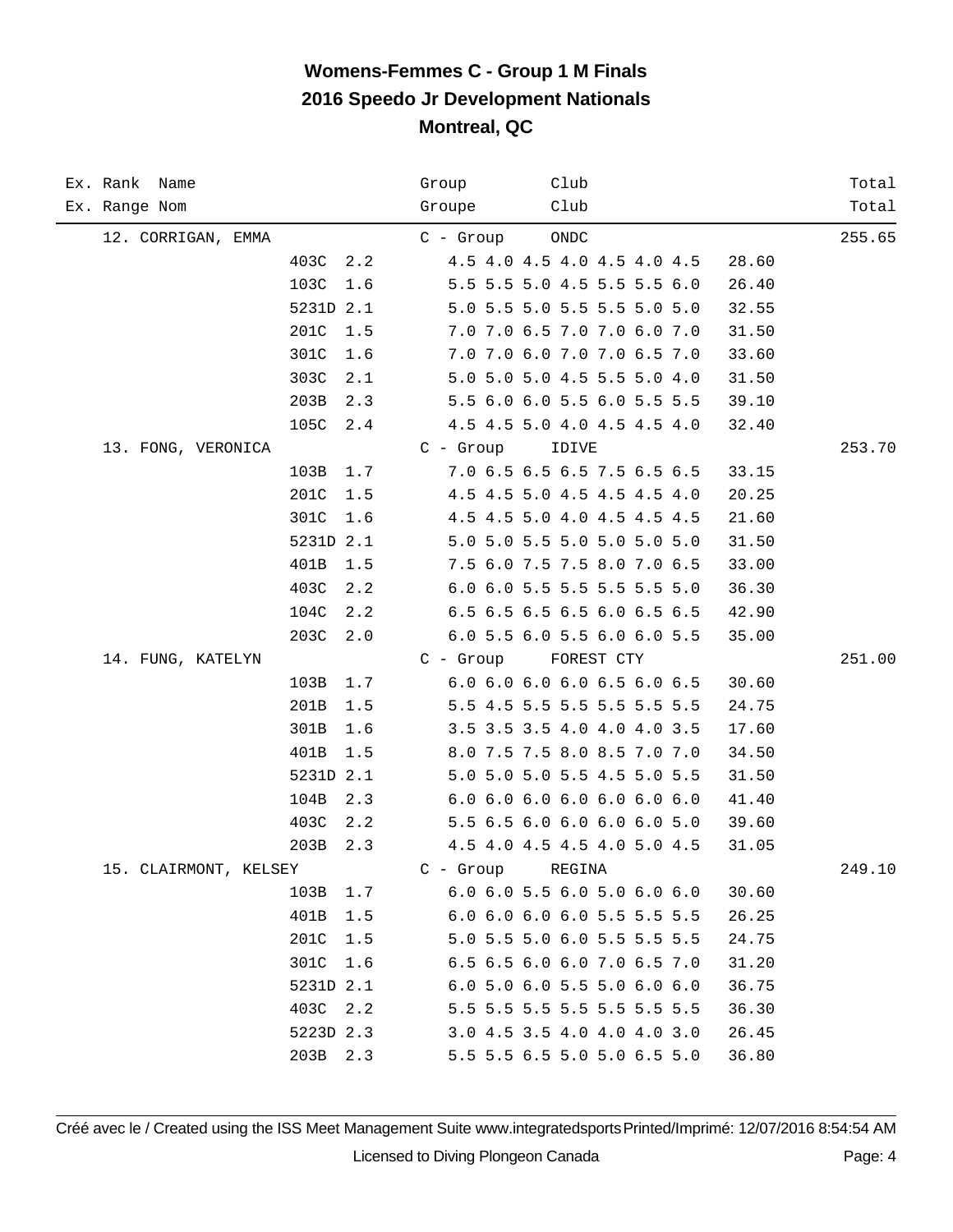| Ex. Rank Name        |                                                                   |                                               | Group       | Club                                                                                                                                                                                                                                              |                                                                      | Total  |
|----------------------|-------------------------------------------------------------------|-----------------------------------------------|-------------|---------------------------------------------------------------------------------------------------------------------------------------------------------------------------------------------------------------------------------------------------|----------------------------------------------------------------------|--------|
| Ex. Range Nom        |                                                                   |                                               | Groupe      | Club                                                                                                                                                                                                                                              |                                                                      | Total  |
|                      | 16. WILDE, TRINITY                                                |                                               | $C -$ Group | SASKATOON                                                                                                                                                                                                                                         |                                                                      | 244.00 |
|                      | 401B                                                              | 1.5                                           |             | 5.0 5.5 5.5 5.0 5.0 5.0 5.5                                                                                                                                                                                                                       | 23.25                                                                |        |
|                      | 201C                                                              | 1.5                                           |             | 6.5 6.0 6.5 6.0 7.0 6.5 6.0                                                                                                                                                                                                                       | 28.50                                                                |        |
|                      | 301C                                                              | 1.6                                           |             | 4.5 4.5 5.0 5.0 4.5 4.5 4.0                                                                                                                                                                                                                       | 21.60                                                                |        |
|                      | 5221D 1.7                                                         |                                               |             | 4.5 5.5 5.0 4.5 5.5 5.0 4.5                                                                                                                                                                                                                       | 24.65                                                                |        |
|                      | 103B                                                              | 1.7                                           |             | 5.0 6.0 6.0 6.0 5.5 6.0 6.0                                                                                                                                                                                                                       | 30.60                                                                |        |
|                      | 104B                                                              | 2.3                                           |             | 5.0 4.5 5.0 5.5 5.5 5.5 5.5                                                                                                                                                                                                                       | 36.80                                                                |        |
|                      | 403B                                                              | 2.4                                           |             | 5.5 5.5 6.0 5.0 5.5 5.0 5.5                                                                                                                                                                                                                       | 39.60                                                                |        |
|                      | 203C                                                              | 2.0                                           |             | 7.0 6.5 7.0 6.5 6.5 6.5 6.5                                                                                                                                                                                                                       | 39.00                                                                |        |
|                      | 17. DIXON, ABIGAIL                                                |                                               | $C - Group$ | KWDC                                                                                                                                                                                                                                              |                                                                      | 237.65 |
|                      | 103B                                                              | $1.7$                                         |             | 5.5 5.5 5.5 5.5 5.5 5.0 5.5                                                                                                                                                                                                                       | 28.05                                                                |        |
|                      | 201B                                                              | 1.5                                           |             | 6.5 6.0 6.5 6.5 5.5 6.0 5.5                                                                                                                                                                                                                       | 27.75                                                                |        |
|                      | 301B                                                              | 1.6                                           |             | 5.5 5.5 6.0 5.5 5.5 5.5 6.0                                                                                                                                                                                                                       | 26.40                                                                |        |
|                      | 401B                                                              | 1.5                                           |             | 6.5 6.0 6.0 6.0 7.0 6.5 6.0                                                                                                                                                                                                                       | 27.75                                                                |        |
|                      | 5132D 2.2                                                         |                                               |             | 4.0 4.0 5.0 4.0 4.5 4.5 4.0                                                                                                                                                                                                                       | 27.50                                                                |        |
|                      | 104C                                                              | 2.2                                           |             | 5.0 5.0 5.5 5.5 5.5 5.5 5.5                                                                                                                                                                                                                       | 36.30                                                                |        |
|                      | 203C                                                              | 2.0                                           |             | 6.0 5.5 5.5 5.0 5.0 5.5 5.0                                                                                                                                                                                                                       | 32.00                                                                |        |
|                      | 403C                                                              | 2.2                                           |             | 4.5 4.5 5.5 5.5 5.0 5.0 4.5                                                                                                                                                                                                                       | 31.90                                                                |        |
| [V] 18. CAIN, ELOISE |                                                                   |                                               | $C -$ Group | IND                                                                                                                                                                                                                                               |                                                                      | 236.10 |
|                      | 401B                                                              | 1.5                                           |             | 6.5 7.0 6.5 7.0 6.0 6.0 6.0                                                                                                                                                                                                                       | 28.50                                                                |        |
|                      | 201B                                                              | 1.5                                           |             | 6.5 6.0 6.5 6.5 5.5 6.5 6.0                                                                                                                                                                                                                       | 28.50                                                                |        |
|                      | 5231D 2.1                                                         |                                               |             | 5.0 4.5 5.0 5.0 4.5 5.0 5.0                                                                                                                                                                                                                       | 31.50                                                                |        |
|                      | 301B                                                              | 1.6                                           |             | 4.5 5.5 5.0 5.5 4.5 5.0 5.0                                                                                                                                                                                                                       | 24.00                                                                |        |
|                      | 103B                                                              | 1.7                                           |             | 6.0 6.0 5.5 6.5 6.0 6.0 6.0                                                                                                                                                                                                                       | 30.60                                                                |        |
|                      | 105C                                                              | 2.4                                           |             | 5.0 5.0 4.5 4.0 4.0 5.0 4.0                                                                                                                                                                                                                       | 32.40                                                                |        |
|                      | 403C                                                              | 2.2                                           |             | 6.0 6.0 6.0 6.0 6.0 5.0 5.5                                                                                                                                                                                                                       | 39.60                                                                |        |
|                      | 203C                                                              | 2.0                                           |             | 3.5 3.5 3.0 3.5 3.0 3.5 3.5                                                                                                                                                                                                                       | 21.00                                                                |        |
|                      | 18. JASMIN, AMÉLIE-LAURA                                          |                                               | $C -$ Group | CAMO                                                                                                                                                                                                                                              |                                                                      | 235.85 |
|                      |                                                                   |                                               |             |                                                                                                                                                                                                                                                   |                                                                      |        |
|                      |                                                                   |                                               |             |                                                                                                                                                                                                                                                   |                                                                      |        |
|                      |                                                                   |                                               |             |                                                                                                                                                                                                                                                   |                                                                      |        |
|                      |                                                                   |                                               |             |                                                                                                                                                                                                                                                   |                                                                      |        |
|                      |                                                                   |                                               |             |                                                                                                                                                                                                                                                   |                                                                      |        |
|                      |                                                                   |                                               |             |                                                                                                                                                                                                                                                   |                                                                      |        |
|                      |                                                                   |                                               |             |                                                                                                                                                                                                                                                   |                                                                      |        |
|                      | 401B<br>103B<br>201C<br>301C<br>5231D 2.1<br>104C<br>203C<br>403C | 1.5<br>1.7<br>1.5<br>1.6<br>2.2<br>2.0<br>2.2 |             | 7.0 6.0 6.5 7.0 6.0 6.0 6.0<br>5.0 4.0 4.5 4.5 4.5 4.5 5.0<br>6.0 5.0 5.0 6.5 5.5 5.5 5.5<br>6.06.06.06.06.06.06.06.0<br>4.5 4.0 4.0 4.0 4.0 4.5 3.5<br>5.0 4.5 5.0 5.0 4.5 5.0 4.5<br>6.0 5.5 6.5 6.0 6.0 6.0 5.5<br>6.0 6.0 5.0 6.0 6.0 5.5 5.5 | 27.75<br>22.95<br>24.75<br>28.80<br>25.20<br>31.90<br>36.00<br>38.50 |        |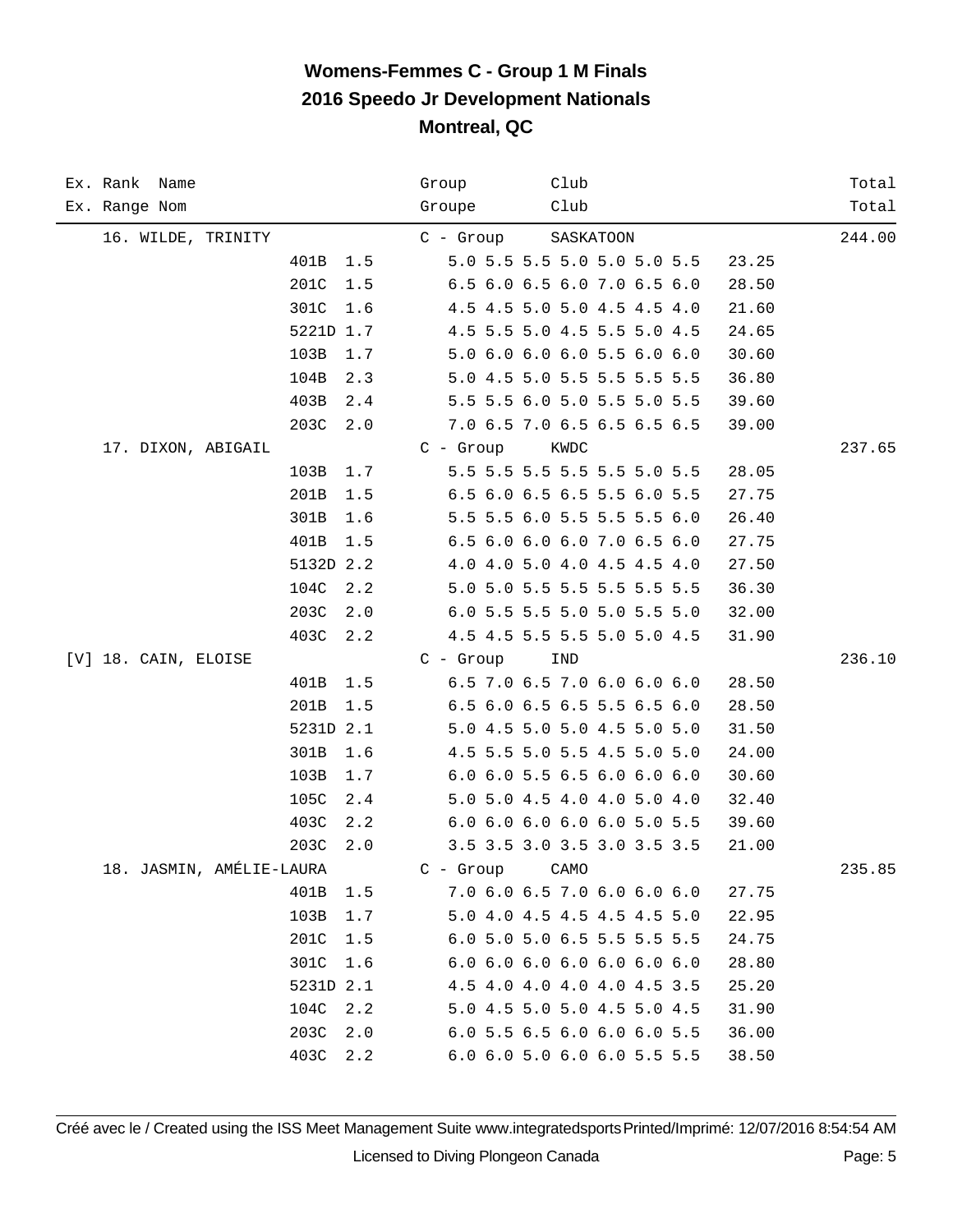| Ex. Rank Name        | Club<br>Group                        | Total  |
|----------------------|--------------------------------------|--------|
| Ex. Range Nom        | Club<br>Groupe                       | Total  |
| 19. BÉLANGER, LÉONIE | GATINEAU<br>C - Group                | 230.40 |
| 103B<br>1.7          | 6.0 6.0 6.0 6.0 5.5 6.0 5.5<br>30.60 |        |
| 401B<br>1.5          | 7.0 6.0 6.5 6.0 6.0 6.0 6.0<br>27.00 |        |
| 301C<br>1.6          | 5.5 5.0 5.5 5.0 5.5 6.0 5.5<br>26.40 |        |
| 201C<br>1.5          | 4.0 4.5 4.5 4.5 4.5 4.5 4.0<br>20.25 |        |
| 5221D 1.7            | 5.5 6.0 6.0 5.5 5.5 5.5 5.5<br>28.05 |        |
| 203C<br>2.0          | 4.5 5.0 5.5 5.0 5.5 5.0 5.5<br>31.00 |        |
| 403C<br>2.2          | 6.0 5.0 5.5 5.0 5.0 5.5 5.0<br>34.10 |        |
| 104C<br>2.2          | 5.0 5.0 6.5 4.5 5.0 5.5 4.5<br>33.00 |        |
| 20. CEY, LAUREN      | $C - Group$<br>SASKATOON             | 229.90 |
| 103B<br>1.7          | 5.5 5.5 6.0 5.5 6.0 6.0 5.5<br>28.90 |        |
| 401B<br>1.5          | 6.0 5.5 6.5 6.0 6.0 6.0 6.5<br>27.00 |        |
| 201B<br>1.5          | 5.5 6.0 6.0 6.0 5.5 6.0 6.0<br>27.00 |        |
| 301C<br>1.6          | 4.0 4.0 4.0 4.0 3.5 3.5 4.0<br>19.20 |        |
| 5221D 1.7            | 5.0 5.0 4.5 5.0 5.0 5.5 5.5<br>25.50 |        |
| 104C<br>2.2          | 5.5 5.5 5.5 5.5 6.0 5.0 5.5<br>36.30 |        |
| 203C<br>2.0          | 5.0 6.0 5.5 5.0 5.5 5.5 5.5<br>33.00 |        |
| 403C<br>2.2          | 5.0 5.5 5.0 4.5 5.0 5.0 4.5<br>33.00 |        |
| 21. CEY, ALISON      | $C -$ Group<br>SASKATOON             | 226.65 |
| 103B<br>1.7          | 5.5 6.0 5.5 5.5 5.5 5.5 5.5<br>28.05 |        |
| 401B<br>1.5          | 7.0 6.5 7.0 6.5 6.5 7.0 6.0<br>30.00 |        |
| 201B<br>1.5          | 6.0 6.0 6.0 4.5 5.0 6.0 6.0<br>27.00 |        |
| 303C<br>2.1          | 4.0 4.5 4.0 3.5 3.5 4.0 4.5<br>25.20 |        |
| 5122D 1.9            | 3.0 3.5 3.0 3.5 2.5 4.0 4.0<br>19.00 |        |
| 104C<br>2.2          | 5.0 4.5 5.0 4.0 4.5 4.5 4.5<br>29.70 |        |
| 203C<br>2.0          | 7.0 6.5 6.5 6.0 6.0 6.5 6.0<br>38.00 |        |
| 403C<br>2.2          | 4.5 5.0 5.0 4.0 4.5 4.5 4.5<br>29.70 |        |
| 22. DALGARNO, MORGAN | $C -$ Group<br>NORTH SHOR            | 221.90 |
| 103B<br>1.7          | 5.5 6.0 5.5 6.0 5.5 5.5 5.5<br>28.05 |        |
| 201C<br>1.5          | 5.5 5.5 6.0 5.5 6.0 5.5 6.0<br>25.50 |        |
| 301C<br>1.6          | 4.5 4.5 4.5 4.0 4.5 4.5 4.5<br>21.60 |        |
| 5221D 1.7            | 5.0 5.0 5.5 5.0 5.5 5.5 5.5<br>27.20 |        |
| 401B<br>1.5          | 6.5 6.5 6.5 6.0 6.5 6.0 6.5<br>29.25 |        |
| 403C<br>2.2          | 4.5 5.0 5.5 5.0 5.5 5.0 4.5<br>33.00 |        |
| 104C<br>2.2          | 5.5 5.5 6.0 5.0 6.0 5.5 5.0<br>36.30 |        |
| 203C<br>2.0          | 3.0 3.5 4.0 3.5 3.5 3.5 4.0<br>21.00 |        |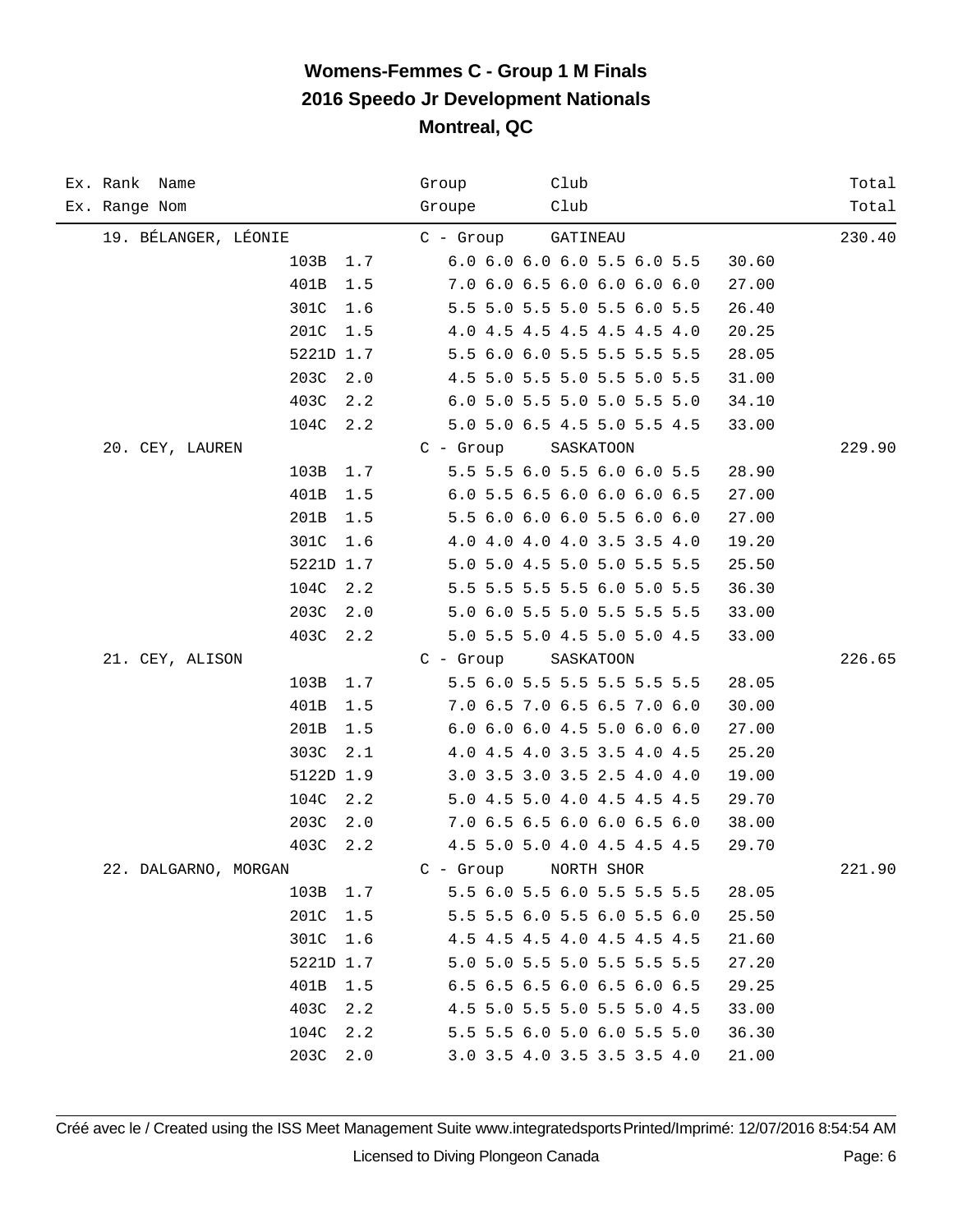| Ex. Rank Name       |           |     | Group       | Club                                            |       | Total  |
|---------------------|-----------|-----|-------------|-------------------------------------------------|-------|--------|
| Ex. Range Nom       |           |     | Groupe      | Club                                            |       | Total  |
| 23. PAI, TAYLOR     |           |     | C - Group   | WHITE ROCK                                      |       | 218.90 |
|                     | 401B      | 1.5 |             | 5.5 5.5 5.5 5.5 5.0 5.5 5.0                     | 24.75 |        |
|                     | 103B      | 1.7 |             | 5.0 5.0 5.0 4.5 4.5 5.5 5.0                     | 25.50 |        |
|                     | 201B      | 1.5 |             | 4.0 4.5 4.5 4.0 4.0 4.0 4.0                     | 18.00 |        |
|                     | 301B      | 1.6 |             | $6.0$ $6.0$ $6.0$ $6.0$ $6.0$ $6.0$ $6.0$ $6.0$ | 28.80 |        |
|                     | 5122D 1.9 |     |             | 6.0 5.5 5.0 5.0 5.0 6.0 5.0                     | 29.45 |        |
|                     | 403C      | 2.2 |             | 5.5 5.5 5.5 5.0 5.5 5.5 5.0                     | 36.30 |        |
|                     | 104C      | 2.2 |             | 5.0 5.5 5.5 5.0 5.0 5.5 4.5                     | 34.10 |        |
|                     | 203C      | 2.0 |             | 4.0 3.5 3.0 4.0 3.5 4.0 2.5                     | 22.00 |        |
| 24. KOTLER, IRELYND |           |     | $C$ - Group | SASKATOON                                       |       | 208.75 |
|                     | 103B      | 1.7 |             | 6.06.56.06.06.06.06.0                           | 30.60 |        |
|                     | 401B      | 1.5 |             | 4.5 5.5 5.5 5.0 5.5 5.5 5.0                     | 24.00 |        |
|                     | 201B      | 1.5 |             | 3.0 3.0 3.0 2.5 2.5 3.0 3.0                     | 13.50 |        |
|                     | 301B      | 1.6 |             | 4.5 5.0 4.5 4.0 4.5 4.5 5.0                     | 21.60 |        |
|                     | 5231D 2.1 |     |             | 4.0 3.5 4.5 3.5 4.5 4.5 4.0                     | 26.25 |        |
|                     | 104C      | 2.2 |             | 4.5 5.0 5.5 4.5 4.5 4.5 5.0                     | 30.80 |        |
|                     | 203C      | 2.0 |             | 4.5 5.0 5.0 4.5 5.0 5.5 4.5                     | 29.00 |        |
|                     | 403C      | 2.2 |             | 5.0 5.0 5.0 4.0 4.5 5.0 5.0                     | 33.00 |        |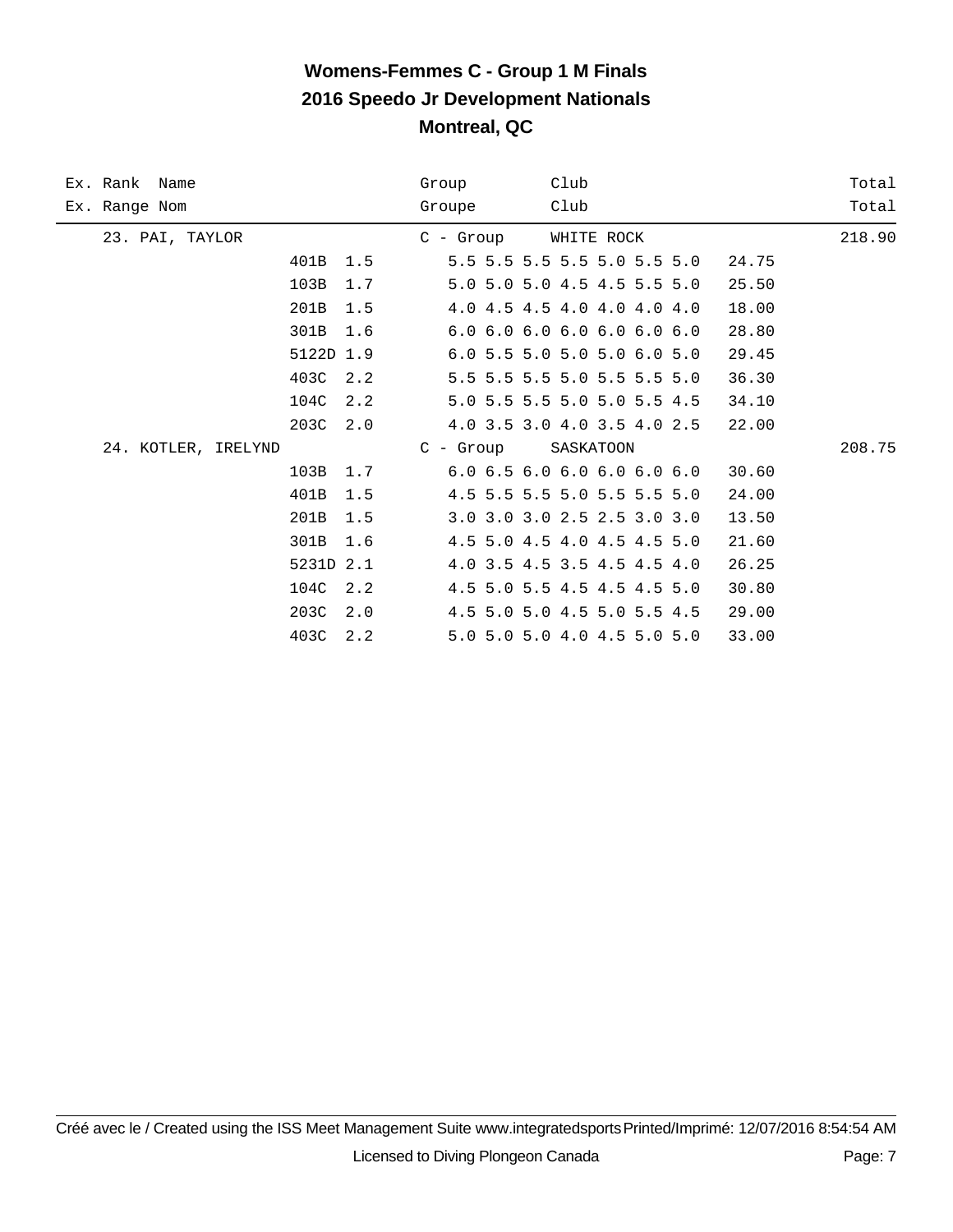| Ex. Rank Name             |             | Club<br>Group                        | Total  |
|---------------------------|-------------|--------------------------------------|--------|
| Ex. Range Nom             |             | Club<br>Groupe                       | Total  |
| Referee: PINEO, HEATHER   |             | Asst. Referee: MCLACHLIN, CHERYL     |        |
| Judge 1: JOSTEN, JOSIE    |             | Judge 2: HUNGERSHAFER, AL            |        |
| Judge 3: MCPHERSON, CAROL |             | Judge 4: FREEMAN, KAILA              |        |
| Judge 5: LORTIE, STEPHANE |             | Judge 6: POWER, STEVE                |        |
| Judge 7: COMFORT, JEREMY  |             |                                      |        |
|                           |             |                                      |        |
| $1$ .<br>CONN, TATIANA    |             | $C -$ Group<br>CALGARY               | 363.45 |
|                           | 103B 1.6    | 7.5 7.0 7.5 7.5 7.0 7.5 8.0<br>36.00 |        |
|                           | 201B<br>1.7 | 7.5 6.5 7.5 7.0 7.5 7.0 7.0<br>36.55 |        |
|                           | 301C<br>1.8 | 6.5 6.0 6.5 5.5 6.0 6.5 6.5<br>34.20 |        |
|                           | 403B<br>2.1 | 7.0 7.0 6.5 7.0 7.0 7.0 7.0<br>44.10 |        |
|                           | 5231D 2.0   | 7.0 6.5 7.0 6.5 7.0 6.5 7.0<br>41.00 |        |
|                           | 105B<br>2.4 | 6.5 7.5 6.5 6.5 7.0 7.0 7.0<br>49.20 |        |
|                           | 205C<br>2.8 | 7.5 7.5 8.0 7.0 7.0 7.5 7.5<br>63.00 |        |
|                           | 405C<br>2.7 | 7.0 7.5 7.5 7.5 7.0 7.0 7.5<br>59.40 |        |
| 2.<br>SAITO, ROMANE       |             | $C - Group$<br>CAMO                  | 347.70 |
|                           | 201C<br>1.7 | 7.0 7.0 8.0 7.5 7.0 7.0 7.0<br>35.70 |        |
|                           | 301C<br>1.8 | 6.0 6.5 6.0 6.5 6.5 6.5 6.0<br>34.20 |        |
|                           | 103B<br>1.6 | 6.0 6.5 7.0 7.0 7.0 6.5 6.5<br>32.00 |        |
|                           | 403B<br>2.1 | 7.0 6.5 6.5 7.0 7.0 7.0 7.0<br>44.10 |        |
|                           | 5231D 2.0   | 6.5 7.0 7.0 6.5 7.0 6.5 6.5<br>40.00 |        |
|                           | 205C<br>2.8 | 6.0 6.5 7.5 6.5 6.5 7.0 6.0<br>54.60 |        |
|                           | 305C<br>2.8 | 6.0 5.5 6.0 6.5 6.5 6.0 6.0<br>50.40 |        |
|                           | 405C<br>2.7 | 7.0 7.0 7.5 7.0 7.0 7.0 7.0<br>56.70 |        |
| 3.<br>FUNG, KATELYN       |             | $C - Group$<br>FOREST CTY            | 329.25 |
|                           | 103B<br>1.6 | 6.0 7.0 7.0 7.0 6.5 6.5 7.0<br>32.80 |        |
|                           | 201B<br>1.7 | 7.5 7.5 7.5 7.5 7.5 7.0 7.0<br>38.25 |        |
|                           | 301B<br>1.8 | 8.0 8.0 8.5 8.5 8.0 8.5 8.0<br>44.10 |        |
|                           | 5231D 2.0   | 6.5 7.0 7.0 6.0 6.5 7.0 7.0<br>41.00 |        |
|                           | 403B<br>2.1 | 6.5 7.0 7.0 7.0 6.5 7.0 7.0<br>44.10 |        |
|                           | 404C<br>2.4 | 36.00<br>5.0 5.0 5.0 4.5 5.0 5.5 4.0 |        |
|                           | 105B<br>2.4 | 6.5 6.5 6.5 6.5 6.0 6.5 6.5<br>46.80 |        |
|                           | 203B<br>2.2 | 6.5 6.5 7.0 7.5 7.0 7.0 7.0<br>46.20 |        |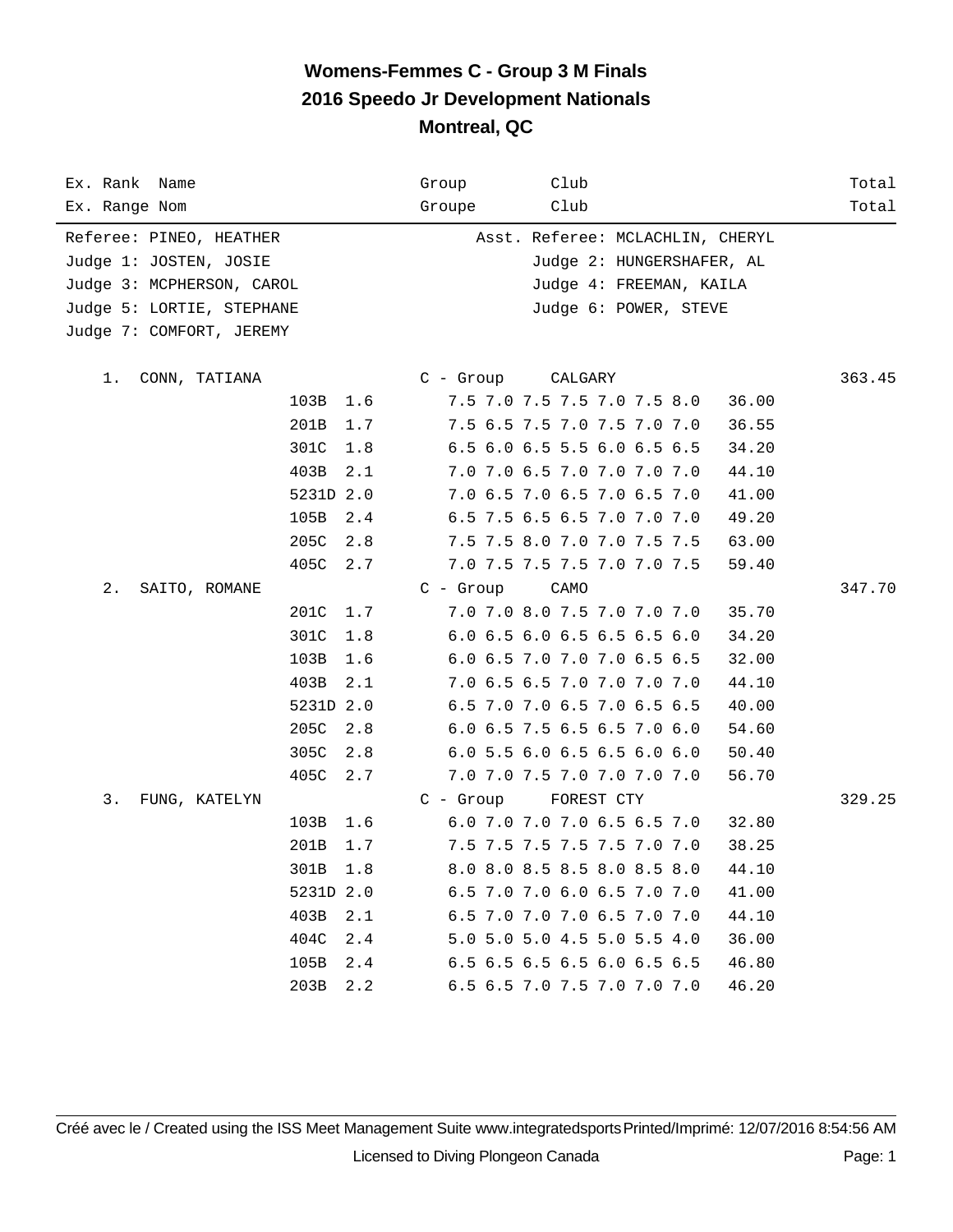| Ex. Rank Name          | Club<br>Group                        | Total  |
|------------------------|--------------------------------------|--------|
| Ex. Range Nom          | Club<br>Groupe                       | Total  |
| 4.<br>GRANT, KATHRYN   | ONDC<br>$C -$ Group                  | 317.75 |
| 103B<br>1.6            | 7.0 7.0 7.0 7.0 7.0 7.0 7.0<br>33.60 |        |
| 5132D 2.1              | 6.0 6.5 6.5 6.0 6.5 6.5 6.5<br>40.95 |        |
| 201B<br>1.7            | 6.5 7.5 7.0 6.5 7.5 7.0 7.0<br>35.70 |        |
| 301C<br>1.8            | 6.5 7.5 7.0 7.5 6.5 7.0 7.0<br>37.80 |        |
| 403B<br>2.1            | 6.5 8.0 7.0 6.5 7.0 7.5 7.0<br>44.10 |        |
| 5233D 2.4              | 6.5 6.5 7.0 7.0 7.0 6.5 7.0<br>49.20 |        |
| 105B<br>2.4            | 7.5 7.5 7.5 7.5 7.5 7.0 7.0<br>54.00 |        |
| 205C<br>2.8            | 3.0 2.0 3.0 3.0 2.0 2.0 3.0<br>22.40 |        |
| 5.<br>HOWARD, SADIE    | $C - Group$<br>IDIVE                 | 313.05 |
| 103B<br>1.6            | 7.0 7.0 7.0 7.0 7.5 7.0 7.0<br>33.60 |        |
| 201B<br>1.7            | 6.5 7.0 7.0 6.0 6.5 6.5 6.5<br>33.15 |        |
| 301B<br>1.8            | 5.5 5.0 5.5 5.5 5.5 5.0 5.5<br>29.70 |        |
| 5132D 2.1              | 5.5 5.5 5.5 5.0 5.5 5.5 5.5<br>34.65 |        |
| 403B<br>2.1            | 6.5 7.0 6.5 6.0 6.0 6.5 6.5<br>40.95 |        |
| 405C<br>2.7            | 6.0 5.5 6.0 6.0 5.5 6.0 6.5<br>48.60 |        |
| 205C<br>2.8            | 5.0 6.0 5.0 5.0 5.0 4.5 4.5<br>42.00 |        |
| 105B<br>2.4            | 7.0 7.0 7.0 7.0 7.0 6.5 7.0<br>50.40 |        |
| б.<br>LEATHEAD, SIMONE | $C -$ Group<br>CAMO                  | 312.70 |
| 403B<br>2.1            | 7.0 7.0 7.0 7.5 7.5 7.0 7.0<br>44.10 |        |
| 103B<br>1.6            | 7.0 7.0 7.5 7.5 7.0 8.0 8.0<br>35.20 |        |
| 201B<br>1.7            | 7.5 7.0 7.5 8.0 7.0 7.0 7.0<br>36.55 |        |
| 301C<br>1.8            | 7.5 7.5 7.0 7.5 7.5 7.5 7.0<br>40.50 |        |
| 5132D 2.1              | 7.0 7.5 6.5 7.0 7.0 7.0 8.0<br>44.10 |        |
| 105B<br>2.4            | 4.0 5.0 4.5 4.5 5.0 4.0 3.5<br>31.20 |        |
| 405C<br>2.7            | 5.0 5.5 4.5 5.0 5.0 5.5 6.0<br>41.85 |        |
| 205C<br>2.8            | 5.0 5.5 4.5 4.5 4.5 5.5 4.5<br>39.20 |        |
| 7.<br>KEIM, ELLI       | $C -$ Group<br>EKDC                  | 311.50 |
| 103B<br>1.6            | 7.0 7.0 7.0 7.5 7.0 7.0 7.5<br>33.60 |        |
| 403B<br>2.1            | 7.0 7.0 6.5 7.0 6.5 7.0 6.0<br>43.05 |        |
| 201B<br>1.7            | 8.0 7.0 7.5 7.0 8.0 7.5 7.0<br>37.40 |        |
| 301B<br>1.8            | 8.0 7.0 7.0 7.5 7.5 7.0 7.5<br>39.60 |        |
| 5132D 2.1              | 6.5 6.5 6.5 6.5 6.5 6.5 7.0<br>40.95 |        |
| 105B<br>2.4            | 5.0 4.5 5.0 5.5 5.0 5.5 4.5<br>36.00 |        |
| 203B<br>2.2            | 7.0 7.0 6.5 6.5 6.5 6.5 6.5<br>42.90 |        |
| 303C<br>2.0            | 6.5 5.5 6.5 6.5 6.5 6.0 6.0<br>38.00 |        |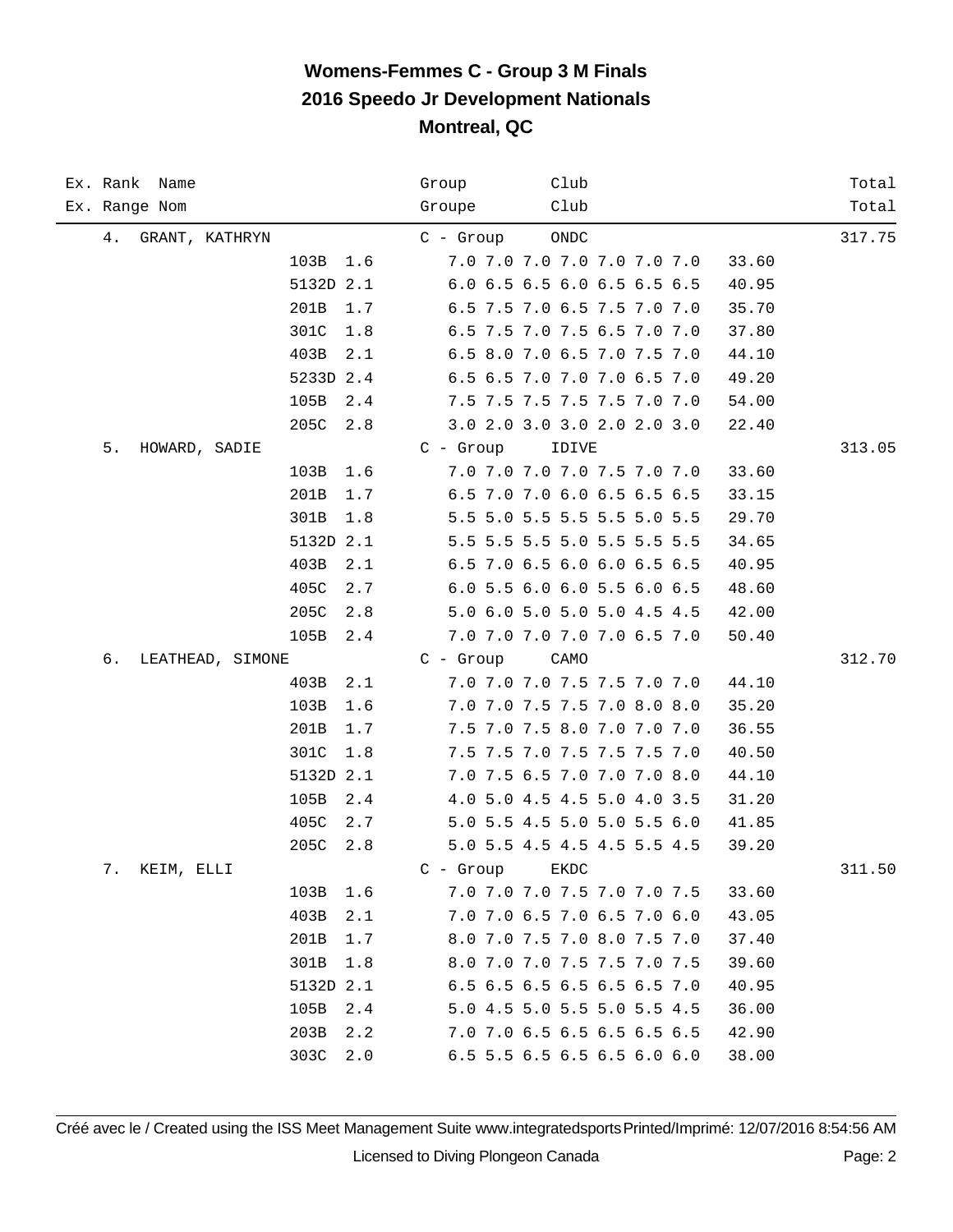| Ex. Rank Name              | Club<br>Group                        | Total  |
|----------------------------|--------------------------------------|--------|
| Ex. Range Nom              | Club<br>Groupe                       | Total  |
| 8.<br>GARIEPY-REGAN, QUINN | CALGARY<br>$C -$ Group               | 284.50 |
| 103B<br>1.6                | 5.0 6.0 5.5 5.0 6.0 6.0 6.0<br>28.00 |        |
| 201B<br>1.7                | 6.0 5.0 5.5 6.0 5.5 5.5 5.5<br>28.05 |        |
| 301B<br>1.8                | 5.0 4.5 5.0 4.5 4.5 5.0 5.0<br>26.10 |        |
| 403B<br>2.1                | 6.0 5.5 5.5 5.5 5.5 6.0 6.0<br>35.70 |        |
| 5231D 2.0                  | 6.0 6.0 6.0 6.0 6.0 6.5 6.0<br>36.00 |        |
| 105B<br>2.4                | 6.5 6.5 6.5 7.0 6.0 6.5 6.5<br>46.80 |        |
| 405C<br>2.7                | 4.5 5.5 4.5 5.5 5.5 5.0 5.0<br>41.85 |        |
| 205C<br>2.8                | 4.5 6.0 5.0 5.0 5.0 5.0 5.0<br>42.00 |        |
| 9.<br>PARYBAK, JULIA       | $C - Group$<br>FOREST CTY            | 284.25 |
| 103B<br>1.6                | 7.0 6.5 6.5 7.0 7.5 7.0 7.5<br>33.60 |        |
| 5132D 2.1                  | 6.5 6.0 6.5 6.0 6.5 6.5 7.0<br>40.95 |        |
| 201B<br>1.7                | 6.5 6.0 6.5 6.5 6.0 6.5 6.5<br>33.15 |        |
| 301B<br>1.8                | 6.5 6.5 6.0 6.5 6.5 6.5 7.0<br>35.10 |        |
| 403B<br>2.1                | 6.5 6.5 6.5 7.0 6.0 7.0 7.0<br>42.00 |        |
| 405C<br>2.7                | 3.0 2.5 3.0 2.5 2.5 3.0 3.0<br>22.95 |        |
| 105B<br>2.4                | 6.5 6.5 6.5 6.5 6.5 6.0 6.0<br>46.80 |        |
| 203B<br>2.2                | 4.5 4.5 5.0 4.5 3.5 4.0 4.5<br>29.70 |        |
| 10. CORRIGAN, EMMA         | $C -$ Group<br>ONDC                  | 279.55 |
| 403B<br>2.1                | 6.0 6.5 6.5 5.0 6.5 6.5 6.0<br>39.90 |        |
| 103B<br>1.6                | 6.0 6.5 6.0 6.5 6.5 6.0 6.5<br>30.40 |        |
| 5231D 2.0                  | 5.5 5.0 5.5 5.5 5.5 6.0 5.5<br>33.00 |        |
| 201B<br>1.7                | 5.5 5.5 5.0 6.0 6.0 6.0 5.5<br>28.90 |        |
| 301B<br>1.8                | 6.5 5.5 6.0 6.5 6.5 6.5 6.5<br>35.10 |        |
| 305C<br>2.8                | 4.5 4.5 5.0 4.5 4.5 4.5 4.5<br>37.80 |        |
| 205C<br>2.8                | 5.0 5.0 5.5 5.0 5.5 5.0 5.5<br>43.40 |        |
| 405C<br>2.7                | 3.5 4.5 5.0 3.0 3.5 4.0 4.0<br>31.05 |        |
| 11. CLAIRMONT, KELSEY      | $C -$ Group<br>REGINA                | 276.75 |
| 1.6<br>103B                | 6.5 6.5 6.5 6.5 7.0 6.5 6.0<br>31.20 |        |
| 403B<br>2.1                | 5.5 5.0 5.5 6.0 5.0 5.5 5.5<br>34.65 |        |
| 201C<br>1.7                | 6.0 6.0 6.5 6.5 6.5 6.5 6.0<br>32.30 |        |
| 301C<br>1.8                | 6.0 6.5 6.0 6.5 6.5 7.0 5.5<br>34.20 |        |
| 5231D 2.0                  | 5.5 5.5 6.5 6.0 6.5 6.5 5.5<br>36.00 |        |
| 105B 2.4                   | 5.0 6.5 6.0 6.5 6.0 6.0 6.0<br>43.20 |        |
| 5233D 2.4                  | 5.0 5.5 6.0 5.5 5.0 5.0 4.5<br>37.20 |        |
| 205C 2.8                   | 3.5 3.0 4.0 3.0 3.0 3.5 3.5<br>28.00 |        |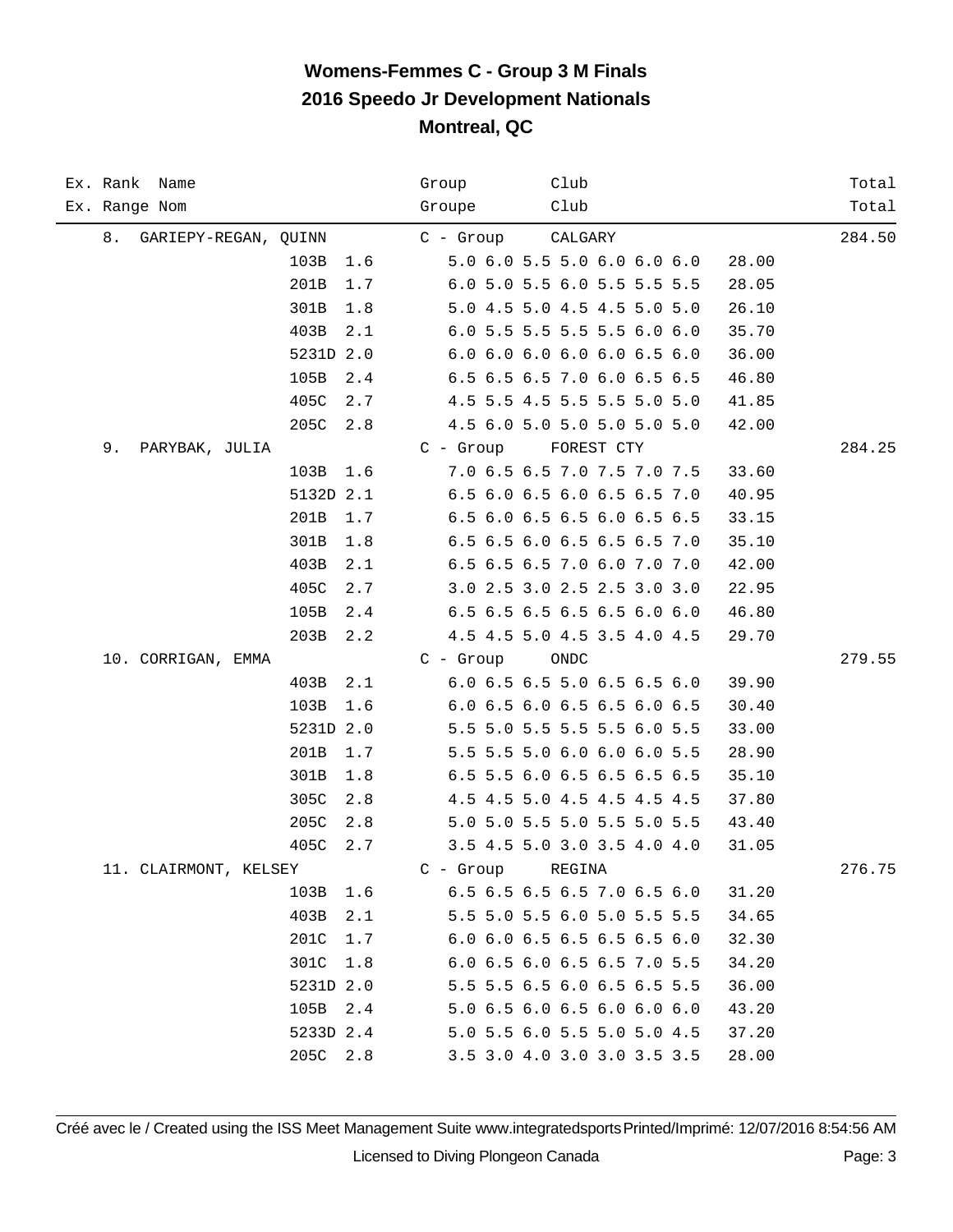| Ex. Rank Name            | Club<br>Group                        | Total  |
|--------------------------|--------------------------------------|--------|
| Ex. Range Nom            | Club<br>Groupe                       | Total  |
| 12. TATARYN, ANASTASIYA  | C - Group<br>GATQUATIC               | 276.30 |
| 403B<br>2.1              | 6.0 7.0 7.5 6.5 7.0 7.0 7.0<br>44.10 |        |
| 103B<br>1.6              | 6.0 5.5 5.5 6.0 5.0 5.0 5.5<br>26.40 |        |
| 201B<br>1.7              | 6.0 5.0 6.0 6.0 5.0 5.5 5.5<br>28.90 |        |
| 301C<br>1.8              | 7.0 6.5 6.5 7.5 7.5 7.0 6.5<br>36.90 |        |
| 5231D 2.0                | 4.5 5.0 4.5 5.5 5.0 5.0 5.5<br>30.00 |        |
| 203B<br>2.2              | 6.5 6.5 6.0 6.0 6.0 6.0 6.5<br>40.70 |        |
| 404C<br>2.4              | 5.5 5.0 5.5 6.0 5.5 5.5 6.0<br>39.60 |        |
| 105C<br>2.2              | 5.5 4.0 4.5 5.5 5.0 4.0 4.0<br>29.70 |        |
| 13. JASMIN, AMÉLIE-LAURA | $C -$ Group<br>CAMO                  | 267.90 |
| 103B<br>1.6              | 5.5 5.5 6.0 5.5 5.5 5.5 5.0<br>26.40 |        |
| 403B<br>2.1              | 6.5 6.0 6.5 6.0 6.5 7.0 6.0<br>39.90 |        |
| 201C<br>1.7              | 6.0 6.5 6.0 5.5 6.0 7.0 6.0<br>30.60 |        |
| 301C<br>1.8              | 5.5 4.0 5.0 5.0 5.5 5.0 5.0<br>27.00 |        |
| 5231D 2.0                | 5.5 4.5 5.5 4.5 5.5 5.0 4.5<br>30.00 |        |
| 203B<br>2.2              | 6.5 5.5 5.5 5.5 6.0 6.0 5.5<br>37.40 |        |
| 303C<br>2.0              | 6.5 6.0 6.0 6.0 6.5 7.0 6.0<br>37.00 |        |
| 105C<br>2.2              | 6.5 6.0 6.5 6.0 6.0 6.0 5.5<br>39.60 |        |
| 14. FONG, VERONICA       | $C -$ Group<br>IDIVE                 | 267.45 |
| 103B<br>1.6              | 6.5 7.0 7.0 6.5 6.5 6.5 6.5<br>31.20 |        |
| 201B<br>1.7              | 7.0 7.0 7.0 7.0 6.5 6.5 7.0<br>35.70 |        |
| 301B<br>1.8              | 4.0 4.0 4.0 4.5 4.0 4.0 4.0<br>21.60 |        |
| 5231D 2.0                | 6.0 6.5 6.5 6.0 6.0 6.0 6.5<br>37.00 |        |
| 403B<br>2.1              | 6.0 7.0 7.0 6.0 6.5 6.0 6.0<br>38.85 |        |
| 404C<br>$2.4$            | 5.0 5.5 5.5 5.0 5.0 5.0 5.0<br>36.00 |        |
| 105C<br>2.2              | 4.5 4.5 5.5 4.5 4.5 4.5 4.5<br>29.70 |        |
| 203B<br>2.2              | 6.0 6.0 5.5 5.5 5.5 6.0 5.5<br>37.40 |        |
| 15. DION, ROSE-MARIE     | $C -$ Group<br>CAMO                  | 264.50 |
| 201C<br>1.7              | 6.5 6.5 6.5 7.0 6.5 6.5 6.0<br>33.15 |        |
| 301C<br>1.8              | 6.0 6.5 6.0 6.5 6.0 7.0 6.0<br>33.30 |        |
| 103B<br>1.6              | 5.5 5.5 5.5 5.5 6.0 5.5 6.0<br>26.40 |        |
| 403C<br>1.9              | 5.5 6.5 6.5 5.5 5.5 6.0 6.0<br>33.25 |        |
| 5231D 2.0                | 5.0 6.0 6.0 5.0 5.5 6.0 5.5<br>34.00 |        |
| 203C<br>1.9              | 6.0 6.0 6.0 5.5 6.0 6.0 5.5<br>34.20 |        |
| 303C<br>2.0              | 4.0 4.0 4.5 4.0 3.5 3.5 4.0<br>24.00 |        |
| 105C<br>2.2              | 46.20<br>7.0 7.5 7.5 7.0 7.0 6.5 7.0 |        |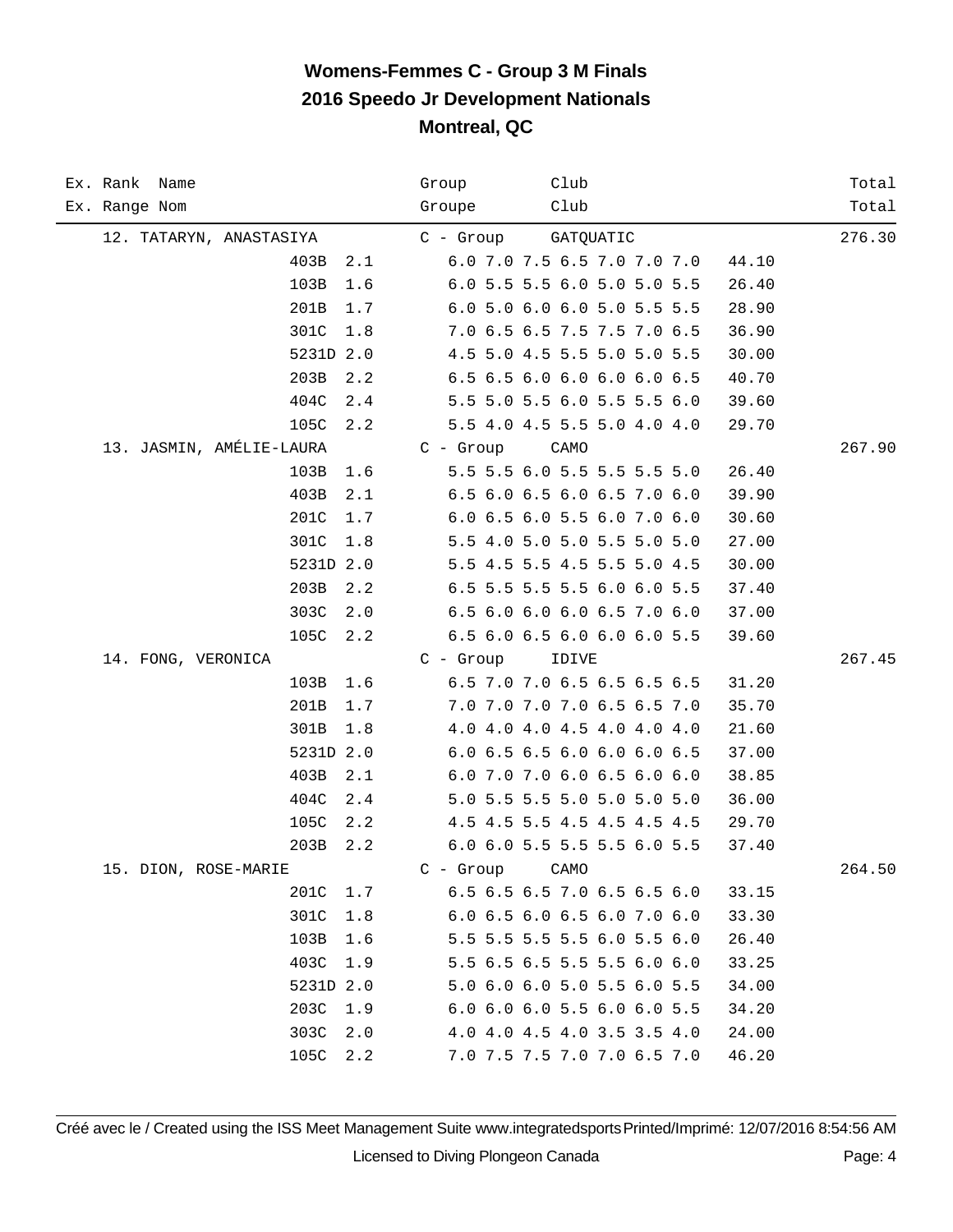| Ex. Rank Name        |             | Club<br>Group               | Total  |
|----------------------|-------------|-----------------------------|--------|
| Ex. Range Nom        |             | Club<br>Groupe              | Total  |
| 16. DALGARNO, MORGAN |             | NORTH SHOR<br>C - Group     | 259.75 |
|                      | 103B<br>1.6 | 6.0 6.5 6.5 6.5 6.5 6.0 6.0 | 30.40  |
|                      | 201C<br>1.7 | 3.5 4.5 4.5 3.5 3.5 3.5 3.5 | 17.85  |
|                      | 301C<br>1.8 | 5.5 5.5 5.5 5.0 6.0 5.0 5.5 | 29.70  |
|                      | 5231D 2.0   | 5.5 6.0 5.5 6.0 6.5 6.0 6.0 | 36.00  |
|                      | 403B<br>2.1 | 6.0 6.0 6.0 6.0 6.5 6.5 6.0 | 37.80  |
|                      | 404C<br>2.4 | 4.0 3.5 4.5 4.0 4.0 5.0 3.5 | 28.80  |
|                      | 105C<br>2.2 | 5.5 6.0 6.0 6.0 6.0 6.0 6.0 | 39.60  |
|                      | 203B<br>2.2 | 6.5 6.0 6.0 5.5 6.0 5.5 6.0 | 39.60  |
| 17. PAI, TAYLOR      |             | $C - Group$<br>WHITE ROCK   | 256.60 |
|                      | 103B<br>1.6 | 5.5 6.0 5.5 5.5 6.0 6.0 6.0 | 28.00  |
|                      | 403B<br>2.1 | 6.5 6.0 6.0 5.5 6.0 6.5 6.0 | 37.80  |
|                      | 201B<br>1.7 | 5.5 5.5 6.0 6.0 6.0 5.0 5.5 | 28.90  |
|                      | 301B<br>1.8 | 5.5 5.5 5.0 5.5 6.0 5.5 6.0 | 29.70  |
|                      | 5132D 2.1   | 4.0 4.5 5.0 3.5 4.0 4.0 3.5 | 25.20  |
|                      | 105C<br>2.2 | 5.5 5.0 5.0 4.5 4.5 4.5 4.5 | 30.80  |
|                      | 404C<br>2.4 | 5.5 6.5 6.0 5.5 5.5 6.0 6.0 | 42.00  |
|                      | 203C<br>1.9 | 5.5 6.0 6.5 6.0 6.0 6.0 6.0 | 34.20  |
| [V] 18. CAIN, ELOISE |             | $C - Group$<br>IND          | 256.20 |
|                      | 103B<br>1.6 | 6.0 6.0 6.5 6.0 6.0 6.0 5.5 | 28.80  |
|                      | 403B<br>2.1 | 7.0 6.5 6.5 6.0 7.0 7.0 6.5 | 42.00  |
|                      | 5231D 2.0   | 5.5 5.5 5.5 5.5 5.5 5.5 5.5 | 33.00  |
|                      | 301B<br>1.8 | 4.5 4.0 4.0 4.5 4.0 4.0 4.5 | 22.50  |
|                      | 201B<br>1.7 | 4.5 4.0 5.5 5.0 4.5 4.5 4.5 | 22.95  |
|                      | 203C<br>1.9 | 6.5 6.0 6.0 6.0 5.5 6.5 6.0 | 34.20  |
|                      | 105B<br>2.4 | 6.5 6.0 6.5 6.0 6.5 6.0 6.0 | 44.40  |
|                      | 405C<br>2.7 | 3.0 3.5 4.0 3.0 3.5 4.5 3.5 | 28.35  |
| 18. WILDE, TRINITY   |             | $C -$ Group<br>SASKATOON    | 255.40 |
|                      | 403B<br>2.1 | 6.0 6.5 6.0 6.0 6.0 6.0 6.5 | 37.80  |
|                      | 201C<br>1.7 | 5.5 6.0 6.0 5.5 5.0 6.0 4.5 | 28.90  |
|                      | 301C<br>1.8 | 7.0 7.0 6.5 6.5 7.0 7.5 6.5 | 36.90  |
|                      | 5231D 2.0   | 3.5 4.0 2.0 2.5 3.0 3.5 2.5 | 18.00  |
|                      | 103B<br>1.6 | 4.5 4.5 5.0 4.5 4.5 4.0 3.5 | 21.60  |
|                      | 105B<br>2.4 | 6.0 6.5 6.0 5.5 5.5 5.5 6.0 | 42.00  |
|                      | 205C<br>2.8 | 3.5 3.5 4.0 3.0 3.5 3.5 3.0 | 29.40  |
|                      | 404C<br>2.4 | 6.0 5.5 5.5 5.0 5.5 6.0 6.0 | 40.80  |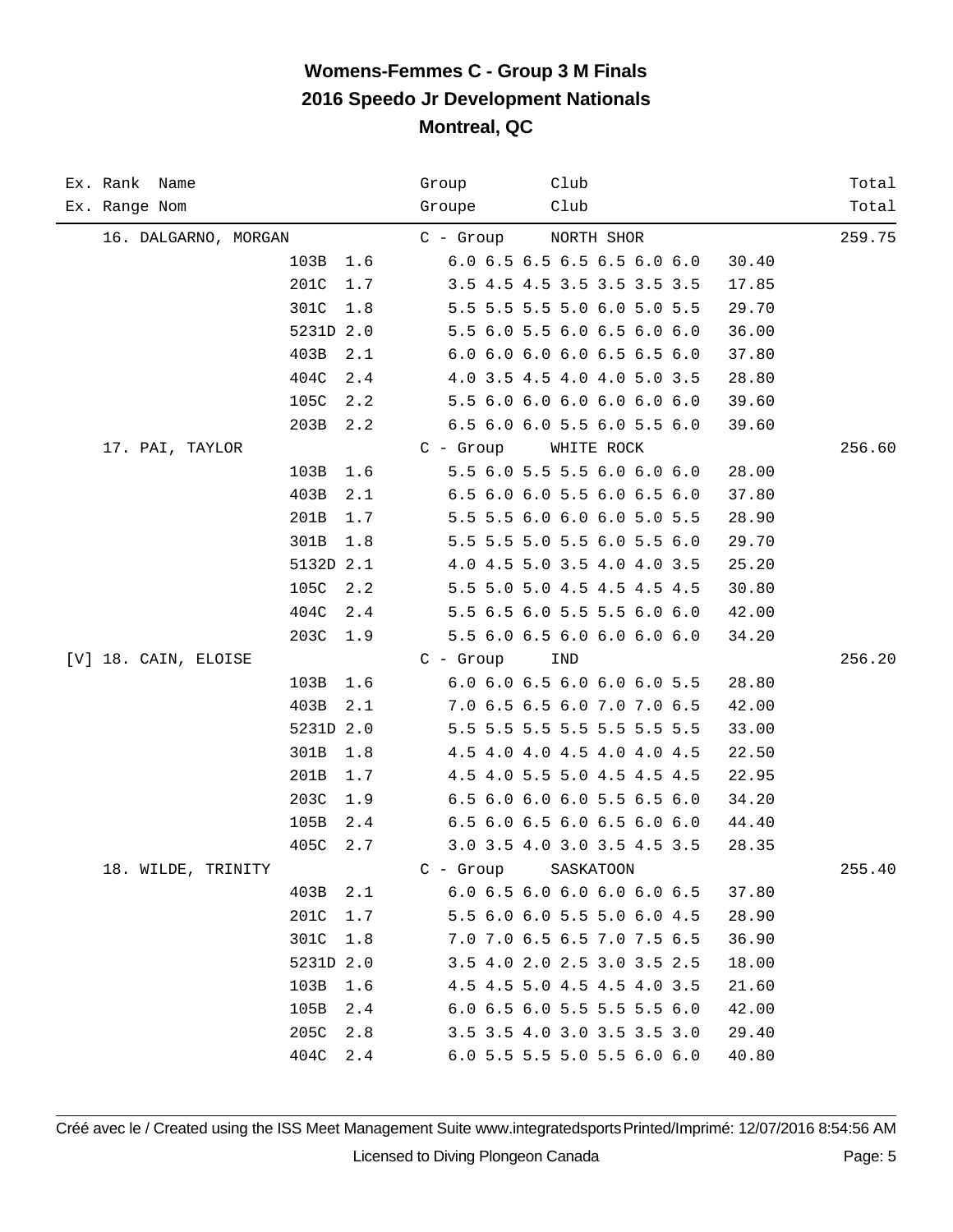| Ex. Rank Name        | Group<br>Club                        | Total  |
|----------------------|--------------------------------------|--------|
| Ex. Range Nom        | Club<br>Groupe                       | Total  |
| 19. BÉLANGER, LÉONIE | C - Group<br>GATINEAU                | 247.85 |
| 103B<br>1.6          | 5.0 5.5 5.5 5.5 5.5 5.0 5.5<br>26.40 |        |
| 201C<br>1.7          | 5.5 7.0 6.5 6.0 6.0 6.5 6.0<br>31.45 |        |
| 301C<br>1.8          | 5.5 6.0 6.0 6.0 5.0 5.5 5.5<br>30.60 |        |
| 403C<br>1.9          | 6.0 7.0 7.0 6.0 6.5 7.0 6.5<br>38.00 |        |
| 5231D 2.0            | 5.0 5.0 5.5 5.5 4.5 5.5 5.5<br>32.00 |        |
| 303C<br>2.0          | 3.5 3.0 4.0 4.0 3.5 3.5 3.5<br>21.00 |        |
| 404C<br>2.4          | 6.0 5.5 6.0 5.5 6.0 6.0 5.5<br>42.00 |        |
| 105C<br>2.2          | 4.0 4.0 4.5 4.0 4.0 4.0 4.0<br>26.40 |        |
| 20. DIXON, ABIGAIL   | $C - Group$<br>KWDC                  | 241.00 |
| 103B<br>1.6          | 4.5 5.5 5.0 5.0 5.0 4.5 5.0<br>24.00 |        |
| 201B<br>1.7          | 7.0 6.5 7.0 7.0 7.0 6.5 7.0<br>35.70 |        |
| 301B<br>1.8          | 5.5 6.0 6.0 6.0 6.0 6.0 6.0<br>32.40 |        |
| 403B<br>2.1          | 5.5 5.0 5.0 5.0 5.5 6.0 5.5<br>33.60 |        |
| 5231D 2.0            | 5.5 5.0 5.5 5.0 5.5 6.0 5.5<br>33.00 |        |
| 105B<br>2.4          | 4.0 4.0 4.5 4.0 3.5 3.5 4.0<br>28.80 |        |
| 203B<br>2.2          | 4.5 5.5 5.5 4.5 5.0 5.0 4.5<br>31.90 |        |
| 405C<br>2.7          | 3.0 2.5 2.5 2.5 3.0 3.0 2.0<br>21.60 |        |
| 21. CEY, LAUREN      | $C -$ Group<br>SASKATOON             | 240.15 |
| 103B<br>1.6          | 6.0 6.0 5.5 6.0 6.0 5.5 6.5<br>28.80 |        |
| 403B<br>2.1          | 6.0 6.0 6.5 6.5 6.5 6.0 6.0<br>38.85 |        |
| 201B<br>1.7          | 7.0 7.5 7.0 6.5 6.0 7.0 7.0<br>35.70 |        |
| 301C<br>1.8          | 5.0 4.5 5.0 5.0 5.0 4.5 4.5<br>26.10 |        |
| 5231D 2.0            | 4.5 3.0 3.5 3.5 3.0 4.0 3.0<br>20.00 |        |
| 105C<br>2.2          | 4.0 3.5 3.5 3.5 3.0 3.0 3.5<br>23.10 |        |
| 404C<br>2.4          | 5.5 5.5 5.5 5.0 5.5 5.5 6.0<br>39.60 |        |
| 205C<br>2.8          | 3.5 3.5 4.0 3.5 2.5 3.0 3.0<br>28.00 |        |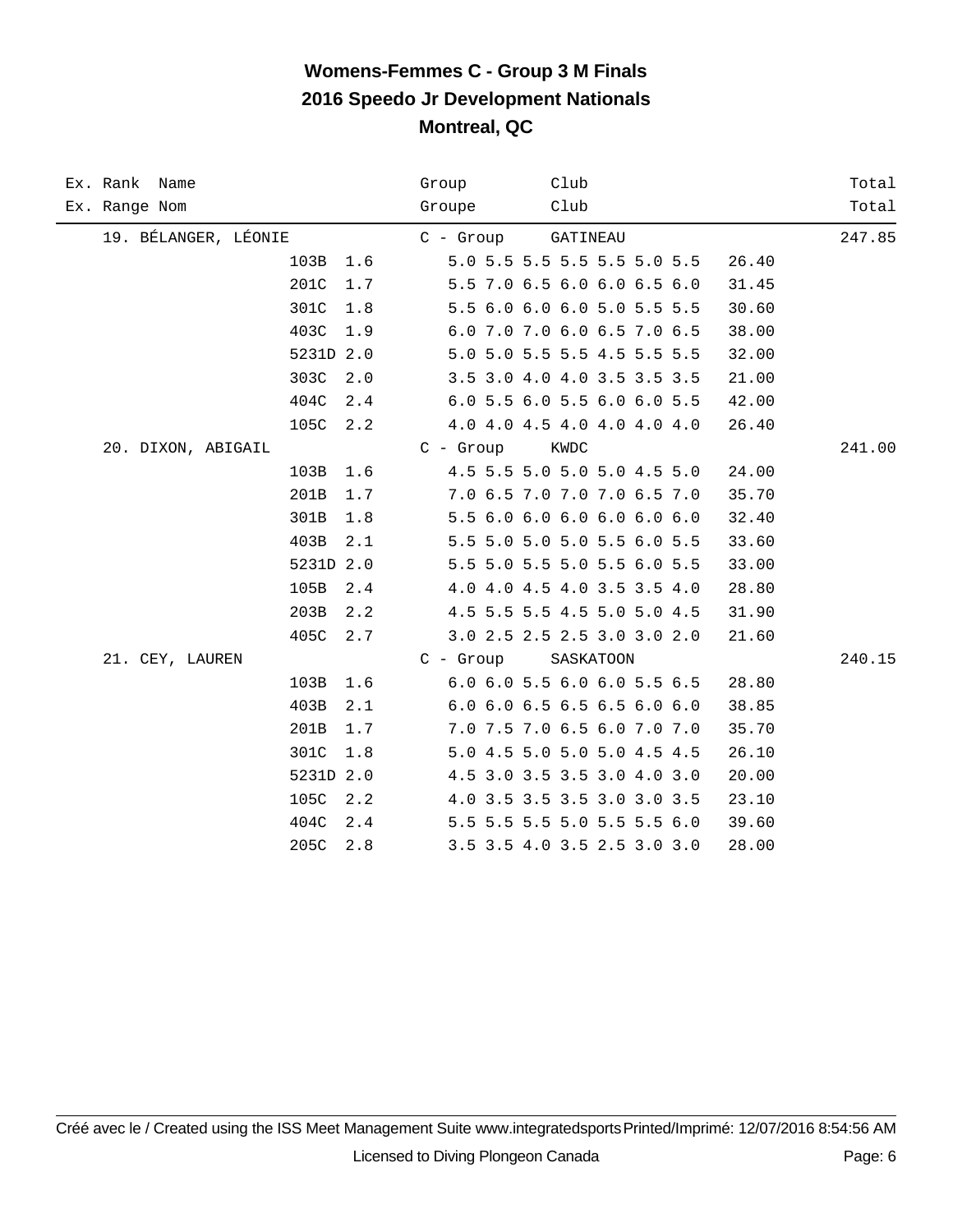| Ex. Rank Name              | Group<br>Club                        | Total  |
|----------------------------|--------------------------------------|--------|
| Ex. Range Nom              | Groupe<br>Club                       | Total  |
| Referee: JOSTEN, JOSIE     | Asst. Referee: CANE, HELEN           |        |
| Judge 1: COMFORT, JEREMY   | Judge 2: LORTIE, STEPHANE            |        |
| Judge 3: POWER, STEVE      | Judge 4: MARENTETTE, CLAIRE          |        |
| Judge 5: MCLACHLIN, CHERYL | Judge 6: MCPHERSON, CAROL            |        |
| Judge 7: HUNGERSHAFER, AL  |                                      |        |
|                            |                                      |        |
| $1$ .<br>CONN, TATIANA     | C - Group<br>CALGARY                 | 325.40 |
| 7.5M<br>103B 1.6           | 7.5 7.0 7.5 7.5 7.0 7.0 7.0<br>34.40 |        |
| 7.5M<br>612B<br>1.8        | 6.5 7.0 7.0 6.0 7.0 7.0 6.5<br>36.90 |        |
| 7.5M<br>403B<br>2.1        | 7.0 7.0 6.5 6.5 7.0 6.5 6.5<br>42.00 |        |
| 7.5M<br>5231D 2.0          | 7.0 7.5 7.0 7.0 7.0 7.5 7.0<br>42.00 |        |
| 105B<br>7.5M<br>2.4        | 7.0 7.0 7.5 6.5 7.0 7.0 6.0<br>50.40 |        |
| 405C<br>7.5M<br>2.7        | 6.5 6.5 7.0 7.5 7.0 7.0 7.5<br>56.70 |        |
| 205C<br>7.5M<br>2.8        | 8.0 7.5 7.5 7.5 8.0 7.5 7.5<br>63.00 |        |
| 2.<br>SAITO, ROMANE        | $C - Grow$<br>CAMO                   | 321.45 |
| 7.5M<br>201C<br>1.8        | 7.5 6.5 7.5 8.0 7.0 7.5 7.0<br>39.60 |        |
| 301C<br>7.5M<br>1.9        | 6.5 7.5 7.5 7.5 8.0 7.5 7.0<br>42.75 |        |
| 7.5M<br>403B<br>2.1        | 7.5 7.5 7.0 7.0 7.5 8.0 7.0<br>46.20 |        |
| 7.5M<br>612B<br>$1.8$      | 5.5 6.0 6.5 6.0 5.5 7.0 6.0<br>32.40 |        |
| 7.5M<br>205C<br>2.8        | 8.0 8.5 8.0 8.0 8.0 8.0 8.0<br>67.20 |        |
| 405C<br>7.5M<br>2.7        | 4.5 5.5 5.0 5.0 5.0 5.0 3.0<br>40.50 |        |
| 7.5M<br>5233D 2.4          | 7.0 7.5 7.5 7.5 7.5 7.0 7.0<br>52.80 |        |
| 3.<br>FUNG, KATELYN        | C - Group<br>FOREST CTY              | 314.45 |
| 103B<br>7.5M<br>1.6        | 8.0 8.0 8.0 7.5 8.0 8.0 8.0<br>38.40 |        |
| 7.5M<br>612B<br>1.8        | 8.0 8.5 8.5 9.0 8.0 8.5 9.0<br>45.90 |        |
| 7.5M<br>5231D 2.0          | 7.5 7.5 7.5 7.0 8.0 7.5 8.0<br>45.00 |        |
| 403B<br>2.1<br>7.5M        | 7.5 7.0 7.0 7.5 6.5 7.0 6.0<br>44.10 |        |
| 7.5M<br>405C<br>2.7        | 6.5 5.0 6.0 5.0 6.0 5.5 5.0<br>44.55 |        |
| 7.5M<br>105B<br>2.4        | 7.0 7.0 7.5 8.0 7.5 8.0 7.0<br>52.80 |        |
| 5М<br>203B<br>2.3          | 6.0 6.5 6.5 6.5 6.0 6.5 6.0<br>43.70 |        |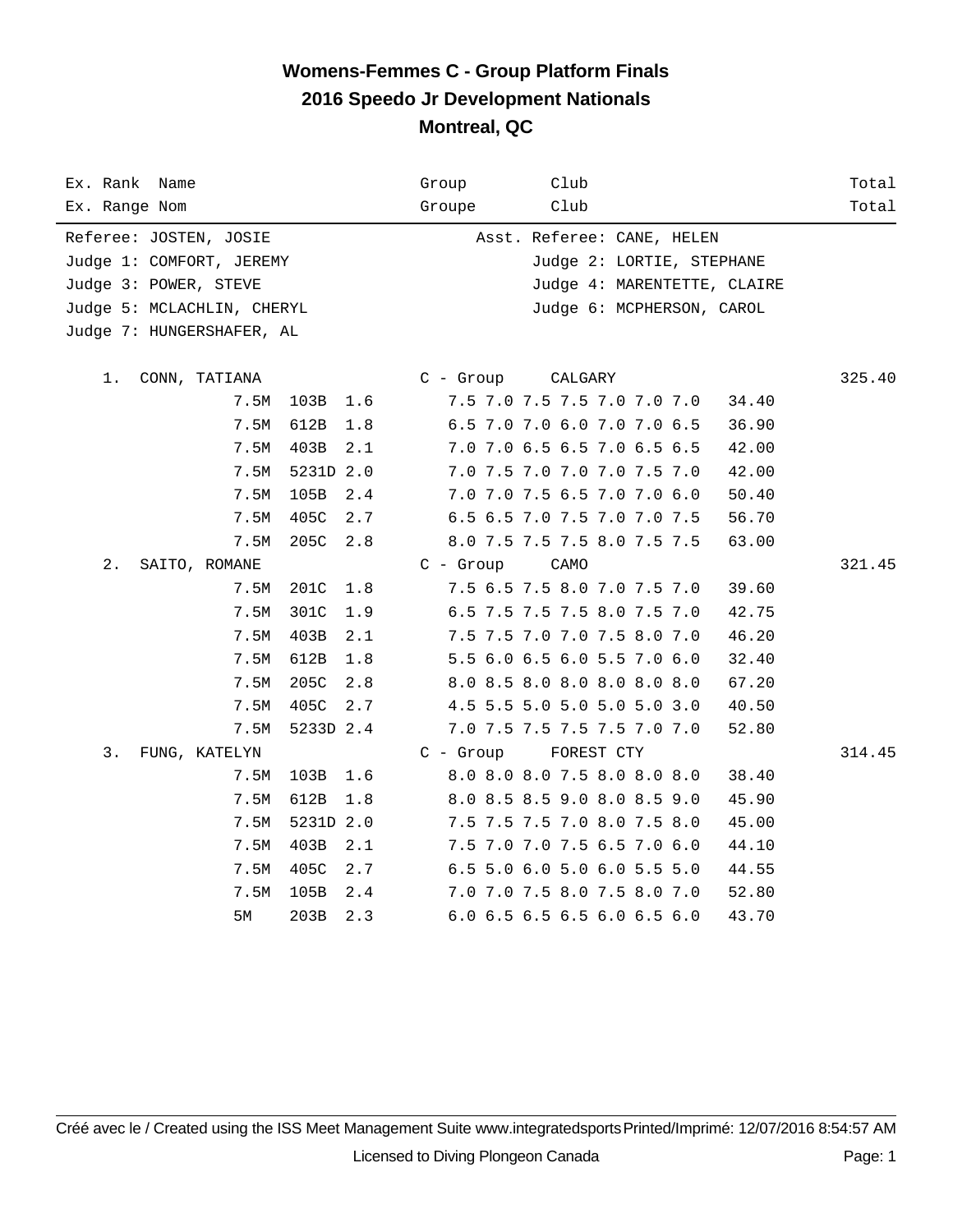| Ex. Rank Name             |      |           |     | Club<br>Group                        | Total  |
|---------------------------|------|-----------|-----|--------------------------------------|--------|
| Ex. Range Nom             |      |           |     | Club<br>Groupe                       | Total  |
| 4.<br>LEATHEAD, SIMONE    |      |           |     | $C -$ Group<br>CAMO                  | 310.55 |
|                           | 7.5M | 103B      | 1.6 | 7.5 7.5 7.5 8.0 7.5 7.5 7.5<br>36.00 |        |
|                           | 7.5M | 403B      | 2.1 | 8.0 8.0 7.0 7.0 7.5 7.5 7.0<br>46.20 |        |
|                           | 7.5M | 612B      | 1.8 | 5.5 5.5 5.0 5.0 5.5 5.5 5.0<br>28.80 |        |
|                           | 7.5M | 5231D 2.0 |     | 6.5 6.5 6.0 6.5 6.5 6.0 6.0<br>38.00 |        |
|                           | 7.5M | 105B      | 2.4 | 6.0 6.0 5.5 5.5 6.5 6.0 5.5<br>42.00 |        |
|                           | 7.5M | 405C      | 2.7 | 8.5 7.5 7.0 7.5 7.0 7.5 7.5<br>60.75 |        |
|                           | 7.5M | 205C      | 2.8 | 7.0 7.0 7.0 7.5 7.0 7.0 8.0<br>58.80 |        |
| 5.<br>GRANT, KATHRYN      |      |           |     | $C - Growp$<br>ONDC                  | 283.10 |
|                           | 7.5M | 103B      | 1.6 | 8.0 7.0 7.0 7.5 7.5 7.5 7.5<br>36.00 |        |
|                           | 7.5M | 612B      | 1.8 | 7.5 7.5 7.5 8.0 7.5 7.5 7.5<br>40.50 |        |
|                           | 7.5M | 5231D 2.0 |     | 6.5 7.0 7.0 7.0 6.5 7.0 7.5<br>42.00 |        |
|                           | 7.5M | 403B      | 2.1 | 5.5 4.5 5.0 4.5 4.5 5.0 4.5<br>29.40 |        |
|                           | 7.5M | 405C      | 2.7 | 6.0 6.0 6.0 6.0 6.0 5.5 6.5<br>48.60 |        |
|                           | 7.5M | 105B      | 2.4 | 5.5 6.0 6.0 6.5 6.0 6.0 5.0<br>43.20 |        |
|                           | 7.5M | 205C      | 2.8 | 5.0 5.5 5.0 5.0 5.5 5.5 5.0<br>43.40 |        |
| б.<br>TATARYN, ANASTASIYA |      |           |     | $C - Group$<br>GATQUATIC             | 260.10 |
|                           | 5M   | 401B      | 1.5 | 6.5 7.0 7.5 7.0 7.0 6.5 7.0<br>31.50 |        |
|                           | 5М   | 201C      | 1.6 | 7.0 7.0 6.5 7.0 7.0 6.0 7.0<br>33.60 |        |
|                           | 5M   | 301C      | 1.7 | 6.5 7.0 7.0 6.5 7.0 6.5 7.0<br>34.85 |        |
|                           | 7.5M | 612B      | 1.8 | 9.0 8.5 9.0 8.0 8.5 8.5 9.5<br>46.80 |        |
|                           | 5М   | 203B      | 2.3 | 6.0 6.5 6.5 5.5 5.5 6.5 6.0<br>42.55 |        |
|                           | 5M   | 403B      | 2.4 | 6.5 5.5 5.5 6.0 5.0 6.0 6.0<br>42.00 |        |
|                           | 5М   | 105C      | 2.4 | 4.0 4.0 4.0 4.5 4.0 4.0 4.0<br>28.80 |        |
| 7.<br>CLAIRMONT, KELSEY   |      |           |     | $C -$ Group<br>REGINA                | 259.05 |
|                           | 7.5M | 103B      | 1.6 | 5.5 5.5 5.5 5.5 5.5 5.5 5.0<br>26.40 |        |
|                           | 7.5M | 403B      | 2.1 | 6.0 6.0 6.0 5.0 5.5 6.0 6.5<br>37.80 |        |
|                           | 7.5M | 612B      | 1.8 | 4.0 4.5 4.0 4.5 4.5 5.0 4.5<br>24.30 |        |
|                           | 7.5M | 5231D 2.0 |     | 6.0 6.0 6.0 6.0 5.5 6.0 5.0<br>36.00 |        |
|                           | 7.5M | 105B      | 2.4 | 5.5 5.0 5.5 6.0 5.0 5.5 5.5<br>39.60 |        |
|                           | 7.5M | 405C      | 2.7 | 5.5 5.5 5.0 5.5 5.0 5.5 6.0<br>44.55 |        |
|                           | 7.5M | 205C      | 2.8 | 6.0 5.5 6.0 6.0 5.5 6.5 6.0<br>50.40 |        |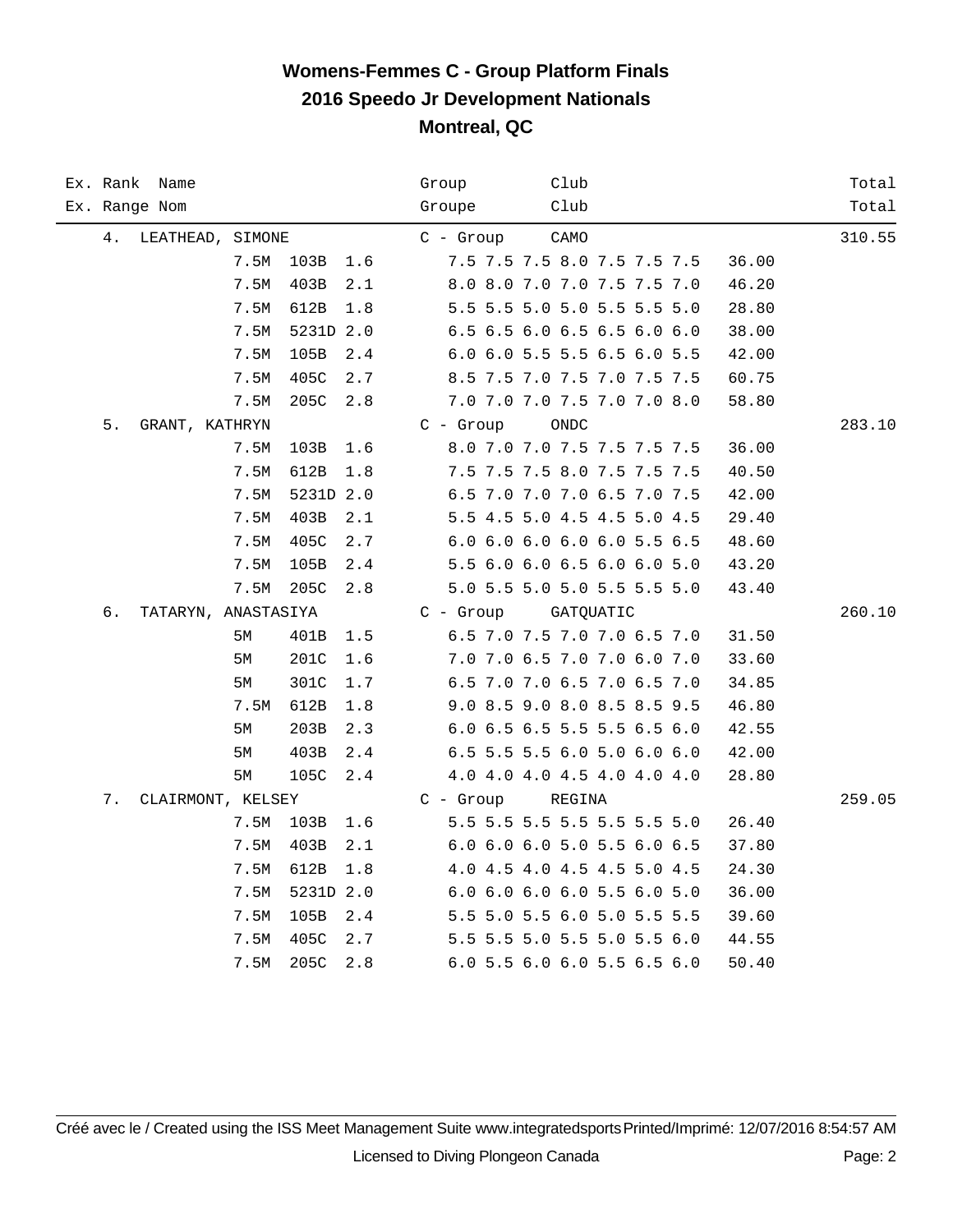|               | Ex. Rank Name                |      |           |       | Group       | Club                        |            |       | Total  |
|---------------|------------------------------|------|-----------|-------|-------------|-----------------------------|------------|-------|--------|
| Ex. Range Nom |                              |      |           |       | Groupe      | Club                        |            |       | Total  |
| 8.            | GARIEPY-REGAN, QUINN         |      |           |       | $C - Group$ | CALGARY                     |            |       | 258.05 |
|               |                              | 7.5M | 103B      | 1.6   |             | 6.0 6.5 6.5 6.5 6.5 6.5 6.5 |            | 31.20 |        |
|               |                              | 7.5M | 612B      | 1.8   |             | 4.5 4.5 5.0 4.5 4.5 5.0 4.5 |            | 24.30 |        |
|               |                              | 7.5M | 403B      | 2.1   |             | 6.0 6.0 5.5 5.5 5.5 6.5 6.5 |            | 36.75 |        |
|               |                              | 7.5M | 5231D 2.0 |       |             | 4.5 5.5 5.5 5.5 5.0 5.5 5.5 |            | 33.00 |        |
|               |                              | 5M   | 105B      | 2.6   |             | 4.0 4.5 4.5 4.0 4.5 4.0 4.5 |            | 33.80 |        |
|               |                              | 7.5M | 405C      | 2.7   |             | 5.5 6.0 6.5 6.0 5.5 6.5 6.0 |            | 48.60 |        |
|               |                              | 7.5M | 205C      | 2.8   |             | 6.0 6.5 6.5 6.0 6.0 6.0 6.0 |            | 50.40 |        |
| 9.            | PARYBAK, JULIA               |      |           |       | $C - Group$ |                             | FOREST CTY |       | 258.00 |
|               |                              | 7.5M | 103B      | 1.6   |             | 6.5 7.0 7.0 6.0 6.5 6.5 6.5 |            | 31.20 |        |
|               |                              | 7.5M | 5132D 2.1 |       |             | 6.5 6.0 6.0 6.5 5.5 6.0 6.0 |            | 37.80 |        |
|               |                              | 7.5M | 612B      | 1.8   |             | 5.0 5.5 5.5 6.0 4.5 5.5 5.0 |            | 28.80 |        |
|               |                              | 7.5M | 403B      | 2.1   |             | 7.0 7.5 7.5 6.0 7.0 7.0 7.5 |            | 45.15 |        |
|               |                              | 7.5M | 405C      | 2.7   |             | 4.5 4.5 4.0 4.5 4.5 5.0 4.5 |            | 36.45 |        |
|               |                              | 7.5M | 105B      | 2.4   |             | 6.0 5.0 5.0 4.5 5.5 5.5 5.0 |            | 37.20 |        |
|               |                              | 5M   | 203B      | 2.3   |             | 5.5 6.0 6.0 6.0 6.0 6.0 6.5 |            | 41.40 |        |
|               | 10. DEMONTIGNY, SARA-MADISON |      |           |       | $C -$ Group | CAMO                        |            |       | 256.75 |
|               |                              | 7.5M | 612B      | 1.8   |             | 6.5 6.5 6.5 7.5 7.5 7.0 6.5 |            | 36.00 |        |
|               |                              | 7.5M | 101B      | $1.5$ |             | 5.5 6.0 6.5 6.0 6.0 6.0 6.0 |            | 27.00 |        |
|               |                              | 5M   | 5231D 2.1 |       |             | 5.5 5.0 5.0 5.0 6.0 5.5 5.0 |            | 32.55 |        |
|               |                              | 5М   | 403C      | 2.2   |             | 6.0 6.0 6.5 6.0 6.0 6.0 6.0 |            | 39.60 |        |
|               |                              | 5М   | 404C      | 2.4   |             | 5.5 6.0 6.0 5.5 6.0 6.0 6.0 |            | 43.20 |        |
|               |                              | 5M   | 203C      | 2.0   |             | 5.5 6.0 5.5 6.0 5.5 5.5 6.0 |            | 34.00 |        |
|               |                              | 5M   | 105C      | 2.4   |             | 6.0 6.0 6.0 6.5 7.0 6.0 6.5 |            | 44.40 |        |
|               | 11. KEIM, ELLI               |      |           |       | $C - Growp$ | EKDC                        |            |       | 255.80 |
|               |                              | 7.5M | 101B      | 1.5   |             | 8.5 8.0 8.5 8.5 8.5 8.5 8.5 |            | 38.25 |        |
|               |                              | 7.5M | 201B      | 1.8   |             | 7.0 6.5 6.5 6.5 7.0 7.0 7.5 |            | 36.90 |        |
|               |                              | 5М   | 401B      | 1.5   |             | 8.0 8.0 8.0 8.0 8.0 8.5 9.0 |            | 36.00 |        |
|               |                              | 5М   | 301C      | 1.7   |             | 8.5 8.5 8.5 8.5 8.0 8.0 8.0 |            | 42.50 |        |
|               |                              | 5М   | 303C      | 2.1   |             | 5.5 6.0 5.0 5.5 5.5 5.5 5.5 |            | 34.65 |        |
|               |                              | 5M   | 203C      | 2.0   |             | 7.0 7.0 7.0 7.0 7.0 7.0 7.5 |            | 42.00 |        |
|               |                              | 5M   | 612B      | 1.7   |             | 5.0 5.5 5.0 5.0 5.0 5.5 5.0 |            | 25.50 |        |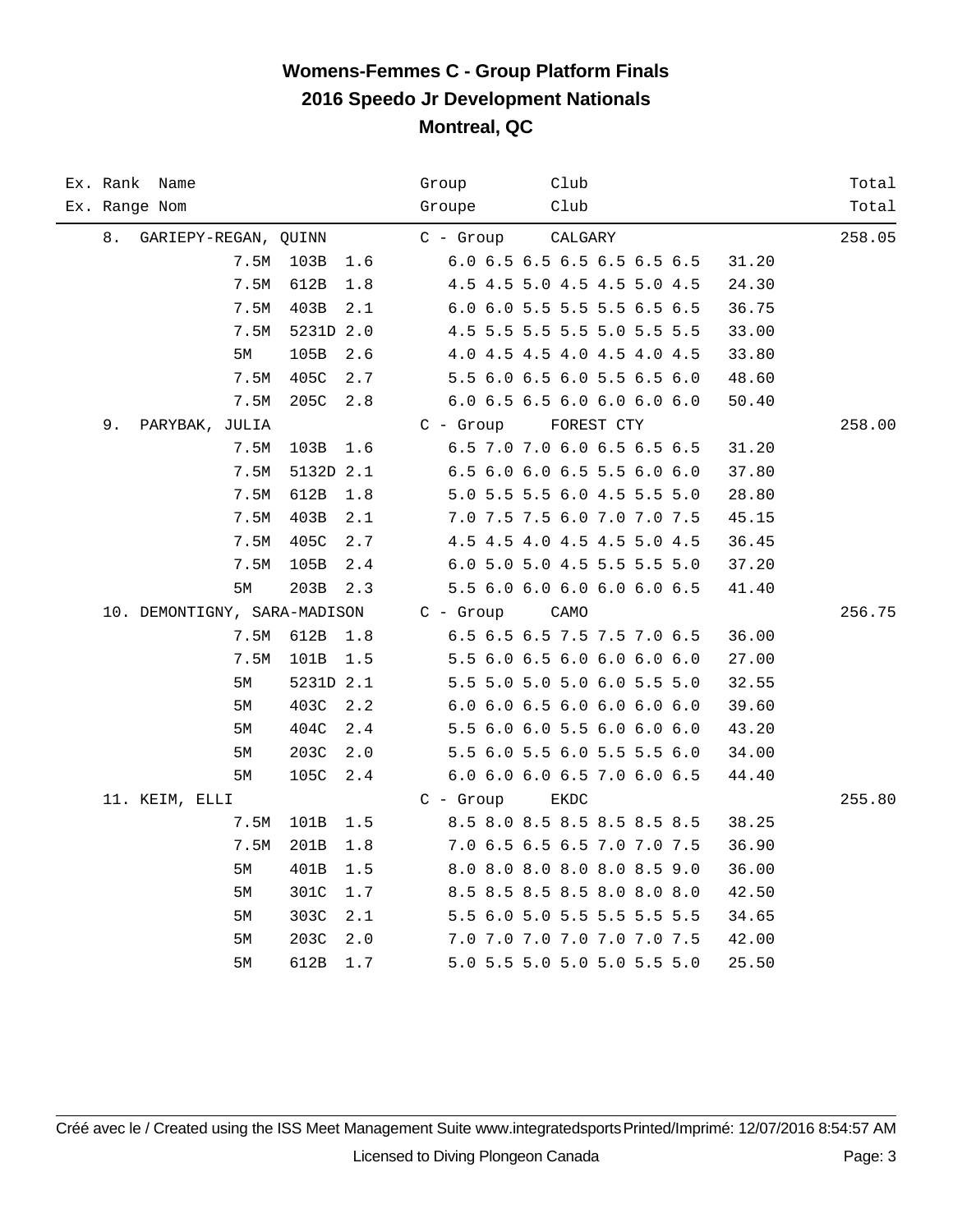| Ex. Rank Name      |      |           |     | Group       | Club      |                             |            | Total  |
|--------------------|------|-----------|-----|-------------|-----------|-----------------------------|------------|--------|
| Ex. Range Nom      |      |           |     | Groupe      | Club      |                             |            | Total  |
| 12. CORRIGAN, EMMA |      |           |     | $C -$ Group | ONDC      |                             |            | 244.50 |
|                    | 7.5M | 103B      | 1.6 |             |           | 2.0 3.5 3.5 4.0 4.5 4.0 2.0 | 17.60      |        |
|                    | 7.5M | 612B      | 1.8 |             |           | 5.5 6.0 6.0 6.0 5.5 6.0 6.0 | 32.40      |        |
|                    | 7.5M | 5231D 2.0 |     |             |           | 5.5 6.5 6.0 6.5 6.5 6.0 5.5 | 37.00      |        |
|                    | 7.5M | 403B      | 2.1 |             |           | 6.5 6.5 6.5 6.0 5.5 6.0 6.5 | 39.90      |        |
|                    | 7.5M | 405C      | 2.7 |             |           | 5.0 4.5 4.5 5.0 5.0 4.5 4.5 | 37.80      |        |
|                    | 7.5M | 205C      | 2.8 |             |           | 4.5 4.5 4.5 4.5 4.5 5.0 5.5 | 37.80      |        |
|                    | 7.5M | 105B      | 2.4 |             |           | 6.0 5.5 5.5 6.0 6.5 6.0 5.5 | 42.00      |        |
| 13. FONG, VERONICA |      |           |     | $C - Growp$ | IDIVE     |                             |            | 244.40 |
|                    | 7.5M | 103B      | 1.6 |             |           | 7.5 7.5 7.5 7.5 7.0 7.0 7.0 | 35.20      |        |
|                    | 7.5M | 403B      | 2.1 |             |           | 7.0 6.5 7.0 6.5 6.0 6.5 6.5 | 40.95      |        |
|                    | 5М   | 612B      | 1.7 |             |           | 3.5 5.0 2.5 3.5 5.0 3.5 3.5 | 17.85      |        |
|                    | 5M   | 5231D 2.1 |     |             |           | 6.0 6.5 6.0 5.0 6.5 5.5 6.0 | 37.80      |        |
|                    | 5M   | 105C      | 2.4 |             |           | 4.5 4.5 5.0 5.0 5.0 5.0 5.0 | 36.00      |        |
|                    | 7.5M | 405C      | 2.7 |             |           | 6.0 6.0 6.5 6.0 6.0 6.0 5.5 | 48.60      |        |
|                    | 5M   | 203C      | 2.0 |             |           | 5.5 4.5 4.5 4.5 5.0 4.0 5.0 | 28.00      |        |
| 14. HOWARD, SADIE  |      |           |     | $C - Grow$  | IDIVE     |                             |            | 241.15 |
|                    | 5M   | 103B      | 1.7 |             |           | 7.0 7.0 7.0 7.5 7.0 7.0 7.0 | 35.70      |        |
|                    | 5M   | 301C      | 1.7 |             |           | 5.5 5.5 6.0 6.0 5.5 6.5 6.5 | 29.75      |        |
|                    | 5М   | 612B      | 1.7 |             |           | 5.0 5.0 4.5 4.5 5.0 5.5 6.0 | 15.30 Balk |        |
|                    | 5M   | 5132D 2.2 |     |             |           | 6.0 6.0 6.0 6.0 5.5 5.5 6.0 | 39.60      |        |
|                    | 5М   | 403C      | 2.2 |             |           | 6.5 6.0 6.5 6.0 6.0 6.0 6.0 | 39.60      |        |
|                    | 5M   | 105C      | 2.4 |             |           | 7.0 6.5 6.5 7.0 6.5 7.0 7.5 | 49.20      |        |
|                    | 5М   | 203C      | 2.0 |             |           | 5.0 5.5 4.5 5.5 5.5 5.5 4.5 | 32.00      |        |
| 15. WILDE, TRINITY |      |           |     | $C - Group$ | SASKATOON |                             |            | 240.65 |
|                    | 7.5M | 103B      | 1.6 |             |           | 6.0 6.0 5.5 6.0 5.5 6.5 6.0 | 28.80      |        |
|                    | 7.5M | 612B      | 1.8 |             |           | 4.0 4.0 4.0 4.5 4.0 5.0 4.5 | 22.50      |        |
|                    | 5M   | 301C      | 1.7 |             |           | 6.5 7.0 5.5 7.0 6.5 6.0 5.5 | 32.30      |        |
|                    | 7.5M | 403B      | 2.1 |             |           | 5.5 5.5 4.5 5.5 4.5 5.5 6.5 | 34.65      |        |
|                    | 7.5M | 405C      | 2.7 |             |           | 6.0 5.5 6.5 5.5 5.5 6.0 5.5 | 45.90      |        |
|                    | 7.5M | 105B      | 2.4 |             |           | 6.0 5.5 5.0 6.0 6.0 5.5 6.0 | 42.00      |        |
|                    | 5M   | 203B      | 2.3 |             |           | 5.0 5.0 5.0 5.0 5.0 6.0 4.5 | 34.50      |        |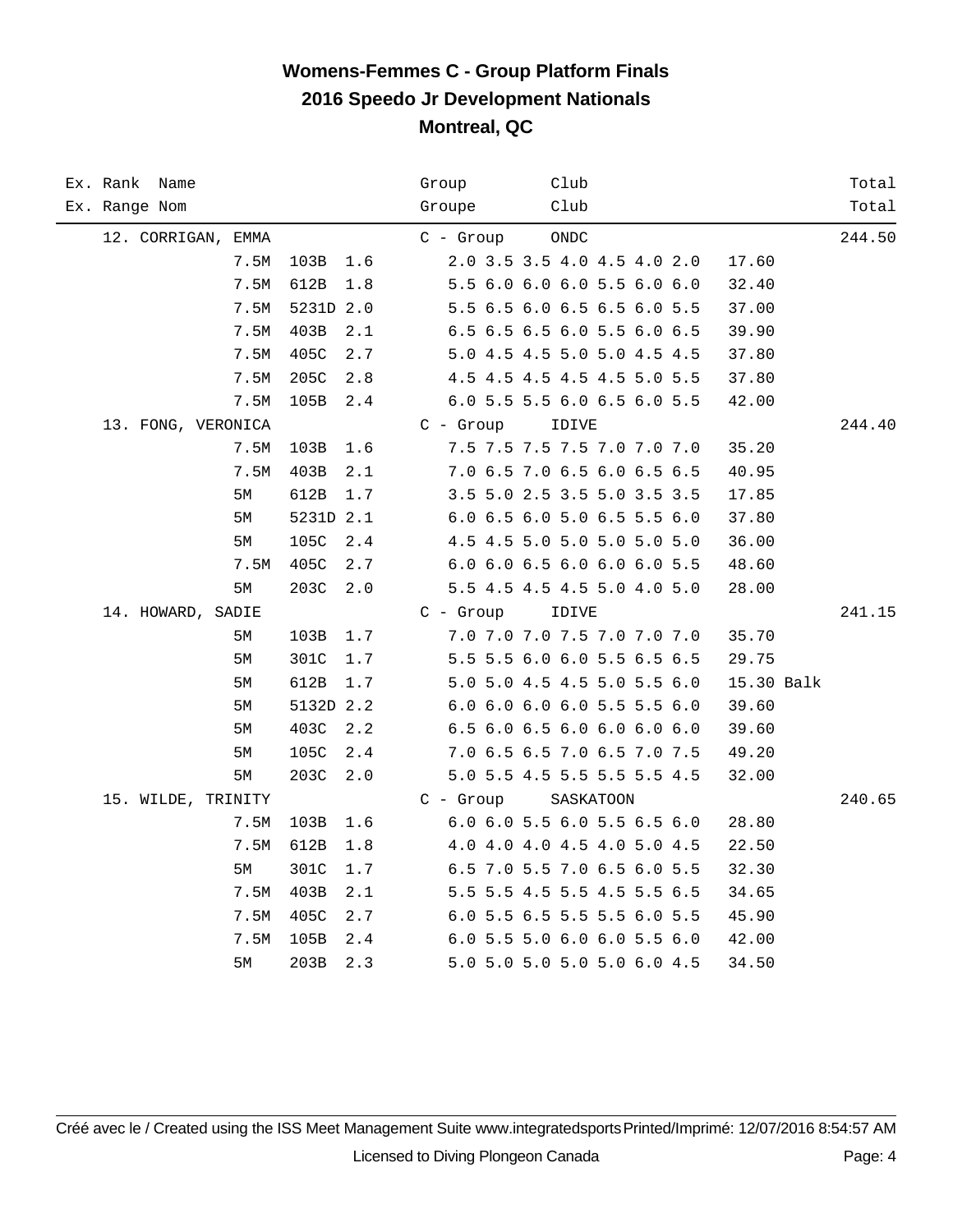| Ex. Rank Name            |      |           |     | Group<br>Club                        | Total  |
|--------------------------|------|-----------|-----|--------------------------------------|--------|
| Ex. Range Nom            |      |           |     | Groupe<br>Club                       | Total  |
| 16. DION, ROSE-MARIE     |      |           |     | $C -$ Group<br>CAMO                  | 229.75 |
|                          | 7.5M | 101B      | 1.5 | 6.5 6.5 6.5 6.5 7.5 6.5 6.5<br>29.25 |        |
|                          | 7.5M | 201C      | 1.8 | 8.0 8.0 8.0 8.0 8.0 7.5 8.5<br>43.20 |        |
|                          | 7.5M | 301C      | 1.9 | 6.0 6.0 6.0 6.0 6.5 6.0 7.0<br>34.20 |        |
|                          | 5М   | 612B      | 1.7 | 5.0 4.5 5.0 4.5 4.0 5.0 4.5<br>23.80 |        |
|                          | 5M   | 103B      | 1.7 | 7.0 7.0 7.0 7.0 7.0 6.5 7.0<br>35.70 |        |
|                          | 5M   | 203C      | 2.0 | 4.5 4.0 4.0 4.5 4.0 4.0 4.0<br>24.00 |        |
|                          | 5М   | 403C      | 2.2 | 6.0 6.0 6.0 6.0 4.5 6.5 6.0<br>39.60 |        |
| 17. BÉLANGER, LÉONIE     |      |           |     | $C - Growp$<br>GATINEAU              | 228.90 |
|                          | 7.5M | 103B      | 1.6 | 5.5 5.5 6.0 5.5 6.5 6.0 5.5<br>27.20 |        |
|                          | 7.5M | 612B      | 1.8 | 5.5 5.5 6.0 5.0 6.0 6.0 5.0<br>30.60 |        |
|                          | 7.5M | 201C      | 1.8 | 6.0 5.0 5.5 5.0 6.0 6.5 6.0<br>31.50 |        |
|                          | 7.5M | 301C      | 1.9 | 5.5 5.5 5.0 5.0 5.5 6.0 5.0<br>30.40 |        |
|                          | 5М   | 203C      | 2.0 | 6.0 6.0 6.5 5.5 6.0 6.0 5.5<br>36.00 |        |
|                          | 5M   | 404C      | 2.4 | 6.0 5.0 5.5 5.5 5.0 5.0 5.5<br>38.40 |        |
|                          | 5М   | 105C      | 2.4 | 4.5 5.5 4.5 5.0 5.0 5.0 4.5<br>34.80 |        |
| 18. DALGARNO, MORGAN     |      |           |     | $C - Group$<br>NORTH SHOR            | 227.55 |
|                          | 7.5M | 103B      | 1.6 | 7.0 6.5 7.0 7.0 6.5 7.0 7.0<br>33.60 |        |
|                          | 5М   | 612B      | 1.7 | 4.0 4.0 4.5 3.5 4.5 5.0 4.5<br>22.10 |        |
|                          | 5M   | 5231D 2.1 |     | 6.0 6.5 6.5 5.5 6.0 5.5 5.5<br>36.75 |        |
|                          | 5М   | 403C      | 2.2 | 5.0 4.0 5.5 5.5 4.5 4.5 5.0<br>31.90 |        |
|                          | 7.5M | 405C      | 2.7 | 5.5 4.0 4.0 4.5 5.0 4.5 5.0<br>37.80 |        |
|                          | 5M   | 105C      | 2.4 | 5.0 4.5 4.5 4.0 5.0 4.5 4.5<br>32.40 |        |
|                          | 5М   | 203C      | 2.0 | 5.5 6.0 5.5 6.0 5.5 5.5 5.5<br>33.00 |        |
| 19. JASMIN, AMÉLIE-LAURA |      |           |     | $C -$ Group<br>CAMO                  | 216.80 |
|                          | 5M   | 103B      | 1.7 | 4.5 4.5 5.5 5.0 5.5 5.0 4.5<br>24.65 |        |
|                          | 5М   | 201C      | 1.6 | 6.5 6.5 6.0 6.0 6.5 6.0 6.5<br>30.40 |        |
|                          | 5М   | 301C      | 1.7 | 6.5 6.0 5.5 5.5 6.0 6.0 5.5<br>29.75 |        |
|                          | 5M   | 612B      | 1.7 | 5.5 5.5 6.0 5.0 4.5 5.5 5.0<br>27.20 |        |
|                          | 5M   | 203C      | 2.0 | 5.5 6.0 6.0 6.0 5.5 5.5 5.0<br>34.00 |        |
|                          | 5М   | 403C      | 2.2 | 5.5 6.0 6.0 6.0 6.5 6.5 6.0<br>39.60 |        |
|                          | 5M   | 105C      | 2.4 | 4.0 4.0 4.5 5.5 4.5 5.5 4.0<br>31.20 |        |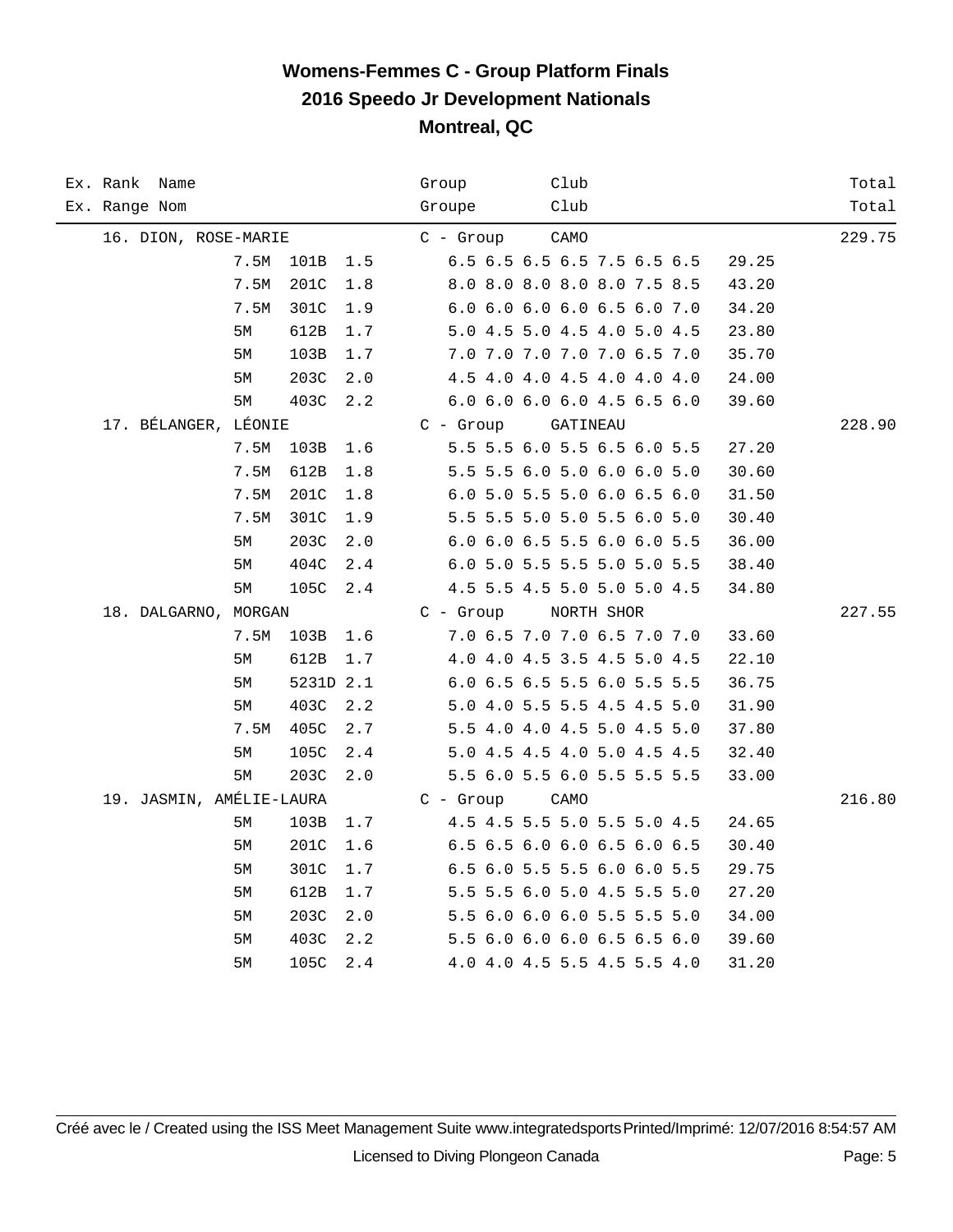|               | Ex. Rank Name        |      |           |     | Club<br>Group                        | Total  |
|---------------|----------------------|------|-----------|-----|--------------------------------------|--------|
| Ex. Range Nom |                      |      |           |     | Club<br>Groupe                       | Total  |
|               | 20. GARDNER, CORALIE |      |           |     | CAMO<br>$C -$ Group                  | 207.65 |
|               |                      | 5M   | 201C      | 1.6 | 6.5 6.5 7.0 7.0 6.5 6.0 6.0<br>31.20 |        |
|               |                      | 5M   | 301C      | 1.7 | 5.0 6.5 7.0 6.0 6.5 6.0 6.0<br>31.45 |        |
|               |                      | 5M   | 612B      | 1.7 | 5.0 4.5 5.5 5.5 4.5 6.0 4.5<br>25.50 |        |
|               |                      | 5M   | 403C      | 2.2 | 4.5 3.5 4.0 4.0 5.0 3.5 3.5<br>25.30 |        |
|               |                      | 5M   | 404C      | 2.4 | 4.5 4.0 5.0 4.5 3.5 4.0 5.0<br>31.20 |        |
|               |                      | 5M   | 105C      | 2.4 | 4.5 5.0 5.0 5.5 5.0 5.5 4.5<br>36.00 |        |
|               |                      | 5M   | 203C      | 2.0 | 4.0 4.5 4.0 5.0 5.0 5.0 4.0<br>27.00 |        |
|               | 21. BONNAR, LAURYN   |      |           |     | $C -$ Group<br><b>BOARDWORKS</b>     | 205.50 |
|               |                      | 7.5M | 103B      | 1.6 | 7.0 7.5 7.0 7.5 7.5 7.5 8.0<br>36.00 |        |
|               |                      | 7.5M | 612B      | 1.8 | 5.5 5.0 5.0 5.0 5.5 5.5 4.0<br>27.90 |        |
|               |                      | 5M   | 201C      | 1.6 | 5.5 5.5 5.0 6.0 6.0 5.5 6.0<br>27.20 |        |
|               |                      | 5M   | 401B      | 1.5 | 5.5 5.5 6.0 6.0 5.5 5.5 6.0<br>25.50 |        |
|               |                      | 7.5M | 5231D 2.0 |     | 4.0 3.5 4.0 4.0 4.5 4.0 5.0<br>24.00 |        |
|               |                      | 5M   | 203C      | 2.0 | 3.5 3.5 3.5 4.0 3.5 4.0 4.0<br>22.00 |        |
|               |                      | 7.5M | 105C      | 2.2 | 7.5 6.5 6.0 7.0 6.5 6.5 6.5<br>42.90 |        |
|               | 22. CEY, LAUREN      |      |           |     | C - Group<br>SASKATOON               | 205.00 |
|               |                      | 7.5M | 103B      | 1.6 | 6.06.06.06.06.06.06.0<br>28.80       |        |
|               |                      | 7.5M | 403B      | 2.1 | 7.0 6.5 6.5 6.0 6.0 6.5 6.0<br>39.90 |        |
|               |                      | 7.5M | 612B      | 1.8 | 5.0 4.0 4.5 5.0 5.5 4.0 4.5<br>25.20 |        |
|               |                      | 5M   | 201B      | 1.6 | 3.5 3.5 3.5 4.0 4.0 4.0 4.0<br>18.40 |        |
|               |                      | 7.5M | 105B      | 2.4 | 6.5 6.5 6.0 6.0 6.0 6.5 6.0<br>44.40 |        |
|               |                      | 7.5M | 405C      | 2.7 | 2.0 2.5 2.5 2.5 2.0 2.0 2.5<br>18.90 |        |
|               |                      | 5М   | 303C      | 2.1 | 4.5 5.0 4.5 4.5 5.0 5.0 4.5<br>29.40 |        |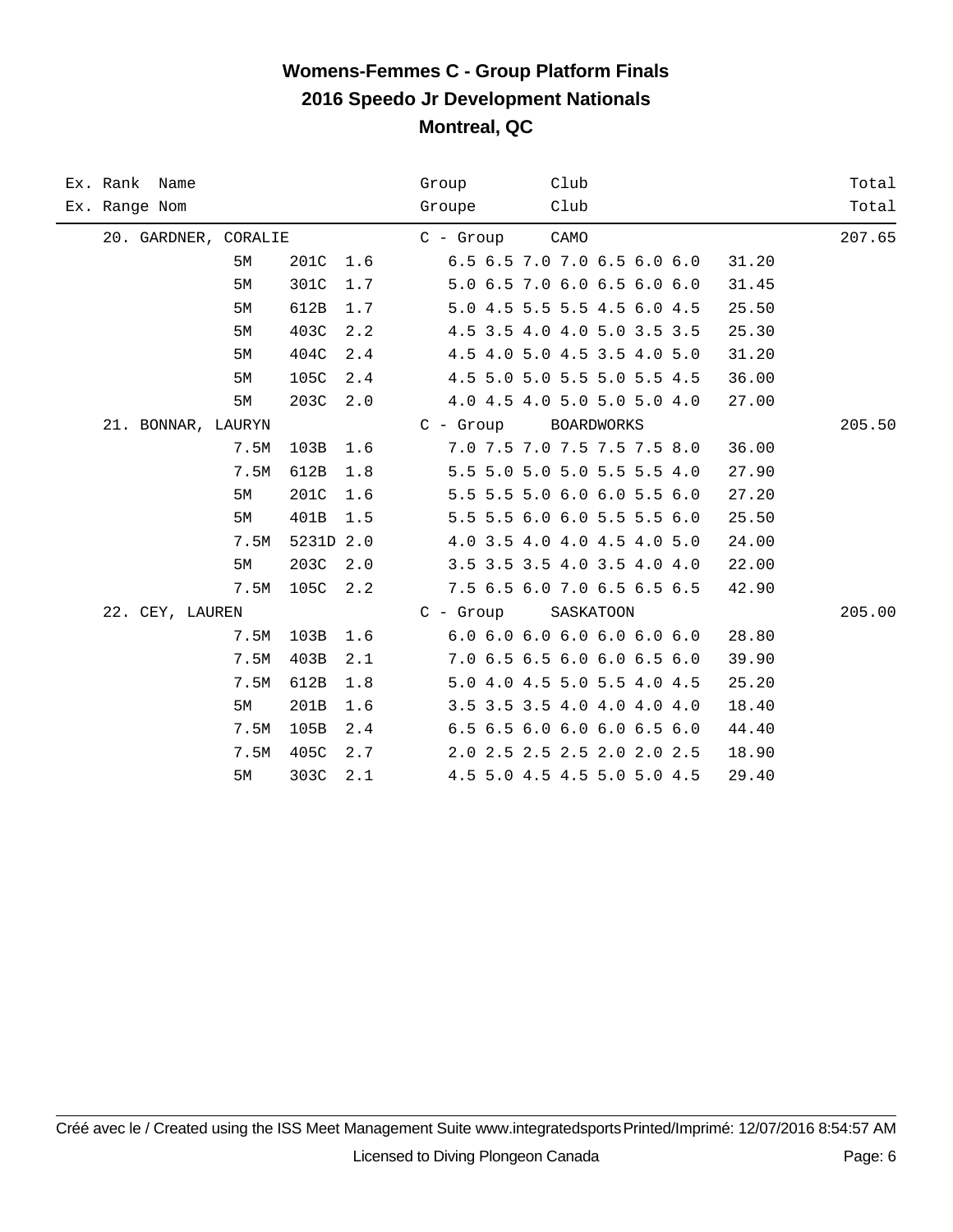| Ex. Rank Name                                        | Group       | Club                                                              | Total  |
|------------------------------------------------------|-------------|-------------------------------------------------------------------|--------|
| Ex. Range Nom                                        | Groupe      | Club                                                              | Total  |
| Referee: MARENTETTE, CLAIRE<br>Judge 1: BREWER, JILL |             | Asst. Referee: MORNEAU-RICARD, OLIVIER<br>Judge 2: PINEO, HEATHER |        |
| Judge 3: JOSTEN, JOSIE                               |             | Judge 4: HUNGERSHAFER, AL                                         |        |
| Judge 5: LORTIE, STEPHANE                            |             | Judge 6: POWER, STEVE                                             |        |
| Judge 7: MCLACHLIN, CHERYL                           |             |                                                                   |        |
|                                                      |             |                                                                   |        |
| 1.<br>MILLER, KATE                                   | D - Group   | NEPEAN OTT                                                        | 256.90 |
| 103B 1.7                                             |             | 6.5 7.0 6.0 7.0 7.0 7.5 7.0<br>35.70                              |        |
| 201C                                                 | 1.5         | 7.0 7.0 7.5 7.0 7.0 7.0 7.5<br>31.50                              |        |
| 301C                                                 | 1.6         | 7.0 7.0 7.0 7.5 7.0 6.5 7.0<br>33.60                              |        |
| 403C                                                 | 2.2         | 6.5 6.5 6.0 6.0 6.0 6.5 5.5<br>40.70                              |        |
| 105C                                                 | 2.4         | 6.5 5.5 5.5 6.5 5.5 6.0 5.5<br>40.80                              |        |
| 5132D 2.2                                            |             | 6.0 6.0 6.0 6.0 6.0 6.0 6.0<br>39.60                              |        |
| 203C                                                 | 2.0         | 5.5 6.0 6.5 5.5 6.0 5.0 6.0<br>35.00                              |        |
| $2$ .<br>BOISVERT, JULIANNE                          | $D -$ Group | ENVOL                                                             | 249.95 |
| 103B 1.7                                             |             | 7.0 6.5 6.5 7.0 6.5 7.0 7.5<br>34.85                              |        |
| 201C                                                 | 1.5         | 7.0 8.0 7.5 8.0 7.0 8.0 7.5<br>34.50                              |        |
| 301C                                                 | 1.6         | 6.5 6.0 6.5 6.5 6.5 6.0 6.5<br>31.20                              |        |
| 401B                                                 | 1.5         | 8.0 7.0 7.0 7.5 7.5 7.5 7.0<br>33.00                              |        |
| 104C                                                 | 2.2         | 6.0 6.0 5.5 5.5 5.5 6.5 6.0<br>38.50                              |        |
| 203C                                                 | 2.0         | 5.5 6.5 6.0 6.5 5.5 6.0 5.0<br>35.00                              |        |
| 403C                                                 | 2.2         | 6.5 6.0 6.0 7.0 6.5 7.0 6.5<br>42.90                              |        |
| 3.<br>LEGAULT, JORDANE                               | D - Group   | <b>ENVOL</b>                                                      | 248.55 |
| 103B                                                 | 1.7         | 6.5 7.0 6.5 6.5 7.0 6.5 5.5<br>33.15                              |        |
| 201C                                                 | 1.5         | 6.5 6.0 7.0 7.0 6.5 6.5 6.5<br>29.25                              |        |
| 303C                                                 | 2.1         | 4.5 5.5 5.5 5.5 5.5 5.5 5.0<br>34.65                              |        |
| 401B                                                 | 1.5         | 7.0 7.0 7.0 8.0 7.5 7.5 7.5<br>33.00                              |        |
| 104C                                                 | 2.2         | 5.5 6.0 6.0 5.5 6.0 6.0 6.5<br>39.60                              |        |
| 203C                                                 | 2.0         | 6.0 6.0 6.0 6.0 6.5 6.0 7.0<br>36.00                              |        |
| 403C                                                 | 2.2         | 6.5 7.0 6.5 6.5 7.5 6.5 6.5<br>42.90                              |        |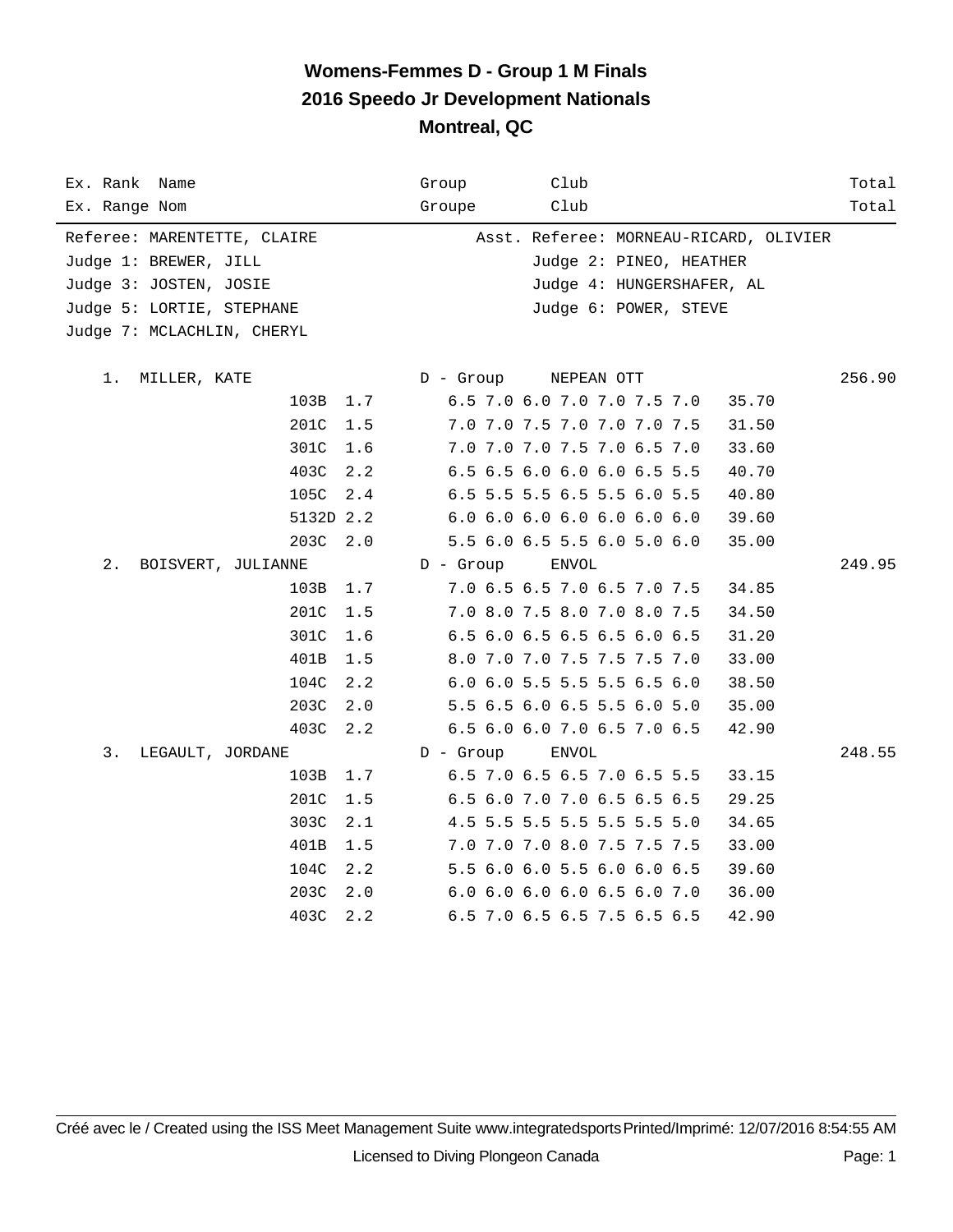| Ex. Rank Name<br>Ex. Range Nom | Club<br>Group<br>Club<br>Groupe                                     | Total<br>Total |
|--------------------------------|---------------------------------------------------------------------|----------------|
|                                |                                                                     |                |
| 4.<br>PALKHIVALA, SONYA        | $D -$ Group<br>PCDC                                                 | 243.50         |
| 103B<br>1.7                    | 7.0 7.0 7.0 6.5 7.0 7.0 7.0<br>35.70                                |                |
| 201C<br>1.5                    | 6.0 6.5 6.5 6.0 6.0 6.5 7.0<br>28.50                                |                |
| 301C<br>1.6                    | 7.5 6.0 6.5 7.0 6.5 7.0 7.0<br>32.80                                |                |
| 401B<br>1.5                    | 7.0 7.0 7.0 6.5 7.5 7.5 7.0<br>31.50                                |                |
| 104C<br>2.2<br>2.0             | 4.5 5.0 5.0 5.5 5.0 3.5 5.5<br>33.00<br>5.5 6.0 7.0 6.0 6.5 6.5 7.0 |                |
| 203C<br>403C<br>2.2            | 38.00<br>7.0 6.0 7.0 6.5 6.5 8.0 6.0                                |                |
| 5.                             | 44.00<br>$D -$ Group                                                |                |
| JANUARIO, MAIKA<br>201C<br>1.5 | CAMO<br>7.0 7.0 7.0 6.5 6.5 7.0 7.0<br>31.50                        | 236.45         |
| 301C<br>1.6                    | 7.5 7.0 6.5 7.0 6.5 7.0 7.0<br>33.60                                |                |
| 401B<br>1.5                    | 8.5 8.0 7.0 8.0 8.0 8.5 8.0<br>36.00                                |                |
| 103B<br>1.7                    | 5.5 5.5 5.0 5.5 5.5 5.0 6.0<br>28.05                                |                |
| 104C<br>2.2                    | 5.0 5.5 4.5 4.0 5.0 5.5 5.0<br>33.00                                |                |
| 203C<br>2.0                    | 5.5 6.5 6.5 6.5 7.0 6.0 6.0<br>38.00                                |                |
| 403C<br>2.2                    | 5.5 5.5 5.5 5.5 5.5 6.0 5.5<br>36.30                                |                |
| б.<br>GREEN, MADELINE          | $D -$ Group<br>WHITE ROCK                                           | 226.80         |
| 201C<br>1.5                    | 6.5 7.0 7.0 7.0 7.5 7.0 7.0<br>31.50                                |                |
| 301C<br>1.6                    | 7.5 7.0 7.0 7.0 7.0 6.5 7.5<br>33.60                                |                |
| 403C<br>2.2                    | 4.0 4.5 4.5 4.5 4.5 4.5 4.5<br>29.70                                |                |
| 103B<br>1.7                    | 6.5 6.5 6.5 6.5 6.0 5.5 6.0<br>32.30                                |                |
| 104C<br>2.2                    | 5.5 6.5 6.0 5.5 5.5 6.0 6.0<br>38.50                                |                |
| 203C<br>2.0                    | 5.5 6.0 6.0 6.0 6.5 6.0 6.5<br>36.00                                |                |
| 303C<br>2.1                    | 4.0 4.0 4.0 4.0 4.0 4.0 4.5<br>25.20                                |                |
| 7.<br>BOYER, CATHERINE         | <b>ONDC</b><br>$D -$ Group                                          | 217.85         |
| 103B<br>1.7                    | 6.0 6.5 6.0 6.0 6.0 6.5 6.5<br>31.45                                |                |
| 5122D 1.9                      | 6.0 6.0 6.0 6.5 5.5 5.5 6.0<br>34.20                                |                |
| 301C<br>1.6                    | 6.0 6.0 6.0 6.0 6.0 6.0 6.0<br>28.80                                |                |
| 201C<br>1.5                    | 5.5 6.0 5.0 5.5 6.0 5.5 6.0<br>25.50                                |                |
| 203C<br>2.0                    | 5.0 6.0 5.0 5.0 6.0 5.5 6.0<br>33.00                                |                |
| 403C<br>2.2                    | 5.5 5.5 6.0 5.0 5.5 5.5 5.5<br>36.30                                |                |
| 104C<br>2.2                    | 4.0 4.5 4.0 6.0 4.0 4.5 5.0<br>28.60                                |                |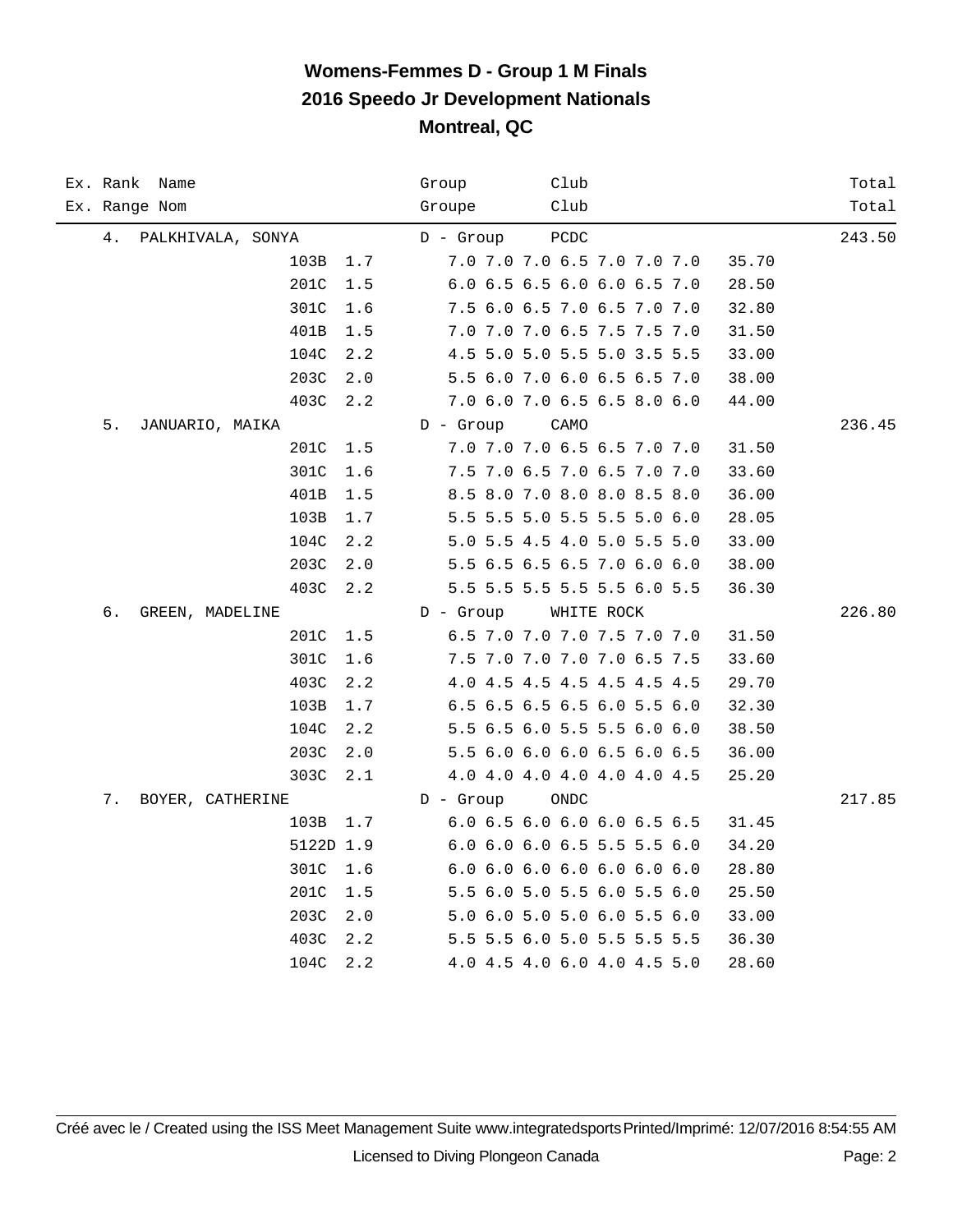| Ex. Rank Name<br>Ex. Range Nom  | Club<br>Group<br>Club<br>Groupe                                     | Total<br>Total |
|---------------------------------|---------------------------------------------------------------------|----------------|
|                                 |                                                                     |                |
| 8.<br>GRAY, CHLOE<br>1.5        | $D -$ Group<br>EKDC<br>5.5 5.5 5.5 5.0 4.5 5.5 5.0                  | 211.50         |
| 401B                            | 24.00<br>6.0 6.0 6.0 5.5 5.5 7.0 6.5                                |                |
| 201C<br>1.5<br>301C             | 27.00                                                               |                |
| 1.6                             | 6.0 6.0 6.0 5.0 5.5 5.5 6.5<br>28.00                                |                |
| 103B<br>1.7                     | 6.5 6.0 6.5 4.5 6.5 6.0 6.5<br>32.30                                |                |
| 104C<br>2.2                     | 5.5 5.5 6.0 5.0 6.0 5.0 5.5<br>36.30                                |                |
| 403C<br>2.2                     | 6.5 6.5 6.5 7.0 6.5 7.0 5.5<br>42.90<br>4.0 3.5 3.5 3.0 3.5 3.0 3.5 |                |
| 203C<br>2.0<br>9.               | 21.00<br>$D -$ Group                                                | 209.35         |
| DUKART, ISOBELLA<br>403C<br>2.2 | EKDC<br>5.5 5.5 5.5 6.0 5.0 5.5 5.5<br>36.30                        |                |
| 201C                            | 6.0 6.0 6.0 6.5 6.5 6.5 6.0                                         |                |
| 1.5<br>103B                     | 27.75<br>6.0 5.0 6.0 5.5 6.0 6.0 5.5                                |                |
| 1.7<br>301C                     | 29.75                                                               |                |
| 1.6                             | 6.5 6.0 6.0 6.5 7.0 6.5 6.0<br>30.40                                |                |
| 104C<br>2.2                     | 5.0 5.0 5.5 5.5 5.5 5.5 5.0<br>35.20                                |                |
| 303C<br>2.1                     | 3.0 3.5 3.0 3.0 4.0 3.0 3.5<br>19.95                                |                |
| 203C<br>2.0                     | 4.5 5.0 5.0 5.0 5.0 5.5 5.0<br>30.00                                |                |
| 10. MCLEOD, MICHELLE            | $D -$ Group<br>EKDC                                                 | 207.10         |
| 401B<br>1.5                     | 6.0 6.5 6.0 7.5 7.0 6.5 6.5<br>29.25                                |                |
| 201C<br>1.5                     | 6.5 6.5 6.5 7.0 7.0 7.0 7.0<br>30.75                                |                |
| 301C<br>1.6                     | 5.5 5.5 6.0 6.0 6.0 5.5 6.0<br>28.00                                |                |
| 103B<br>1.7                     | 5.0 5.5 4.5 5.5 5.5 5.5 4.5<br>27.20                                |                |
| 104C<br>2.2                     | 4.0 4.5 4.5 4.0 5.0 4.5 4.5<br>29.70                                |                |
| 403C<br>2.2                     | 5.0 5.0 5.5 5.5 5.5 5.5 5.0<br>35.20                                |                |
| 203C<br>2.0                     | 4.5 4.5 4.5 4.0 4.5 5.0 4.5<br>27.00                                |                |
| 11. BATALLA, RENEE              | $D -$ Group<br>EKDC                                                 | 206.90         |
| 401B<br>1.5                     | 6.5 6.0 6.0 6.0 5.5 6.0 5.0<br>27.00                                |                |
| 201B<br>1.5                     | 5.5 6.0 6.5 6.0 6.5 6.5 7.0<br>28.50                                |                |
| 301C<br>1.6                     | 5.5 5.5 6.0 6.0 5.5 5.5 5.5<br>26.40                                |                |
| 103B<br>1.7                     | 5.0 5.5 5.0 5.0 5.0 5.0 5.5<br>25.50                                |                |
| 104C<br>2.2                     | 5.5 5.5 5.5 6.0 6.0 6.0 6.5<br>38.50                                |                |
| 403C<br>2.2                     | 5.0 5.0 4.5 5.5 5.0 5.0 4.5<br>33.00                                |                |
| 203C<br>2.0                     | 4.5 5.0 4.5 4.0 4.5 5.0 5.0<br>28.00                                |                |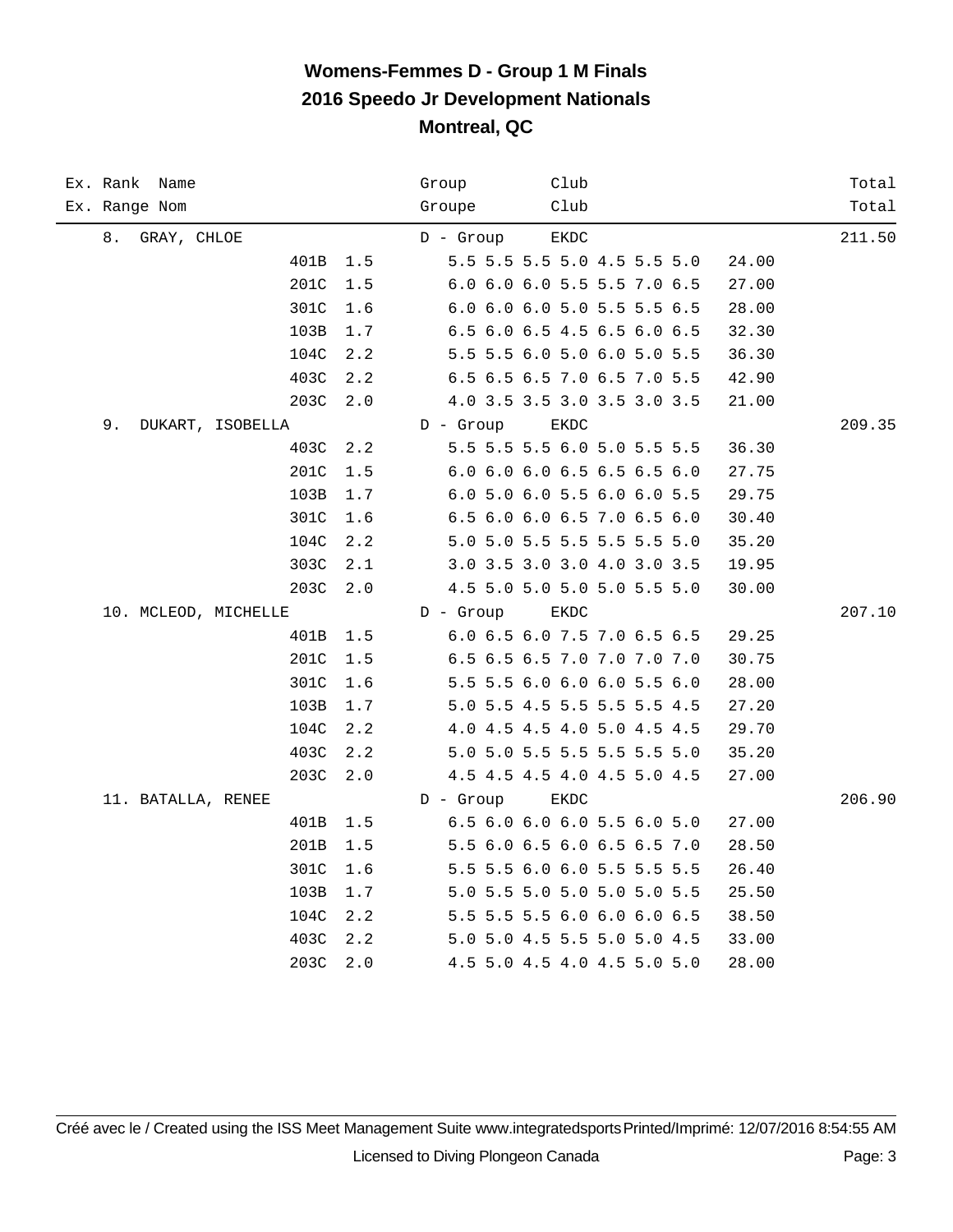| Ex. Rank Name<br>Ex. Range Nom | Club<br>Group<br>Club<br>Groupe      | Total<br>Total |
|--------------------------------|--------------------------------------|----------------|
| 12. LUPA, MEGAN                | $D -$ Group<br>GATQUATIC             | 206.70         |
| 401B<br>1.5                    | 6.0 6.0 6.0 6.0 5.5 6.0 6.5<br>27.00 |                |
| $1.7\,$<br>103B                | 6.0 6.0 5.5 6.0 6.5 6.0 6.0<br>30.60 |                |
| 201C<br>1.5                    | 6.0 6.0 6.0 5.5 6.0 6.5 6.0<br>27.00 |                |
| 301C<br>1.6                    | 3.0 4.0 3.0 3.5 3.5 3.0 3.5<br>16.00 |                |
| 104C<br>2.2                    | 5.0 5.0 5.5 5.0 5.5 5.0 5.0<br>33.00 |                |
| 403C<br>2.2                    | 6.0 5.5 5.5 5.5 5.5 6.5 5.5<br>36.30 |                |
| 203B<br>2.3                    | 5.5 5.0 5.0 5.5 5.5 5.5 5.0<br>36.80 |                |
| 13. FUNG, ALEXA                | $D -$ Group<br>FOREST CTY            | 199.15         |
| 101B<br>1.3                    | 6.5 7.0 6.5 7.0 6.0 6.5 6.5<br>25.35 |                |
| 201B<br>1.5                    | 6.5 7.0 6.5 7.0 6.5 6.0 6.5<br>29.25 |                |
| 301C<br>1.6                    | 6.0 6.0 6.0 7.0 6.0 6.0 6.5<br>28.80 |                |
| 401B<br>1.5                    | 5.5 6.5 6.0 6.0 6.0 6.5 6.5<br>27.75 |                |
| 402C<br>1.6                    | 5.5 5.5 5.5 6.0 5.5 5.0 5.5<br>26.40 |                |
| 103B<br>1.7                    | 6.0 6.0 6.0 5.5 6.0 5.0 6.5<br>30.60 |                |
| 203C<br>2.0                    | 5.0 5.0 5.0 5.5 5.0 5.5 5.5<br>31.00 |                |
| 14. CHA, AMELIA                | $D -$ Group<br>CALGARY               | 198.85         |
| 103B<br>1.7                    | 5.5 6.0 5.0 5.5 5.5 5.5 6.5<br>28.05 |                |
| 201C<br>1.5                    | 7.0 6.5 7.0 6.0 7.0 6.5 7.0<br>30.75 |                |
| 301C<br>1.6                    | 5.0 6.0 5.5 5.5 5.0 5.5 5.5<br>26.40 |                |
| 401B<br>1.5                    | 6.5 6.5 6.5 6.0 6.5 7.0 6.5<br>29.25 |                |
| 104C<br>2.2                    | 5.0 5.5 5.0 5.0 6.0 5.5 5.0<br>34.10 |                |
| 203C<br>2.0                    | 4.0 4.5 4.0 3.5 4.0 5.0 4.5<br>25.00 |                |
| 403C<br>2.2                    | 4.5 4.0 3.5 3.5 3.5 4.0 4.0<br>25.30 |                |
| 15. RYKOWSKA-PELLETIER, MIA    | $D -$ Group<br>CAMO                  | 194.90         |
| 101B<br>1.3                    | 6.5 5.5 6.0 5.5 5.5 6.0 5.5<br>22.10 |                |
| 401B<br>1.5                    | 5.5 6.0 6.0 6.5 5.5 6.0 5.5<br>26.25 |                |
| 201C<br>1.5                    | 6.5 6.0 6.5 6.0 6.5 6.5 6.5<br>29.25 |                |
| 301C<br>1.6                    | 7.0 6.5 6.5 6.5 6.0 6.5 6.0<br>31.20 |                |
| 203C<br>2.0                    | 4.5 5.0 4.5 4.5 4.5 5.0 5.0<br>28.00 |                |
| 103B<br>1.7                    | 6.0 5.5 5.5 6.0 6.0 6.5 6.0<br>30.60 |                |
| 403C<br>2.2                    | 4.0 3.5 3.5 4.0 4.5 4.5 4.5<br>27.50 |                |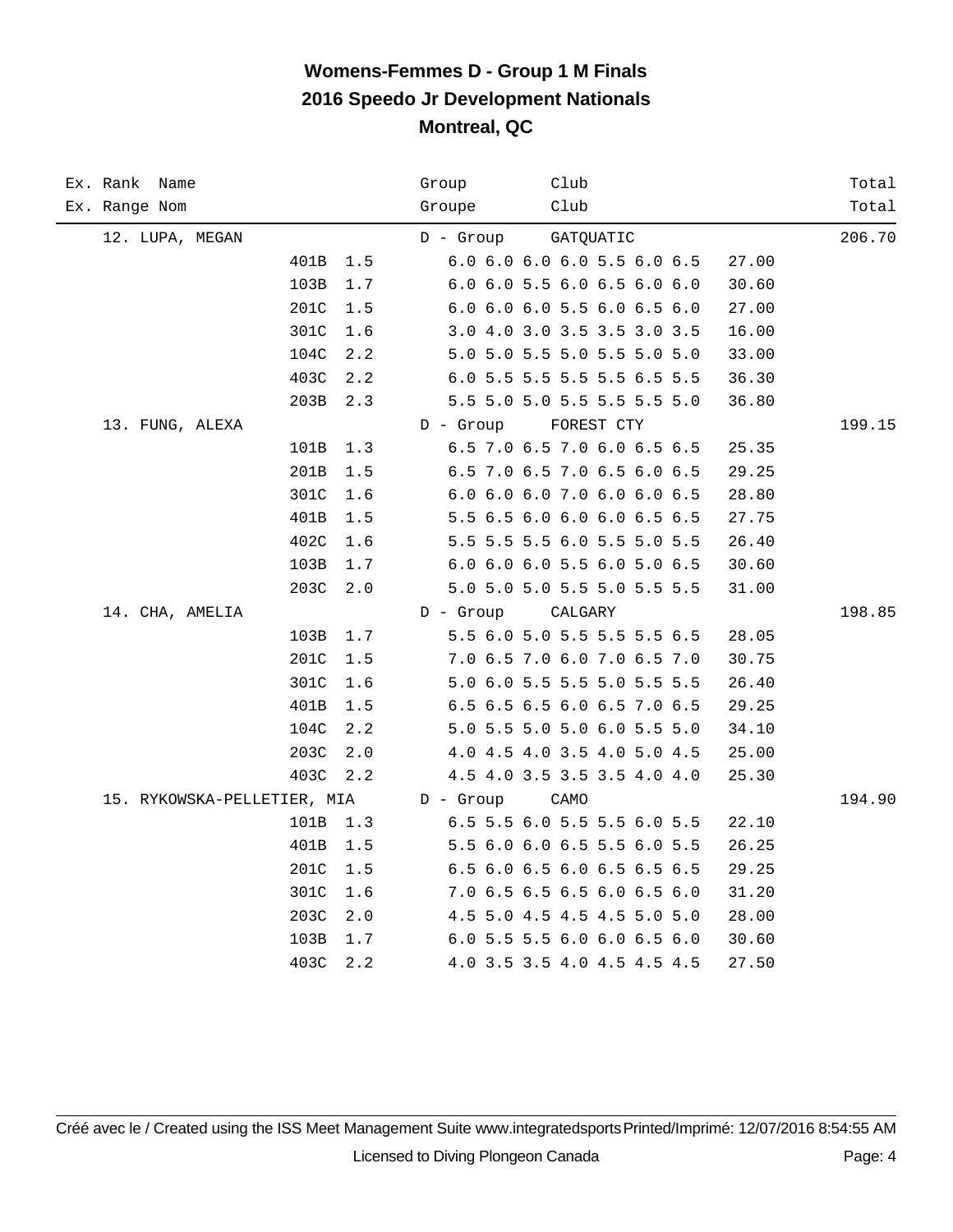| Ex. Rank Name<br>Ex. Range Nom | Club<br>Group<br>Club<br>Groupe      | Total<br>Total |
|--------------------------------|--------------------------------------|----------------|
| 16. LU, KEIRA                  | <b>BOARDWORKS</b><br>D - Group       | 194.45         |
| 401B<br>1.5                    | 7.5 7.5 7.0 6.5 6.5 6.5 7.0<br>30.75 |                |
| 201C<br>$1.5$                  | 7.0 6.5 6.5 6.0 6.0 6.5 6.5<br>29.25 |                |
| 301C<br>1.6                    | 7.0 6.5 6.5 6.0 6.5 6.5 7.0<br>31.20 |                |
| 103B<br>$1.7$                  | 4.0 4.5 4.0 4.5 4.0 4.0 5.0<br>21.25 |                |
| 104C<br>2.2                    | 4.5 5.0 5.0 4.5 5.0 4.0 5.0<br>31.90 |                |
| 203C<br>2.0                    | 4.0 4.5 5.0 4.5 4.5 4.5 4.5<br>27.00 |                |
| 403C<br>2.2                    | 3.5 4.5 3.5 3.5 4.0 3.5 3.5<br>23.10 |                |
| 17. WEHNER, AUDREY             | $D -$ Group<br>EKDC                  | 193.15         |
| 401B<br>1.5                    | 6.0 5.5 5.5 5.5 6.0 6.5 6.0<br>26.25 |                |
| 201C<br>1.5                    | 5.0 5.0 5.0 5.5 5.5 5.0 5.5<br>23.25 |                |
| 301C<br>1.6                    | 5.5 5.5 6.0 5.0 5.0 5.5 5.0<br>25.60 |                |
| 103B<br>$1.7$                  | 5.0 5.0 5.5 5.0 6.0 6.0 6.0<br>28.05 |                |
| 104C<br>2.2                    | 4.5 4.5 4.5 4.0 4.5 4.5 5.0<br>29.70 |                |
| 403C<br>2.2                    | 6.0 5.5 5.0 5.5 5.5 6.5 5.5<br>36.30 |                |
| 203C<br>2.0                    | 4.0 4.0 4.0 4.5 3.5 4.0 4.5<br>24.00 |                |
| 18. DOROSH, CHELSEY            | $D -$ Group<br>REGINA                | 182.10         |
| 103C<br>1.6                    | 6.0 6.5 6.5 7.0 6.0 6.5 6.5<br>31.20 |                |
| 401C<br>1.4                    | 6.0 6.0 5.5 5.5 6.5 7.0 6.5<br>25.90 |                |
| 201C<br>1.5                    | 5.5 5.5 5.5 6.0 6.5 5.5 6.0<br>25.50 |                |
| 301C<br>1.6                    | 4.5 5.0 4.5 5.0 4.0 4.0 4.5<br>21.60 |                |
| 104C<br>2.2                    | 4.5 5.0 4.5 4.5 4.5 4.5 4.5<br>29.70 |                |
| 403C<br>2.2                    | 4.0 3.5 3.5 4.0 3.5 3.5 4.0<br>24.20 |                |
| 203C<br>2.0                    | 3.5 4.0 4.0 4.0 4.5 4.0 4.5<br>24.00 |                |
| 19. BUSH, PAIGE                | $D -$ Group<br>FR VALLEY             | 179.40         |
| 103B<br>1.7                    | 5.0 4.0 4.0 4.0 4.0 4.0 4.0<br>20.40 |                |
| 201C<br>$1.5$                  | 5.0 5.0 5.0 5.5 4.5 5.0 5.0<br>22.50 |                |
| 301C<br>1.6                    | 4.0 4.0 4.0 4.0 4.5 4.0 4.5<br>19.20 |                |
| 5221D 1.7                      | 6.5 5.5 6.0 5.0 5.5 6.0 5.0<br>28.90 |                |
| 104C<br>2.2                    | 4.5 4.5 4.0 5.0 4.5 5.0 4.5<br>29.70 |                |
| 403C<br>2.2                    | 4.5 4.0 4.5 4.5 4.5 5.5 4.5<br>29.70 |                |
| 203C<br>2.0                    | 5.0 4.5 5.0 4.5 5.0 5.5 4.5<br>29.00 |                |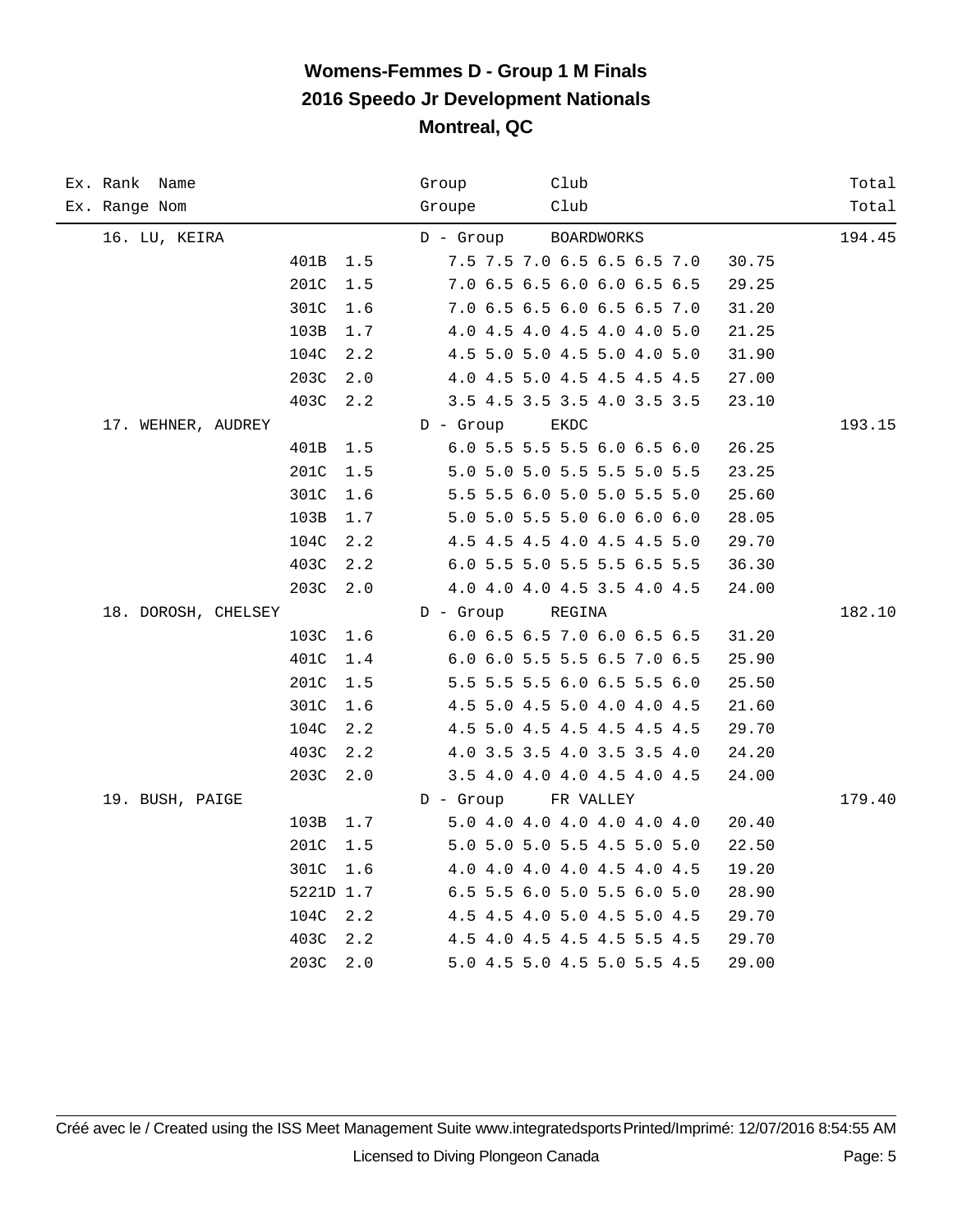| Ex. Rank Name               |             | Group       | Club                             | Total      |
|-----------------------------|-------------|-------------|----------------------------------|------------|
| Ex. Range Nom               |             | Groupe      | Club                             | Total      |
| Referee: FREEMAN, KAILA     |             |             | Asst. Referee: MCLACHLIN, CHERYL |            |
| Judge 1: MCPHERSON, CAROL   |             |             | Judge 2: BREWER, JILL            |            |
| Judge 3: MARENTETTE, CLAIRE |             |             | Judge 4: LORTIE, STEPHANE        |            |
| Judge 5: HUNGERSHAFER, AL   |             |             | Judge 6: COMFORT, JEREMY         |            |
| Judge 7: PINEO, HEATHER     |             |             |                                  |            |
|                             |             |             |                                  |            |
| 1.<br>MILLER, KATE          |             | D - Group   | NEPEAN OTT                       | 307.75     |
|                             | 403B<br>2.1 |             | 6.0 6.5 6.5 6.5 7.5 6.5 6.5      | 28.35 Balk |
|                             | 103B<br>1.6 |             | 8.0 8.0 7.5 8.0 8.0 8.5 7.5      | 38.40      |
|                             | 201C<br>1.7 |             | 7.0 7.0 7.5 7.0 6.5 7.5 7.0      | 35.70      |
|                             | 301C<br>1.8 |             | 8.0 7.0 8.0 7.5 8.0 7.5 8.0      | 42.30      |
|                             | 205C<br>2.8 |             | 7.0 6.5 7.0 6.5 6.5 7.0 7.0      | 57.40      |
|                             | 5233D 2.4   |             | 6.0 6.0 6.5 6.0 6.0 6.5 6.5      | 44.40      |
|                             | 105B<br>2.4 |             | 8.5 8.5 8.5 8.0 8.5 8.5 8.5      | 61.20      |
| 2.<br>LEGAULT, JORDANE      |             | $D -$ Group | ENVOL                            | 286.30     |
|                             | 103B 1.6    |             | 6.5 6.0 6.5 6.5 6.0 6.0 6.0      | 29.60      |
|                             | 201C<br>1.7 |             | 7.5 8.0 8.0 8.0 7.5 8.0 7.0      | 39.95      |
|                             | 301C<br>1.8 |             | 6.5 7.0 7.0 7.0 7.0 7.0 6.0      | 37.80      |
|                             | 403B<br>2.1 |             | 7.5 7.5 7.5 7.0 6.5 7.0 7.0      | 45.15      |
|                             | 203B<br>2.2 |             | 7.0 7.0 7.5 7.0 7.0 6.0 7.0      | 46.20      |
|                             | 303C<br>2.0 |             | 6.5 7.0 7.5 7.5 6.5 7.0 7.0      | 42.00      |
|                             | 404C<br>2.4 |             | 6.0 6.5 6.5 6.5 6.0 6.5 6.0      | 45.60      |
| 3.<br>BOISVERT, JULIANNE    |             | $D -$ Group | ENVOL                            | 283.65     |
|                             | 103B<br>1.6 |             | 7.0 7.0 6.5 6.5 6.5 7.0 7.0      | 32.80      |
|                             | 301C<br>1.8 |             | 7.5 8.0 8.0 8.0 8.5 7.5 7.0      | 42.30      |
|                             | 5231D 2.0   |             | 6.0 6.0 6.0 6.5 6.0 6.0 6.5      | 36.00      |
|                             | 403B<br>2.1 |             | 6.5 5.5 6.0 6.5 7.0 5.5 6.0      | 38.85      |
|                             | 105C<br>2.2 |             | 5.5 6.0 6.5 5.5 5.5 6.0 5.5      | 37.40      |
|                             | 203B<br>2.2 |             | 7.5 7.5 7.5 7.5 7.5 8.0 7.0      | 49.50      |
|                             | 404C<br>2.4 |             | 6.0 6.5 6.5 6.5 6.5 6.5 6.5      | 46.80      |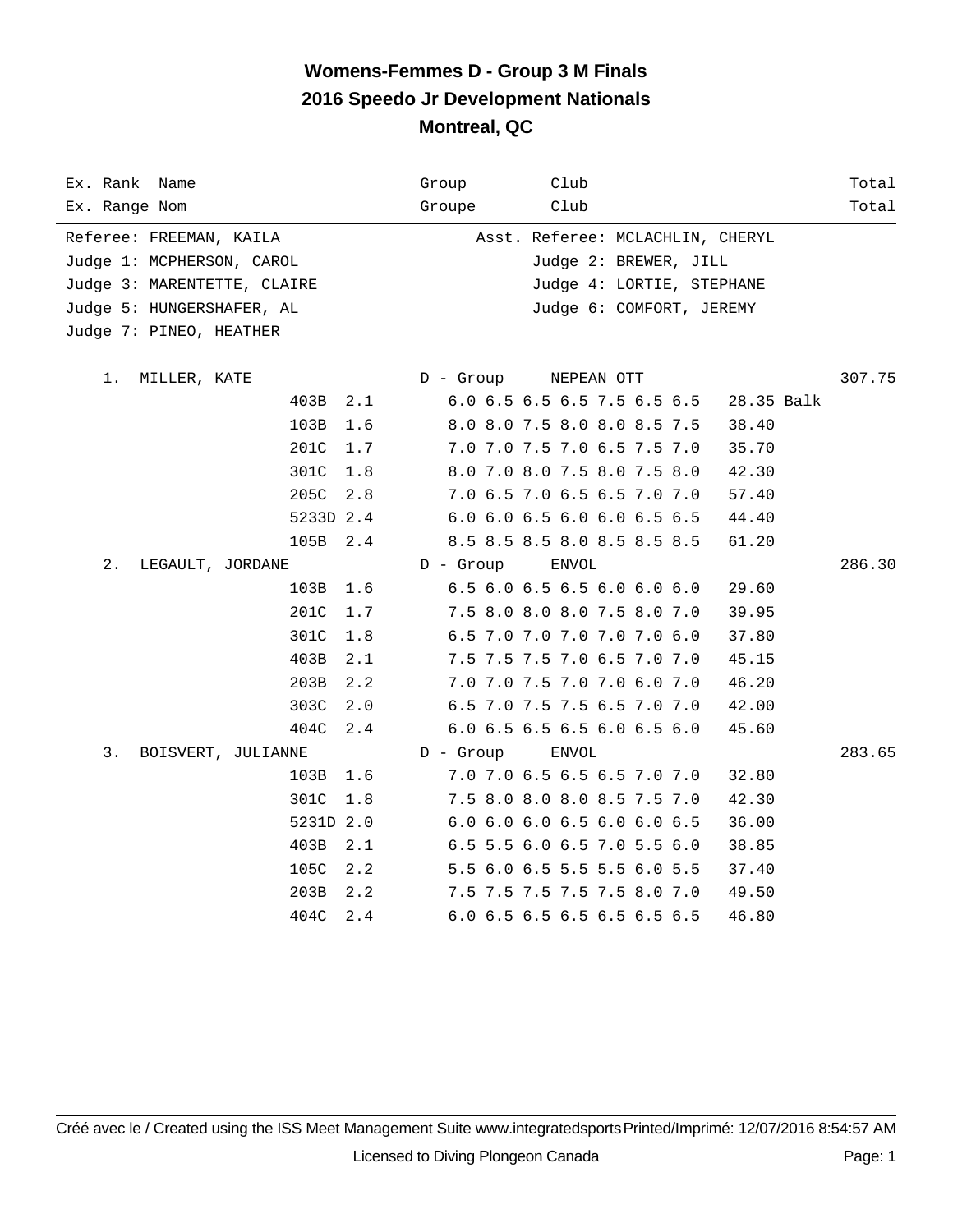| Ex. Rank Name           |               | Club<br>Group                        | Total  |
|-------------------------|---------------|--------------------------------------|--------|
| Ex. Range Nom           |               | Club<br>Groupe                       | Total  |
| 4.<br>LU, KEIRA         |               | $D -$ Group<br><b>BOARDWORKS</b>     | 255.45 |
|                         | 401B<br>1.4   | 7.5 7.5 8.0 7.5 8.0 8.0 8.0<br>32.90 |        |
|                         | 201C<br>1.7   | 6.5 7.0 7.0 7.0 7.5 7.0 6.0<br>35.70 |        |
|                         | 301C<br>1.8   | 6.5 6.5 6.0 6.5 6.5 6.0 6.0<br>34.20 |        |
|                         | 103B<br>1.6   | 6.0 5.5 6.0 6.0 6.5 6.0 6.0<br>28.80 |        |
|                         | 403B<br>2.1   | 6.0 6.0 6.5 6.0 6.0 6.5 7.0<br>38.85 |        |
|                         | 203B<br>2.2   | 6.5 6.5 6.5 6.0 6.0 6.0 6.5<br>41.80 |        |
|                         | 105B<br>2.4   | 6.0 6.0 6.0 6.0 5.0 6.5 5.5<br>43.20 |        |
| 5.<br>JANUARIO, MAIKA   |               | $D -$ Group<br>CAMO                  | 248.85 |
|                         | 201C<br>1.7   | 6.5 6.0 7.0 6.5 7.0 6.0 6.0<br>32.30 |        |
|                         | 301C<br>$1.8$ | 6.0 6.0 6.5 5.5 6.0 5.5 5.5<br>31.50 |        |
|                         | 103B<br>1.6   | 7.5 7.5 7.5 7.5 8.0 7.0 7.0<br>36.00 |        |
|                         | 403C<br>1.9   | 6.0 6.5 5.5 6.0 6.5 6.5 6.0<br>35.15 |        |
|                         | 203C<br>1.9   | 6.5 7.0 6.0 7.0 7.0 6.5 6.5<br>38.00 |        |
|                         | 303C<br>2.0   | 4.5 5.0 6.0 5.0 5.5 6.0 6.5<br>33.00 |        |
|                         | 105C<br>2.2   | 6.5 6.5 6.0 5.5 7.0 7.0 6.5<br>42.90 |        |
| б.<br>BOYER, CATHERINE  |               | $D -$ Group<br>ONDC                  | 247.00 |
|                         | 103B<br>1.6   | 7.0 7.0 7.0 6.5 7.0 7.0 7.0<br>33.60 |        |
|                         | 5231D 2.0     | 6.5 5.5 5.0 5.5 6.5 6.0 6.0<br>35.00 |        |
|                         | 301C<br>1.8   | 4.5 4.5 4.5 4.5 4.5 5.0 4.5<br>24.30 |        |
|                         | 403B<br>2.1   | 7.0 8.0 7.0 8.0 8.0 7.5 8.0<br>49.35 |        |
|                         | 5132D 2.1     | 6.5 5.5 6.5 6.0 5.5 6.0 6.5<br>38.85 |        |
|                         | 203B<br>2.2   | 6.0 6.0 5.5 6.5 6.5 6.0 6.5<br>40.70 |        |
|                         | 105B<br>2.4   | 2.5 3.0 3.0 3.5 4.0 4.5 4.5<br>25.20 |        |
| 7.<br>PALKHIVALA, SONYA |               | $D -$ Group<br>PCDC                  | 244.35 |
|                         | 103B<br>1.6   | 7.5 6.5 7.5 6.5 7.0 6.5 7.0<br>32.80 |        |
|                         | 201C<br>1.7   | 7.0 7.5 7.0 7.5 6.0 7.5 6.0<br>36.55 |        |
|                         | 301C<br>1.8   | 6.0 4.5 6.0 5.0 4.0 5.0 5.0<br>27.00 |        |
|                         | 403C<br>1.9   | 7.5 7.5 7.0 7.0 7.5 7.5 7.0<br>41.80 |        |
|                         | 105C<br>2.2   | 7.0 6.5 7.0 6.5 6.5 7.0 7.0<br>45.10 |        |
|                         | 203B<br>2.2   | 4.0 4.5 5.0 4.0 4.0 4.0 4.5<br>27.50 |        |
|                         | 404C<br>2.4   | 4.5 5.0 4.0 5.0 5.5 4.5 4.5<br>33.60 |        |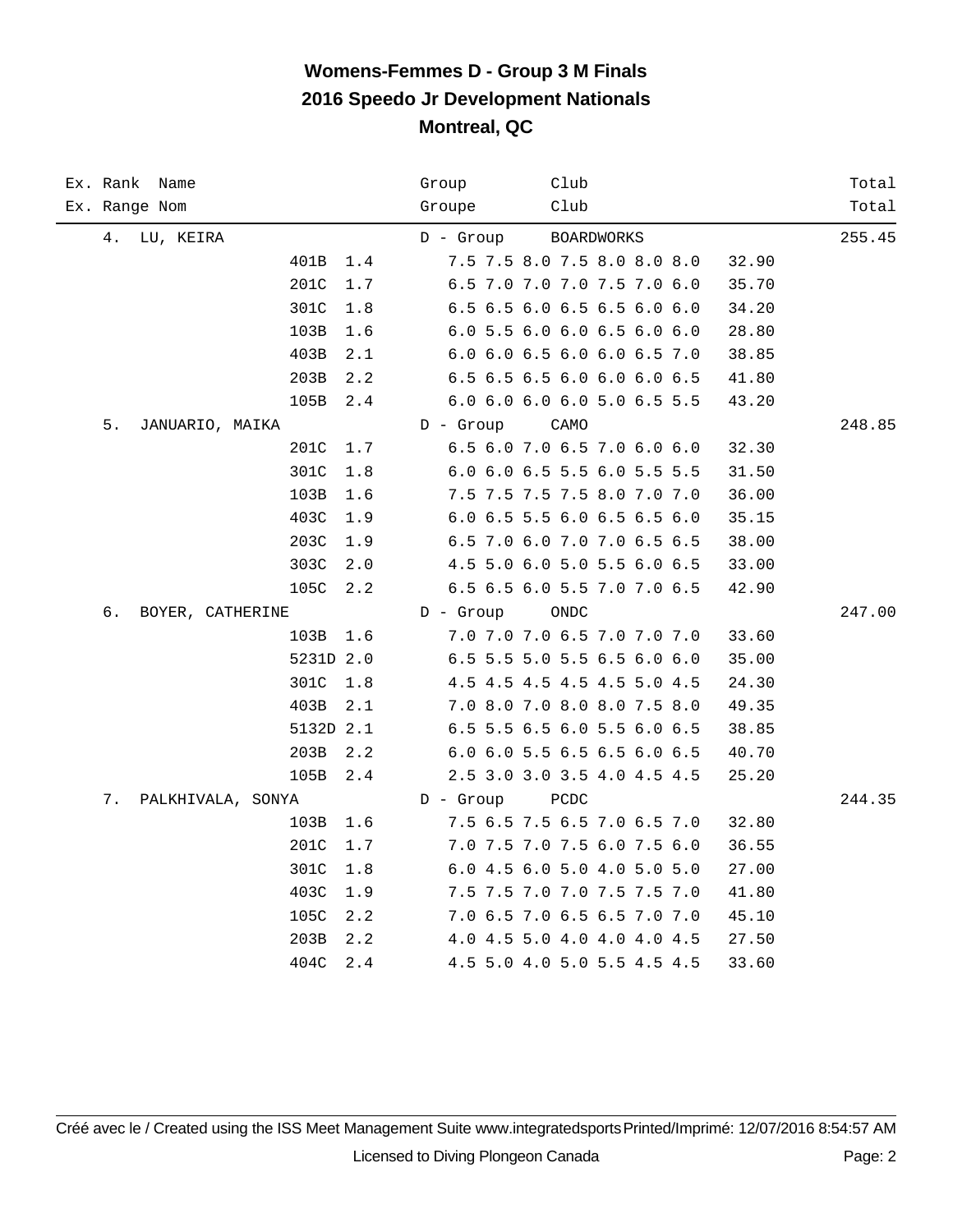| Ex. Rank Name<br>Ex. Range Nom | Club<br>Group<br>Club<br>Groupe      | Total<br>Total |
|--------------------------------|--------------------------------------|----------------|
|                                |                                      |                |
| 8.<br>MCLEOD, MICHELLE         | $D -$ Group<br><b>EKDC</b>           | 235.65         |
| 103B<br>1.6                    | 6.0 5.5 5.0 5.5 5.5 4.5 5.5<br>26.40 |                |
| 201C<br>1.7                    | 6.5 7.0 6.0 7.0 7.5 6.5 6.5<br>34.00 |                |
| 301C<br>1.8                    | 7.0 6.5 6.0 7.0 6.5 6.5 6.5<br>35.10 |                |
| 403C<br>1.9                    | 6.0 6.5 5.5 6.0 6.5 6.5 6.0<br>35.15 |                |
| 404C<br>2.4                    | 4.5 4.0 4.5 4.5 5.0 4.0 5.0<br>32.40 |                |
| 203B<br>2.2                    | 7.0 6.0 6.5 6.0 6.0 6.0 5.5<br>39.60 |                |
| 105C<br>2.2                    | 5.0 4.0 5.0 5.0 5.0 5.5 5.0<br>33.00 |                |
| 9.<br>BUSH, PAIGE              | $D -$ Group<br>FR VALLEY             | 233.40         |
| 103B<br>1.6                    | 7.0 6.0 6.0 7.0 7.0 6.0 6.0<br>30.40 |                |
| 301C<br>1.8                    | 4.0 4.0 4.0 3.5 5.0 4.0 4.5<br>21.60 |                |
| 5231D 2.0                      | 6.0 6.0 5.5 6.0 6.0 6.0 6.0<br>36.00 |                |
| 403C<br>1.9                    | 5.5 5.0 5.0 5.5 5.5 6.0 6.0<br>31.35 |                |
| 404C<br>2.4                    | 5.0 5.5 5.5 5.5 5.5 4.5 5.5<br>39.60 |                |
| 105C<br>2.2                    | 6.5 5.5 5.5 6.0 5.5 6.0 5.5<br>37.40 |                |
| 203C<br>1.9                    | 6.5 7.0 6.5 6.0 7.0 6.5 6.0<br>37.05 |                |
| 10. CHA, AMELIA                | $D -$ Group<br>CALGARY               | 232.95         |
| 103B<br>1.6                    | 7.0 6.0 6.5 6.5 7.0 6.5 7.0<br>32.00 |                |
| 201C<br>1.7                    | 7.0 6.5 7.0 7.0 7.5 7.0 6.0<br>35.70 |                |
| 301C<br>1.8                    | 5.0 5.0 5.5 5.5 5.5 4.0 5.5<br>28.80 |                |
| 403C<br>1.9                    | 4.5 4.5 3.5 4.0 5.0 4.0 5.5<br>24.70 |                |
| 105C<br>2.2                    | 8.0 7.0 7.0 7.0 8.0 8.0 7.5<br>49.50 |                |
| 203C<br>1.9                    | 5.5 6.5 7.5 6.5 6.5 6.5 6.5<br>37.05 |                |
| 404C<br>2.4                    | 3.0 3.5 3.5 3.5 3.0 3.5 4.0<br>25.20 |                |
| 11. LUPA, MEGAN                | $D -$ Group<br>GATQUATIC             | 232.50         |
| 403B<br>2.1                    | 6.0 5.5 5.5 6.5 5.5 5.5 5.5<br>34.65 |                |
| 103B<br>1.6                    | 6.5 5.5 5.5 6.0 6.0 5.5 6.0<br>28.00 |                |
| 201B<br>1.7                    | 6.5 6.5 6.0 6.5 6.0 6.0 6.0<br>31.45 |                |
| 301C<br>1.8                    | 4.5 4.5 4.5 4.5 5.0 4.5 4.0<br>24.30 |                |
| 404C<br>2.4                    | 5.5 6.0 6.0 5.5 6.5 5.5 6.0<br>42.00 |                |
| 105B<br>2.4                    | 4.5 4.5 4.5 4.5 5.0 5.0 5.5<br>33.60 |                |
| 203B<br>2.2                    | 6.0 6.0 4.5 5.5 7.0 6.0 5.5<br>38.50 |                |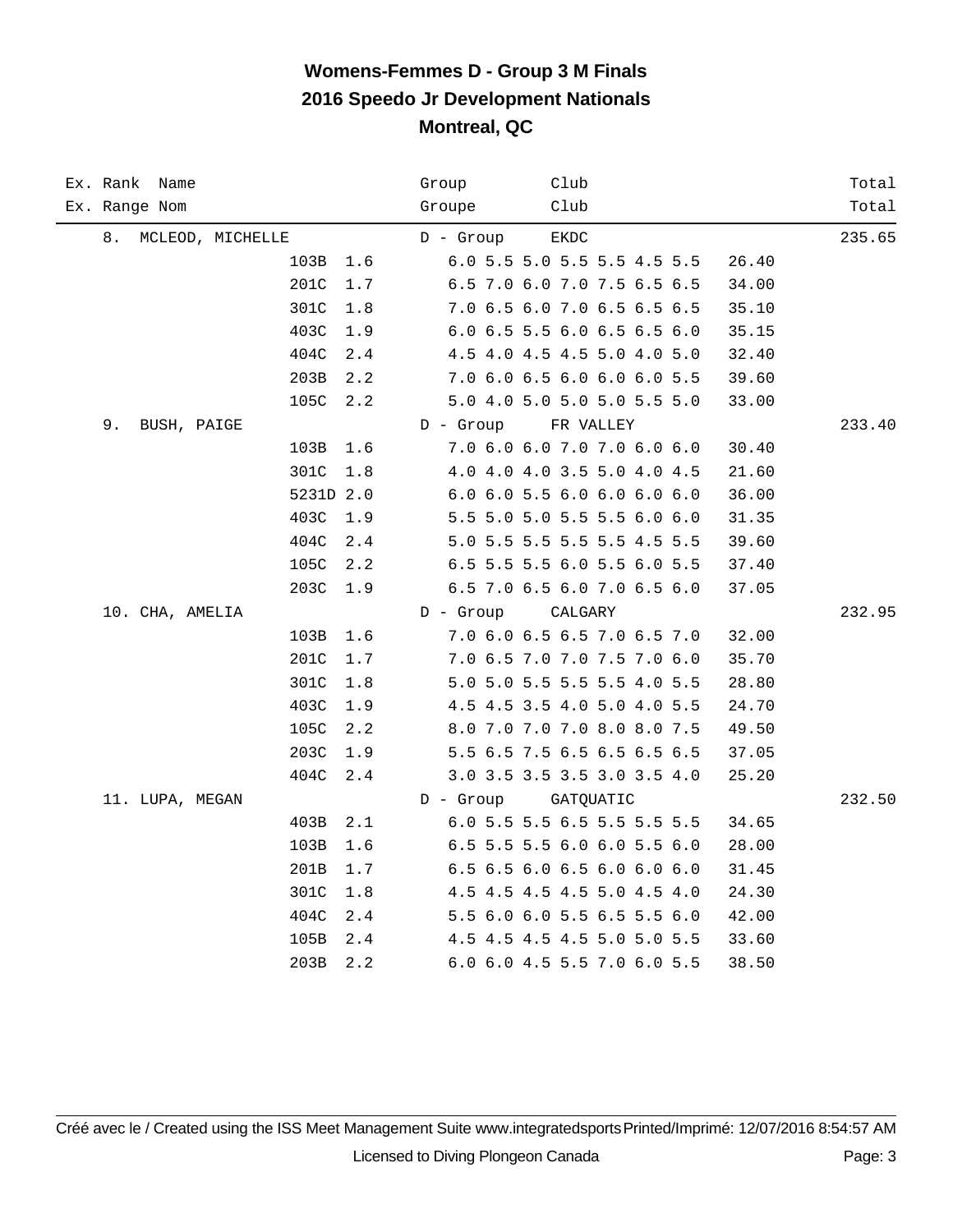| Ex. Rank Name<br>Ex. Range Nom       | Club<br>Group<br>Club<br>Groupe                                   | Total<br>Total |
|--------------------------------------|-------------------------------------------------------------------|----------------|
|                                      |                                                                   |                |
| 12. GREEN, MADELINE<br>201C<br>$1.7$ | $D -$ Group<br>WHITE ROCK<br>7.0 7.5 7.5 7.0 6.5 7.0 7.0<br>35.70 | 229.60         |
| 301C<br>1.8                          | 5.5 6.0 6.0 5.0 6.0 5.5 6.0<br>31.50                              |                |
| 403B<br>2.1                          | 6.5 6.5 6.5 7.0 7.0 6.0 7.5<br>42.00                              |                |
| 103B<br>1.6                          | 6.0 6.0 6.0 5.5 6.0 5.5 6.0<br>28.80                              |                |
| 105C<br>2.2                          | 4.5 4.5 4.5 4.5 4.0 4.5 4.0<br>29.70                              |                |
| 203B<br>2.2                          | 6.5 6.5 7.5 7.0 7.5 7.0 6.0<br>45.10                              |                |
| 404C<br>2.4                          | 2.0 2.0 2.0 3.0 2.5 2.5 3.0<br>16.80                              |                |
| 13. BATALLA, RENEE                   | $D -$ Group<br>EKDC                                               | 223.65         |
| 103B<br>1.6                          | 5.5 5.0 5.0 5.5 5.5 5.0 5.0<br>24.80                              |                |
| 201B<br>1.7                          | 7.0 7.0 6.5 6.5 6.0 6.5 6.5<br>33.15                              |                |
| 301C<br>1.8                          | 6.0 5.5 5.0 5.5 5.5 6.0 6.0<br>30.60                              |                |
| 403C<br>1.9                          | 5.5 5.0 5.0 6.0 5.5 5.5 5.0<br>30.40                              |                |
| 404C<br>2.4                          | 5.5 6.0 5.0 6.0 6.5 6.0 5.5<br>42.00                              |                |
| 203B<br>2.2                          | 5.5 4.5 5.0 5.0 4.5 5.0 5.0<br>33.00                              |                |
| 105C<br>2.2                          | 4.5 4.0 4.5 4.5 4.5 4.5 4.5<br>29.70                              |                |
| 14. DUKART, ISOBELLA                 | $D -$ Group<br>EKDC                                               | 212.25         |
| 403B<br>2.1                          | 7.0 6.5 6.0 6.5 6.0 7.0 6.5<br>40.95                              |                |
| 203B<br>2.2                          | 4.0 3.5 3.0 3.0 2.5 3.5 4.0<br>22.00                              |                |
| 101B<br>1.5                          | 6.0 5.5 5.5 6.0 6.0 5.5 5.5<br>25.50                              |                |
| 301C<br>1.8                          | 6.0 7.0 6.0 7.0 5.5 6.0 6.0<br>32.40                              |                |
| 105B<br>2.4                          | 5.5 5.0 5.0 5.0 5.5 5.0 5.5<br>37.20                              |                |
| 303C<br>2.0                          | 6.5 6.5 7.0 7.0 6.5 7.5 7.0<br>41.00                              |                |
| 404C<br>2.4                          | 2.0 1.5 2.0 1.5 1.5 3.5 2.0<br>13.20                              |                |
| 15. HAMBY, ELLA                      | $D -$ Group<br>PCDC                                               | 211.90         |
| 103B<br>1.6                          | 5.0 5.0 5.5 5.5 6.0 5.0 5.5<br>25.60                              |                |
| 201C<br>1.7                          | 6.0 6.0 6.0 6.5 7.0 6.5 6.0<br>31.45                              |                |
| 301C<br>1.8                          | 6.0 6.5 7.0 6.5 6.0 7.0 6.5<br>35.10                              |                |
| 403C<br>1.9                          | 6.5 5.5 6.5 6.0 6.0 7.5 6.0<br>35.15                              |                |
| 105C<br>2.2                          | 4.0 4.0 4.5 4.0 3.0 3.5 4.0<br>26.40                              |                |
| 203C<br>1.9                          | 6.0 6.0 7.0 6.0 6.0 6.5 6.0<br>34.20                              |                |
| 303C<br>2.0                          | 4.0 4.0 5.0 4.0 4.0 5.0 4.0<br>24.00                              |                |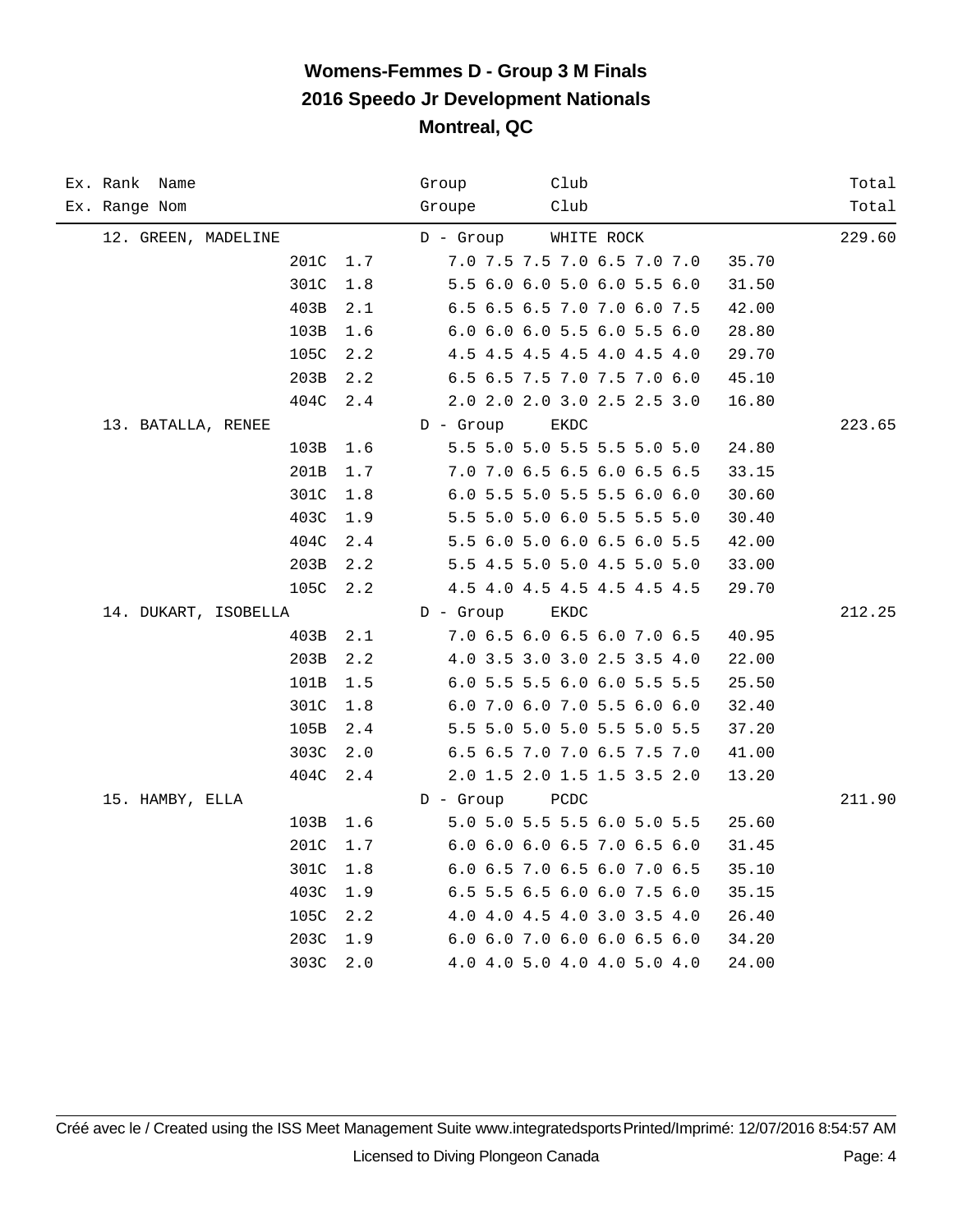| Ex. Rank Name<br>Ex. Range Nom | Club<br>Group<br>Club<br>Groupe      | Total<br>Total |
|--------------------------------|--------------------------------------|----------------|
|                                |                                      |                |
| 16. GRAY, CHLOE                | $D -$ Group<br><b>EKDC</b>           | 205.90         |
| 103B<br>1.6                    | 7.0 6.5 6.0 6.5 6.5 6.0 6.0<br>30.40 |                |
| $1.7\,$<br>201C                | 6.5 6.5 6.0 6.5 6.5 6.0 6.0<br>32.30 |                |
| 301C<br>1.8                    | 5.0 5.0 5.0 5.0 5.0 5.0 5.5<br>27.00 |                |
| 403C<br>1.9                    | 5.5 5.0 5.0 5.5 5.0 5.5 5.5<br>30.40 |                |
| 404C<br>2.4                    | 3.5 3.5 3.5 3.5 4.0 4.0 4.0<br>26.40 |                |
| 203B<br>2.2                    | 4.5 5.5 5.0 6.0 5.5 4.0 4.0<br>33.00 |                |
| 105B<br>2.4                    | 4.0 3.5 3.5 3.5 3.5 4.0 4.0<br>26.40 |                |
| 17. COSTA, ANNABELLE           | $D -$ Group<br><b>ENVOL</b>          | 205.25         |
| 103B<br>1.6                    | 6.5 5.5 6.0 6.0 6.0 5.5 6.0<br>28.80 |                |
| 201C<br>1.7                    | 5.5 4.5 5.5 5.5 5.5 5.0 5.5<br>28.05 |                |
| 301C<br>1.8                    | 5.0 5.0 5.0 5.5 5.5 5.0 5.5<br>27.90 |                |
| 401B<br>$1.4$                  | 6.0 5.5 6.0 6.0 7.0 6.0 6.0<br>25.20 |                |
| 203B<br>2.2                    | 5.5 4.5 4.5 4.5 4.5 5.0 5.0<br>30.80 |                |
| 403C<br>1.9                    | 5.5 4.5 5.0 5.0 6.0 5.0 5.0<br>28.50 |                |
| 303C<br>2.0                    | 6.0 6.0 6.0 6.0 6.0 6.0 6.5<br>36.00 |                |
| 18. CALFACACOS, PATRICIA       | $D -$ Group<br>PCDC                  | 198.20         |
| 101B<br>1.5                    | 7.5 6.5 6.5 7.0 7.5 6.5 7.0<br>30.75 |                |
| 201C<br>1.7                    | 4.5 4.5 4.0 3.0 3.5 4.0 4.0<br>20.40 |                |
| 301C<br>1.8                    | 5.0 4.5 5.0 4.5 4.5 4.0 5.0<br>25.20 |                |
| 401B<br>1.4                    | 7.5 7.0 6.5 7.0 7.0 7.0 7.0<br>29.40 |                |
| 103B<br>1.6                    | 6.0 5.5 6.0 6.0 6.5 6.0 6.0<br>28.80 |                |
| 203C<br>1.9                    | 5.0 5.0 5.5 5.0 4.5 5.5 5.0<br>28.50 |                |
| 403C<br>1.9                    | 6.5 6.0 6.0 6.0 6.5 5.5 7.0<br>35.15 |                |
| 19. RYKOWSKA-PELLETIER, MIA    | $D -$ Group<br>CAMO                  | 196.55         |
| 401B<br>1.4                    | 6.0 6.0 6.0 6.0 6.5 5.5 6.0<br>25.20 |                |
| 201C<br>1.7                    | 7.5 7.0 7.0 7.0 7.0 7.0 6.5<br>35.70 |                |
| 301C<br>1.8                    | 7.0 6.5 6.0 6.0 7.0 6.5 6.5<br>35.10 |                |
| 103B<br>1.6                    | 4.0 4.0 4.0 4.5 5.5 4.5 4.5<br>20.80 |                |
| 203C<br>1.9                    | 5.0 5.0 5.0 4.0 5.5 4.5 4.5<br>27.55 |                |
| 303C<br>2.0                    | 3.0 3.0 3.0 2.5 3.0 3.5 3.5<br>18.00 |                |
| 403C<br>1.9                    | 6.0 6.0 6.0 5.0 6.0 6.5 5.5<br>34.20 |                |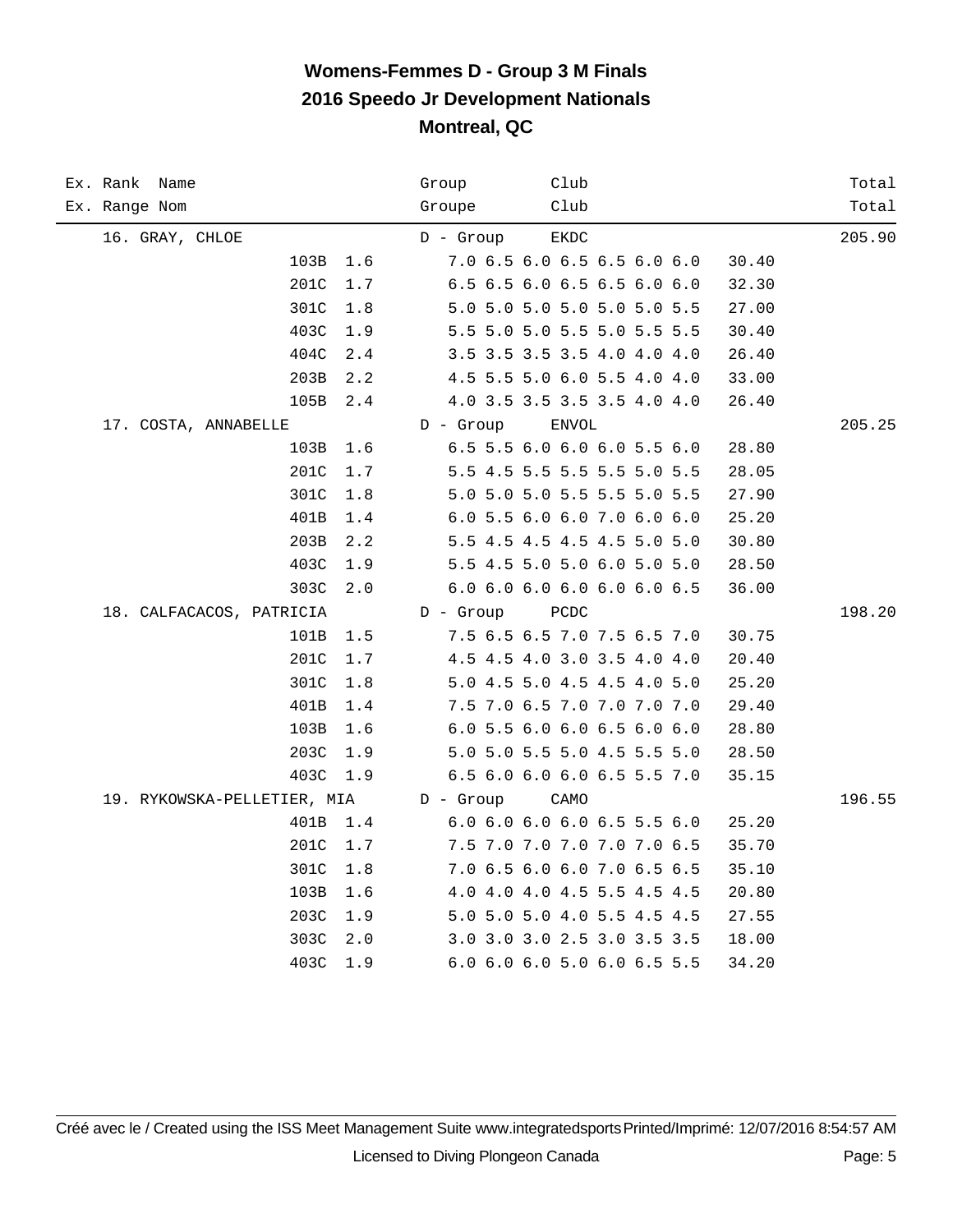| Ex. Rank Name       | Club<br>Group                          | Total  |
|---------------------|----------------------------------------|--------|
| Ex. Range Nom       | Club<br>Groupe                         | Total  |
| 20. WEHNER, AUDREY  | EKDC<br>$D - Group$                    | 171.45 |
| 103B<br>1.6         | 5.5 5.5 5.0 5.5 5.0 5.0 5.0<br>24.80   |        |
| 201C<br>1.7         | 6.0 6.0 6.0 6.0 6.5 6.5 5.5<br>30.60   |        |
| 301C<br>1.8         | 4.5 4.0 4.0 4.0 4.0 4.0 4.5<br>21.60   |        |
| 403C<br>1.9         | $6.0$ 5.5 5.0 6.0 6.0 5.5 6.0<br>33.25 |        |
| 404C<br>2.4         | 2.0 1.5 2.0 2.0 2.0 2.5 2.0<br>14.40   |        |
| 203C<br>1.9         | 2.5 3.5 3.0 3.0 3.0 3.0 3.0<br>17.10   |        |
| 105C<br>2.2         | 4.5 5.0 5.5 4.5 3.5 4.5 4.5<br>29.70   |        |
| 21. DOROSH, CHELSEY | REGINA<br>- Group<br>D                 | 154.55 |
| 101C<br>1.4         | 6.0 5.0 6.0 6.0 5.5 5.5 5.5<br>23.80   |        |
| 403C<br>1.9         | 3.0 4.0 4.0 4.0 3.5 4.0 3.5<br>21.85   |        |
| 201C<br>1.7         | 2.5 3.5 4.0 3.5 3.0 3.5 3.5<br>17.85   |        |
| 301C<br>1.8         | 2.5 2.5 3.0 3.0 3.5 3.0 3.0<br>16.20   |        |
| 103C<br>1.5         | 5.5 6.5 6.5 6.0 5.5 5.5 5.5<br>25.50   |        |
| 2.4<br>404C         | 2.0 2.5 3.0 3.5 2.0 3.0 2.0<br>18.00   |        |
| 203C<br>1.9         | 5.5 5.0 5.5 5.0 6.0 5.5 6.0<br>31.35   |        |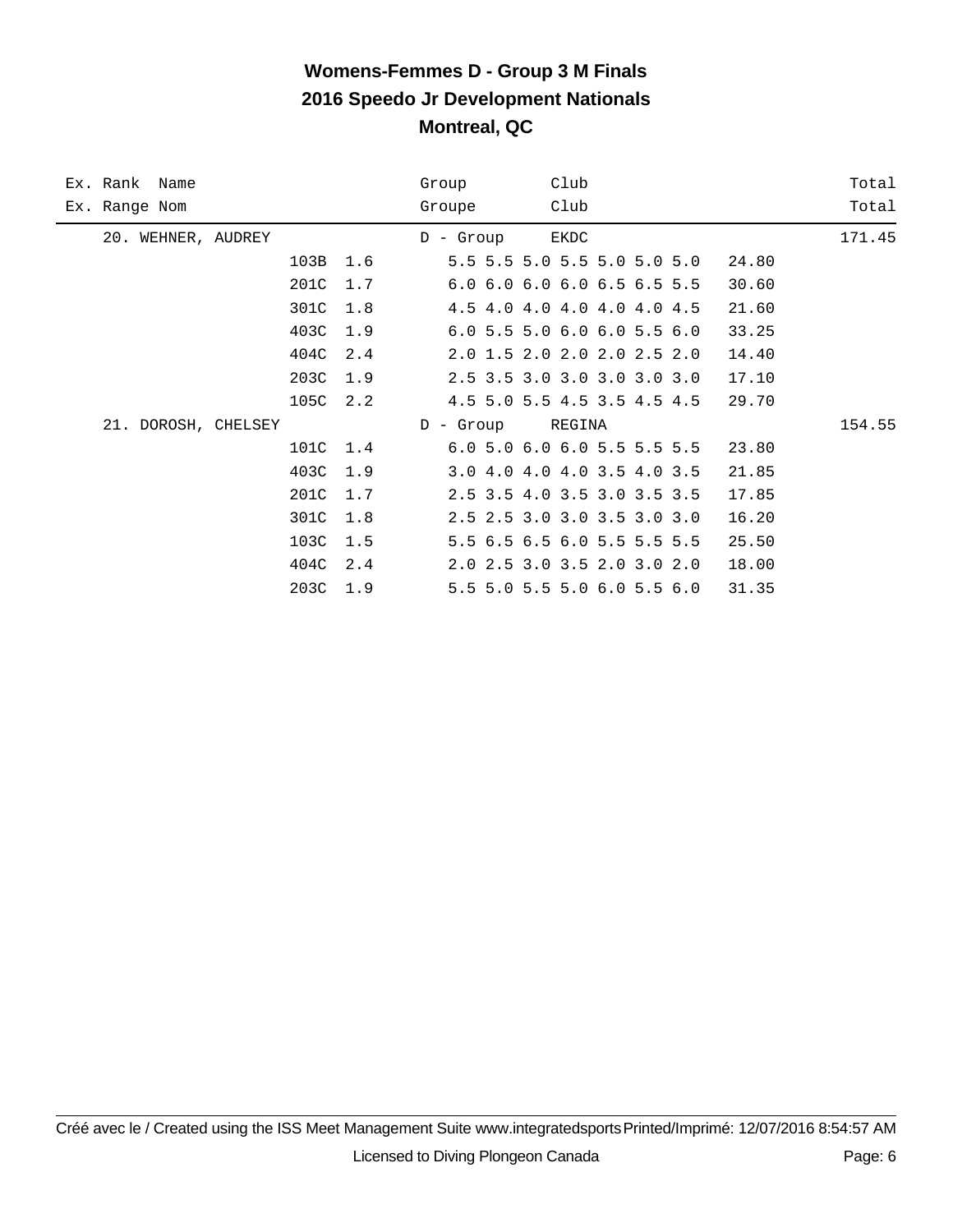| Ex. Rank Name                    |      |      |     | Group       | Club                        |       | Total  |
|----------------------------------|------|------|-----|-------------|-----------------------------|-------|--------|
| Ex. Range Nom                    |      |      |     | Groupe      | Club                        |       | Total  |
| Referee: MORNEAU-RICARD, OLIVIER |      |      |     |             | Asst. Referee: KAPLAN, LOIS |       |        |
| Judge 1: JOSTEN, JOSIE           |      |      |     |             | Judge 2: PINEO, HEATHER     |       |        |
| Judge 3: MARENTETTE, CLAIRE      |      |      |     |             | Judge 4: LORTIE, STEPHANE   |       |        |
| Judge 5: BREWER, JILL            |      |      |     |             | Judge 6: HUNGERSHAFER, AL   |       |        |
| Judge 7: MCPHERSON, CAROL        |      |      |     |             |                             |       |        |
|                                  |      |      |     |             |                             |       |        |
| 1.<br>MILLER, KATE               |      |      |     | D - Group   | NEPEAN OTT                  |       | 247.90 |
|                                  | 5М   | 103B | 1.7 |             | 7.0 6.5 6.5 7.0 7.5 8.0 7.0 | 35.70 |        |
|                                  | 5М   | 612B | 1.7 |             | 7.0 7.5 7.0 7.5 7.5 7.5 7.5 | 38.25 |        |
|                                  | 5М   | 301C | 1.7 |             | 6.5 6.0 6.5 5.5 6.5 6.0 6.0 | 31.45 |        |
|                                  | 5М   | 403B | 2.4 |             | 6.0 5.5 4.5 5.5 5.5 6.0 4.5 | 39.60 |        |
|                                  | 5М   | 205C | 3.0 |             | 5.5 6.5 6.0 5.0 5.5 7.0 6.0 | 52.50 |        |
|                                  | 5М   | 105C | 2.4 |             | 7.5 6.5 7.0 7.0 7.5 7.0 7.0 | 50.40 |        |
| 2.<br>LEGAULT, JORDANE           |      |      |     | $D -$ Group | ENVOL                       |       | 245.80 |
|                                  | 5М   | 103B | 1.7 |             | 7.0 7.5 7.5 7.0 7.0 7.0 6.5 | 35.70 |        |
|                                  | 5М   | 201C | 1.6 |             | 7.5 8.0 8.5 8.0 8.5 7.5 8.0 | 38.40 |        |
|                                  | 5М   | 403C | 2.2 |             | 7.0 7.0 6.5 6.5 7.0 7.0 7.0 | 46.20 |        |
|                                  | 5М   | 612B | 1.7 |             | 5.5 5.5 6.0 6.0 5.0 5.0 6.5 | 28.90 |        |
|                                  | 5М   | 203B | 2.3 |             | 7.0 7.0 7.0 6.5 7.0 7.0 7.0 | 48.30 |        |
|                                  | 5M   | 303C | 2.1 |             | 8.0 7.0 7.0 8.0 8.0 8.5 6.5 | 48.30 |        |
| 3.<br>LU, KEIRA                  |      |      |     | $D -$ Group | BOARDWORKS                  |       | 224.10 |
|                                  | 5М   | 103B | 1.7 |             | 4.5 5.0 4.0 4.5 5.5 4.5 5.0 | 23.80 |        |
|                                  | 5М   | 301C | 1.7 |             | 7.0 8.0 8.0 8.5 8.5 7.0 7.0 | 39.10 |        |
|                                  | 5М   | 612B | 1.7 |             | 6.5 7.5 7.0 7.0 7.0 6.5 7.0 | 35.70 |        |
|                                  | 5М   | 403B | 2.4 |             | 5.0 5.0 4.0 5.0 5.5 4.0 5.0 | 36.00 |        |
|                                  | 5M   | 203C | 2.0 |             | 5.5 5.5 4.5 5.0 5.5 5.0 4.5 | 31.00 |        |
|                                  | 5M   | 105B | 2.6 |             | 6.5 7.5 7.0 7.5 7.5 7.5 7.5 | 58.50 |        |
| BOYER, CATHERINE<br>4.           |      |      |     | $D -$ Group | ONDC                        |       | 210.85 |
|                                  | 7.5M | 103B | 1.6 |             | 6.0 6.0 6.0 6.0 6.5 6.0 5.5 | 28.80 |        |
|                                  | 7.5M | 612B | 1.8 |             | 6.5 7.0 7.0 7.5 7.0 7.0 6.5 | 37.80 |        |
|                                  | 5M   | 301C | 1.7 |             | 6.0 6.0 6.0 6.0 6.0 5.5 6.0 | 30.60 |        |
|                                  | 5M   | 403C | 2.2 |             | 5.5 5.5 5.5 6.0 5.5 5.5 5.5 | 36.30 |        |
|                                  | 5M   | 203B | 2.3 |             | 5.5 6.0 5.5 6.5 6.0 6.5 7.0 | 42.55 |        |
|                                  | 5M   | 105C | 2.4 |             | 5.5 5.5 4.0 4.5 4.5 5.0 5.0 | 34.80 |        |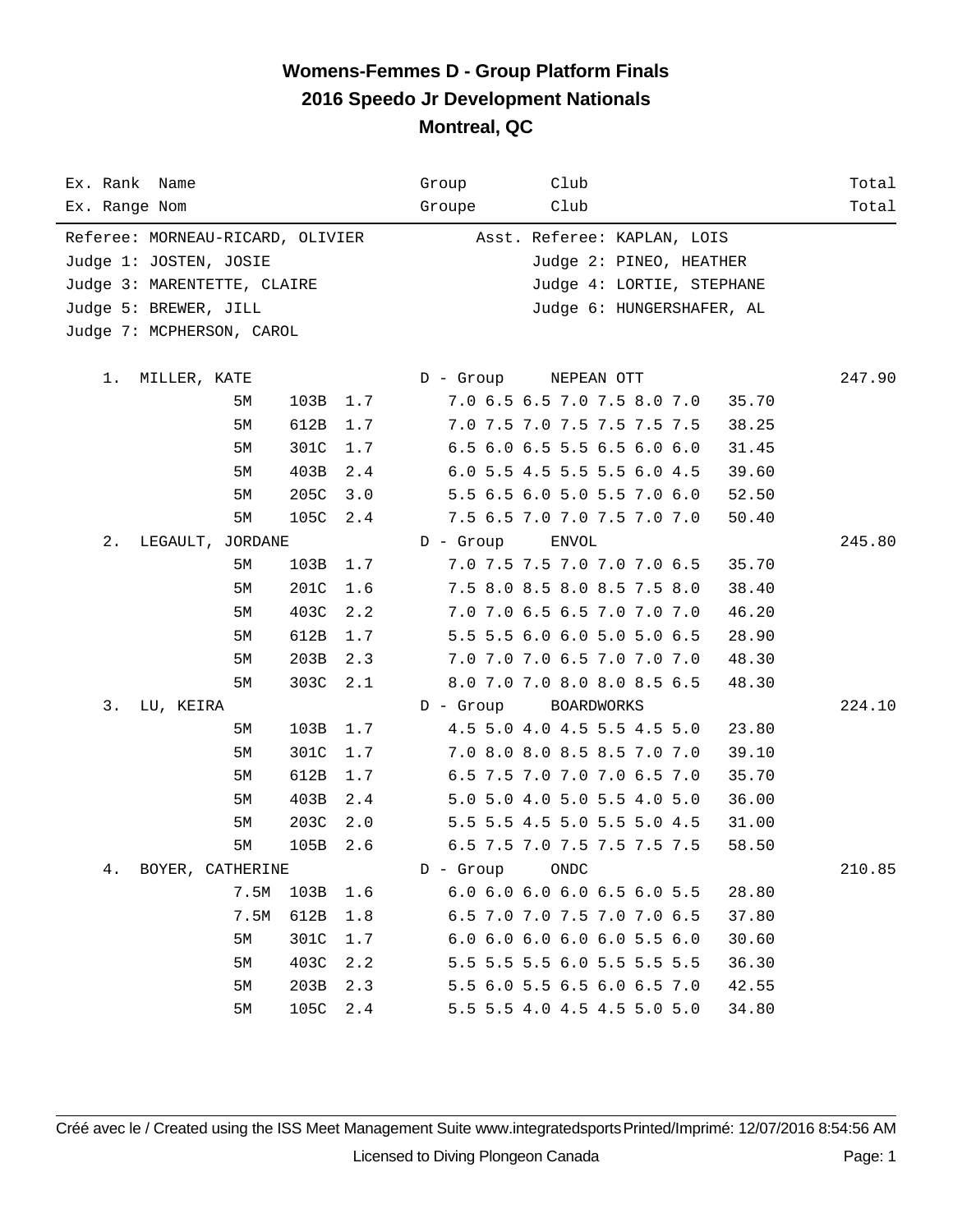## **Womens-Femmes D - Group Platform Finals 2016 Speedo Jr Development Nationals Montreal, QC**

|    | Ex. Rank Name |                  |      |     | Club<br>Group                             | Total  |
|----|---------------|------------------|------|-----|-------------------------------------------|--------|
|    | Ex. Range Nom |                  |      |     | Club<br>Groupe                            | Total  |
| 5. |               | GREEN, MADELINE  |      |     | WHITE ROCK<br>$D -$ Group                 | 207.35 |
|    |               | 5M               | 201C | 1.6 | 7.0 7.5 7.0 7.0 6.5 6.5 6.5               | 32.80  |
|    |               | 5M               | 301C | 1.7 | 7.5 6.5 7.0 6.5 7.0 7.0 7.0               | 35.70  |
|    |               | 5M               | 103B | 1.7 | 7.0 6.0 6.0 6.5 7.0 7.0 6.0               | 33.15  |
|    |               | 5M               | 403C | 2.2 | 6.5 6.0 6.5 6.5 6.5 6.5 6.5               | 42.90  |
|    |               | 5M               | 203C | 2.0 | 6.5 6.5 6.5 6.5 7.0 7.0 6.5               | 39.00  |
|    |               | 5M               | 612B | 1.7 | 4.5 4.5 4.0 5.0 5.0 4.5 5.0               | 23.80  |
| б. |               | MCLEOD, MICHELLE |      |     | EKDC<br>$D -$ Group                       | 178.10 |
|    |               | 5M               | 103B | 1.7 | $6.5$ $6.0$ $6.0$ $6.0$ $6.5$ $6.0$ $6.0$ | 30.60  |
|    |               | 5M               | 612B | 1.7 | 4.5 6.0 5.0 5.0 4.5 4.5 6.0               | 24.65  |
|    |               | 5M               | 301C | 1.7 | 6.5 5.5 5.5 4.5 6.0 5.0 5.5               | 28.05  |
|    |               | 5M               | 403C | 2.2 | 5.5 5.0 5.0 5.0 5.0 5.5 5.0               | 33.00  |
|    |               | 5M               | 203C | 2.0 | 3.5 4.0 3.5 3.5 3.0 3.5 3.0               | 21.00  |
|    |               | 5M               | 105C | 2.4 | $6.0$ 5.0 5.5 5.5 5.5 6.0 6.0             | 40.80  |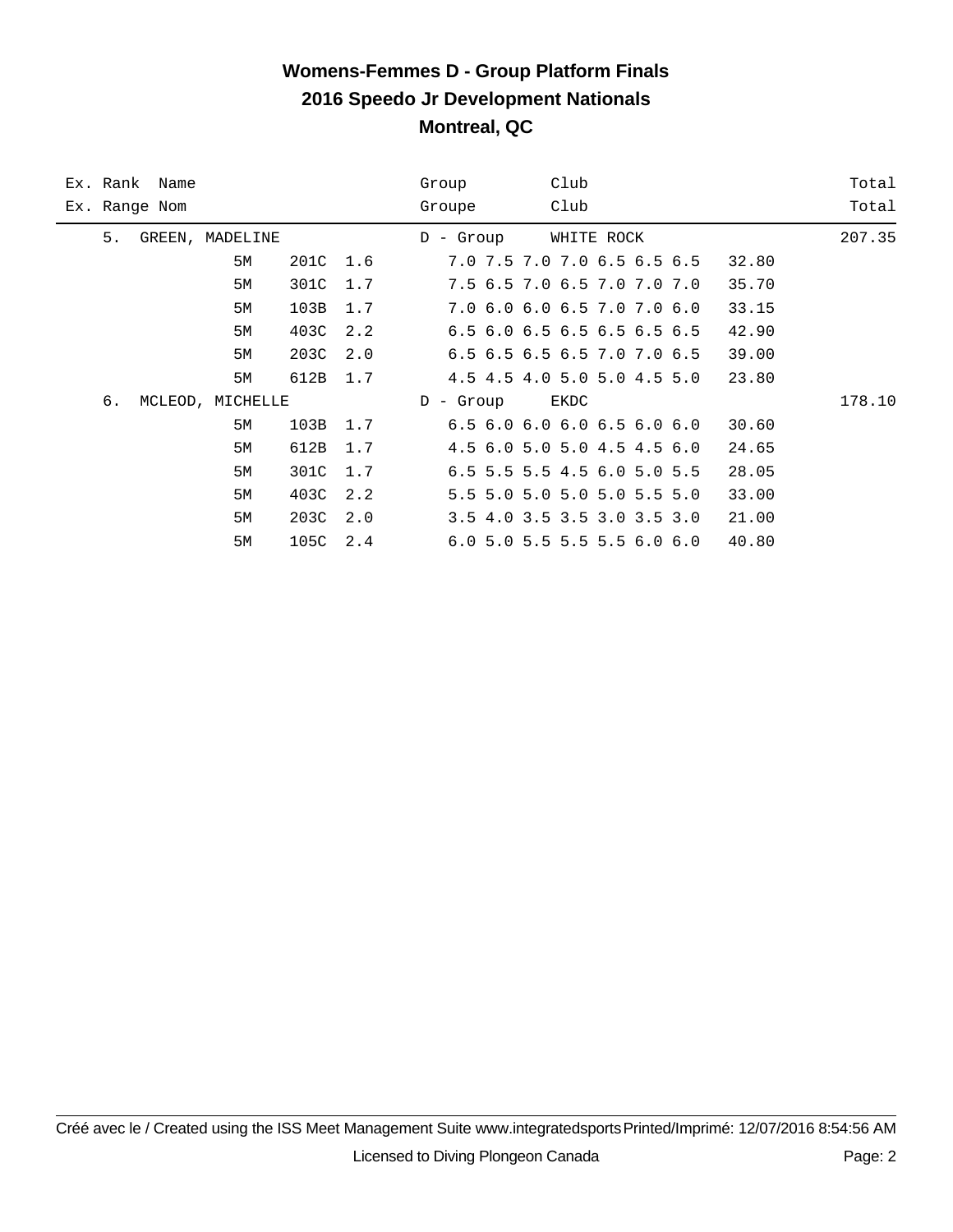## **Points - Individual 2016 Speedo Jr Development Nationals Montreal, QC**

| #  | Name                             | Group       | Club         | Sex          | ıм             | ЗМ              | Plat Total |    |
|----|----------------------------------|-------------|--------------|--------------|----------------|-----------------|------------|----|
| #  | Nom                              | Groupe      | Club         | Sexe 1M      |                | ЗМ              | Plat Total |    |
| 1. | MILLER, KATE                     | D - Group   | NEPEAN OTT F |              | 16             | 16              | 16         | 48 |
| 2. | TESSIER, BENJAMIN                | D - Group   | ENVOL        | М            | 14             | 16              | 16         | 46 |
| 3. | ZSOMBOR-MURRAY, NATHAN C - Group |             | PCDC         | М            | 14             | 16              | 14         | 44 |
| 4. | CIPRICK, THOMAS                  | C - Group   | CALGARY      | М            | 12             | 14              | 16         | 42 |
| 5. | GAUTHIER, OLIVIER                | D - Group   | CAMO         | М            | 16             | 14              | 12         | 42 |
| б. | CONN, TATIANA                    | $C -$ Group | CALGARY      | F            | 9              | 16              | 16         | 41 |
| 7. | LEGAULT, JORDANE                 | D - Group   | ENVOL        | F            | 12             | 14              | 14         | 40 |
| 8. | SAITO, ROMANE                    | $C -$ Group | CAMO         | F            | 10             | 14              | 14         | 38 |
| 9. | AUBIN, MATHIEU                   | $C -$ Group | CAMO         | М            | 16             | 11              | 11         | 38 |
|    | 10. GRANT, KATHRYN               | $C -$ Group | ONDC         | F            | 16             | 11              | 10         | 37 |
|    | 11. CULLEN, MATT                 | D - Group   | ENVOL        | М            | 7              | 12              | 14         | 33 |
|    | 12. ROLLAND, JULES               | D - Group   | ENVOL        | M            | 11             | 10              | 11         | 32 |
|    | 13. PAUL, CARSON                 | $C - Grow$  | BOARDWORKS M |              | 7              | 12              | 12         | 31 |
|    | 14. LEATHEAD, SIMONE C - Group   |             | CAMO         | F            | 11             | 9               | 11         | 31 |
|    | 15. FOFANA, CEDRIC               | $C -$ Group | ARO          | М            | 10             | 10              | 9          | 29 |
|    | 16. GAUTHIER, ELIOT              | D - Group   | ARO          | М            | 9              | 9               | 10         | 28 |
|    | 17. BOYER, CATHERINE             | D - Group   | ONDC         | F            | $7\phantom{.}$ | 9               | 11         | 27 |
|    | 18. BOISVERT, JULIANNE           | D - Group   | ENVOL        | F            | 14             | 12              |            | 26 |
|    | 19. SMYTH, BEN                   | C - Group   | BOARDWORKS M |              | 11             | 5               | 10         | 26 |
|    | 20. FUNG, KATELYN                | C - Group   | FOREST CTY F |              |                | 12              | 12         | 24 |
|    | 21. COHEN, ADAM                  | D - Group   | REVOLUTION M |              | 4              | 11              | 9          | 24 |
|    | 22. LU, KEIRA                    | D - Group   | BOARDWORKS F |              |                | 11              | 12         | 23 |
|    | 23. PARYBAK, JULIA               | C - Group   | FOREST CTY F |              | 14             | 4               | 4          | 22 |
|    | 24. HOWARD, SADIE                | $C -$ Group | IDIVE        | F            | 12             | 10              |            | 22 |
|    | 25. GREEN, MADELINE              | D - Group   | WHITE ROCK F |              | 9              | $\mathbf{1}$    | 10         | 20 |
|    | 26. JANUARIO, MAIKA<br>D - Group |             | CAMO         | F            | 10             | 10              |            | 20 |
|    | 27. JUTEAU, EDOUARD              | $C -$ Group | ENVOL        | М            | 9              | 7               | 3          | 19 |
|    | 28. PALKHIVALA, SONYA D - Group  |             | PCDC         | $\mathbf{F}$ | 11             | $7\overline{ }$ |            | 18 |
|    | 29. LUPIEN, LOGAN                | $C -$ Group | AGAMI        | М            | 4              | 9               | 5          | 18 |
|    | 30. MCLEOD, MICHELLE             | $D -$ Group | EKDC         | F            | 3              | 5               | 9          | 17 |
|    | 31. REESOR, EMMITT               | $D -$ Group | KWDC         | М            | 10             | 7               |            | 17 |
|    | 32. RISMAN, TYLER                | D - Group   | KWDC         | М            | 12             | 5               |            | 17 |
|    | 33. KEIM, ELLI                   | $C -$ Group | EKDC         | F            | 7              | 7               | 2          | 16 |
|    | 34. PICKERING, OWEN              | D - Group   | NEPEAN OTT M |              | 5              | 4               | 7          | 16 |
|    | 35. TATARYN, ANASTASIYA          | $C - Group$ | GATQUATIC    | F            | 5              | $\mathbf{1}$    | 9          | 15 |
|    | 36. GARIEPY-REGAN, QUINN         | $C -$ Group | CALGARY      | F            | 4              | 5               | 5          | 14 |
|    | 37. CLAIRMONT, KELSEY            | $C -$ Group | REGINA       | F            |                | 2               | 7          | 9  |
|    | 38. CORBEIL, ANTOINE             | $C - Group$ | ENVOL        | М            | 5              | 4               |            | 9  |

Créé avec le / Created using the ISS Meet Management Suite www.integratedsports Printed/Imprimé: 12/07/2016 8:55:46 AM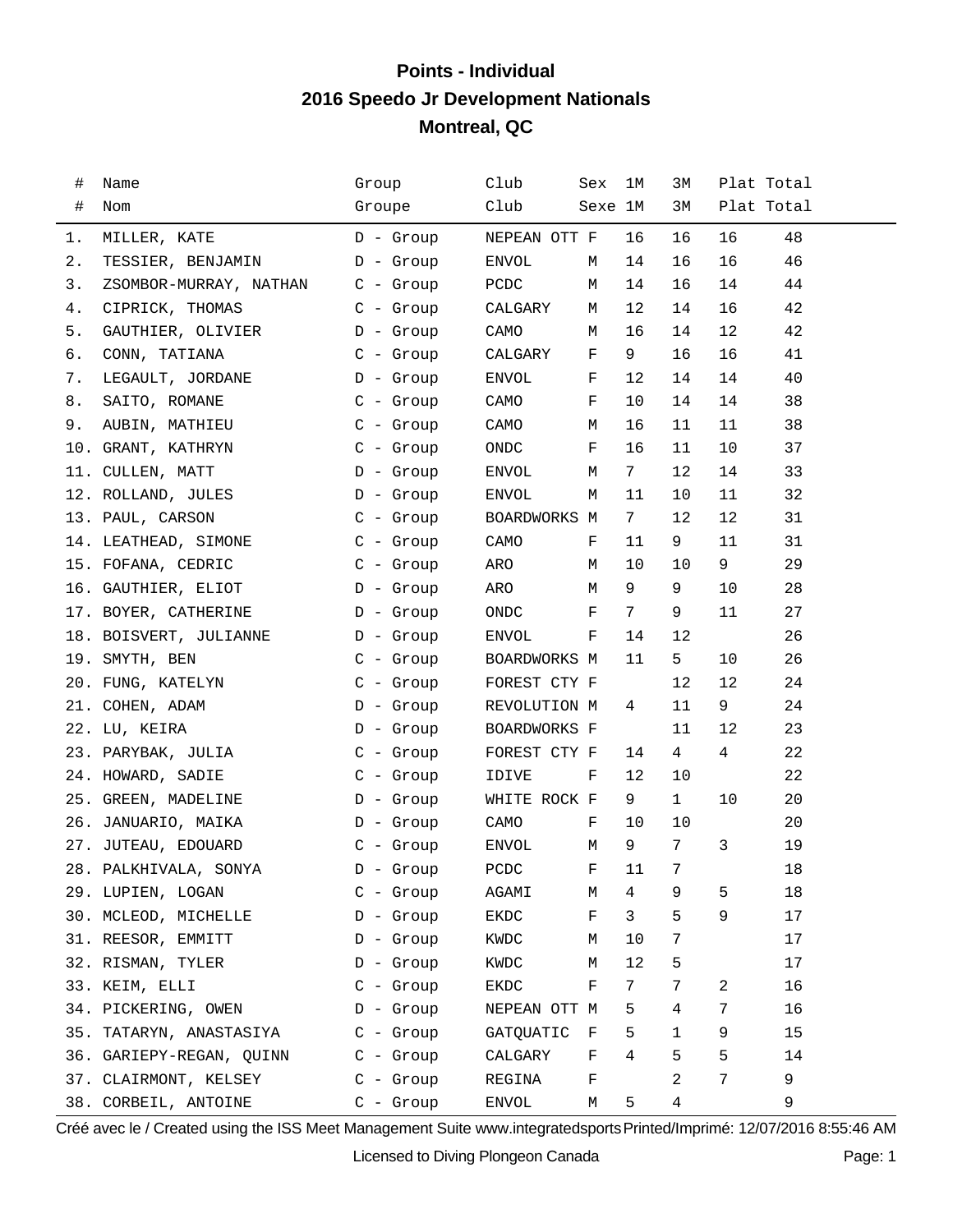## **Points - Individual 2016 Speedo Jr Development Nationals Montreal, QC**

| #<br># | Name<br>Nom                  | Group<br>Groupe | Club<br>Club       | Sex 1M<br>Sexe 1M  |                | 3M<br>3M       |                | Plat Total<br>Plat Total |
|--------|------------------------------|-----------------|--------------------|--------------------|----------------|----------------|----------------|--------------------------|
|        |                              |                 |                    |                    |                |                |                |                          |
|        | 39. ASHLEY, COLE             | C - Group       | BOARDWORKS M       |                    | $2^{\circ}$    | $\overline{2}$ | $\overline{4}$ | 8                        |
|        | 40. LEWIS, TIMOTHY           | C - Group       | ONDC               | M                  | $\mathcal{E}$  | $\mathcal{E}$  | $\overline{2}$ | 8                        |
|        | 41. MARSHALL, NICHOLAS       | C - Group       | CYGNUS<br><b>M</b> |                    |                |                | 7              | 7                        |
|        | 42. CORRIGAN, EMMA           | $C - Grow$      | ONDC F             |                    | $\mathbf{1}$   | 3              | $\mathbf{1}$   | 5                        |
|        | 43. GRAY, CHLOE              | $D -$ Group     | EKDC               | F                  | 5              |                |                | 5                        |
|        | 44. FROHLOFF, CURTIS         | D - Group       | BOARDWORKS M       |                    | 3              | 2              |                | 5                        |
|        | 45. DEMONTIGNY, SARA-MADISON | C - Group       | CAMO               | $\mathbf{F}% _{0}$ | 2              |                | 3              | 5                        |
|        | 46. DUKART, ISOBELLA         | D - Group       | EKDC               | F                  | 4              |                |                | 4                        |
|        | 47. BUSH, PAIGE              | D - Group       | FR VALLEY          | $_{\rm F}$         |                | 4              |                | 4                        |
|        | 48. GARDNER, CORALIE         | C - Group       | CAMO               | $_{\rm F}$         | $\mathcal{E}$  |                |                | 3                        |
|        | 49. LUPA, MEGAN              | D - Group       | GATQUATIC F        |                    | $\mathbf{1}$   | $\mathfrak{D}$ |                | 3                        |
|        | 50. CHA, AMELIA              | D - Group       | CALGARY            | F                  |                | 3              |                | 3                        |
|        | 51. BERNATSKY, ATTILA        | D - Group       | REVOLUTION M       |                    |                | 3              |                | 3                        |
|        | 52. BATALLA, RENEE           | $D -$ Group     | EKDC               | $_{\rm F}$         | $\mathfrak{D}$ |                |                | 2                        |
|        | 53. FAZLAGIC, ALEN           | C - Group       | BOARDWORKS M       |                    |                |                | $\mathbf{1}$   | 1                        |
|        | 54. LEFEBVRE, ETIENNE        | C - Group       | ENVOL              | M                  | $\mathbf{1}$   |                |                |                          |
|        | 55. MARSHALL, NATHAN         | C - Group       | FOREST CTY M       |                    |                |                |                |                          |
|        |                              |                 |                    |                    |                |                |                |                          |